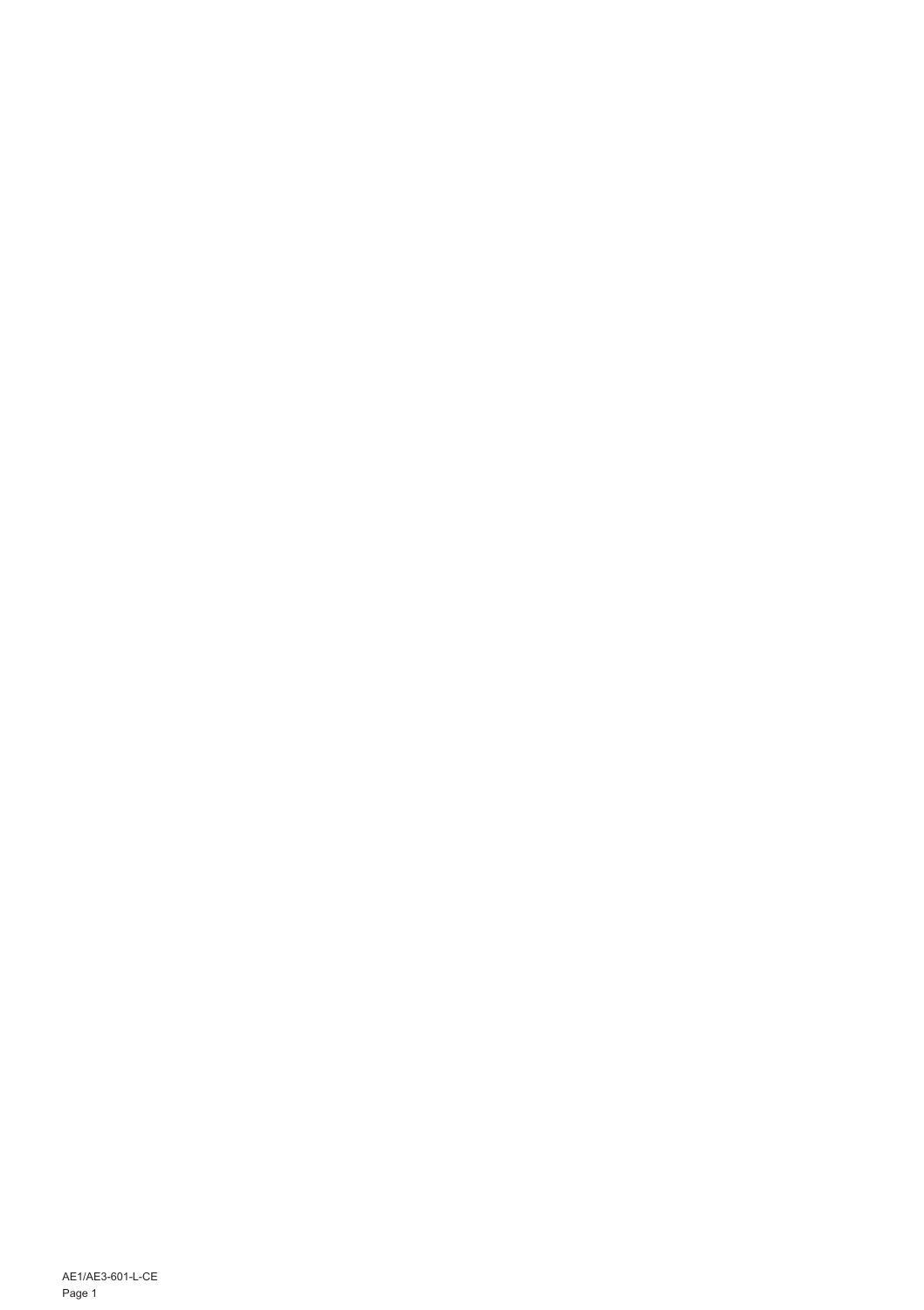# <span id="page-2-0"></span>**Novocastra™ Liquid Mouse Monoclonal Antibody Multi-Cytokeratin Product Code: NCL-L-AE1/AE3-601**

## **Intended Use**

#### *For in vitro diagnostic use.*

NCL-L-AE1/AE3-601 is intended for the qualitative identification by light microscopy of human cytokeratins 56.5, 50, 50', 48 and 40 kD of the acidic subfamily and 65 to 67, 64, 59, 58, 56 and 52 kD of the basic subfamily in paraffin sections. The clinical interpretation of any staining or its absence should be complemented by morphological studies using proper controls and should be evaluated within the context of the patient's clinical history and other diagnostic tests by a qualified pathologist.

#### **Principle of Procedure**

Immunohistochemical (IHC) staining techniques allow for the visualization of antigens via the sequential application of a specific antibody to the antigen (primary antibody), a secondary antibody to the primary antibody and an enzyme complex with a chromogenic substrate with interposed washing steps. The enzymatic activation of the chromogen results in a visible reaction product at the antigen site. The specimen may then be counterstained and coverslipped. Results are interpreted using a light microscope and aid in the differential diagnosis of pathophysiological processes, which may or may not be associated with a particular antigen.

#### **Clone**

Cocktail of two clones, AE1 and AE3.

### **Immunogen**

Human epidermal cytokeratin preparation.

## **Specificity**

Clone AE1 recognises the 56.5, 50, 50', 48 and 40 kD human cytokeratins of the acidic subfamily. Clone AE3 recognises the 65 to 67, 64, 59, 58, 56 and 52 kD human cytokeratins of the basic subfamily.

## **Reagent Composition**

NCL-L-AE1/AE3-601 is a liquid tissue culture supernatant containing sodium azide as a preservative.

#### **Ig Class**

AE1, IgG1. AE3, IgG1.

Refer to vial label for lot specific total protein concentration.

#### **Antibody Concentration**

Greater than or equal to 225 mg/L. Refer to vial label for lot specific Ig concentration.

#### **Recommendations On Use**

Immunohistochemistry on paraffin sections.

**Heat Induced Epitope Retrieval (HIER):** Please follow the instructions for use in Novocastra Epitope Retrieval Solution pH 6. **Suggested dilution:** 1:100 for 30 minutes at 25 °C. This is provided as a guide and users should determine their own optimal working dilutions.

**Visualization:** Please follow the instructions for use in the Novolink™ Polymer Detection Systems. For further product information or support, contact your local distributor or regional office of Leica Biosystems, or alternatively, visit the Leica Biosystems Web site, www.LeicaBiosystems.com

The performance of this antibody should be validated when utilized with other manual staining systems or automated platforms.

#### **Storage and Stability**

Store at 2–8 °C. Do not freeze. Return to 2–8 °C immediately after use. Do not use after expiration date indicated on the vial label. Storage conditions other than those specified above must be verified by the user.

#### **Specimen Preparation**

The recommended fixative is 10% neutral-buffered formalin for paraffin-embedded tissue sections.

#### **Warnings and Precautions**

This reagent has been prepared from the supernatant of cell culture. As it is a biological product, reasonable care should be taken when handling it.

This reagent contains sodium azide. A Material Safety Data Sheet is available upon request or available from www.LeicaBiosystems.com Consult federal, state or local regulations for disposal of any potentially toxic components.

Specimens, before and after fixation, and all materials exposed to them, should be handled as if capable of transmitting infection and disposed of with proper precautions.<sup>1</sup> Never pipette reagents by mouth and avoid contacting the skin and mucous membranes with reagents and specimens. If reagents or specimens come in contact with sensitive areas, wash with copious amounts of water. Seek medical advice. Minimize microbial contamination of reagents or an increase in non-specific staining may occur.

Incubation times or temperatures, other than those specified, may give erroneous results. Any such changes must be validated by the user.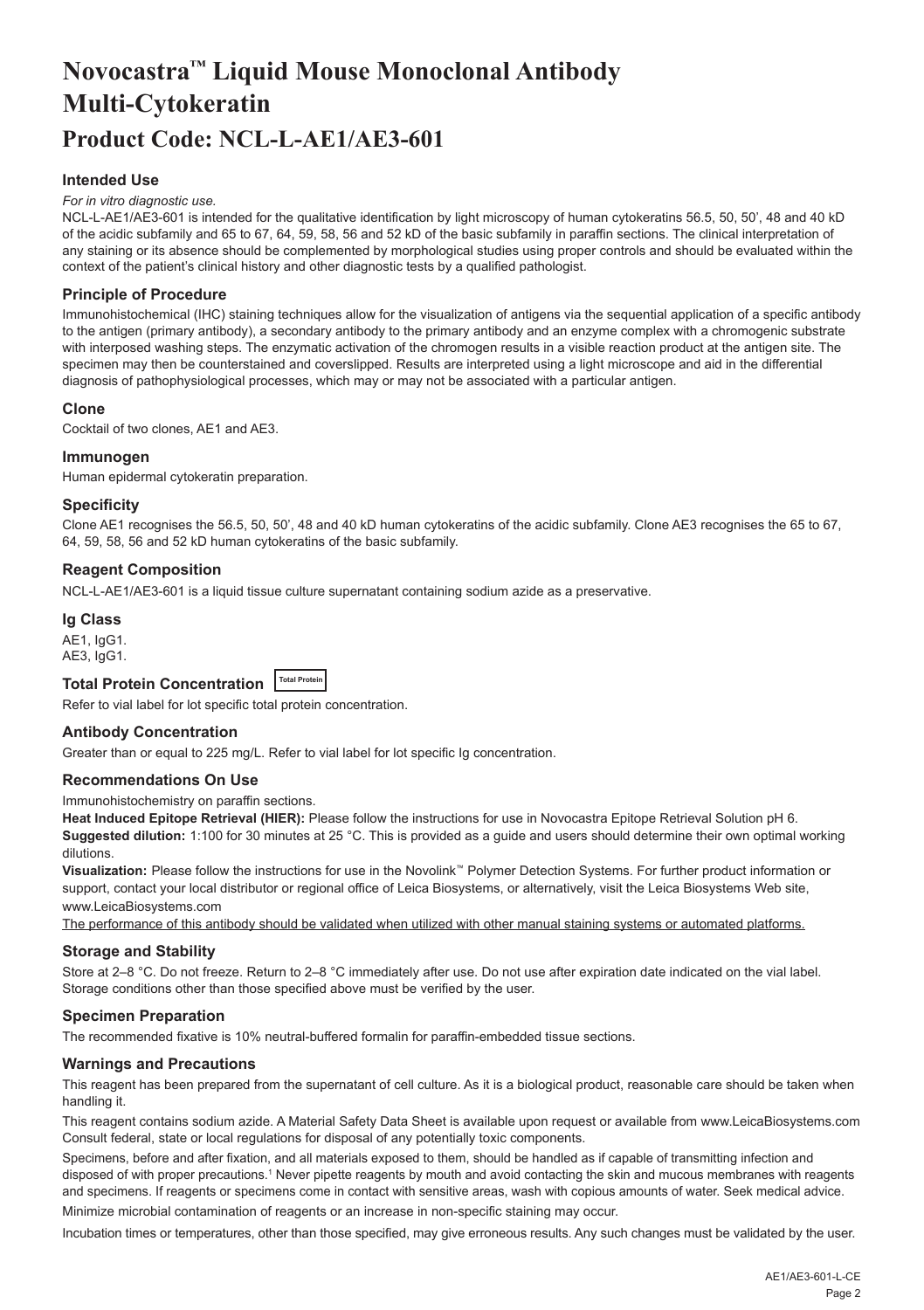## **Quality Control**

Differences in tissue processing and technical procedures in the user's laboratory may produce significant variability in results, necessitating regular performance of in-house controls in addition to the following procedures.

Controls should be fresh autopsy/biopsy/surgical specimens, formalin-fixed, processed and paraffin wax-embedded as soon as possible in the same manner as the patient sample(s).

## **Positive Tissue Control**

Used to indicate correctly prepared tissues and proper staining techniques.

One positive tissue control should be included for each set of test conditions in each staining run.

A tissue with weak positive staining is more suitable than a tissue with strong positive staining for optimal quality control and to detect minor levels of reagent degradation.<sup>2</sup>

Recommended positive control tissue is kidney.

If the positive tissue control fails to demonstrate positive staining, results with the test specimens should be considered invalid.

## **Negative Tissue Control**

Should be examined after the positive tissue control to verify the specificity of the labeling of the target antigen by the primary antibody. Recommended negative control tissue is skeletal muscle.

Alternatively, the variety of different cell types present in most tissue sections frequently offers negative control sites, but this should be verified by the user.

Non-specific staining, if present, usually has a diffuse appearance. Sporadic staining of connective tissue may also be observed in sections from excessively formalin-fixed tissues. Use intact cells for interpretation of staining results. Necrotic or degenerated cells often stain non-specifically.<sup>3</sup> False-positive results may be seen due to non-immunological binding of proteins or substrate reaction products. They may also be caused by endogenous enzymes such as pseudoperoxidase (erythrocytes), endogenous peroxidase

(cytochrome C), or endogenous biotin (eg. liver, breast, brain, kidney) depending on the type of immunostain used. To differentiate endogenous enzyme activity or non-specific binding of enzymes from specific immunoreactivity, additional patient tissues may be stained exclusively with substrate chromogen or enzyme complexes (avidin-biotin, streptavidin, labeled polymer) and substrate-chromogen, respectively. If specific staining occurs in the negative tissue control, results with the patient specimens should be considered invalid.

## **Negative Reagent Control**

Use a non-specific negative reagent control in place of the primary antibody with a section of each patient specimen to evaluate non-specific staining and allow better interpretation of specific staining at the antigen site.

## **Patient Tissue**

Examine patient specimens stained with NCL-L-AE1/AE3-601 last. Positive staining intensity should be assessed within the context of any non-specific background staining of the negative reagent control. As with any immunohistochemical test, a negative result means that the antigen was not detected, not that the antigen was absent in the cells/tissue assayed. If necessary, use a panel of antibodies to identify false-negative reactions.

## **Results Expected**

## Normal Tissues

Clones AE1/AE3 exhibit a broad reactivity with the acidic and basic families of cytokeratin. Staining was observed in the cytoplasm of epithelial cells from a variety of tissues, including glandular epithelium of prostate, breast, skin, thyroid, endometrium, adrenal gland, testis, pancreas and salivary gland, and squamous and columnar epithelium of skin, tonsil, cervix, esophagus, larynx, stomach, and small and large intestine. Staining was also noted in ovary, pituitary gland, mesothelium, urothelium, Hassall's corpuscles and reticulum in the thymus, alveoli and pneumocytes in the lung, tubules and Bowman's capsule of kidney, and in bile ducts and hepatocytes of the liver. (Total number of normal tissues evaluated= 123).

## Abnormal Tissues

Clones AE1/AE3 stained 71/72 breast tumors (including 61/61 invasive ductal carcinomas, 8/9 medullary carcinomas and 2/2 fibroadenomas), 9/9 bowel tumors (including 7/7 adenocarcinomas and 2/2 adenomas), 5/5 thyroid tumors (including 3/3 adenomas, 1/1 follicular carcinoma and 1/1 follicular papillary adenocarcinoma), 5/5 metastatic tumors (including 1/1 metastatic colon adenocarcinoma, 1/1 metastatic tumor from gastrointestinal site, 1/1 metastatic breast invasive ductal carcinoma, 1/1 metastatic colon signet ring carcinoma and 1/1 metastatic esophageal squamous cell carcinoma), 4/4 hepatocellular carcinomas, 4/4 lung tumors (including 2/2 squamous cell carcinomas, 1/1 adenocarcinoma and 1/1 small cell carcinoma), 3/3 squamous cell carcinomas of the esophagus, 3/3 stomach adenocarcinomas, 2/4 brain tumors (including 1/3 meningiomas and 1/1 astrocytoma), 2/3 ovarian tumors (including 1/1 adenocarcinoma, 1/1 endometrioid adenocarcinoma and 0/1 granulosa cell tumor), 2/2 transitional cell carcinomas of the bladder, 2/2 renal clear cell carcinomas, 2/2 tumors of the head and neck (including 1/1 adenocarcinoma and 1/1 nasopharyngeal carcinoma), 2/2 prostatic adenocarcinomas, 2/2 tumors of the salivary gland (including 1/1 pleomorphic adenoma and 1/1 adenoid cystic carcinoma), 2/2 squamous cell carcinomas of the cervix, 2/2 adenocarcinomas of the endometrium, 1/2 tumors of the adrenal gland (including 1/1 cortical adenoma and 0/1 adrenocortical carcinoma), 1/1 squamous cell carcinoma of the tongue, 1/1 pancreatic adenocarcinoma, 1/1 prostatic hyperplasia and 1/1 squamous cell carcinoma of the skin. No staining was detected in lymphomas (0/3), seminomas (0/2), bone tumors (0/2), a melanoma (0/1) and a pheochromocytoma (0/1). (Total number of abnormal cases evaluated = 141).

### **NCL-L-AE1/AE3-601 is recommended for the detection of cytokeratins in normal and neoplastic tissues, as an adjunct to conventional histopathology using non-immunologic histochemical stains.**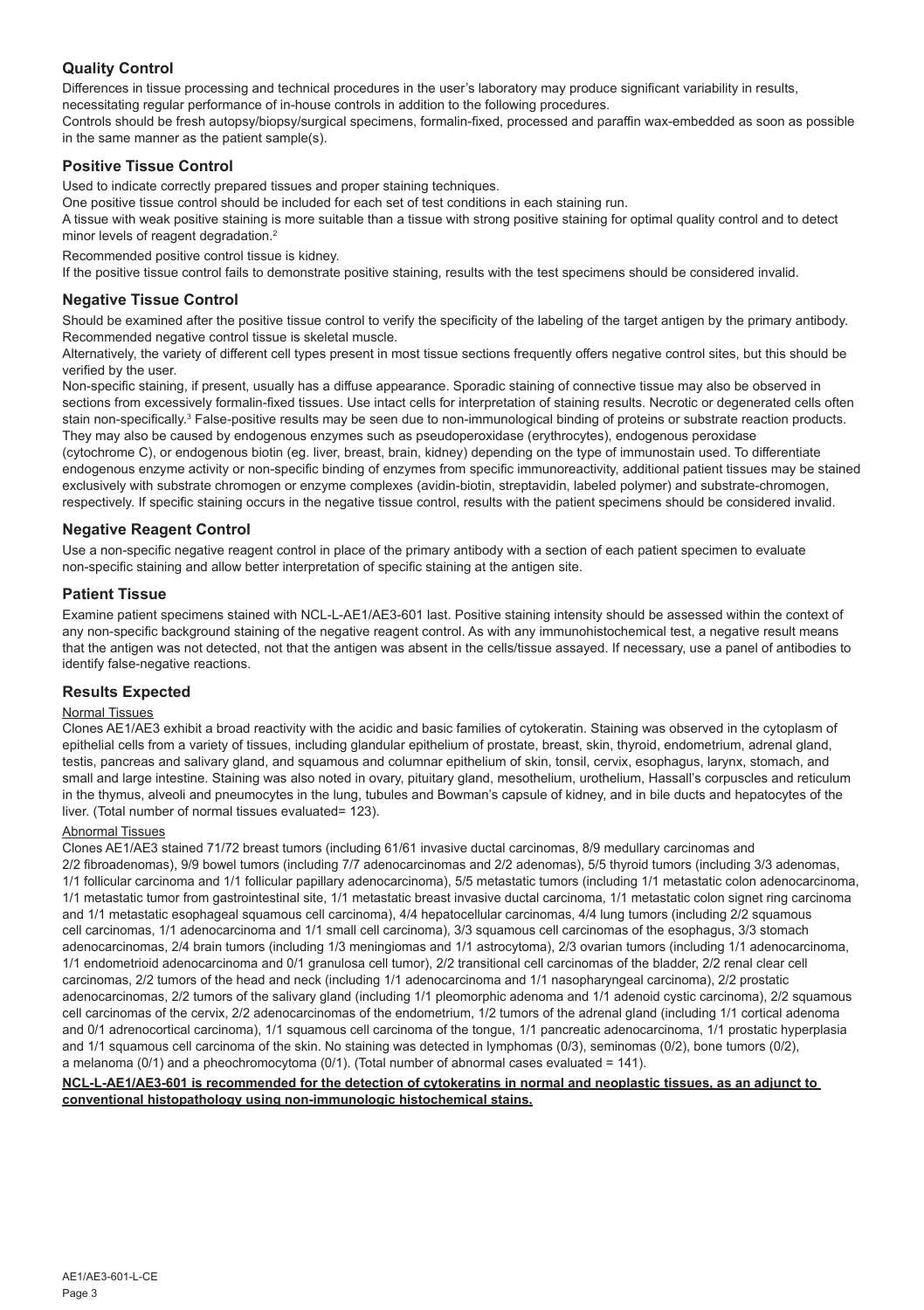## **General Limitations**

Immunohistochemistry is a multistep diagnostic process that consists of specialized training in the selection of the appropriate reagents; tissue selection, fixation, and processing; preparation of the IHC slide; and interpretation of the staining results.

Tissue staining is dependent on the handling and processing of the tissue prior to staining. Improper fixation, freezing, thawing, washing, drying, heating, sectioning or contamination with other tissues or fluids may produce artifacts, antibody trapping, or false negative results. Inconsistent results may be due to variations in fixation and embedding methods, or to inherent irregularities within the tissue.<sup>4</sup> Excessive or incomplete counterstaining may compromise proper interpretation of results.

The clinical interpretation of any staining or its absence should be complemented by morphological studies using proper controls and should be evaluated within the context of the patient's clinical history and other diagnostic tests by a qualified pathologist.

Antibodies from Leica Biosystems Newcastle Ltd are for use, as indicated, on either frozen or paraffin-embedded sections with specific fixation requirements. Unexpected antigen expression may occur, especially in neoplasms. The clinical interpretation of any stained tissue section must include morphological analysis and the evaluation of appropriate controls.

## **Bibliography - General**

- 1. National Committee for Clinical Laboratory Standards (NCCLS). Protection of laboratory workers from infectious diseases transmitted by blood and tissue; proposed guideline. Villanova, P.A. 1991; 7(9). Order code M29-P.
- 2. Battifora H. Diagnostic uses of antibodies to keratins: a review and immunohistochemical comparison of seven monoclonal and three polyclonal antibodies. Progress in Surgical Pathology. 6:1–15. eds. Fenoglio-Preiser C, Wolff CM, Rilke F. Field & Wood, Inc., Philadelphia.
- 3. Nadji M, Morales AR. Immunoperoxidase, part I: the techniques and pitfalls. Laboratory Medicine. 1983; 14:767.
- 4. Omata M, Liew CT, Ashcavai M, Peters RL. Nonimmunologic binding of horseradish peroxidase to hepatitis B surface antigen: a possible source of error in immunohistochemistry. American Journal of Clinical Pathology. 1980; 73:626.
- 5. Su T, Yan F, Zhu P. Metanephric adenosarcoma: a rare case with immunohistochemistry and molecular analysis. Diagnostic Pathology. 2014; 9: 179.
- 6. Zhao W, Deng N, Gao X, et al. Primary lymphoepithelioma-like carcinoma of salivary glands: a clinicopathological study of 21 cases. International Journal of Clinical and Experimental Pathology. 2014; 7(11): 7951-7956.
- 7. Hammers HJ, Verheul HM, Salumbides B, et al. Reversible epithelial to mesenchymal transition and acquired resistance to sunitinib in patients with renal cell carcinoma: evidence from a xenograft study. Molecular Cancer Therapeutics. 2010; 9(6): 1525-1535.
- 8. Qiu Y, Yang H, Chen H, et al. Detection of CEA mRNA, p53 and AE1/AE3 in haematoxylin–eosin-negative lymph nodes of early-stage non-small cell lung cancer may improve veracity of N staging and indicate prognosis. Japanese Journal of Clinical Oncology. 2010; 40(2): 146-152.
- 9. Nagata S, Aishima S, Fukuzawa K, et al. Adenomatoid tumour of the liver. Journal of Clinical Pathology. 2008; 61 (6):777-780.

## **Amendments to Previous Issue**

First issue.

## **Date of Issue**

03 October 2018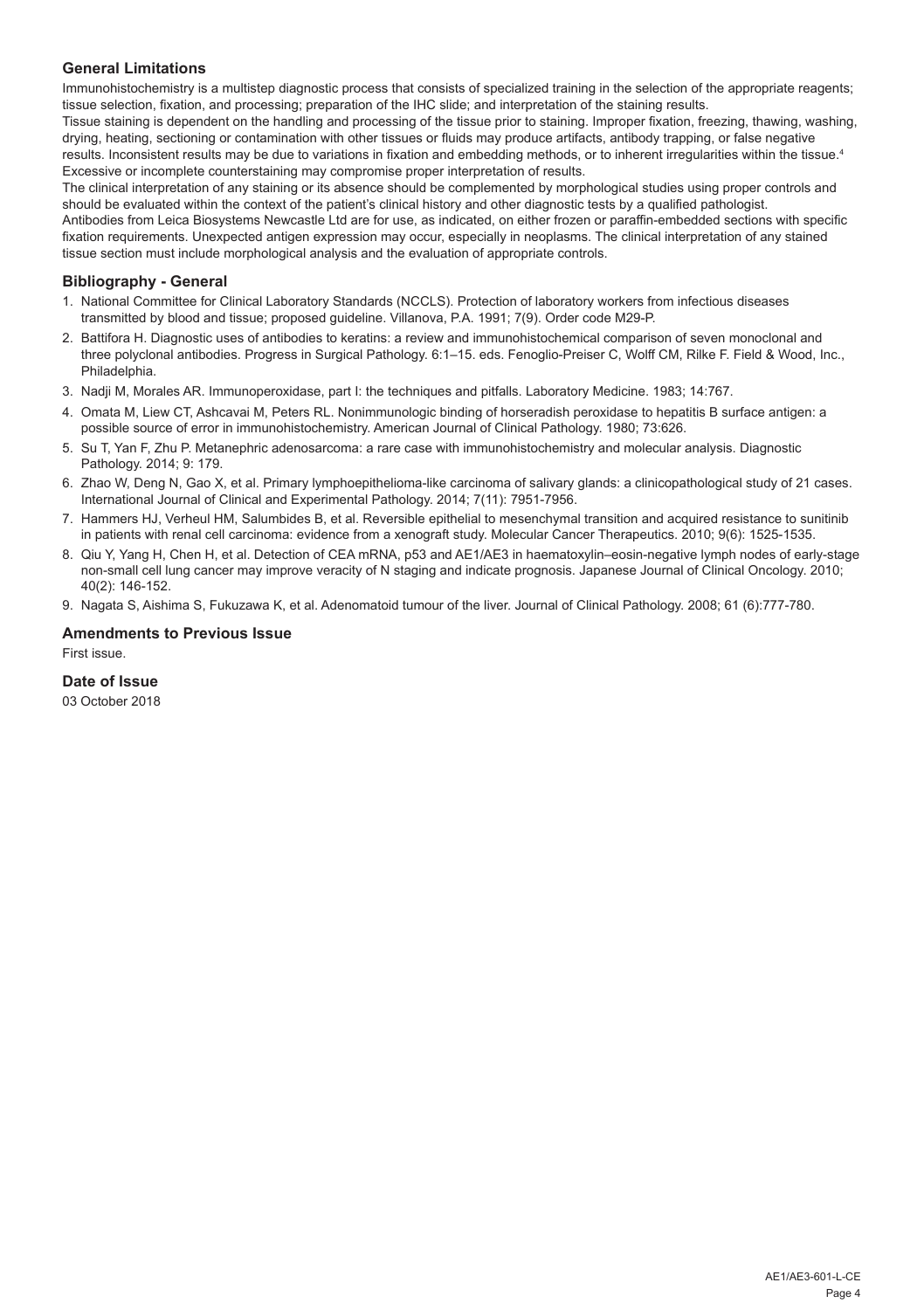# <span id="page-5-0"></span>**Anticorps monoclonal de souris liquide Novocastra™ Multi-Cytokeratin Référence du Produit: NCL-L-AE1/AE3-601**

## **Utilisation Prévue**

## *Diagnostic in vitro*.

L'anticorps NCL-L-AE1/AE3-601 est destiné à l'identification qualitative par microscopie optique des cytokératines humaines de 56,5, 50, 50', 48 et 40 kDa de la sous-famille acide et de 65 à 67, 64, 59, 58, 56 et 52 kDa de la sous-famille basique dans des sections de tissus enrobés de paraffine. L'interprétation clinique de tout marquage, ou absence de marquage, doit être complétée par des études morphologiques utilisant des contrôles appropriés et doit être évaluée par un pathologiste qualifié à la lumière des antécédents cliniques du patient et d'autres analyses diagnostiques.

## **Principe de la Procédure**

Les techniques de marquage immunohistochimique (IHC) permettent la visualisation des antigènes via l'application séquentielle d'un anticorps spécifique sur un antigène (anticorps primaire), d'un anticorps secondaire sur l'anticorps primaire et d'un complexe enzymatique comportant un substrat chromogène, avec des étapes de lavage intercalées. L'activation enzymatique du chromogène se traduit par la présence d'un produit de réaction visible au niveau du site de l'antigène. Le spécimen peut ensuite faire l'objet d'une coloration de contraste et être placé sous une lamelle. Les résultats sont interprétés à l'aide d'un microscope optique et participent au diagnostic différentiel des processus physiopathologiques, susceptibles, ou non, d'être associés à un antigène particulier.

#### **Clone**

Mélange de deux clones, AE1 et AE3.

#### **Immunogène**

Préparation de cytokératines humaines de l'épiderme.

#### **Spécificité**

Le clone AE1 reconnaît les cytokératines humaines de 56,5, 50, 50', 48 et 40 kDa de la sous-famille acide. Le clone AE3 reconnaît les cytokératines humaines de 65 à 67, 64, 59, 58, 56 et 52 kDa de la sous-famille basique.

#### **Composition du Réactif**

Le NCL-L-AE1/AE3-601 est un surnageant de culture tissulaire liquide contenant une solution d'azide de sodium comme conservateur.

#### **Classe d'Ig**

AE1, IgG1. AE3, IgG1.

## **Concentration Totale en Protéines Total Protein**

La concentration totale en protéines, spécifique du lot, figure sur l'étiquette du flacon.

#### **Concentration en Anticorps**

Supérieure ou égale à 225 mg/L. La concentration totale en Ig, spécifique du lot, figure sur l'étiquette du flacon.

## **Recommandations d'utilisation**

#### Immunohistochimie sur coupes en paraffine.

**Récupération des épitopes induite par la chaleur (HIER, Heat Induced Epitope Retrieval) :** Veuillez respecter le mode d'emploi de la Novocastra Epitope Retrieval Solution pH 6.

**Dilution préconisée:** 1:100 durant 30 minutes à 25 °C. Ceci n'est donné qu'à titre indicatif et les utilisateurs doivent déterminer leurs propres dilutions de travail optimales.

**Visualisation:** Veuillez respecter le mode d'emploi des Novolink™ Polymer Detection Systems. Pour plus d'informations sur le produit ou pour toute assistance, contactez votre représentant local ou le bureau régional de Leica Biosystems, ou sinon rendez vous sur le site www.LeicaBiosystems.com de Leica Biosystems.

Les performances de cet anticorps devront être validées lorsqu'il est utilisé avec d'autres systèmes de coloration manuels ou platesformes automatisées.

#### **Conservation et Stabilité**

Conserver à 2–8 °C. Ne pas congeler. Remettre immédiatement à 2–8 °C après utilisation. Ne pas utiliser après la date de péremption indiquée sur l'étiquette du récipient. Les conditions de conservation autres que celles qui sont spécifiées ci-dessus doivent faire l'objet d'une vérification par l'utilisateur.

#### **Préparation des Spécimens**

Le fixateur recommandé est le formol à 10%, tamponné, neutre, pour coupes tissulaires incluses en paraffine.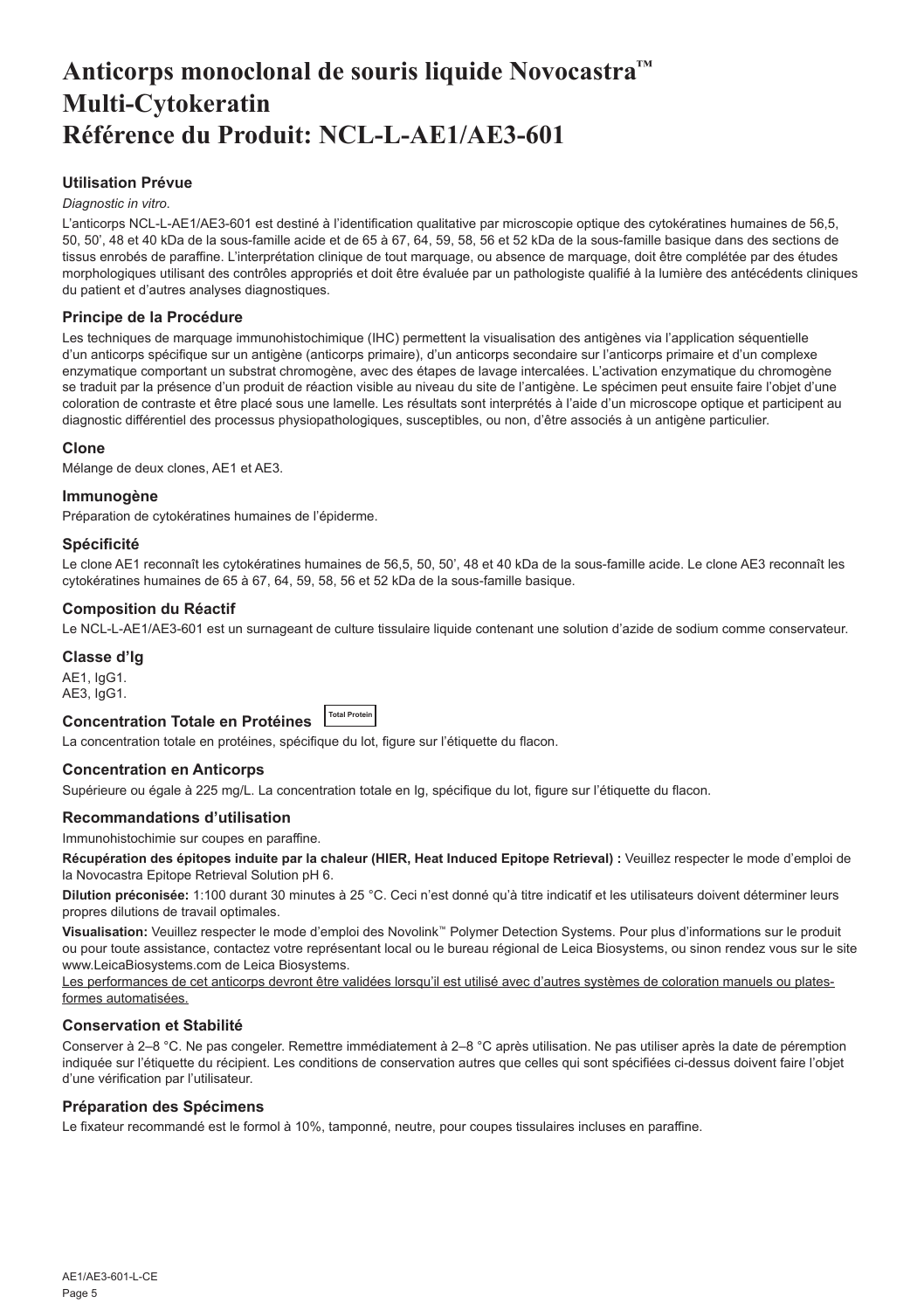## **Mises en Garde et Précautions**

Ce réactif a été préparé à partir du surnageant d'une culture cellulaire. Du fait de sa nature de produit biologique, sa manipulation doit faire l'objet du plus grand soin.

Ce réactif contient de l'azide de sodium. Une Fiche de données de sécurité est disponible sur demande ou sur le site www.LeicaBiosystems.com

Consulter les réglementations nationales, régionales ou locales en vigueur relatives à l'élimination de tous les éléments potentiellement toxiques.

Les spécimens, avant et après fixation, ainsi que toutes les matières ayant été en contact avec eux, doivent être manipulés comme s'ils étaient susceptibles de transmettre une infection et être éliminés en respectant les précautions appropriées<sup>1</sup>. Ne jamais pipeter les réactifs avec la bouche et éviter tout contact des réactifs et des spécimens avec la peau et les membranes muqueuses. Rincer avec de grandes quantités d'eau en cas de contact des réactifs ou des spécimens avec des zones sensibles. Consulter un médecin.

Minimiser la contamination microbienne des réactifs sinon un accroissement du marquage non spécifique est susceptible de se produire. Des durées et des températures d'incubation différentes de celles qui ont été spécifiées sont susceptibles de conduire à des résultats erronés. Toutes les modifications doivent être validées par l'utilisateur.

## **Contrôle de Qualité**

Des différences de traitement des tissus et de procédures techniques du laboratoire de l'utilisateur sont susceptibles de conduire à une variabilité significative des résultats, ce qui rend nécessaire la mise en œuvre de contrôles en interne en plus des procédures suivantes. Les contrôles doivent être des spécimens frais provenant d'autopsies, de biopsies ou d'interventions chirurgicales, fixés au formol, traités et inclus en cire de paraffine dès que possible, de la même façon que le(s) échantillon(s) de patient.

## **Tissu de Contrôle Positif**

Il est utilisé pour indiquer que les tissus ont été préparés correctement et que les techniques de marquage étaient appropriées.

Un contrôle tissulaire positif doit être inclus dans toute opération de marquage pour chaque ensemble de conditions d'analyse. Un tissu présentant un marquage faiblement positif est plus adapté à un contrôle de qualité optimal qu'un tissu présentant un marquage fortement positif et il permet de détecter de moindres niveaux de dégradation du réactif.<sup>2</sup>

Le rein constitue le tissu de contrôle positif recommandé.

Si le tissu de contrôle positif ne présente pas de marquage positif, les résultats des spécimens analysés doivent être considérés comme invalides.

## **Tissu de Contrôle Négatif**

Il doit être examiné après le tissu de contrôle positif afin de vérifier la spécificité du marquage de l'antigène cible par l'anticorps primaire. Le muscle squelettique constitue le tissu de contrôle négatif recommandé.

Sinon, la diversité des types cellulaires présents dans la plupart des tissus permet de disposer fréquemment de sites de contrôle négatif, mais ils doivent être vérifiés par l'utilisateur.

S'il est présent, le marquage non spécifique prend habituellement une apparence diffuse. Un marquage sporadique du tissu conjonctif peut également être observé sur des coupes de tissus qui ont été fixées par un excès de formol. Utiliser des cellules intactes pour l'interprétation des résultats du marquage. Les cellules nécrotiques ou dégénérées sont souvent marquées de façon non spécifique.<sup>3</sup> Des résultats faussement positifs peuvent être observés en raison d'une liaison non immunologique à des protéines ou à des produits de réaction du substrat. Ils peuvent également être provoqués par des enzymes endogènes comme la pseudoperoxydase (érythrocytes), la peroxydase endogène (cytochrome C), ou la biotine endogène (foie, sein, cerveau, rein, par exemple) selon le type d'immunomarquage utilisé. Pour différencier l'activité des enzymes endogènes ou la liaison non spécifique d'enzymes de l'immunoréactivité spécifique, des tissus supplémentaires du patient peuvent être marqués exclusivement avec le substrat chromogène ou par des complexes enzymatiques (avidine-biotine, streptavidine, polymère marqué) et le substrat chromogène respectivement. Si un marquage spécifique se produit dans le tissu de contrôle négatif, les résultats des spécimens du patient doivent être considérés comme invalides.

## **Réactif de Contrôle Négatif**

Utiliser un réactif de contrôle négatif non spécifique à la place de l'anticorps primaire avec une coupe de chaque spécimen du patient afin d'évaluer le marquage non spécifique et de permettre une meilleure interprétation du marquage spécifique au niveau du site antigénique.

## **Tissu du Patient**

Examiner les échantillons du patient marqués au NCL-L-AE1/AE3-601 en dernier lieu. L'intensité du marquage positif doit être évaluée à la lumière du bruit de fond du marquage non spécifique du réactif de contrôle négatif. Comme pour toutes les analyses immunohistochimiques, un résultat négatif signifie que l'antigène n'a pas été détecté mais ne signifie pas qu'il est absent des cellules/ tissus testés. Si nécessaire, employer un panel d'anticorps pour identifier les réactions faussement négatives.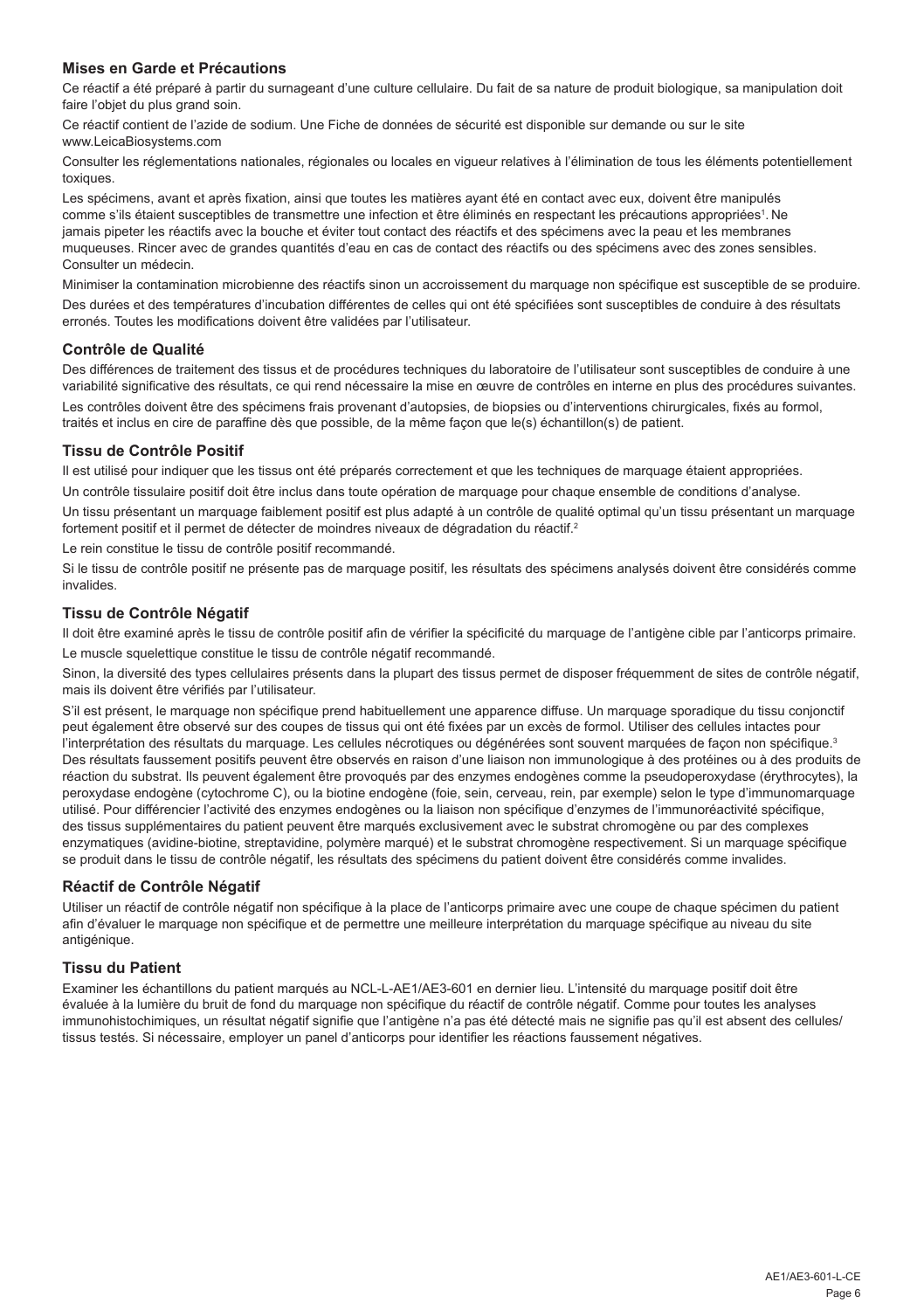## **Résultats Attendus**

#### Tissus normaux

Les clones AE1 et AE3 présentent une réactivité étendue avec les cytokératines des sous-familles acide et basique. Une coloration a été observée dans le cytoplasme de cellules épithéliales de divers tissus, dont l'épithélium glandulaire de la prostate, du sein, de la peau, de la thyroïde, de l'endomètre, des glandes surrénales, du testicule, du pancréas et des glandes salivaires, ainsi que l'épithélium cylindrique et pavimenteux de la peau, des amygdales, du col de l'utérus, de l'œsophage, du larynx, de l'estomac, de l'intestin grêle et du gros intestin. Une coloration a également été constatée dans l'ovaire, l'hypophyse, le mésothélium, l'urothélium, les corpuscules de Hassall et le réticulum dans le thymus, les alvéoles et le pneumocytes dans le poumon, les tubules et la capsule de Bowman dans le rein, et les canaux biliaires et les hépatocytes dans le foie. (Nombre total de tissus normaux évalués = 123).

#### Tissus anormaux

Une coloration a pu être détectée avec les clones AE1/AE3 pour 71/72 tumeurs mammaires (dont 61/61 carcinomes canalaires infiltrants, 8/9 carcinomes médullaires et 2/2 fibroadénomes), 9/9 tumeurs de l'intestin (dont 7/7 adénocarcinomes et 2/2 adénomes), 5/5 tumeurs de la thyroïde (dont 3/3 adénomes, 1/1 carcinome folliculaire et 1/1 adénocarcinome papillaire folliculaire), 5/5 tumeurs métastatiques (dont 1/1 adénocarcinome du côlon métastatique, 1/1 tumeur métastatique d'un site gastrointestinal, 1/1 carcinome métastatique du côlon à cellules en bague à chaton, 1/1 carcinome malphigien métastatique de l'œsophage et 1/1 carcinome canalaire infiltrant métastatique du sein), 4/4 carcinomes hépatocellulaires, 4/4 tumeurs pulmonaires (dont 2/2 carcinomes malphigiens, 1/1 adénocarcinome et 1/1 carcinome à petites cellules), 3/3 carcinomes malphigiens de l'œsophage, 3/3 adénocarcinomes de l'estomac, 2/4 tumeurs du cerveau (dont 1/3 méningiomes et 1/1 astrocytome), 2/3 tumeurs de l'ovaire (dont 0/1 tumeur à cellules granuleuses, 1/1 adénocarcinome endométrioïde et 1/1 adénocarcinome), 2/2 carcinomes à cellules transitionnelles de la vessie, 2/2 carcinomes rénaux à cellules claires, 2/2 tumeurs de la tête et du cou (dont 1/1 adénocarcinome et 1/1 carcinome du rhinopharynx), 2/2 adénocarcinomes de la prostate, 2/2 tumeurs des glandes salivaires (dont 1/1 adénome pléiomorphique et 1/1 carcinome cystique des végétations adénoïdes), 2/2 carcinomes malphigiens du col de l'utérus, 2/2 adénocarcinomes de l'endomètre, 1/2 tumeurs des glandes surrénales (dont 1/1 adénome cortical et 0/1 carcinome adrénocortical), 1/1 carcinome malphigien de la langue, 1/1 adénocarcinome du pancréas, 1/1 prostate hyperplasique et 1/1 carcinome malphigien de la peau. Aucune coloration n'a été détectée pour des lymphomes (0/3), séminomes (0/2), tumeurs osseuses (0/2), mélanome (0/1) ou phéochromocytome (0/1). (Nombre total de cas anormaux évalués = 141).

#### **L'anticorps NCL-L-AE1/AE3-601 est recommandé pour la détection des cytokératines dans les tissus normaux et néoplasiques, en complément à l'histopathologie traditionnelle utilisant des marqueurs histochimiques non immunologiques.**

#### **Limites Générales**

L'immunohistochimie est un processus diagnostique constitué de plusieurs étapes qui nécessite une formation spécialisée relative au choix des réactifs appropriés ; au choix, à la fixation et au traitement des tissus ; à la préparation des lames IHC ; et à l'interprétation des résultats du marquage.

Le marquage des tissus dépend de leur manipulation et de leur traitement avant le marquage. Une fixation, une congélation, une décongélation, un lavage, un séchage, un chauffage, une coupe, incorrects ou une contamination par d'autres tissus ou d'autres liquides sont susceptibles de conduire à la production d'artefacts, au piégeage de l'anticorps ou à des résultats faussement négatifs. Des variations dans les méthodes de fixation et d'inclusion, ainsi que des irrégularités propres au tissu, peuvent conduire à des résultats incohérents.<sup>4</sup> Une coloration de contraste excessive ou incomplète peut gêner l'interprétation correcte des résultats.

L'interprétation clinique de tout marquage, ou absence de marquage, doit être complétée par des études morphologiques utilisant des contrôles appropriés et doit être évaluée par un pathologiste qualifié à la lumière des antécédents cliniques du patient et d'autres analyses diagnostiques.

Les anticorps de Leica Biosystems Newcastle Ltd sont destinés, selon les besoins, à être utilisés sur des coupes incluses en paraffine ou des coupes congelées, et conformément à des exigences particulières en matière de fixation. Une expression antigénique inattendue est susceptible de se produire, en particulier au niveau des néoplasmes. L'interprétation clinique de toute coupe tissulaire marquée doit comporter une analyse morphologique et l'évaluation des contrôles appropriés.

#### **Bibliographie Générale**

- 1. National Committee for Clinical Laboratory Standards (NCCLS). Protection of laboratory workers from infectious diseases transmitted by blood and tissue; proposed guideline. Villanova, P.A. 1991; 7(9). Order code M29-P.
- 2. Battifora H. Diagnostic uses of antibodies to keratins: a review and immunohistochemical comparison of seven monoclonal and three polyclonal antibodies. Progress in Surgical Pathology. 6:1–15. eds. Fenoglio-Preiser C, Wolff CM, Rilke F. Field & Wood, Inc., Philadelphia.
- 3. Nadji M, Morales AR. Immunoperoxidase, part I: the techniques and pitfalls. Laboratory Medicine. 1983; 14:767.
- 4. Omata M, Liew CT, Ashcavai M, Peters RL. Nonimmunologic binding of horseradish peroxidase to hepatitis B surface antigen: a possible source of error in immunohistochemistry. American Journal of Clinical Pathology. 1980; 73:626.
- 5. Su T, Yan F, Zhu P. Metanephric adenosarcoma: a rare case with immunohistochemistry and molecular analysis. Diagnostic Pathology. 2014; 9: 179.
- 6. Zhao W, Deng N, Gao X, et al. Primary lymphoepithelioma-like carcinoma of salivary glands: a clinicopathological study of 21 cases. International Journal of Clinical and Experimental Pathology. 2014; 7(11): 7951-7956.
- 7. Hammers HJ, Verheul HM, Salumbides B, et al. Reversible epithelial to mesenchymal transition and acquired resistance to sunitinib in patients with renal cell carcinoma: evidence from a xenograft study. Molecular Cancer Therapeutics. 2010; 9(6): 1525-1535.
- 8. Qiu Y, Yang H, Chen H, et al. Detection of CEA mRNA, p53 and AE1/AE3 in haematoxylin–eosin-negative lymph nodes of early-stage non-small cell lung cancer may improve veracity of N staging and indicate prognosis. Japanese Journal of Clinical Oncology. 2010; 40(2): 146-152.
- 9. Nagata S, Aishima S, Fukuzawa K, et al. Adenomatoid tumour of the liver. Journal of Clinical Pathology. 2008; 61 (6):777-780.

## **Amendements Apportés à la Version Précédente**

Première publication.

#### **Date de Publication**

03 octobre 2018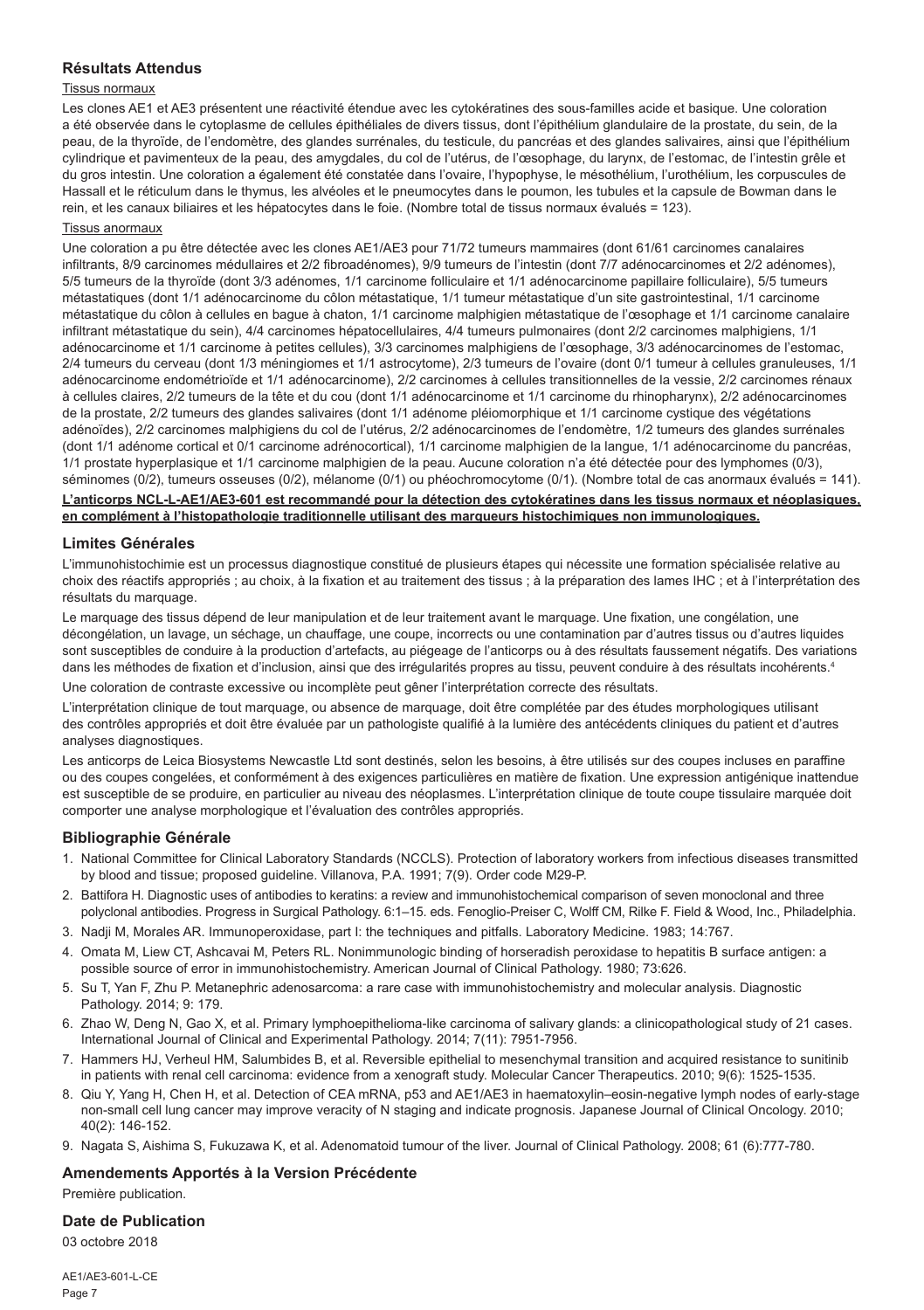# <span id="page-8-0"></span>**Novocastra™ Anticorpo Monoclonale Murino Liquido Multi-Cytokeratin Codice Del Prodotto: NCL-L-AE1/AE3-601**

## **Uso Previsto**

#### *Per uso diagnostico in vitro*.

NCL-L-AE1/AE3-601 è previsto per essere utilizzato nell'identificazione qualitativa tramite microscopi ottici delle citocheratine umane da 56,5, 50, 50', 48 e 40 kD della sottofamiglia acidica e da 65 a 67, 64, 59, 58, 56 e 52 kD della sottofamiglia basica in sezioni in paraffina. L'interpretazione clinica di ogni colorazione o della sua assenza va integrata da studi morfologici che utilizzino i controlli appropriati e deve essere valutata da un patologo qualificato, nel contesto della storia clinica del paziente e delle altre metodiche diagnostiche adoperate.

## **Principio Della Procedura**

Le tecniche di colorazione immunoistochimica (IHC) consentono la visualizzazione degli antigeni mediante l'applicazione sequenziale di un anticorpo specifico per l'antigene (anticorpo primario), di un anticorpo secondario che lega l'anticorpo primario e di un complesso enzimatico con un substrato cromogeno; l'applicazione dei tre reagenti è intervallata da fasi di lavaggio. L'attivazione enzimatica del cromogeno produce una reazione visibile in corrispondenza del sito antigenico. Il campione biologico può, quindi, essere controcolorato e montato. I risultati vengono interpretati mediante un microscopio ottico e sono utili nella diagnosi differenziale di processi fisiopatologici, che possono essere più o meno associati ad un particolare antigene.

#### **Clone**

Miscuglio di due cloni, AE1 e AE3.

#### **Immunogeno**

Preparato a base di citocheratine epidermiche umane.

#### **Specificità**

Il clone AE1 riconosce le citocheratine umane da 56,5, 50, 50', 48 e 40 kD della sottofamiglia acidica. Il clone AE3 riconosce le citocheratine umane da 65 a 67, 64, 59, 58, 56 e 52 kD della sottofamiglia basica.

#### **Composizione Del Reagente**

NCL-L-AE1/AE3-601 è un supernatante liquido di coltura tissutale, contenente di sodio azide come conservante.

#### **Classe Ig**

AE1, IgG1. AE3, IgG1.

## **Concentrazione Proteica Totale Total Protein**

Consultare l'etichetta del flacone per la concentrazione proteica totale specifica del lotto.

#### **Concentrazione Anticorpale**

Superiore o uguale a 225 mg/L. Consultare l'etichetta del flacone per la concentrazione di Ig specifica del lotto.

## **Raccomandazioni Per L'uso**

#### Immunoistochimica su sezioni incluse in paraffina.

**Recupero dell'epitopo mediante calore (Heat Induced Epitope Retrieval, HIER):** seguire le istruzioni per l'uso accluse a Novocastra Epitope Retrieval Solution pH 6.

**Diluizione raccomandata:** 1:100 per 30 minuti a 25 °C. Queste raccomandazioni costituiscono delle semplici linee guida; spetta al singolo utente stabilire le diluizioni di lavoro ottimali.

**Visualizzazione:** Si raccomanda di seguire le istruzioni per l'uso dei Novolink™ Polymer Detection Systems. Per ulteriori informazioni sui prodotti o assistenza, contattare il distributore di zona o la sede regionale di Leica Biosystems, oppure visitare il sito internet di Leica Biosystems, www.LeicaBiosystems.com

La resa di questo anticorpo deve essere validata quando viene utilizzato con altri metodi di colorazione manuale o piattaforme automatizzate.

## **Conservazione E Stabilità**

Conservare a 2–8 °C. Non congelare. Immediatamente dopo l'uso, raffreddare di nuovo a 2–8 °C. Non usare dopo la data di scadenza, indicata sull'etichetta del flacone. Condizioni di conservazione diverse da quelle sopra specificate vanno verificate dall'utente.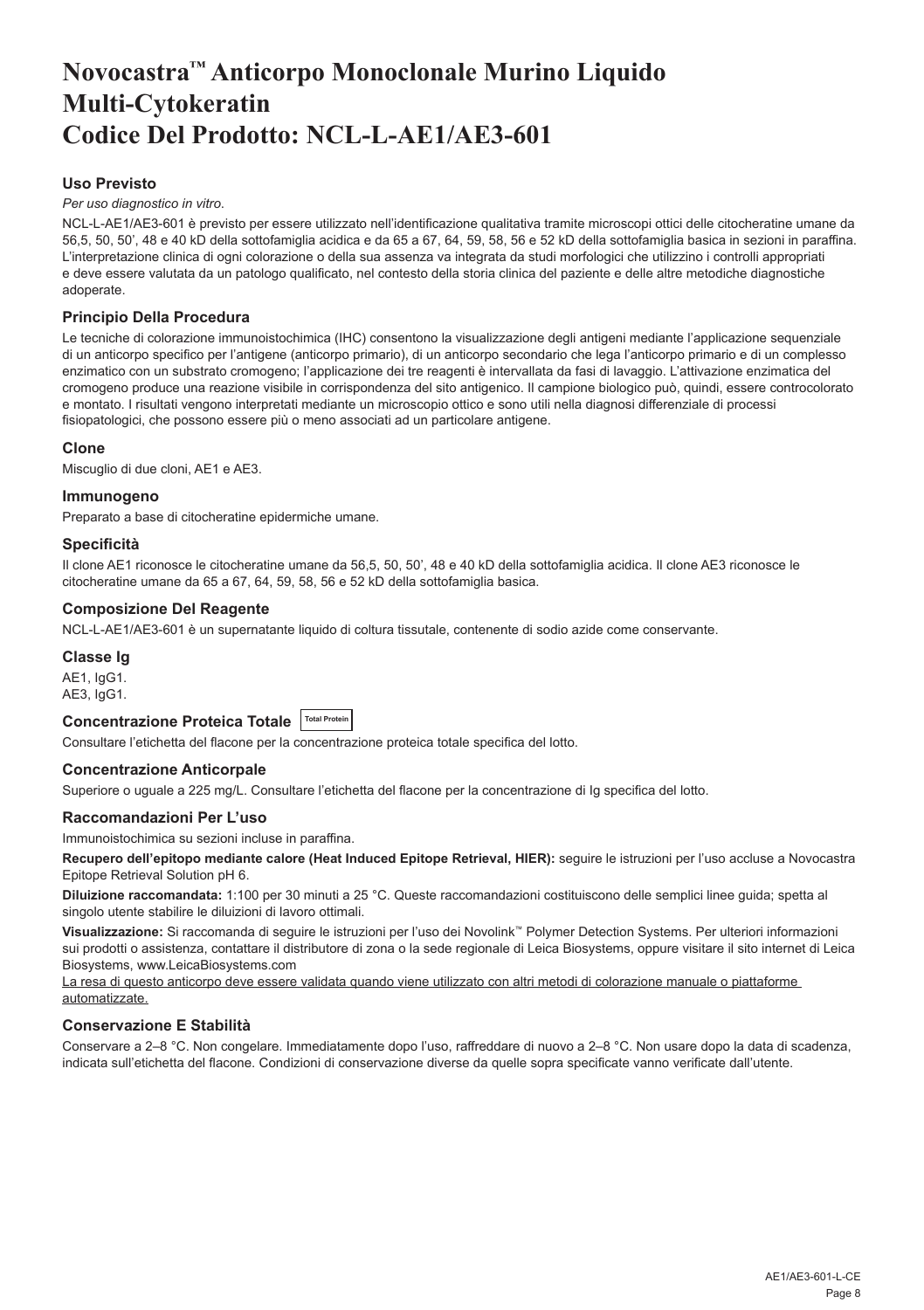## **Preparazione Del Campione Biologico**

Il fissativo raccomandato è la formalina tamponata neutra al 10% per sezioni tissutali incluse in paraffina.

## **Avvertenze E Precauzioni**

Questo reagente è stato preparato dal supernatante di coltura cellulare. Trattandosi di un prodotto biologico, va maneggiato con cautela. Questo reagente contiene sodio azide. Una scheda di sicurezza del prodotto (MSDS) è disponibile su richiesta o dal sito www.LeicaBiosystems.com

Fare riferimento alla normativa federale, statale o locale per lo smaltimento dei componenti potenzialmente tossici.

Prima e dopo la fissazione, i campioni biologici e tutti i materiali ad essi esposti vanno trattati come potenzialmente infettanti e smaltiti con le appropriate precauzioni.<sup>1</sup>Non pipettare i reagenti con la bocca ed evitare il contatto dei reagenti e dei campioni biologici con la pelle e con le mucose. Se i reagenti o i campioni biologici vengono a contatto con zone sensibili, sciacquare abbondantemente le parti interessate. Consultare il medico.

Ridurre al minimo la contaminazione microbica dei reagenti, allo scopo di evitare un aumento di colorazione aspecifica.

Tempi o temperature d'incubazione diversi da quelli specificati possono condurre a risultati non veritieri. Tali variazioni devono essere convalidate dall'utente.

#### **Controllo Qualità**

Differenze nella processazione del tessuto e nelle tecniche in uso presso il laboratorio dell'utente possono produrre una discrepanza significativa nei risultati, rendendo necessaria la regolare esecuzione di controlli interni, in aggiunta alle procedure descritte di seguito. I controlli devono essere costituiti da campioni biologici freschi autoptici/bioptici/chirurgici e devono essere il più rapidamente possibile fissati in formalina, processati ed inclusi in paraffina, allo stesso modo dei campioni biologici ottenuti dal paziente.

## **Controllo Positivo Del Tessuto**

È usato per indicare tessuti correttamente preparati e tecniche di colorazione appropriate.

Per ogni gruppo di condizioni del test e ogni volta che viene eseguita la colorazione, deve essere incluso un controllo positivo del tessuto.

Un tessuto a debole colorazione positiva è più adatto di uno a colorazione positiva intensa per un ottimale controllo qualità e per mettere in evidenza anche minimi livelli di degradazione del reagente.<sup>2</sup>

Il tessuto raccomandato per il controllo positivo è il rene.

Se il controllo positivo del tessuto non dimostra colorazione positiva, i risultati con i campioni biologici del test vanno considerati non validi.

#### **Controllo Negativo Del Tessuto**

Va esaminato dopo il controllo positivo, per verificare la specificità nei confronti dell'antigene bersaglio da parte dell'anticorpo primario. Il tessuto raccomandato per il controllo negativo è il muscolo scheletrico.

In alternativa, la varietà dei tipi cellulari presenti nella maggior parte delle sezioni tissutali offre spesso siti di controllo negativo, ma questo va verificato dall'utente.

La colorazione aspecifica, se presente, assume di solito aspetto diffuso. La colorazione sporadica del tessuto connettivo può anche manifestarsi in seguito ad iperfissazione di sezioni di tessuto in formalina. Per l'interpretazione dei risultati della colorazione, usare cellule intatte. Le cellule necrotiche o degenerate si colorano spesso in maniera aspecifica<sup>3</sup>. Si possono osservare risultati falsamente positivi, dovuti a legame non immunologico delle proteine o a prodotti di reazione del substrato. Tali falsi positivi possono essere anche causati da enzimi endogeni quali la pseudoperossidasi (eritrociti), la perossidasi endogena (citocromo C) o la biotina endogena (es. fegato, mammella, cervello, rene), a seconda del tipo di immunocolorazione usato. Per differenziare l'attività enzimatica endogena o il legame enzimatico aspecifico dall'immunoreattività specifica, possono essere colorati ulteriori tessuti del paziente esclusivamente con substrato cromogeno o con complessi enzimatici (avidina-biotina, streptavidina, polimero marcato) e substrato cromogeno. Se nel controllo negativo del tessuto compare una colorazione specifica, i risultati sui campioni biologici ottenuti dal paziente devono essere considerati non validi.

#### **Controllo Negativo Del Reagente**

Usare un controllo negativo aspecifico del reagente in luogo dell'anticorpo primario, con una sezione di ogni campione biologico del paziente, per valutare la colorazione aspecifica e per consentire una migliore interpretazione della colorazione specifica in corrispondenza del sito antigenico.

## **Tessuto Del Paziente**

Successivamente, esaminare i campioni biologici del paziente colorati con NCL-L-AE1/AE3-601. L'intensità della colorazione positiva va analizzata nel contesto di qualsiasi colorazione aspecifica di fondo del controllo negativo del reagente. Come per tutti gli altri test immunoistochimici, un risultato negativo significa che l'antigene non è stato determinato, ma non necessariamente che fosse assente dalle cellule o dal tessuto esaminato. Se necessario, usare un pannello di anticorpi per identificare reazioni falsamente negative.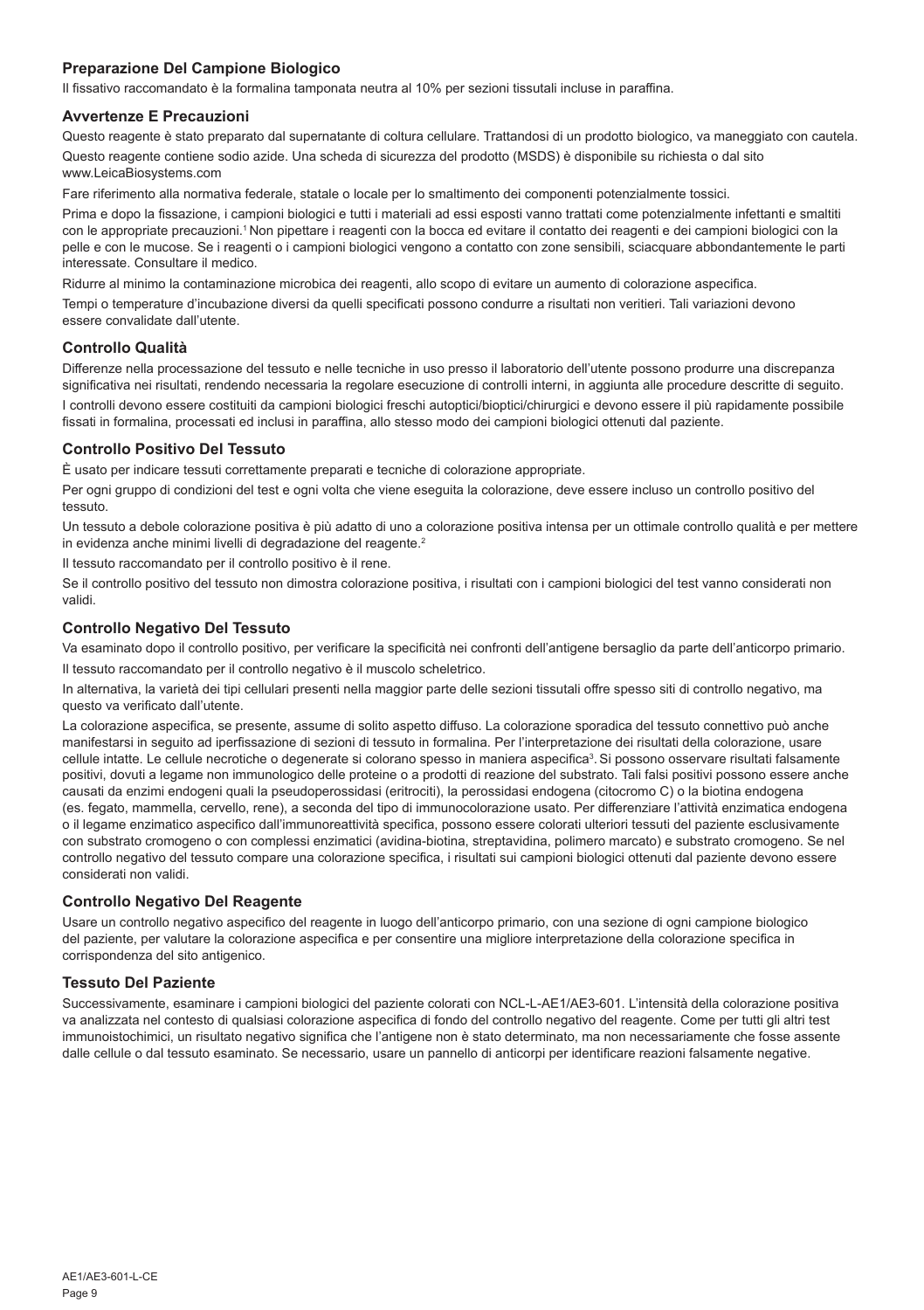## **Risultati Attesi**

### Tessuti normali

I cloni AE1/AE3 mostrano un'ampia reattività con le famiglie di citocheratine acidica e basica. È stata osservata colorazione nel citoplasma delle cellule epiteliali di svariati tessuti, tra cui epitelio ghiandolare della prostata, mammella, cute, tiroide, endometrio, ghiandola surrenale, testicolo, pancreas e ghiandola salivare, nonché epitelio squamoso e colonnare della cute, tonsilla, cervice, esofago, laringe, stomaco, intestino tenue e intestino crasso. È stata inoltre osservata colorazione nell'ovaio, nella ghiandola pituitaria, nel mesotelio, nell'urotelio, nei corpuscoli di Hassall e nel reticolo del timo, negli alveoli e negli pneumociti del polmone, nei tubuli e nella capsula di Bowman del rene, nonché nei dotti biliari e negli epatociti del fegato. (Numero complessivo di casi normali valutati = 123).

#### Abnorme dei tessuti

I cloni AE1/AE3 hanno colorato 71/72 tumori della mammella (compresi 61/61 carcinomi duttali invasivi, 8/9 carcinomi midollari e 2/2 fibroadenomi), 9/9 tumori intestinali (compresi 7/7 adenocarcinomi e 2/2 adenomi), 5/5 tumori tiroidei (compresi 3/3 adenomi, 1/1 carcinoma follicolare e 1/1 adenocarcinoma papillare follicolare), 5/5 tumori metastatici (compreso 1/1 adenocarcinoma metastatico del colon, 1/1 tumore metastatico originatosi dal sito gastrointestinale, 1/1 carcinoma duttale metastatico invasivo della mammella, 1/1 carcinoma del colon a cellule ad anello con castone e 1/1 carcinoma metastatico esofageo a cellule squamose), 4/4 carcinomi epatocellulari, 4/4 tumori del polmone (compresi 2/2 carcinomi a cellule squamose, 1/1 adenocarcinoma e 1/1 carcinoma a piccole cellule), 3/3 carcinomi dell'esofago a cellule squamose, 3/3 adenocarcinomi gastrici, 2/4 tumori del cervello (compresi 1/3 meningiomi e 1/1 astrocitoma), 2/3 tumori ovarici (compresi 1/1 adenocarcinoma, 1/1 adenocarcinoma endometrioide e 0/1 tumore delle cellule della granulosa), 2/2 carcinomi della vescica a cellule transizionali, 2/2 carcinomi renali a cellule chiare, 2/2 tumori della testa e del collo (compresi 1/1 adenocarcinoma e 1/1 carcinoma nasofaringeo), 2/2 adenocarcinomi prostatici, 2/2 tumori della ghiandola salivare (compresi 1/1 adenoma pleomorfo e 1/1 carcinoma adenoide cistico), 2/2 carcinomi della cervice a cellule squamose, 2/2 adenocarcinomi dell'endometrio, 1/2 tumori della ghiandola surrenale (compresi 1/1 adenoma corticale e 0/1 carcinoma adrenocorticale), 1/1 carcinoma della lingua a cellule squamose, 1/1 adenocarcinoma pancreatico, 1/1 iperplasia prostatica e 1/1 carcinoma cutaneo a cellule squamose. Non è stata rilevata alcuna colorazione in linfomi (0/3), seminomi (0/2), tumori ossei (0/2), un melanoma (0/1) e un feocromocitoma (0/1). (Numero complessivo di casi anomali valutati = 141).

**L'uso di NCL-L-AE1/AE3-601 è consigliato per il rilevamento delle citocheratine in tessuti normali e neoplastici, in aggiunta all'istopatologia convenzionale che si avvale delle colorazioni istochimiche non immunologiche.**

## **Limitazioni Generali**

L'immunoistochimica è un procedimento diagnostico a più passi (multistep) che richiede un'esperienza specifica nella selezione dei reagenti appropriati, nella selezione, fissazione e processazione dei tessuti, nella preparazione di vetrini IHC e nell'interpretazione dei risultati della colorazione.

La colorazione del tessuto dipende dalle modalità di manipolazione e di processazione del tessuto stesso, adottate prima della colorazione. La fissazione, il congelamento, lo scongelamento, il lavaggio, l'asciugatura, il riscaldamento o la sezione condotti in modo non corretto, o la contaminazione con altri tessuti o liquidi, possono produrre artefatti, intrappolamento (trapping) anticorpale o risultati falsi negativi. Risultati incompatibili possono essere dovuti a modifiche dei metodi di fissazione e di inclusione o ad irregolarità intrinseche al tessuto.4

Una controcolorazione eccessiva o incompleta può compromettere la corretta interpretazione dei risultati.

L'interpretazione clinica di ogni colorazione o della sua assenza va integrata da studi morfologici che utilizzino i controlli appropriati e deve essere valutata da un patologo qualificato, nel contesto della storia clinica del paziente e delle altre metodiche diagnostiche adoperate.

Gli anticorpi di Leica Biosystems Newcastle Ltd. sono destinati all'uso, quando indicato, su sezioni congelate o incluse in paraffina, con specifici requisiti di fissazione. Un'espressione antigenica inattesa può manifestarsi in particolare nelle neoplasie. L'interpretazione clinica di ogni sezione tissutale colorata deve includere l'analisi morfologica e la valutazione dei controlli appropriati.

## **Riferimenti Bibliografici Di Base**

- 1. National Committee for Clinical Laboratory Standards (NCCLS). Protection of laboratory workers from infectious diseases transmitted by blood and tissue; proposed guideline. Villanova, P.A. 1991; 7(9). Order code M29-P.
- 2. Battifora H. Diagnostic uses of antibodies to keratins: a review and immunohistochemical comparison of seven monoclonal and three polyclonal antibodies. Progress in Surgical Pathology. 6:1–15. eds. Fenoglio-Preiser C, Wolff CM, Rilke F. Field & Wood, Inc., Philadelphia
- 3. Nadji M, Morales AR. Immunoperoxidase, part I: the techniques and pitfalls. Laboratory Medicine. 1983; 14:767.
- 4. Omata M, Liew CT, Ashcavai M, Peters RL. Nonimmunologic binding of horseradish peroxidase to hepatitis B surface antigen: a possible source of error in immunohistochemistry. American Journal of Clinical Pathology. 1980; 73:626.
- 5. Su T, Yan F, Zhu P. Metanephric adenosarcoma: a rare case with immunohistochemistry and molecular analysis. Diagnostic Pathology. 2014; 9: 179.
- 6. Zhao W, Deng N, Gao X, et al. Primary lymphoepithelioma-like carcinoma of salivary glands: a clinicopathological study of 21 cases. International Journal of Clinical and Experimental Pathology. 2014; 7(11): 7951-7956.
- 7. Hammers HJ, Verheul HM, Salumbides B, et al. Reversible epithelial to mesenchymal transition and acquired resistance to sunitinib in patients with renal cell carcinoma: evidence from a xenograft study. Molecular Cancer Therapeutics. 2010; 9(6): 1525-1535.
- 8. Qiu Y, Yang H, Chen H, et al. Detection of CEA mRNA, p53 and AE1/AE3 in haematoxylin–eosin-negative lymph nodes of early-stage non-small cell lung cancer may improve veracity of N staging and indicate prognosis. Japanese Journal of Clinical Oncology. 2010; 40(2): 146-152.
- 9. Nagata S, Aishima S, Fukuzawa K, et al. Adenomatoid tumour of the liver. Journal of Clinical Pathology. 2008; 61 (6):777-780.

## **Modifiche Alla Pubblicazione Precedente**

Prima edizione.

## **Data Di Pubblicazione**

03 ottobre 2018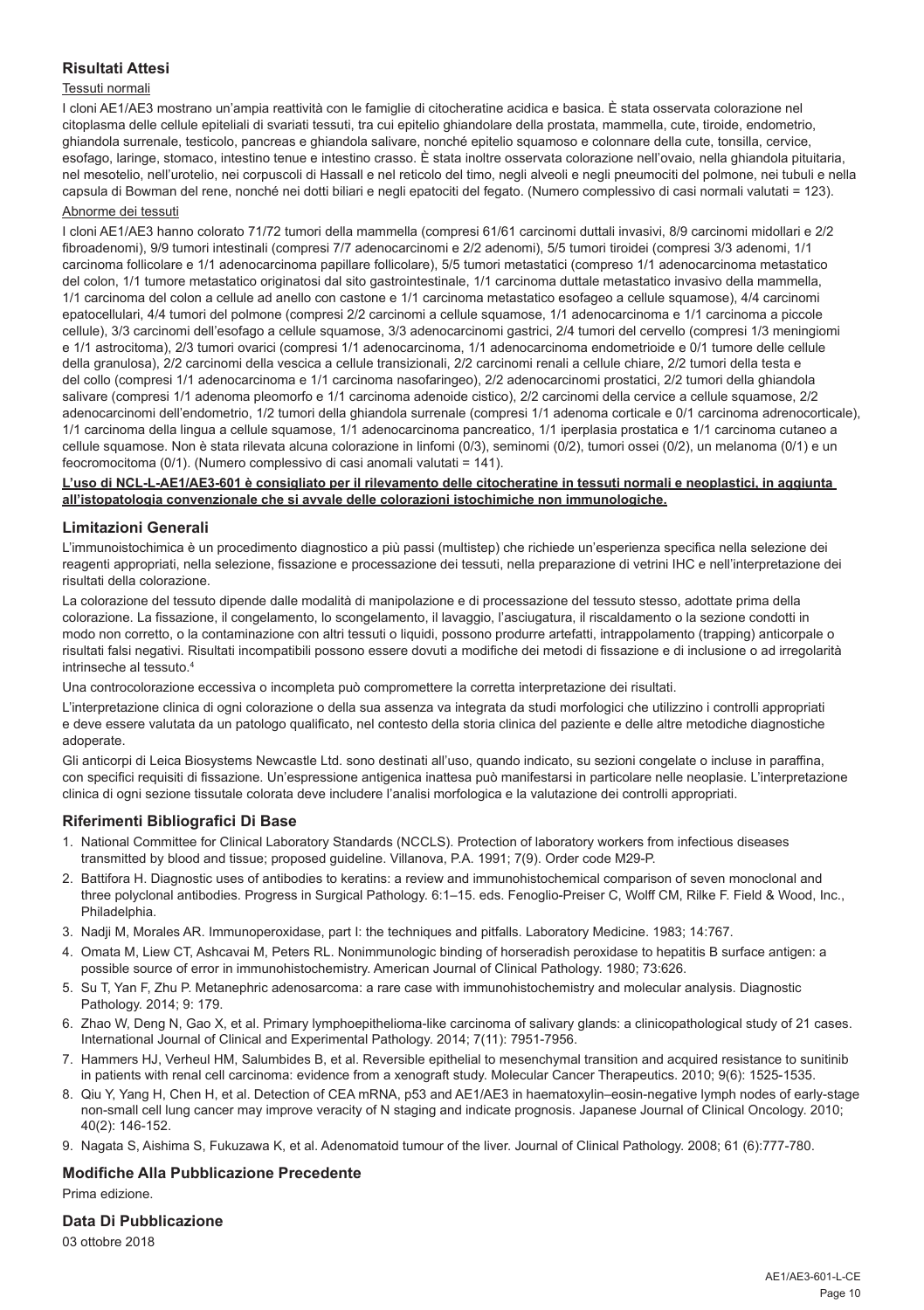# <span id="page-11-0"></span>**Novocastra™ flüssiger monoklonaler Maus-Antikörper Multi-Cytokeratin Produkt-Nr.: NCL-L-AE1/AE3-601**

## **Verwendungszweck**

#### *Für in-vitro-Diagnostik*.

NCL-L-AE1/AE3-601 ist für den qualitativen lichtmikroskopischen Nachweis der humanen Cytokeratine 56,5, 50, 50', 48 und 40 kD der sauren Unterfamilie und 65 bis 67, 64, 59, 58, 56 und 52 kD der basischen Unterfamilie in Paraffinschnitten vorgesehen. Die klinische Bewertung einer vorliegenden bzw. fehlenden Färbung sollte durch morphologische Studien mit entsprechenden Kontrollen ergänzt und im Kontext der Krankengeschichte des Patienten und anderer diagnostischer Tests von einem qualifizierten Pathologen vorgenommen werden.

## **Verfahrensgrundlage**

Immunhistochemische (IHC) Färbetechniken gestatten die optische Darstellung von Antigenen mittels sequentieller Anwendung eines spezifischen Antikörpers zum Antigen (primärer Antikörper), eines sekundären Antikörpers zum primären Antikörper und eines Enzymkomplexes mit einem chromogenen Substrat, jeweils getrennt durch dazwischen liegende Waschschritte. Die enzymatische Aktivierung des Chromogens führt zu einem sichtbaren Reaktionsprodukt am Ort des Antigens. Die Probe kann dann gegengefärbt und mit einem Deckglas versehen werden. Die Ergebnisse werden mithilfe eines Lichtmikroskops interpretiert und unterstützen die Differentialdiagnose pathophysiologischer Prozesse, die mit einem bestimmten Antigen assoziiert sein könnten.

#### **Klon**

Cocktail aus zwei Klonen, AE1 und AE3.

#### **Immunogen**

Präparat aus humanen epidermalen Cytokeratinen.

#### **Spezifität**

Klon AE1 erkennt die humanen Cytokeratine 56,5, 50, 50', 48 und 40 kD der sauren Unterfamilie. Klon AE3 erkennt die humanen Cytokeratine 65 bis 67, 64, 59, 58, 56 und 52 kD der basischen Unterfamilie.

## **Reagenzzusammensetzung**

NCL-L-AE1/AE3-601 ist ein flüssiger Gewebekulturüberstand, der Natriumazid als Konservierungsmittel enthält.

#### **Ig-Klasse**

AE1, IgG1. AE3, IgG1.

## **Gesamtproteinkonzentration Total Protein**

Siehe Angaben auf dem Produktetikett bezüglich der chargenspezifischen Gesamtproteinkonzentration.

## **Antikörperkonzentration**

Größer als oder gleich 225 mg/L. Hinsichtlich der chargenspezifischen Ig-Konzentration siehe Angaben auf dem Produktetikett.

#### **Gebrauchsempfehlungen**

Immunhistochemie in Paraffinschnitten.

**Hitzeinduzierte Epitopdemaskierung (Heat Induced Epitope Retrieval, HIER):** Bitte Gebrauchsanweisung für Novocastra Epitope Retrieval Solution pH 6 befolgen.

**Empfohlene Verdünnung:** 1:100 über einen Zeitraum von 30 Minuten bei 25 °C. Dies ist nur eine Empfehlung, und die Benutzer sollten ihre eigenen optimalen Arbeitsverdünnungen bestimmen.

**Visualisierung:** Bitte Gebrauchsanweisung für Novolink™ Polymer Detection Systems befolgen. Wenn Sie weitere Produktinformationen oder Unterstützung wünschen, setzen Sie sich bitte mit ihrem Händler vor Ort oder mit der Zweigniederlassung von Leica Biosystems in Verbindung beziehungsweise besuchen Sie die Internetseite von Leica Biosystems, www.LeicaBiosystems.com Die Leistungsfähigkeit dieses Antikörpers sollte bestätigt werden, wenn er mit anderen manuellen Färbesystemen oder automatisierten Plattformen eingesetzt wird.

## **Lagerung und Stabilität**

Bei 2–8 °C lagern. Nicht einfrieren. Nach Gebrauch sofort wieder bei 2–8 °C lagern. Nach Ablauf des Verfallsdatums (auf dem Behälteretikett) darf das Produkt nicht mehr verwendet werden. Lagerbedingungen, die von den oben genannten Bedingungen abweichen, müssen vom Benutzer verifiziert werden.

#### **Probenvorbereitung**

Für paraffineingebettete Gewebeschnitte ist das empfohlene Fixativ 10% neutral gepuffertes Formalin.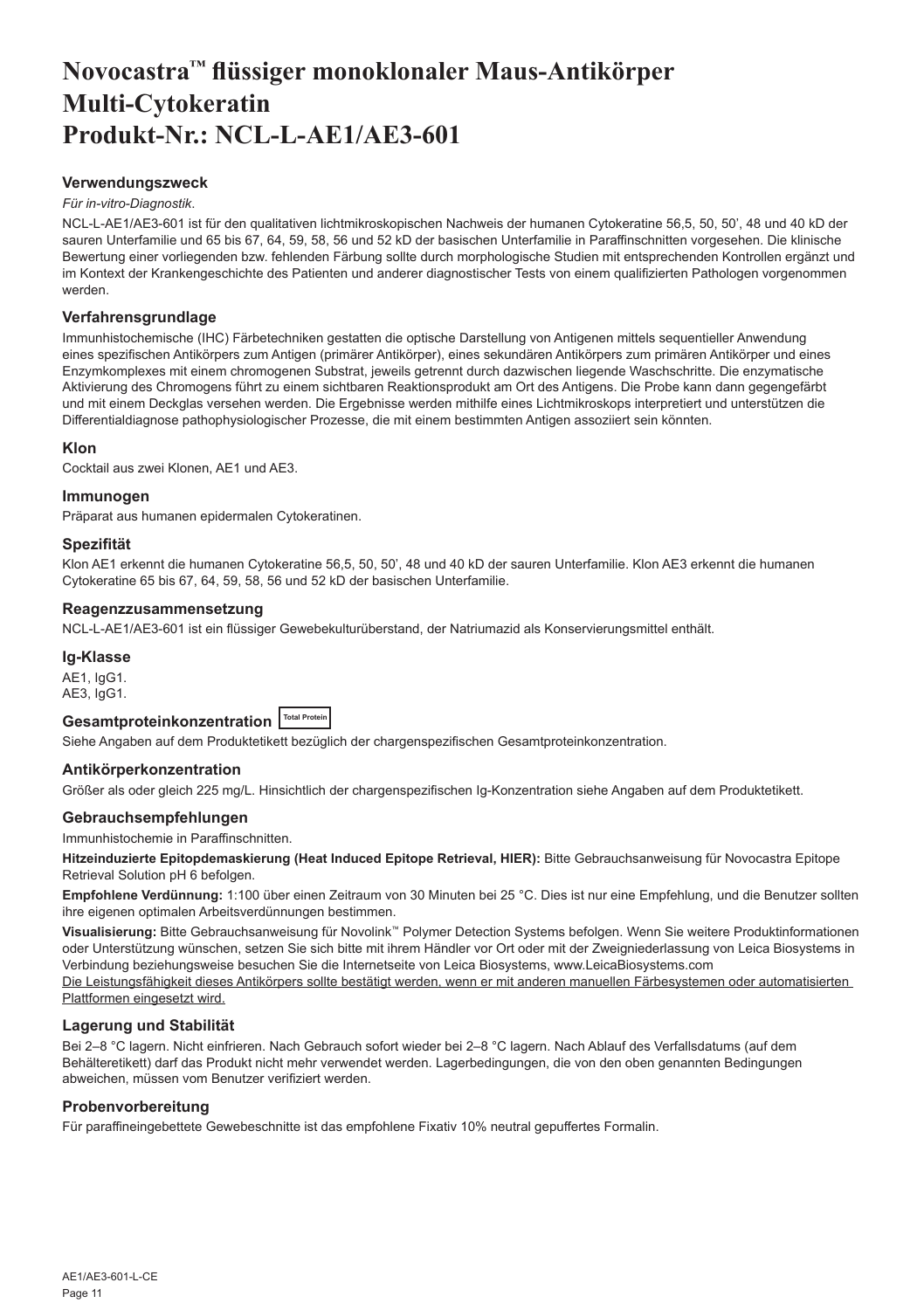## **Warnhinweise und Sicherheitsmaßnahmen**

Dieses Reagenz wurde aus Zellkulturüberstand zubereitet. Das Reagenz ist ein biologisches Produkt und sollte mit entsprechender Vorsicht gehandhabt werden.

Dieses Reagenz enthält Natriumazid. Ein Materialsicherheits-Datenblatt ist auf Anfrage von www.LeicaBiosystems.com erhältlich.

Die entsprechenden nationalen und lokalen Bestimmungen und Vorschriften zur Entsorgung potentiell giftiger Komponenten sind einzuhalten.

Vor und nach der Fixierung sind die Proben sowie alle Materialien, die mit ihnen in Kontakt gekommen sind, als potentiell infektiös zu behandeln und daher mit entsprechender Vorsicht zu entsorgen.<sup>1</sup> Reagenzien dürfen niemals mit dem Mund pipettiert werden, und jeglicher Kontakt der Reagenzien und Proben mit Haut und Schleimhäuten ist zu vermeiden. Falls Reagenzien oder Proben mit empfindlichen Bereichen in Kontakt gekommen sind, müssen diese mit reichlich Wasser gespült werden. Ärztlichen Rat einholen.

Die mikrobielle Verunreinigung von Reagenzien ist zu minimieren, da ansonsten eine erhöhte unspezifische Färbung auftreten kann.

Falls die spezifizierten Inkubationszeiten oder –temperaturen nicht eingehalten werden, kann es zu fehlerhaften Ergebnissen kommen. Jegliche Abweichungen von den angegebenen Werten müssen vom Benutzer verifiziert werden.

## **Qualitätskontrolle**

Unterschiede bei der Gewebebearbeitung und den technischen Verfahren im Labor des Benutzers können zu signifikanten Schwankungen bei den Ergebnissen führen. Daher ist es wichtig, zusätzlich zu den folgenden Verfahren regelmäßige laborinterne Kontrollen durchzuführen.

Die Kontrollen sollten mit frischen Autopsie-/Biopsie-/chirurgischen Proben vorgenommen werden, die so bald wie möglich und auf dieselbe Weise wie die Patientenprobe(n) in Formalin fixiert, behandelt und in Paraffin eingebettet worden sind.

#### **Positive Gewebekontrolle**

Zeigt korrekt vorbereitete Gewebe und korrekte Färbetechniken an.

In jedem Färbelauf sollte für jeden Satz Testbedingungen eine positive Gewebekontrolle durchgeführt werden.

Gewebe mit schwach positiver Färbung ist für die optimale Qualitätskontrolle und den Nachweis kleiner Minderungen in der Reagenzleistung besser geeignet als ein Gewebe mit stark positiver Färbung.<sup>2</sup>

Als positive Gewebekontrolle wird Niere empfohlen.

Falls das positive Kontrollgewebe keine positive Färbung nachweisen kann, sollten die mit den Testproben erzielten Ergebnisse als ungültig betrachtet werden.

#### **Negative Gewebekontrolle**

Die negative Gewebekontrolle sollte nach der positiven Gewebekontrolle erfolgen, um die Spezifität der Zielantigenmarkierung durch den primären Antikörper zu verifizieren.

Als negative Gewebekontrolle wird Skelettmuskulatur empfohlen.

Alternativ bietet die Vielfalt unterschiedlicher Zelltypen, die in den meisten Gewebeschnitten vorliegen, häufig Stellen für eine negative Kontrolle. Jedoch sollte dies vom Benutzer verifiziert werden.

Liegt eine unspezifische Färbung vor, hat diese gewöhnlich ein diffuses Erscheinungsbild. Eine sporadische Färbung des Bindegewebes kann ebenfalls in Schnitten von übermäßig formalinfixierten Geweben beobachtet werden. Zur Bewertung der Färbeergebnisse intakte Zellen verwenden. Nekrotische oder degenerierte Zellen werden oft unspezifisch gefärbt.<sup>3</sup> Falsch-positive Ergebnisse können aufgrund einer nichtimmunologischen Bindung von Proteinen oder Substratreaktionsprodukten beobachtet werden. In Abhängigkeit von der Art der verwendeten Immunfärbung können solche Ergebnisse auch durch endogene Enzyme wie Pseudoperoxidase (Erythrozyten), endogene Peroxidase (Zytochrom C) oder endogenes Biotin (beispielsweise Leber, Mamma, Gehirn, Niere) hervorgerufen werden. Um eine endogene Enzymaktivität bzw. eine unspezifische Enzymbindung von einer spezifischen Immunreaktivität zu unterscheiden, können zusätzliche Patientengewebe ausschließlich mit Substratchromogen bzw. mit Enzymkomplexen (Avidin-Biotin, Streptavidin, markiertes Polymer) plus Substratchromogen gefärbt werden. Falls im negativen Kontrollgewebe eine spezifische Färbung auftritt, sollten die Ergebnisse mit den Patientenproben als ungültig betrachtet werden.

## **Negative Reagenzkontrolle**

Zur Beurteilung einer unspezifischen Färbung und zur besseren Bewertung einer spezifischen Färbung an der Antigenstelle ist mit einem Schnitt jedes Patientenpräparates anstelle des primären Antikörpers eine unspezifische negative Reagenzkontrolle zu verwenden.

#### **Patientengewebe**

Die mit NCL-L-AE1/AE3-601 gefärbten Patientenproben müssen zuletzt untersucht werden. Eine positive Färbeintensität ist im Kontext einer unspezifischen Hintergrundfärbung der negativen Reagenzkontrolle zu bewerten. Wie bei jedem immunhistochemischen Test bedeutet ein negatives Ergebnis, dass das Antigen nicht nachgewiesen wurde. Ein negatives Ergebnis bedeutet jedoch nicht notwendigerweise, dass das Antigen in den getesteten Zellen / im getesteten Gewebe nicht vorlag. Bei Bedarf sollte zur Identifizierung falsch-negativer Reaktionen eine Gruppe von Antikörpern verwendet werden.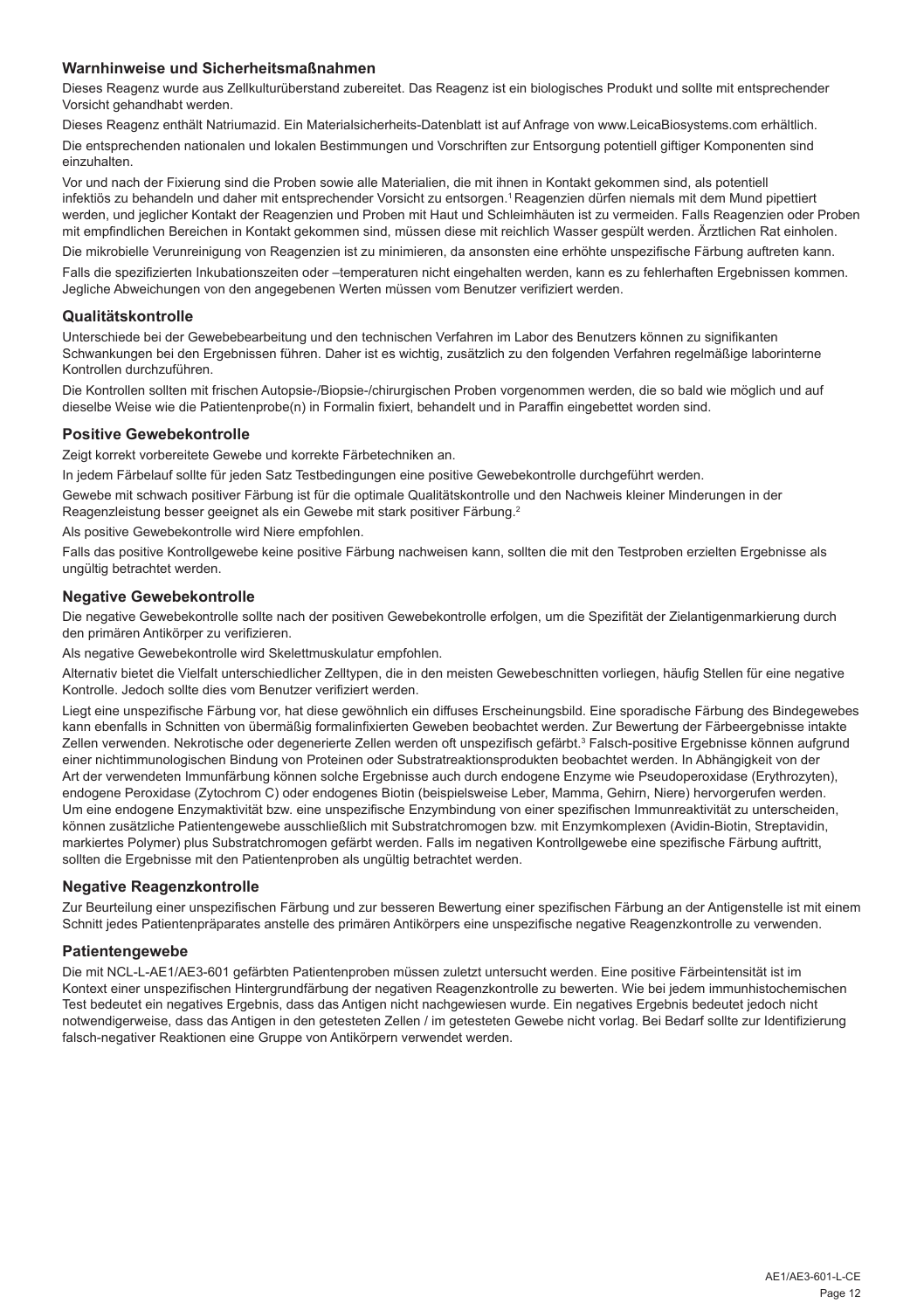## **Erwartete Ergebnisse**

## Normale Gewebe

Die Klone AE1/AE3 weisen eine breite Reaktivität gegen die saure und basische Cytokeratinfamilie auf. Eine Färbung wurde beim Zytoplasma von Epithelzellen verschiedener Gewebe beobachtet, darunter das Drüsenepithel von Prostata, Mamma, Haut, Schilddrüse, Endometrium, Nebenniere, Hoden, Pankreas und Speicheldrüse sowie das Platten- und Zylinderepithel von Haut, Tonsille, Zervix, Speiseröhre, Larynx, Magen und Dünn- und Dickdarm. Eine Färbung wurde außerdem bei folgenden Geweben festgestellt: Ovar, Hypophyse, Mesothel, Urothel, Hassall-Körperchen und Retikulum im Thymus, Alveoli und Pneumozyten in der Lunge, Tubuli und Bowman-Kapsel der Niere, sowie Gallengänge und Hepatozyten der Leber. (Gesamtzahl der untersuchten Normalgewebeproben = 123).

#### Anomale Gewebe

Die Klone AE1/AE3 färbten 71/72 Mammatumoren (darunter 61/61 invasive duktale Karzinome, 8/9 medulläre Karzinome und 2/2 Fibroadenome), 9/9 Darmtumoren (darunter 7/7 Adenokarzinome und 2/2 Adenome), 5/5 Schilddrüsentumoren (darunter 3/3 Adenome, 1/1 follikuläres Karzinom und 1/1 follikuläres papilläres Adenokarzinom), 5/5 Tumormetastasen (darunter 1/1 metastasiertes Kolon-Adenokarzinom, 1/1 Metastase von einem Tumorsitz im Magen-Darm-Trakt, 1/1 metastasiertes invasives duktales Mammakarzinom, 1/1 metastasiertes Kolon-Siegelringkarzinom und 1/1 metastasiertes Plattenepithelkarzinom der Speiseröhre), 4/4 Leberzellkarzinome, 4/4 Lungentumoren (darunter 2/2 Plattenepithelkarzinome, 1/1 Adenokarzinom und 1/1 kleinzelliges Karzinom), 3/3 Plattenepithelkarzinome der Speiseröhre, 3/3 Magenadenokarzinome, 2/4 Hirntumoren (darunter 1/3 Meningiome und 1/1 Astrozytom), 2/3 Ovarialtumoren (darunter 1/1 Adenokarzinom, 1/1 endometrioides Adenokarzinom und 0/1 Granulosazelltumor), 2/2 Übergangszellkarzinome der Blase, 2/2 hellzellige Nierenkarzinome, 2/2 Kopf-Hals-Tumoren (darunter 1/1 Adenokarzinom und 1/1 nasopharyngeales Karzinom), 2/2 Prostata-Adenokarzinome, 2/2 Tumoren der Speicheldrüse (darunter 1/1 pleomorphes Adenom und 1/1 adenoidzystisches Karzinom), 2/2 Plattenepithelkarzinome der Zervix, 2/2 Adenokarzinome des Endometriums, 1/2 Tumoren der Nebenniere (darunter 1/1 Nierenrindenadenom und 0/1 Nebennierenrindenkarzinom), 1/1 Plattenepithelkarzinom der Zunge, 1/1 Pankreas-Adenokarzinom, 1/1 Prostatahyperplasie und 1/1 Plattenepithelkarzinom der Haut. Bei Lymphomen (0/3), Seminomen (0/2), Knochentumoren (0/2), einem Melanom (0/1) und einem Phäochromozytom (0/1) wurde keine Färbung nachgewiesen. (Gesamtzahl der untersuchten pathologischen Gewebeproben = 141).

#### **NCL-L-AE1/AE3-601 wird für den Nachweis von Cytokeratinen in normalem und neoplastischem Gewebe als zusätzliches Hilfsmittel zur herkömmlichen Histopathologie unter Verwendung nicht-immunologischer histochemischer Färbemittel empfohlen.**

#### **Allgemeine Beschränkungen**

Die Immunhistochemie ist ein mehrstufiger diagnostischer Prozess, der eine spezialisierte Ausbildung auf den folgenden Gebieten erfordert: Auswahl der entsprechenden Reagenzien; Gewebeauswahl, -fixierung und -verarbeitung; Vorbereitung des IHC-Objektträgers sowie Bewertung der Färbeergebnisse.

Die Gewebefärbung hängt von der Handhabung und Verarbeitung des Gewebes vor dem Färben ab. Unsachgemäßes Fixieren, Einfrieren, Auftauen, Waschen, Trocknen, Erwärmen, Schneiden oder eine Kontamination mit anderen Geweben oder Flüssigkeiten kann zu Artefakten, Antikörper-Trapping oder falsch-negativen Ergebnissen führen. Abweichende Ergebnisse können aufgrund von Unterschieden bei der Fixierung und Einbettung oder intrinsischen Unregelmäßigkeiten im Gewebe selbst entstehen.4

Eine exzessive oder unvollständige Gegenfärbung kann die korrekte Bewertung von Ergebnissen gefährden.

Die klinische Bewertung einer vorliegenden bzw. fehlenden Färbung sollte durch morphologische Studien mit entsprechenden Kontrollen ergänzt und im Kontext der Krankengeschichte des Patienten und anderer diagnostischer Tests von einem qualifizierten Pathologen vorgenommen werden.

Antikörper von Leica Biosystems Newcastle Ltd sind wo angezeigt für die Verwendung entweder auf gefrorenen oder in Paraffin eingebetteten Schnitten mit spezifischen Fixierungsanforderungen bestimmt. Es kann insbesondere bei Neoplasmen zu einer unerwarteten Antigenexpression kommen. Die klinische Bewertung eines gefärbten Gewebeschnitts muss eine morphologische Analyse und die Auswertung der entsprechenden Kontrollen einschließen.

#### **Literatur - Allgemein**

- 1. National Committee for Clinical Laboratory Standards (NCCLS). Protection of laboratory workers from infectious diseases transmitted by blood and tissue; proposed guideline. Villanova, P.A. 1991;7(9). Order code M29-P.
- 2. Battifora H. Diagnostic uses of antibodies to keratins: a review and immunohistochemical comparison of seven monoclonal and three polyclonal antibodies. Progress in Surgical Pathology. 6:1–15. eds. Fenoglio-Preiser C, Wolff CM, Rilke F. Field & Wood, Inc., Philadelphia.
- 3. Nadji M, Morales AR. Immunoperoxidase, part I: the techniques and pitfalls. Laboratory Medicine. 1983; 14:767.
- 4. Omata M, Liew CT, Ashcavai M, Peters RL. Nonimmunologic binding of horseradish peroxidase to hepatitis B surface antigen: a possible source of error in immunohistochemistry. American Journal of Clinical Pathology. 1980; 73:626.
- 5. Su T, Yan F, Zhu P. Metanephric adenosarcoma: a rare case with immunohistochemistry and molecular analysis. Diagnostic Pathology. 2014; 9: 179.
- 6. Zhao W, Deng N, Gao X, et al. Primary lymphoepithelioma-like carcinoma of salivary glands: a clinicopathological study of 21 cases. International Journal of Clinical and Experimental Pathology. 2014; 7(11): 7951-7956.
- 7. Hammers HJ, Verheul HM, Salumbides B, et al. Reversible epithelial to mesenchymal transition and acquired resistance to sunitinib in patients with renal cell carcinoma: evidence from a xenograft study. Molecular Cancer Therapeutics. 2010; 9(6): 1525-1535.
- 8. Qiu Y, Yang H, Chen H, et al. Detection of CEA mRNA, p53 and AE1/AE3 in haematoxylin–eosin-negative lymph nodes of early-stage non-small cell lung cancer may improve veracity of N staging and indicate prognosis. Japanese Journal of Clinical Oncology. 2010; 40(2): 146-152.
- 9. Nagata S, Aishima S, Fukuzawa K, et al. Adenomatoid tumour of the liver. Journal of Clinical Pathology. 2008; 61 (6):777-780.

#### **Änderungen zur vorhergehenden Ausgabe**

Erste Ausgabe.

## **Ausgabedatum**

03. Oktober 2018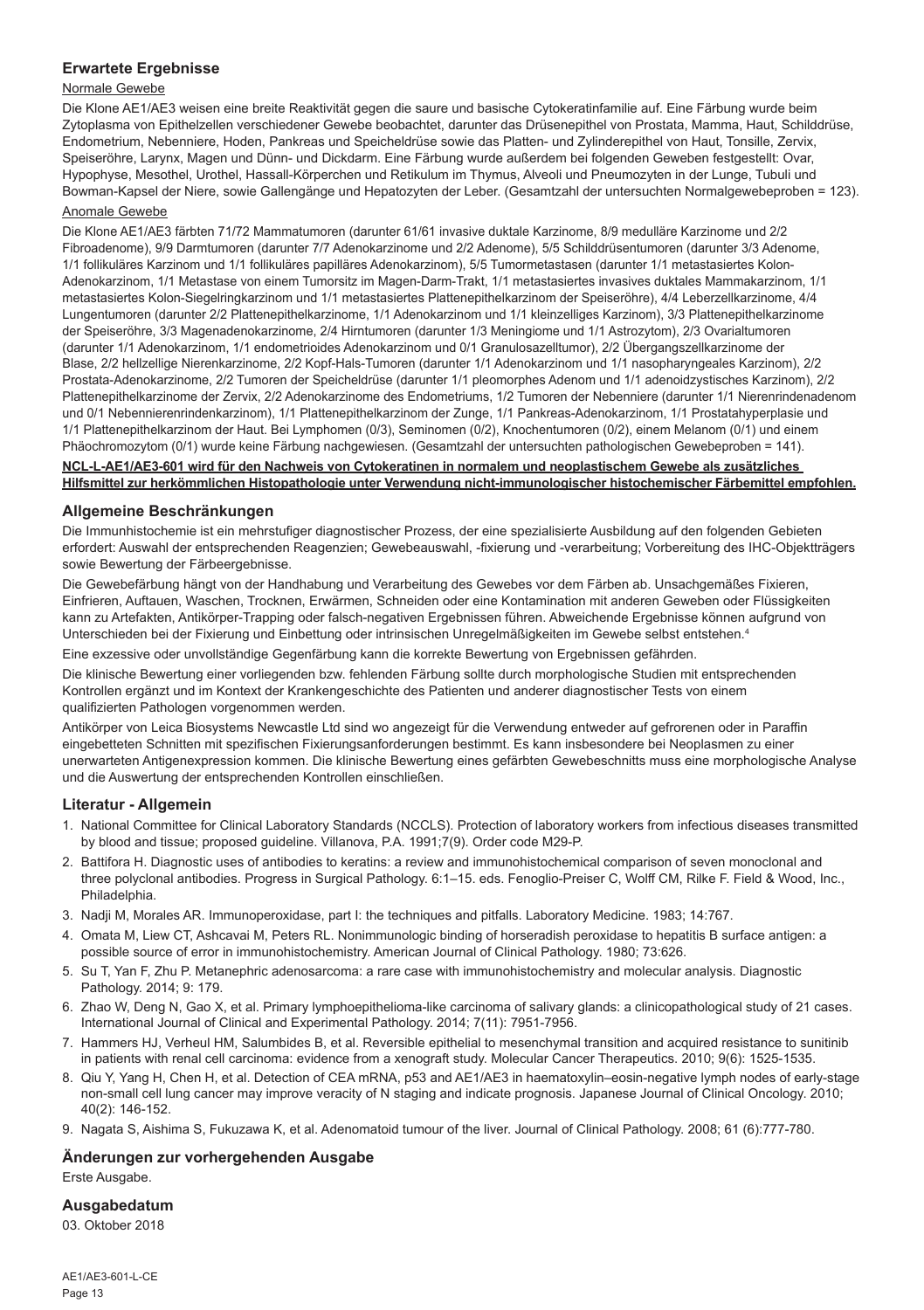# <span id="page-14-0"></span>**Anticuerpo monoclonal líquido de ratón Novocastra™ Multi-Cytokeratin Código De Producto: NCL-L-AE1/AE3-601**

## **Indicaciones De Uso**

#### *Para uso diagnóstico in vitro*.

NCL-L-AE1/AE3-601 está indicado para la identificación cualitativa por microscopía óptica de las citoqueratinas humanas de 56,5, 50, 50', 48 y 40 kD de la subfamilia ácida y de 65-67, 64, 59, 58, 56 y 52 kD de la subfamilia básica en secciones de parafina. La interpretación clínica de cualquier tinción o de su ausencia debe complementarse con estudios morfológicos, con el uso de los controles adecuados, y un anatomopatólogo cualificado debe evaluarla en el contexto del historial clínico del paciente y de otras pruebas diagnósticas.

## **Principio Del Procedimiento**

Las técnicas de tinción inmunohistocitoquímica (IHQ) permiten la visualización de antígenos mediante la aplicación secuencial de un anticuerpo específico dirigido contra el antígeno (anticuerpo primario), un anticuerpo secundario dirigido contra el anticuerpo primario y un complejo enzimático con un sustrato cromogénico, con pasos de lavado intercalados. La activación enzimática del cromógeno produce una reacción visible en el lugar en que se encuentra el antígeno. Luego se puede contrateñir la muestra y cubrirla con un cubreobjeto. Los resultados se interpretan utilizando un microscopio óptico y son de ayuda en el diagnóstico diferencial de los procesos fisiopatológicos, que pueden estar o no vinculados a un determinado antígeno.

#### **Clon**

Cóctel de dos clones, AE1 y AE3.

#### **Inmunógeno**

Preparación de citoqueratina epidérmica humana.

#### **Especificidad**

El clon AE1 reconoce las citoqueratinas humanas de 56,5, 50, 50', 48 y 40 kD de la subfamilia ácida. El clon AE3 reconoce las citoqueratinas humanas de 65-67, 64, 59, 58, 56 y 52 kD de la subfamilia básica.

#### **Composición Del Reactivo**

NCL-L-AE1/AE3-601 es un sobrenadante de cultivo tisular líquido que contiene azida sódica como conservante.

#### **Clase de Ig**

AE1, IgG1. AE3, IgG1.

## **Concentración Total De Proteína Total Protein**

Consulte la etiqueta del vial para ver la concentración total de proteína específica del lote.

#### **Concentración De Anticuerpo**

Igual o superior a 225 mg/L. Consulte en la etiqueta del vial la concentración de Ig específica del lote.

## **Recomendaciones De Uso**

Inmunohistocitoquímica con secciones de parafina.

**Recuperación de epítopos termoinducida (Heat Induced Epitope Retrieval, HIER):** Siga las instrucciones de uso de Novocastra Epitope Retrieval Solution pH 6.

**Dilución sugerida:** 1:100 durante 30 minutos a 25 °C. Esta es tan solo una pauta y cada usuario debe determinar sus propias diluciones de trabajo óptimas.

**Visualización:** Por favor, siga las instrucciones de uso de Novolink™ Polymer Detection Systems. Para obtener más información sobre el producto o para recibir soporte, póngase en contacto con su distribuidor local o con la oficina regional de Leica Biosystems, o bien visite el sitio web de Leica Biosystems, www.LeicaBiosystems.com

El rendimiento de este anticuerpo se debe validar cuando se utiliza con otros sistemas manuales de tinción o plataformas automatizadas.

## **Almacenamiento Y Estabilidad**

Almacénelo a una temperatura de 2–8 °C. No lo congele. Devuélvalo a 2–8 °C inmediatamente después de su uso. No lo utilice después de la fecha de caducidad indicada en la etiqueta del vial. Cualesquiera condiciones de almacenamiento que no sean las arriba especificadas deben ser verificadas por el usuario.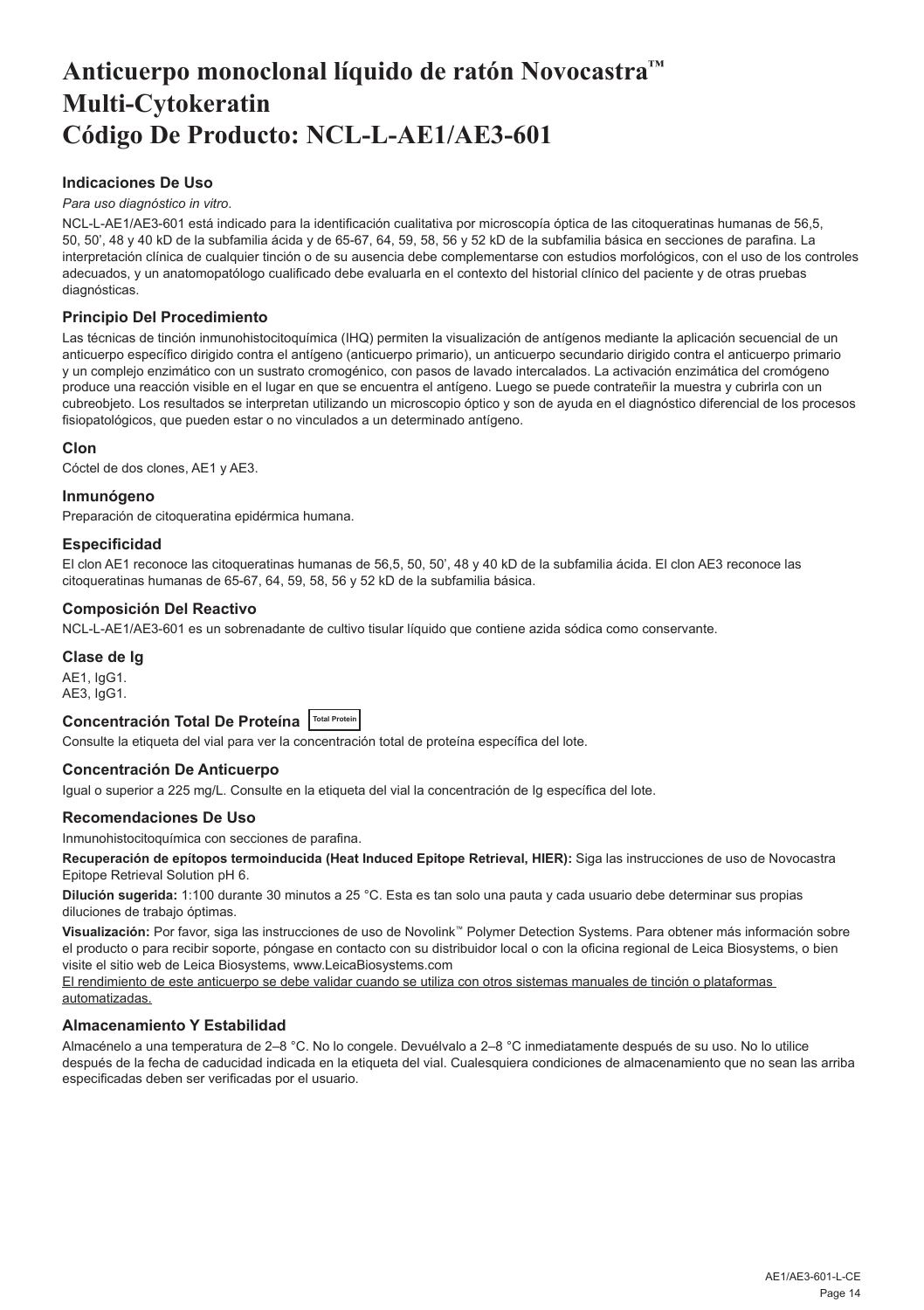## **Preparación De Las Muestras**

El fijador recomendado para secciones de tejido incluidos en parafina es formol tamponado neutro al 10%.

### **Advertencias Y Precauciones**

Este reactivo se ha preparado a partir del sobrenadante de un cultivo celular. Como se trata de un producto de origen biológico, debe manipularse con precaución.

Este reactivo contiene azida sódica. Está disponible una Hoja de información sobre la seguridad del material, previa petición, o en www.LeicaBiosystems.com

Consulte las normativas nacionales, estatales, provinciales o municipales acerca de cómo desechar cualquier componente potencialmente tóxico.

Las muestras, antes y después de ser fijadas, así como todos los materiales expuestos a ellas, deben manipularse como susceptibles de transmitir una infección, y se deben desechar tomando las precauciones adecuadas.<sup>1</sup> No pipetee nunca los reactivos con la boca, y evite el contacto de la piel y de las membranas mucosas con los reactivos y las muestras. Si los reactivos o las muestras entran en contacto con zonas delicadas, lave éstas con abundante agua. Acuda inmediatamente al médico.

Reduzca al mínimo la contaminación microbiana de los reactivos; de lo contrario, podría producirse un aumento de la tinción no específica.

Cualquier tiempo o temperatura de incubación que no sean los aquí especificados pueden conducir a resultados erróneos. Cualquier cambio de tal naturaleza debe ser validado por el usuario.

## **Control De Calidad**

Las diferencias en el procesamiento de los tejidos y en los procedimientos técnicos del laboratorio del usuario pueden producir una variabilidad significativa en los resultados; por ello, es necesario que éste lleve a cabo regularmente los controles de su propio laboratorio, además de los siguientes procedimientos.

Los controles deben ser muestras frescas de autopsia, biopsia o quirúrgicas fijadas en formol, procesadas e incluidas en parafina, lo antes posible, de manera idéntica a la utilizada para la muestra o muestras del paciente o pacientes.

## **Control Tisular Positivo**

Se utiliza para indicar la preparación correcta de los tejidos y las técnicas de tinción adecuadas.

Debe incluirse un control tisular positivo por cada conjunto de condiciones de ensayo en cada tinción o serie de tinciones realizada. Un tejido con una tinción positiva débil es más adecuado que un tejido con una tinción positiva intensa para lograr un control de calidad óptimo y para detectar niveles bajos de degradación del reactivo.<sup>2</sup>

El tejido de control positivo recomendado es riñón.

Si el tejido de control positivo no muestra tinción positiva, los resultados de las muestras analizadas deben considerarse no válidos.

#### **Control Tisular Negativo**

Debe examinarse después del control de tejido positivo, a fin de verificar la especificidad del marcado del antígeno diana por el anticuerpo primario.

El tejido de control negativo recomendado es músculo esquelético.

O bien, la variedad de diferentes tipos de células presentes en la mayoría de los cortes de tejido ofrece con frecuencia lugares de control negativo, pero esto debe ser verificado por el usuario.

Si aparece una tinción no específica, ésta tiene generalmente aspecto difuso. En cortes de tejido fijados excesivamente con formol puede observarse también una tinción esporádica del tejido conectivo. Utilice células intactas para la interpretación de los resultados de la tinción. A menudo, las células necróticas o degeneradas quedan teñidas de forma no específica.<sup>3</sup> También pueden observarse falsos positivos causados por la unión no inmunológica a proteínas o a productos de reacción del sustrato. Estos falsos positivos pueden estar causados también por enzimas endógenas tales como la pseudoperoxidasa (eritrocitos), la peroxidasa endógena (citocromo C), o la biotina endógena (por ejemplo, de hígado, mama, cerebro, riñón), en función del tipo de inmunotinción utilizada. Para diferenciar la actividad de las enzimas endógenas o los enlaces no específicos de las enzimas de la inmunorreactividad específica, pueden teñirse otros tejidos del paciente exclusivamente con cromógeno sustrato o con complejos enzimáticos (avidina-biotina, estreptavidina, polímeros marcados) y cromógeno sustrato respectivamente. Si se produce una tinción específica del control tisular negativo, los resultados de las muestras de los pacientes deben considerarse no válidos.

#### **Control De Reactivo Negativo**

Utilice un control de reactivo negativo no específico en lugar del anticuerpo primario con un corte de cada muestra del paciente a fin de evaluar la tinción no específica y obtener una mejor interpretación de la tinción específica en el lugar en que se encuentra el antígeno.

#### **Tejido Del Paciente**

Examine las muestras del paciente o pacientes teñidas con NCL-L-AE1/AE3-601 al final. La intensidad de la tinción positiva debe valorarse en el contexto de cualquier tinción de fondo no específica del control de reactivo negativo. Como con cualquier prueba inmunohistocitoquímica, un resultado negativo significa que no se ha detectado antígeno, y no que el antígeno esté ausente en las células o tejido probados. Si es necesario, use un panel de anticuerpos para identificar falsas reacciones negativas.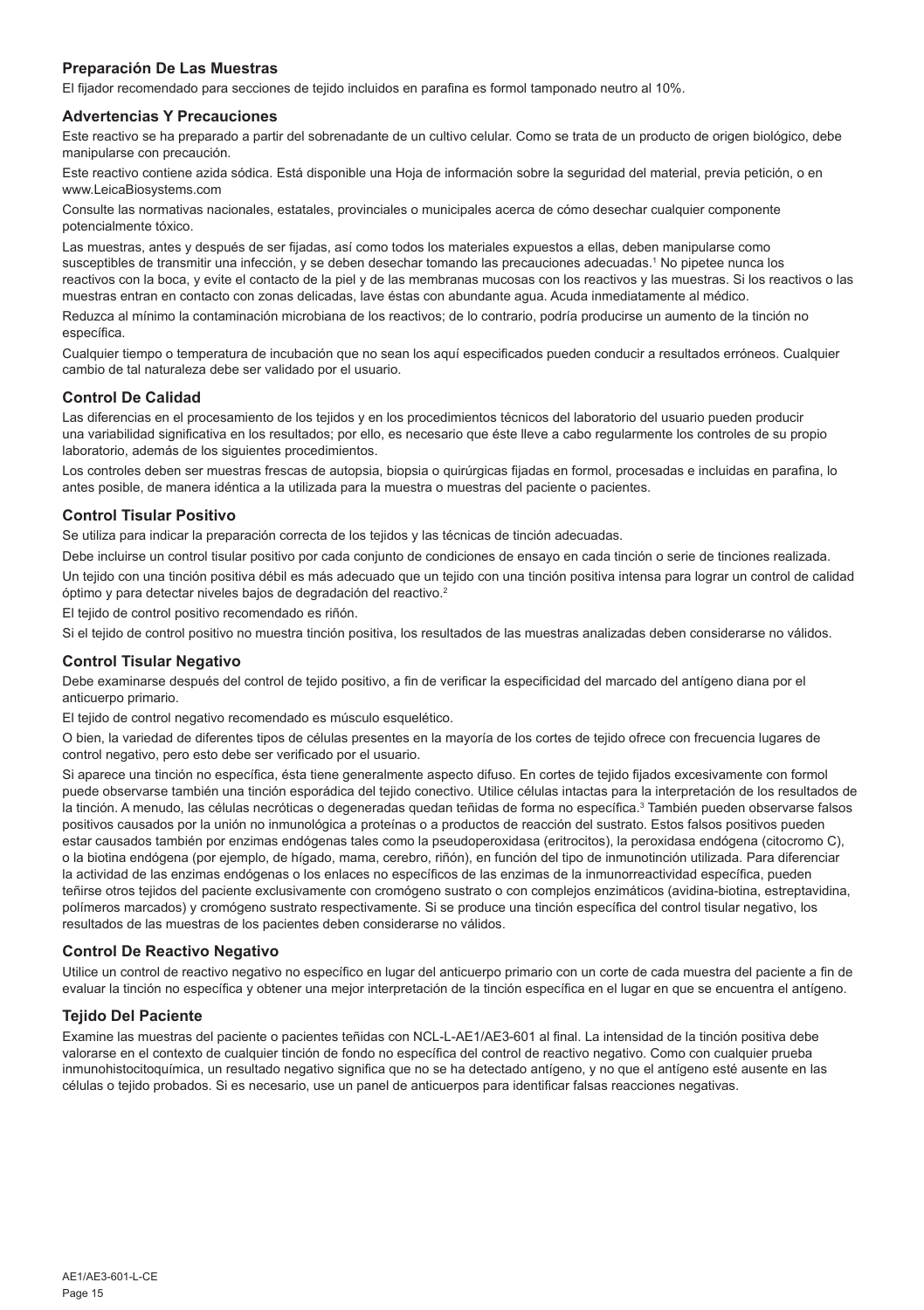### **Resultados esperados**

#### Tejidos normales

Los clones AE1/AE3 exhiben una amplia reactividad con las familias ácida y básica de la citoqueratina. Se observó tinción en el citoplasma de células epiteliales de diversos tejidos, incluidos epitelio glandular de próstata, mama, piel, tiroides, endometrio, glándula suprarrenal, testículos, páncreas y glándulas salivales, y epitelio escamoso y columnar de piel, amígdalas, cuello de útero, esófago, laringe, estómago e intestino delgado y grueso. También se detectó tinción en ovarios, glándula pituitaria, mesotelio, urotelio, corpúsculos de Hassall y retículo de timo, alveolos y neumocitos de pulmón, túbulos y cápsula de Bowman de riñón, y en los conductos biliares y hepatocitos de hígado. (Cifra total de tejidos normales evaluados = 123).

#### Anormal del tejido

Los clones AE1/AE3 tiñeron 71/72 tumores mamarios (incluidos 61/61 carcinomas ductales invasivos, 8/9 carcinomas medulares y 2/2 fibroadenomas), 9/9 tumores intestinales (incluidos 7/7 adenocarcinomas y 2/2 adenomas), 5/5 tumores tiroideos (incluidos 3/3 adenomas, 1/1 carcinoma folicular y 1/1 adenocarcinoma papilar folicular), 5/5 tumores metastásicos (incluidos 1/1 adenocarcinoma metastásico de colon, 1/1 tumor metastásico de lugar gastrointestinal, 1/1 carcinoma ductal invasivo metastásico de mama, 1/1 carcinoma de células en anillo de sello metastásico de colon y 1/1 carcinoma escamoso metastásico de esófago), 4/4 carcinomas hepatocelulares, 4/4 tumores pulmonares (incluidos 2/2 carcinomas escamosos, 1/1 adenocarcinoma y 1/1 carcinoma microcítico), 3/3 carcinomas escamosos de esófago, 3/3 adenocarcinomas gástricos, 2/4 tumores cerebrales (incluidos 1/3 meningiomas y 1/1 astrocitoma), 2/3 tumores ováricos (incluidos 1/1 adenocarcinoma, 1/1 adenocarcinoma endometrioide y 0/1 tumor de células de la granulosa), 2/2 carcinomas de células de transición de la vejiga, 2/2 carcinomas de células claras renales, 2/2 tumores de cabeza y cuello (incluidos 1/1 adenocarcinoma y 1/1 carcinoma nasofaríngeo), 2/2 adenocarcinomas prostáticos, 2/2 tumores de las glándulas salivales (incluidos 1/1 adenoma pleomórfico y 1/1 carcinoma adenoide quístico), 2/2 carcinomas escamosos de cuello de útero, 2/2 adenocarcinomas endometriales, 1/2 tumores de la glándula suprarrenal (incluidos 1/1 adenoma cortical y 0/1 carcinoma adrenocortical), 1/1 carcinoma escamoso de lengua, 1/1 adenocarcinoma pancreático, 1/1 hiperplasia prostática y 1/1 carcinoma escamoso de piel. No se detectó tinción en linfomas (0/3), seminomas (0/2), tumores óseos (0/2), un melanoma (0/1) y un feocromocitoma (0/1). (Cifra total de casos anormales evaluados = 141).

**NCL-L-AE1/AE3-601 está recomendado para la detección de citoqueratinas en tejidos normales y neoplásicos, como complemento de la histopatología tradicional con tinciones histoquímicas no inmunológicas.**

#### **Limitaciones Generales**

La inmunohistocitoquímica es un proceso de diagnóstico en varias fases que abarca: la formación especializada en la selección de los reactivos apropiados, la selección, fijación y procesamiento de tejidos, la preparación del portaobjeto para IHQ, y la interpretación de los resultados de la tinción.

La tinción de los tejidos depende de la manipulación y el procesamiento del tejido previos a la tinción. Una fijación, congelación, descongelación, lavado, secado, calentamiento o seccionamiento incorrectos, o la contaminación con otros tejidos o líquidos pueden generar artefactos, atrapamiento del anticuerpo o falsos negativos. La aparición de resultados incoherentes puede deberse a variaciones en los métodos de fijación y de inclusión, o a irregularidades inherentes al tejido.<sup>4</sup>

Una contratinción excesiva o incompleta puede poner en peligro la interpretación correcta de los resultados.

La interpretación clínica de cualquier tinción o de su ausencia debe complementarse con estudios morfológicos, con el uso de los controles adecuados, y un anatomopatólogo cualificado debe evaluarla en el contexto del historial clínico del paciente y de otras pruebas diagnósticas.

Los anticuerpos de Leica Biosystems Newcastle Ltd son para utilizarlos, según se indique, con secciones congeladas o incluidas en parafina, con requisitos de fijación específicos. Puede producirse una expresión inesperada del antígeno, especialmente en las neoplasias. La interpretación clínica de cualquier sección de tejido teñida debe incluir un análisis morfológico y la evaluación de los controles apropiados.

#### **Bibliografía - General**

- 1. National Committee for Clinical Laboratory Standards (NCCLS). Protection of laboratory workers from infectious diseases transmitted by blood and tissue; proposed guideline. Villanova, P.A. 1991; 7(9). Order code M29-P.
- 2. Battifora H. Diagnostic uses of antibodies to keratins: a review and immunohistochemical comparison of seven monoclonal and three polyclonal antibodies. Progress in Surgical Pathology. 6:1–15. eds. Fenoglio-Preiser C, Wolff CM, Rilke F. Field & Wood, Inc., Philadelphia.
- 3. Nadji M, Morales AR. Immunoperoxidase, part I: the techniques and pitfalls. Laboratory Medicine. 1983; 14:767.
- 4. Omata M, Liew CT, Ashcavai M, Peters RL. Nonimmunologic binding of horseradish peroxidase to hepatitis B surface antigen: a possible source of error in immunohistochemistry. American Journal of Clinical Pathology. 1980; 73:626.
- 5. Su T, Yan F, Zhu P. Metanephric adenosarcoma: a rare case with immunohistochemistry and molecular analysis. Diagnostic Pathology. 2014; 9: 179.
- 6. Zhao W, Deng N, Gao X, et al. Primary lymphoepithelioma-like carcinoma of salivary glands: a clinicopathological study of 21 cases. International Journal of Clinical and Experimental Pathology. 2014; 7(11): 7951-7956.
- 7. Hammers HJ, Verheul HM, Salumbides B, et al. Reversible epithelial to mesenchymal transition and acquired resistance to sunitinib in patients with renal cell carcinoma: evidence from a xenograft study. Molecular Cancer Therapeutics. 2010; 9(6): 1525-1535.
- 8. Qiu Y, Yang H, Chen H, et al. Detection of CEA mRNA, p53 and AE1/AE3 in haematoxylin–eosin-negative lymph nodes of early-stage non-small cell lung cancer may improve veracity of N staging and indicate prognosis. Japanese Journal of Clinical Oncology. 2010; 40(2): 146-152.
- 9. Nagata S, Aishima S, Fukuzawa K, et al. Adenomatoid tumour of the liver. Journal of Clinical Pathology. 2008; 61 (6):777-780.

## **Correcciones A La Publicación Anterior**

Primera edición.

## **Fecha De Publicación**

03 de octubre de 2018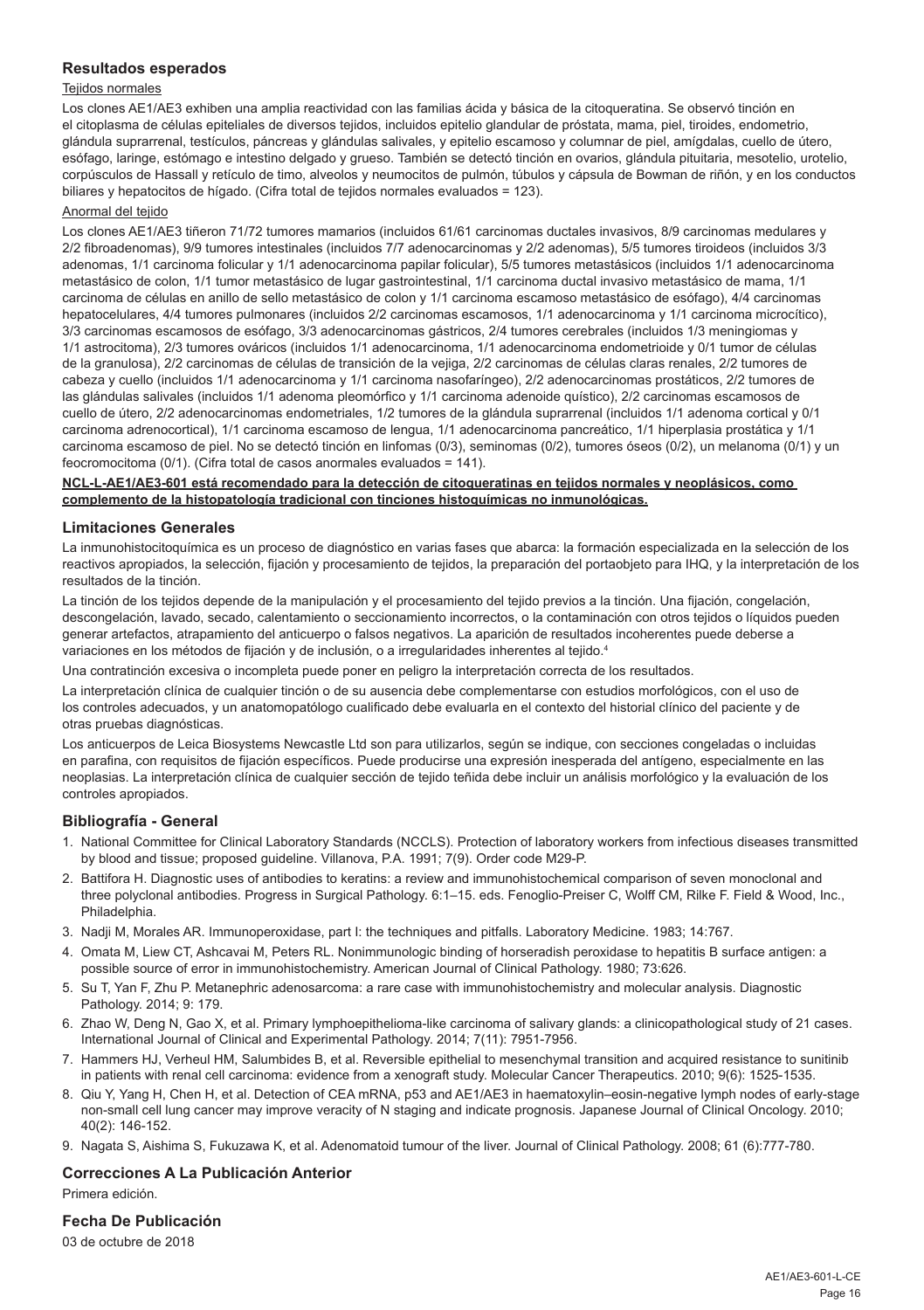# <span id="page-17-0"></span>**Anticorpo monoclonal líquido de murganho Novocastra™ Multi-Cytokeratin Código Do Produto: NCL-L-AE1/AE3-601**

## **Utilização prevista**

#### *Para utilização em diagnósticos in vitro*.

O NCL-L-AE1/AE3-601 destina-se à identificação qualitativa, por microscopia óptica, das citoqueratinas humanas 56,5, 50, 50', 48 e 40 kD da sub-família de ácidos e 65 a 67, 64, 59, 58, 56 e 52 kD da sub-família de bases em cortes de parafina. A interpretação clínica de qualquer coloração ou da sua ausência deve ser complementada por estudos morfológicos empregando os devidos controlos e deve ser avaliada por um patologista qualificado, dentro do contexto do historial clínico do doente e de outros testes de diagnóstico.

## **Princípio Do Procedimento**

As técnicas de coloração imunohistoquímica (IHC) permitem que se faça a visualização de antígenos por meio da aplicação sequencial de um anticorpo específico do antígeno (o anticorpo primário), de um anticorpo secundário ao anticorpo primário, e de um complexo enzimático com um substrato cromogénico e etapas de lavagem de permeio. A activação enzimática do cromogénio resulta num produto de reacção visível no local do antígeno. A amostra pode então ser contrastada e coberta com uma lamela. Os resultados são interpretados por meio de um microscópio óptico, e ajudam a formular o diagnóstico diferencial dos processos fisiopatológicos, os quais podem ou não estar associados a antígenos específicos.

#### **Clone**

Cocktail de dois clones, AE1 e AE3.

#### **Imunogénio**

Preparação de citoqueratinas epidérmicas humanas.

## **Especificidade**

O Clone AE1 reconhece as citoqueratinas humanas 56,5, 50, 50', 48 e 40 kD da sub-família de ácidos. O Clone AE3 reconhece as citoqueratinas humanas 65 a 67, 64, 59, 58, 56 e 52 kD da sub-família de bases.

## **Composição Do Reagente**

NCL-L-AE1/AE3-601 é o sobrenadante líquido da cultura de um tecido contendo de azida de sódio como produto conservante.

#### **Classe De Ig**

AE1, IgG1. AE3, IgG1.

## **Concentração Total De Proteína Total Protein**

Consultar a etiqueta da ampola para determinar a concentração total de proteína do lote específico.

## **Concentração De Anticorpo**

Maior que ou igual a 225 mg/L. Consultar a etiqueta da ampola para determinar a concentração de Ig do lote específico.

## **Recomendações Sobre A Utilização**

Imunohistoquímica em cortes de inclusões em parafina.

**Recuperação de epítopo induzida por calor (Heat Induced Epitope Retrieval, HIER):** siga as instruções de utilização de Novocastra Epitope Retrieval Solution pH 6.

**Diluição sugerida:** 1:100 durante 30 minutos a 25 °C. Esta recomendação serve apenas de orientação e os utilizadores devem determinar as suas diluições óptimas de trabalho.

**Visualização:** Queira seguir as instruções de utilização de Novolink™ Polymer Detection Systems. Para informação adicional do produto ou assistência, contactar o seu distribuidor local ou escritório regional de Leica Biosystems ou, alternativamente, visitar o sitio web de Leica Biosystems, www.LeicaBiosystems.com

O desempenho deste anticorpo deve ser validado quando utilizado com outros sistemas manuais de coloração ou plataformas automáticas.

#### **Armazenamento E Estabilidade**

Armazenar a 2–8 °C. Não congelar. Retornar à temperatura de 2–8 °C imediatamente após a utilização. Não utilizar após o prazo de validade indicado no rótulo do recipiente. As condições de armazenamento que diferirem das que se encontram especificadas acima devem ser verificadas pelo utilizador.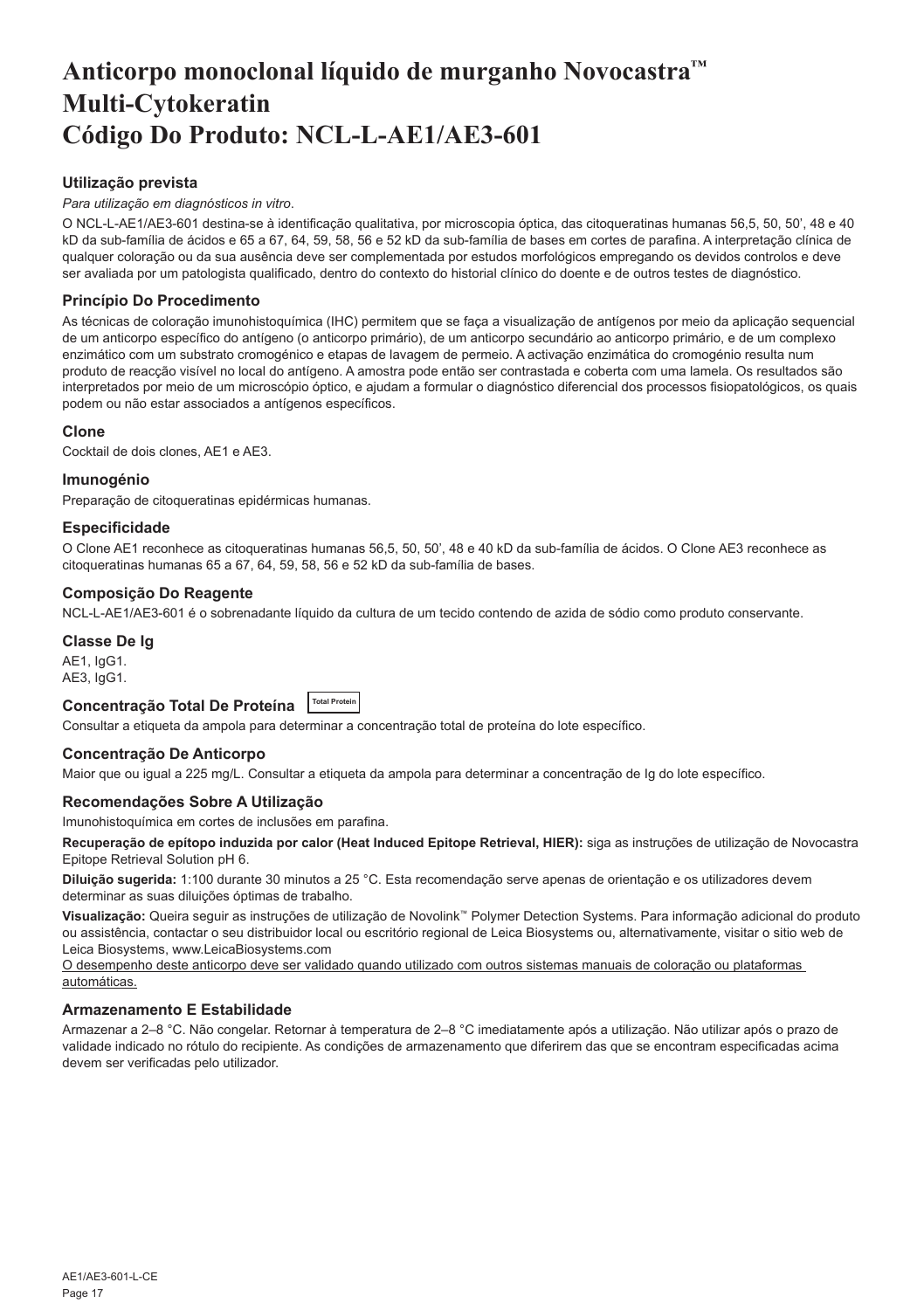## **Preparação Das Amostras**

O fixador recomendado é formol tamponado neutro a 10% para secções de tecido envolvidas em parafina.

## **Avisos E Precauções**

Este reagente foi preparado a partir do sobrenadante de cultura celular. Visto ser um produto biológico, deve ser manuseado com o devido cuidado.

Este reagente contém azida sódica. Encontra-se disponível uma Ficha de Dados de Segurança do Material, mediante pedido ou através do site www.LeicaBiosystems.com

Consultar a legislação aplicável em relação ao descarte de quaisquer componentes potencialmente tóxicos.

As amostras, antes e depois da sua fixação, bem como todos os materiais expostos às mesmas, devem ser manipulados como se tivessem a capacidade de transmitir infecções e devem ser descartados com as devidas precauções.<sup>1</sup> Não pipetar nunca os reagentes com a boca e evitar o contacto entre a pele e membranas mucosas e os reagentes e amostras. Caso os reagentes ou amostras entrem em contacto com áreas sensíveis, lavar com grandes quantidades de água. Consultar um médico.

Minimizar a contaminação microbiana dos reagentes para evitar a possibilidade do aumento da coloração não específica.

Os períodos de incubação ou temperaturas diferentes dos que foram especificados poderão dar azo a resultados errados. Todas as alterações desse tipo devem ser validadas pelo utilizador.

#### **Controlo Da Qualidade**

As diferenças entre os diferentes métodos e técnicas de processamento de tecidos no laboratório do utilizador podem causar uma grande variabilidade de resultados, requerendo a realização frequente de controlos internos suplementares aos procedimentos que se seguem.

Os controlos devem ser amostras de autópsia/biopsia/cirurgia frescas, fixadas em formol, processadas e envolvidas em cera parafínica logo que possível, da mesma maneira que a(s) amostra(s) do(s) doente(s).

#### **Controlo De Tecido Positivo**

Usado para assinalar os tecidos correctamente preparados e as técnicas de coloração indicadas.

Cada conjunto de condições de testes, em cada processo de coloração, deve incluir um controlo de tecido positivo.

Os tecidos com uma coloração positiva fraca são mais indicados do que os têm uma coloração positiva forte para proporcionarem um controlo de qualidade óptimo, bem como para detectar níveis reduzidos de degradação dos reagentes.<sup>2</sup>

O tecido de controlo positivo recomendado é o rim.

Se o controlo de tecido positivo não demonstrar uma coloração positiva, os resultados obtidos com as amostras de testes devem ser considerados inválidos.

## **Controlo De Tecido Negativo**

Este deve ser examinado depois do controlo de tecido positivo para verificar a especificidade da marcação do antígeno objectivado pelo anticorpo primário.

O tecido de controlo negativo recomendado é o músculo esquelético.

Alternativamente, a variedade de diferentes tipos de células presentes na maioria das secções de tecidos oferece muitas vezes locais de controlo negativo, mas isto deve ser verificado pelo utilizador.

A coloração não específica, caso ocorra, tem geralmente um aspecto difuso. A coloração esporádica do tecido conjuntivo pode também ter lugar em secções de tecido excessivamente fixado em formol. Devem utilizar-se células intactas para a interpretação dos resultados da coloração. As células necróticas ou degeneradas causam muitas vezes uma coloração não específica.<sup>3</sup> Podem verificar-se resultados positivos falsos devido à ligação não imunológica de proteínas ou de produtos da reacção do substrato. Esses resultados podem também ser causados por enzimas endógenas tais como a pseudoperoxidase (eritrócitos), a peroxidase endógena (citocromo C), ou a biotina endógena (ex. no fígado, mama, cérebro ou rim) dependendo do tipo de imunocoloração utilizado. Para diferenciar entre a actividade das enzimas endógenas e as ligações não específicas de enzimas de imunoreactividade específica, podem colorir-se tecidos adicionais dos doentes exclusivamente com substrato cromogénio ou com complexos de enzimas (avidina-biotina, estreptavidina, polímero marcado) e substrato-cromogénio, respectivamente. Se ocorrer a coloração específica no controlo de tecido negativo, os resultados dos testes feitos com as amostras do doente devem ser considerados inválidos.

## **Controlo De Reagente Negativo**

Utilizar um controlo de reagente negativo não específico em vez do anticorpo primário com uma secção de cada amostra de doente para avaliar a coloração não específica e permitir uma melhor interpretação da coloração específica no local do antígeno.

## **Tecido Do Doente**

Examinar as amostras do doente coloridas com NCL-L-AE1/AE3-601 em último lugar. A intensidade da coloração positiva deve ser avaliada dentro do contexto de qualquer coloração não específica de fundo do controlo de reagente negativo. Tal como com qualquer teste imunohistoquímico, um resultado negativo significa que o antígeno não foi detectado, e não que o antígeno se encontrava ausente das células ou tecido analisados. Se necessário, deve utilizar-se um painel de anticorpos para identificar reacções falso-negativas.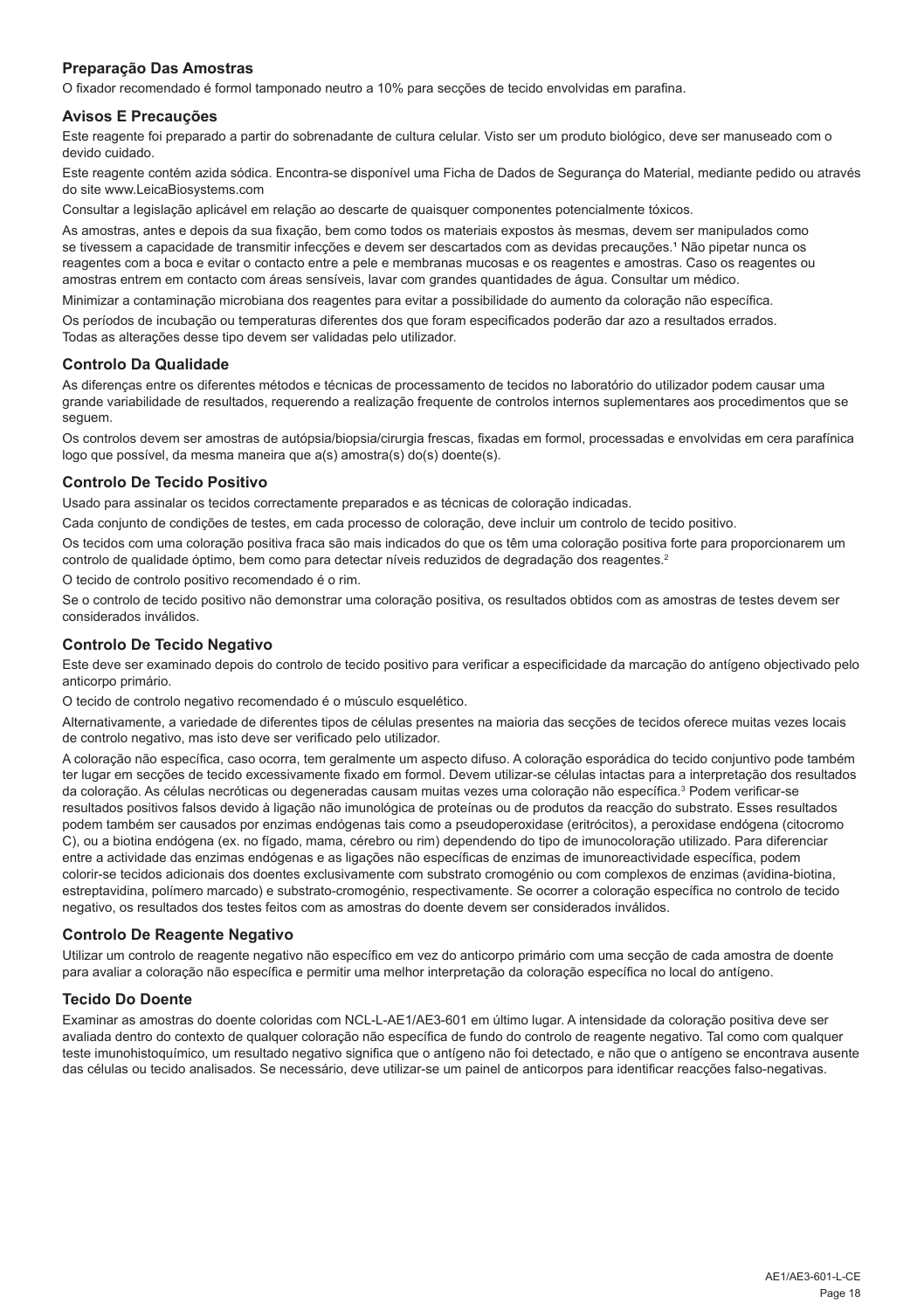## **Resultados Previstos**

#### Tecidos normais

Os Clones AE1/AE3 exibiram uma grande reactividade com as família de ácidos e bases de citoqueratinas. Foi observada coloração no citoplasma de células epiteliais de uma variedade de tecidos, incluindo o epitélio glandular da próstata, mama, pele, tiróide, endométrio, glândula supra-renal, testículos, pâncreas e glândulas salivares e no epitélio escamoso e colunar da pele, amígdalas, colo do útero, esófago, laringe, estômago e intestino delgado e grosso. Foi também observada coloração nos ovários, glândula pituitária, mesotélio, urotélio, corpúsculos de Hassall e retículo no timo, nos alvéolos e pneumócitos no pulmão, nos túbulos e cápsula de Bowman do rim e nos ductos biliares e hepatócitos do fígado. (Número total de casos normais avaliados = 123).

#### Tecidos anormal

Os Clones AE1/AE3 coraram 71/72 tumores mamários (incluindo 61/61 carcinomas ductais invasivos, 8/9 carcinomas medulares e 2/2 fibroadenomas), 9/9 tumores intestinais (incluindo 7/7 adenocarcinomas e 2/2 adenomas), 5/5 tumores da tiróide (incluindo 3/3 adenomas, 1/1 carcinoma folicular e 1/1 adenocarcinoma folicular papilar), 5/5 tumores metastáticos (incluindo 1/1 adenocarcinoma metastático do cólon, 1/1 tumor metastático do tracto gastrointestinal, 1/1 carcinoma ductal invasivo da mama metastático, 1/1 carcinoma metastático do cólon com células em anel de sinete e 1/1 carcinoma de células escamosas do esófago metastático), 4/4 carcinomas hepatocelulares, 4/4 tumores pulmonares (incluindo 2/2 carcinomas de células escamosas, 1/1 adenocarcinoma e 1/1 carcinoma de pequenas células), 3/3 carcinomas de células escamosas do esófago, 3/3 adenocarcinomas gástricos, 2/4 tumores cerebrais (incluindo 1/3 meningiomas e 1/1 astrocitoma), 2/3 tumores ováricos (incluindo 1/1 adenocarcinoma, 1/1 adenocarcinoma endometrióide e 0/1 tumor de células da granulosa), 2/2 carcinomas de células de transição da bexiga, 2/2 carcinomas de células claras do rim, 2/2 tumores da cabeça e do pescoço (incluindo 1/1 adenocarcinoma e 1/1 carcinoma nasofaríngeo), 2/2 adenocarcinomas da próstata, 2/2 tumores das glândulas salivares (incluindo 1/1 adenoma pleomórfico e 1/1 carcinoma adenóide cístico), 2/2 carcinomas de células escamosas do colo do útero, 2/2 adenocarcinomas do endométrio, 1/2 tumores da glândula supra-renal (incluindo 1/1 adenoma cortical e 0/1 carcinoma adrenocortical), 1/1 carcinoma de células escamosas da língua, 1/1 adenocarcinoma pancreático, 1/1 hiperplasia da próstata e 1/1 carcinoma de células escamosas da pele. Não foi detectada coloração em linfomas (0/3), seminomas (0/2), tumores ósseos (0/2), num melanoma (0/1) e num feocromocitoma (0/1). (Número total de casos anormais avaliados = 141).

#### **O NCL-L-AE1/AE3-601 é recomendado para a detecção de citoqueratinas em tecidos normais e neoplásicos, como auxiliar à histopatologia tradicional, através da utilização de corantes histoquímicos não imunológicos.**

#### **Limitações Gerais**

A imunohistoquímica é um processo diagnóstico em múltiplas etapas que consta de: uma formação especializada na selecção dos reagentes apropriados, selecção, fixação e processamento de tecidos, preparação das lâminas de IHQ e interpretação dos resultados das colorações.

A coloração de tecidos depende do seu manuseamento e processamento antes da sua coloração. A fixação, congelação, descongelação, lavagem, secagem, aquecimento ou corte incorrectos das amostras, ou a sua contaminação com outros tecidos ou fluidos, podem produzir artefactos, retenção de anticorpos, ou resultados falso-negativos. Os resultados inconsistentes podem dever-se a variações nos métodos de fixação e envolvimento ou a irregularidades inerentes ao tecido.4

Uma contrastação excessiva ou incompleta pode comprometer a correcta interpretação dos resultados.

A interpretação clínica de qualquer coloração ou da sua ausência deve ser complementada por estudos morfológicos empregando os devidos controlos e deve ser avaliada por um patologista qualificado, dentro do contexto do historial clínico do doente e de outros testes de diagnóstico.

Os anticorpos da Leica Biosystems Newcastle Ltd destinam-se a serem utilizados, conforme indicado, em secções de tecido ou congeladas ou envolvidas em parafina, com requisitos de fixação específicos. Pode ocorrer uma expressão inesperada de antígeno, especialmente em neoplasmas. A interpretação clínica de qualquer secção de tecido colorido deverá incluir a análise morfológica e a avaliação de controlos apropriados.

#### **Bibliografia - Geral**

- 1. National Committee for Clinical Laboratory Standards (NCCLS). Protection of laboratory workers from infectious diseases transmitted by blood and tissue; proposed guideline. Villanova, P.A. 1991; 7(9). Order code M29-P.
- 2. Battifora H. Diagnostic uses of antibodies to keratins: a review and immunohistochemical comparison of seven monoclonal and three polyclonal antibodies. Progress in Surgical Pathology. 6:1–15. eds. Fenoglio-Preiser C, Wolff CM, Rilke F. Field & Wood, Inc., Philadelphia.
- 3. Nadji M, Morales AR. Immunoperoxidase, part I: the techniques and pitfalls. Laboratory Medicine. 1983; 14:767.
- 4. Omata M, Liew CT, Ashcavai M, Peters RL. Nonimmunologic binding of horseradish peroxidase to hepatitis B surface antigen: a possible source of error in immunohistochemistry. American Journal of Clinical Pathology. 1980; 73:626.
- 5. Su T, Yan F, Zhu P. Metanephric adenosarcoma: a rare case with immunohistochemistry and molecular analysis. Diagnostic Pathology. 2014; 9: 179.
- 6. Zhao W, Deng N, Gao X, et al. Primary lymphoepithelioma-like carcinoma of salivary glands: a clinicopathological study of 21 cases. International Journal of Clinical and Experimental Pathology. 2014; 7(11): 7951-7956.
- 7. Hammers HJ, Verheul HM, Salumbides B, et al. Reversible epithelial to mesenchymal transition and acquired resistance to sunitinib in patients with renal cell carcinoma: evidence from a xenograft study. Molecular Cancer Therapeutics. 2010; 9(6): 1525-1535.
- 8. Qiu Y, Yang H, Chen H, et al. Detection of CEA mRNA, p53 and AE1/AE3 in haematoxylin–eosin-negative lymph nodes of early-stage non-small cell lung cancer may improve veracity of N staging and indicate prognosis. Japanese Journal of Clinical Oncology. 2010; 40(2): 146-152.
- 9. Nagata S, Aishima S, Fukuzawa K, et al. Adenomatoid tumour of the liver. Journal of Clinical Pathology. 2008; 61 (6):777-780.

## **Emendas Da Edição Anterior**

Primeira edição.

## **Data De Emissão**

03 de Outubro de 2018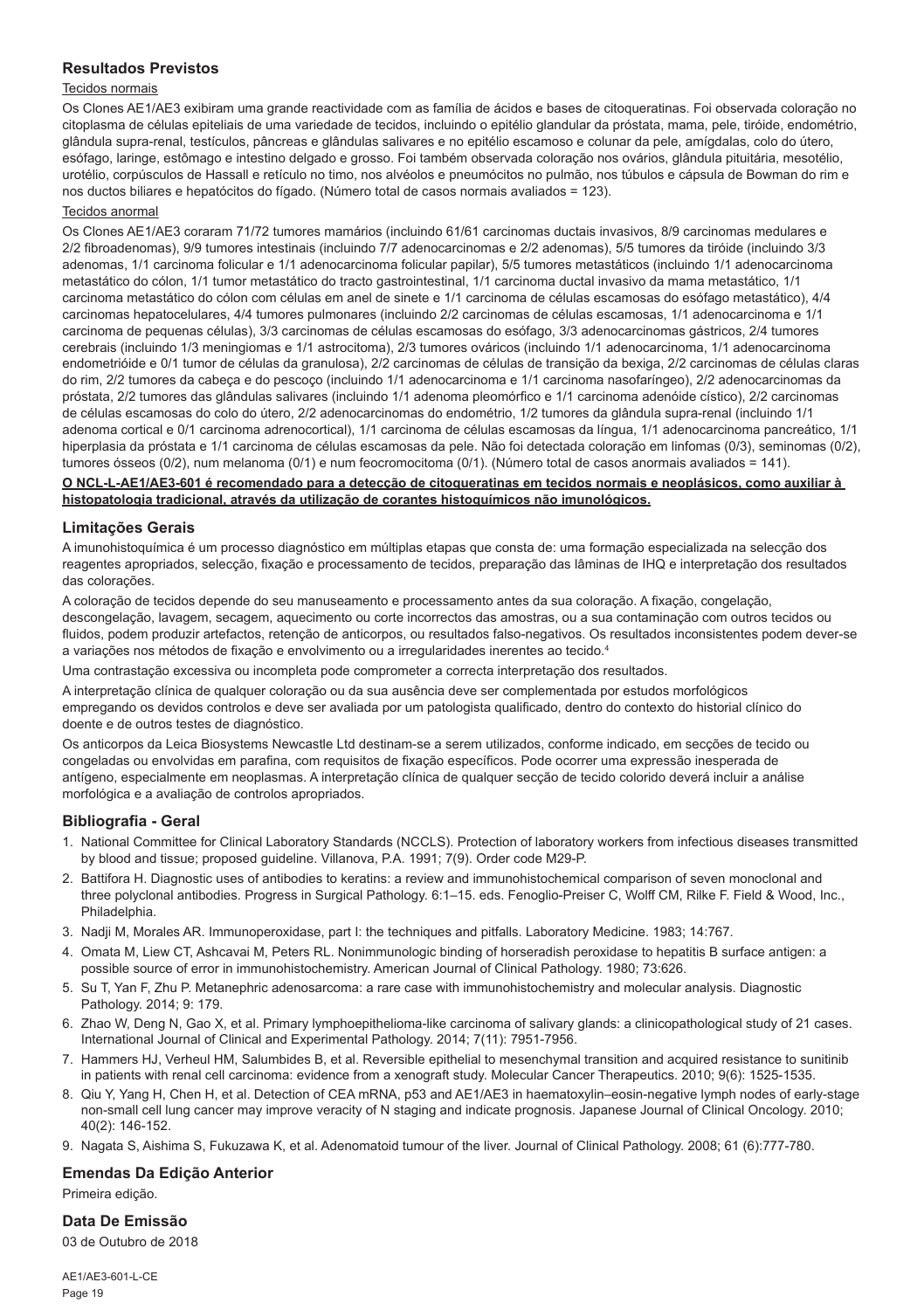# <span id="page-20-0"></span>**Novocastra™ flytande monoklonal musantikropp Multi-Cytokeratin Produktkod: NCL-L-AE1/AE3-601**

## **Avsedd Användning**

#### *För in vitro diagnostisk användning*.

NCL-L-AE1/AE3-601 är avsedd för kvalitativ identifiering med ljusmikroskopi av humana cytokeratiner 56,5, 50, 50', 48 och 40 kD av den sura underfamiljen och 65 till 67, 64, 59, 58, 56 och 52 kD av den basiska underfamiljen i paraffinsnitt. Den kliniska tolkningen av all färgning eller dess frånvaro bör kompletteras med morfologiska undersökningar som använder korrekta kontroller och utvärderas av kvalificerad patolog inom ramen för patientens kliniska anamnes och andra diagnostiska tester.

#### **Metodens Princip**

Immunhistokemiska (IHC) färgningstekniker tillåter visualisering av antigener genom sekvenstillämpning av en specifik antikropp till antigenet (primär antikropp), en sekundär antikropp till den primära antikroppen och ett enzymkomplex med ett kromogent substrat med inlagda tvättsteg. Den enzymatiska aktiveringen av kromogenet resulterar i en synlig reaktionsprodukt på antigenområdet. Proverna kan då kontrastfärgas och förses med täckglas. Resultaten tolkas med ljusmikroskop och bidrar till differentialdiagnosen av patofysiologiska processer som eventuellt kan associeras till ett särskilt antigen.

#### **Klon**

Cocktail av två kloner, AE1 och AE3.

#### **Immunogen**

Human epidermal cytokeratinberedning.

#### **Specificitet**

Klon AE1 identifierar de humana cytokeratinerna 56,5, 50, 50', 48 och 40 kD av den sura underfamiljen. Klon AE3 identifierar de humana cytokeratinerna 65 till 67, 64, 59, 58, 56 och 52 kD av den basiska underfamiljen.

#### **Reagensinnehåll**

NCL-L-AE1/AE3-601 är en flytande supernatant från vävnadsodling som innehåller natriumazid som konserveringsmedel.

#### **Ig-klass**

AE1, IgG1. AE3, IgG1.

## **Total Proteinkoncentration Total Protein**

Se flaskans etikett för total specifik proteinkoncentration för satsen.

#### **Antikroppskoncentration**

Större än eller lika med 225 mg/L. Se flaskans etikett för specifik Ig-koncentration för satsen.

#### **Rekommendationer Vid Användning**

Immunhistokemi på paraffinsnitt.

**Värmeinducerad epitopåtervinning (Heat Induced Epitope Retrieval, HIER):** Följ bruksanvisningen för Novocastra Epitope Retrieval Solution pH 6.

**Föreslagen spädning:** 1:100 i 30 minuter vid 25 °C. Detta är endast en riktlinje och användare bör själva fastställa den optimala bruksspädningen.

**Visualisering:** Vänligen följ instruktionerna för användning i Novolink™ Polymer Detection Systems. Om ytterligare produktinformation eller stöd behövs, kontakta då din lokala distributör eller Leica Biosystems regionalkontor, alternativt in på Leica Biosystems webbplats, www.LeicaBiosystems.com

Denna antikropps prestanda ska valideras när den används med andra manuella infärgningssystem eller automatiserade plattformar.

#### **Förvaring Och Stabilitet**

Förvara vid 2–8 °C. Frys ej. Återgå till 2–8 °C direkt efter användning. Använd ej efter det utgångsdatum som anges på flaskans etikett. Förvaringsförhållanden som skiljer sig från de ovannämnda måste kontrolleras av användaren.

#### **Preparation Av Prov**

Rekommenderat fixeringsmedel för paraffininbäddade vävnadssnitt är 10% neutralbuffrat formalin.

#### **Varningar Och Försiktighetsåtgärder**

Reagenset har förberetts från supernatanten av vävnadsodlingar. Eftersom det är en biologisk produkt bör skälig försiktighet iakttas vid hantering.

Detta reagens innehåller natriumazid. Materialsäkerhetsdatablad finns att få på begäran eller från www.LeicaBiosystems.com

För kassering av potentiellt toxiska komponenter hänvisas till nationella eller lokala bestämmelser.

Före och efter fixering bör prover och alla material som har varit utsatta för dem hanteras som om det finns risk för att de kan överföra infektioner och kasseras med iakttagande av försiktighet.<sup>1</sup> Pipettera aldrig reagenser med munnen och se till att huden och slemhinnorna inte kommer i kontakt med reagens och prover. Om reagens eller prover kommer i kontakt med känsliga områden, tvätta med rikliga mängder vatten. Rådgör med läkare.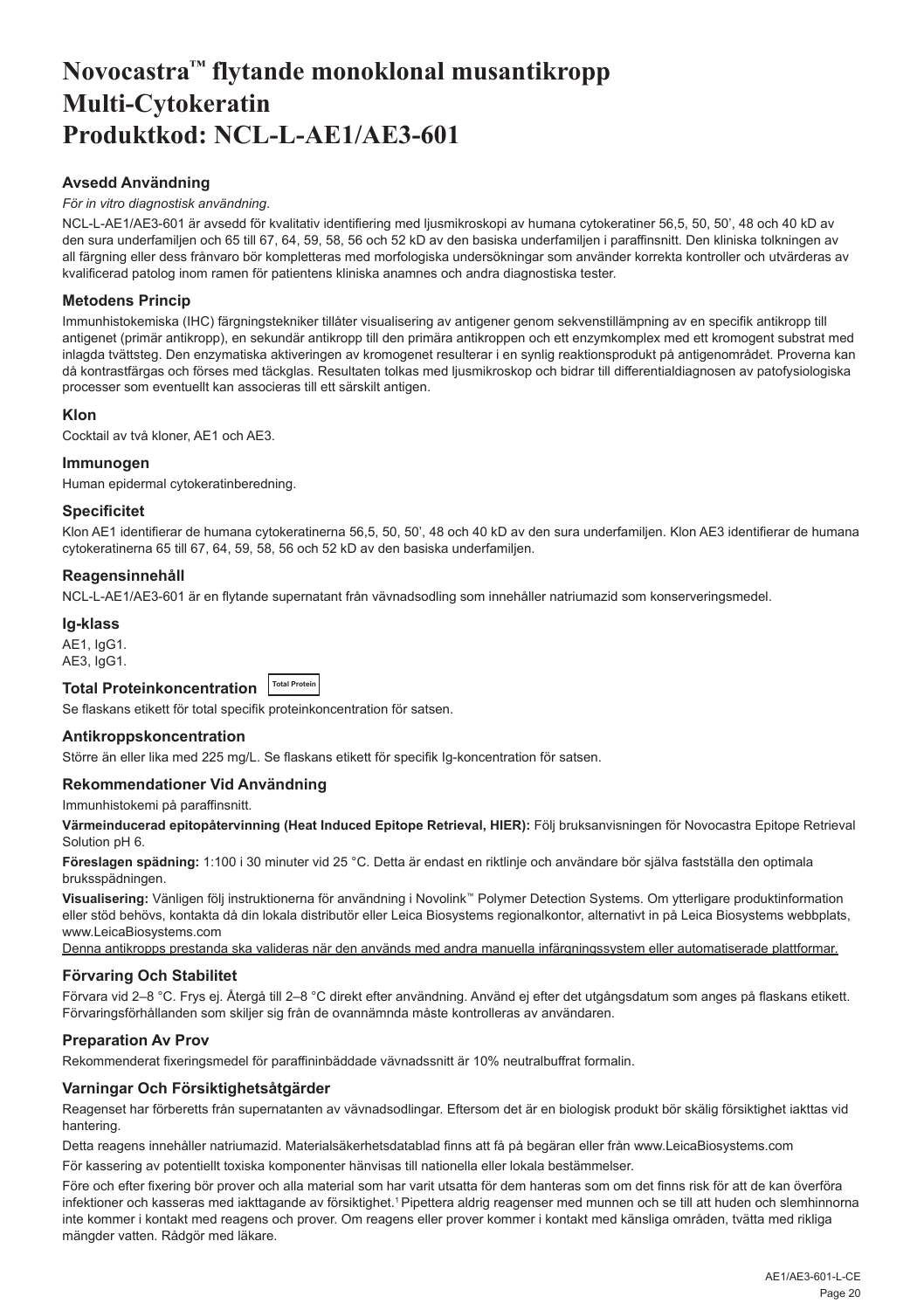Minimera mikrobisk kontaminering av reagens annars kan en ökning av ospecifik färgning ske.

Inkubationstider eller temperaturer som skiljer sig från dem som specificeras kan ge felaktiga resultat. Alla sådana förändringar måste kontrolleras av användaren.

#### **Kvalitetskontroll**

Skillnader i vävnadsbehandling och tekniska metoder i användarens laboratorium kan ge stor variation i resultaten vilket kan göra det nödvändigt att genomföra regelbundna interna kontroller utöver följande metoder.

Kontroller bör vara färska obduktions-/biopsi-/kirurgiprover som snarast möjligt formalinfixeras, bearbetas och paraffininbäddas på samma sätt som patientprover.

## **Positiv Vävnadskontroll**

Används för att ange korrekt förberedda vävnader och rätt färgningstekniker.

En positiv vävnadskontroll bör ingå i varje uppsättning av testförhållanden vid varje färgningskörning.

En vävnad med svag positiv färgning är mer lämplig för optimal kvalitetskontroll och för att upptäcka låga nivåer av reagensdegradering än en vävnad med stark positiv färgning.<sup>2</sup>

Rekommenderad positiv kontrollvävnad är njure.

Om den positiva vävnadskontrollen inte uppvisar positiv färgning bör resultat med testproverna anses vara ogiltiga.

#### **Negativ Vävnadskontroll**

Bör undersökas efter den positiva vävnadskontrollen för att fastställa specificiteten för märkningen av målantigenet med den primära antikroppen

Rekommenderad negativ kontrollvävnad är skelettmuskulatur.

Alternativt ger ofta en mängd olika celltyper som finns i de flesta vävnadssnitt negativa kontrollområden men detta bör kontrolleras av användaren.

Ospecifik färgning, om det förekommer, har ofta ett diffust utseende. Sporadisk färgning av bindväv kan också observeras i snitt från överflödigt formalinfixerade vävnader. Använd intakta celler för tolkning av färgningsresultat. Nekrotiska eller degenererade celler färgar ofta ospecifikt.<sup>3</sup> Falskt positiva resultat kan uppstå p.g.a. icke-immunologisk bindning av proteiner eller substratreaktionsprodukter. De kan också orsakas av endogena enzymer som pseudoperoxidas (erytrocyter), endogent peroxidas (cytokrom C) eller endogent biotin (t.ex. lever, bröst, hjärna, njure) beroende på typ av immunfärgning som används. För att skilja endogen enzymaktivitet eller ospecifik enzymbindning från specifik immunreaktivitet kan ytterligare patientvävnader färgas exklusivt med respektive substratkromogen eller enzymkomplex (avidin-biotin, streptavidin, märkt polymer) och substrat-kromogen. Om specifik färgning sker i den negativa vävnadskontrollen bör resultat med patientprover anses vara ogiltiga.

## **Negativ Reagenskontroll**

Använd en ospecifik negativ reagenskontroll istället för den primära antikroppen med ett snitt från varje patientprov för att utvärdera ospecifik färgning och tillåta bättre tolkning av specifik färgning på antigenområdet.

## **Patientvävnad**

Undersök patientprover färgade med NCL-L-AE1/AE3-601 sist. Positiv färgningsintensitet bör utvärderas inom ramen för all ospecifik bakgrundsfärgning av den negativa reagenskontrollen. Som vid alla immunhistokemiska tester betyder ett negativt resultat att antigenet inte upptäcktes och inte att det inte förekom i de analyserade cellerna/vävnaderna. Använd vid behov en antikroppspanel för att identifiera falskt negativa reaktioner.

## **Förväntade Resultat**

## Normal vävnad

Klonerna AE1/AE3 uppvisar en bred reaktivitet med de sura och basiska cytokeratinfamiljerna. Färgning observerades i cytoplasman hos epitelceller från flera av vävnaderna, inklusive prostatas körtelepitel, bröst, hud, sköldkörtel, endometrium, binjure, testikel, pankreas och salivkörtel, samt skiv- och cylinderepitel i huden, tonsill, cervix, matstrupe, struphuvud, magsäck och tunn- och tjocktarm. Färgning observerades även i äggstock, hypofys, mesotel, urotel, Hassalls kroppar och retikel i thymus, alveoler och pneumocyter i lungan, njurkanaler, Bowmans kapsel i njure, samt i gallgångar och hepatocyter i levern. (Totalt antal utvärderade normalfall = 123).

## Onormal vävnad

Klonerna AE1/AE3 färgade 71/72 brösttumörer (inklusive 61/61 invasiva duktala karcinom, 8/9 medullära karcinom och 2/2 fibroadenom), 9/9 tarmtumörer (inklusive 7/7 adenokarcinom och 2/2 adenom), 5/5 sköldkörteltumörer (inklusive 3/3 adenom, 1/1 follikulärt karcinom och 1/1 follikulärt papillärt adenokarcinom), 5/5 metastaserande tumörer (inklusive 1/1 metastaserande adenokarcinom i kolon, 1/1 metastatisk tumör från mag-tarm, 1/1 metastaserande invasiv duktal bröstcancer, 1/1 metastaserande signet-ringkarcinom i kolon och 1/1 metastaserande skvamöst cellkarcinom i matstrupe), 4/4 hepatocellulära karcinom, 4/4 lungtumörer (inklusive 2/2 skvamösa cellkarcinom, 1/1 adenokarcinom och 1/1 småcelligt karcinom), 3/3 skvamösa cellkarcinom i matstrupe, 3/3 adenokarcinom i magsäck, 2/4 hjärntumörer (inklusive 1/3 meningiom och 1/1 astrocytom), 2/3 äggstockstumörer (inklusive 1/1 adenokarcinom, 1/1 endometrioid adenokarcinom och 0/1 granulos celltumör), 2/2 övergångscell-karcinom i urinblåsa, 2/2 klarcellskarcinom i njure, 2/2 tumörer i huvud och hals (inklusive 1/1 adenokarcinom och 1/1 nasofaryngealt karcinom), 2/2 prostata-adenokarcinom, 2/2 tumörer i salivkörtel (inklusive 1/1 pleomorfiskt adenom och 1/1 adenoid cystiskt karcinom), 2/2 skvamösa cellkarcinom i cervix, 2/2 adenokarcinom i endometrium, 1/2 tumörer i binjuren (inklusive 1/1 kortikalt adenom och 0/1 adrenokortikalt karcinom), 1/1 skvamöst cellkarcinom i tungan, 1/1 pankreatiskt adenokarcinom, 1/1 hyperplasi i prostata och 1/1 skvamöst cellkarcinom i huden. Ingen färgning observerades i lymfom (0/3), seminom (0/2), bentumörer (0/2), ett melanom (0/1) och ett feokromocytom (0/1). (Totalt antal utvärderade onormala fall = 141).

**NCL-L-AE1/AE3-601 rekommenderas för detektering av cytokeratiner i normala och neoplastiska vävnader, som tillägg till konventionell histopatologi med användande av icke-immunologiska histokemiska färgstoffer.**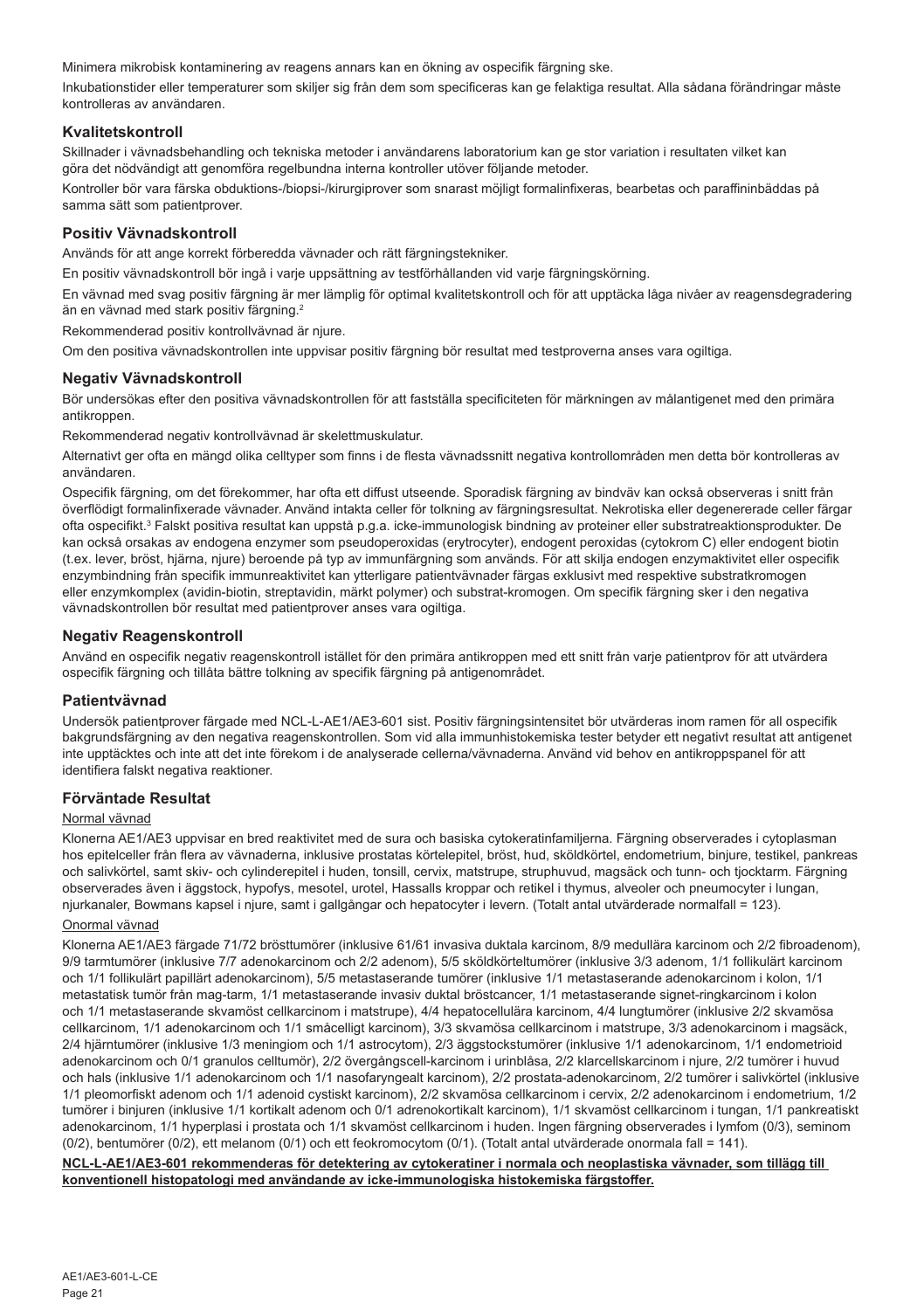## **Allmänna Begränsningar**

Immunhistokemi är en diagnostisk process i flera steg som kräver specialiserad utbildning i urvalet av lämpliga reagens, val av vävnad, fixering och bearbetning, förberedelse av IHC-objektglaset samt tolkning av färgningsresultaten.

Vävnadsfärgning påverkas av hantering och bearbetning av vävnaden före färgningen. Felaktig fixering, nedfrysning, upptining, tvättning, torkning, uppvärmning, snittning eller kontaminering av andra vävnader eller vätskor kan framställa artefakter, infångande av antikroppar eller falskt negativa resultat. Motsägelsefulla resultat kan bero på variationer av fixerings- och inbäddningsmetoder eller på naturliga oregelbundenheter i vävnaden.4

Överflödig eller ofullständig kontrastfägning kan försvåra en korrekt tolkning av resultatet.

Den kliniska tolkningen av all färgning eller dess frånvaro bör kompletteras med morfologiska undersökningar som använder korrekta kontroller och utvärderas av kvalificerad patolog inom ramen för patientens kliniska anamnes och andra diagnostiska tester.

Antikroppar från Leica Biosystems Newcastle Ltd är till för användning så som anges på antingen frysta eller paraffininbäddade snitt med specifika fixeringskrav. Oväntat antigenuttryck kan ske, speciellt i neoplasmer. Morfologisk analys och utvärdering av lämpliga kontroller måste ingå i den kliniska tolkningen av alla färgade vävnadssnitt.

## **Bibliografi - Allmän**

- 1. National Committee for Clinical Laboratory Standards (NCCLS). Protection of laboratory workers from infectious diseases transmitted by blood and tissue; proposed guideline. Villanova, P.A. 1991; 7(9). Order code M29-P.
- 2. Battifora H. Diagnostic uses of antibodies to keratins: a review and immunohistochemical comparison of seven monoclonal and three polyclonal antibodies. Progress in Surgical Pathology. 6:1–15. eds. Fenoglio-Preiser C, Wolff CM, Rilke F. Field & Wood, Inc., Philadelphia.
- 3. Nadji M, Morales AR. Immunoperoxidase, part I: the techniques and its pitfalls. Laboratory Medicine. 1983; 14:767.
- 4. Omata M, Liew CT, Ashcavai M, Peters RL. Nonimmunologic binding of horseradish peroxidase to hepatitis B surface antigen: a possible source of error in immunohistochemistry. American Journal of Clinical Pathology. 1980; 73:626.
- 5. Su T, Yan F, Zhu P. Metanephric adenosarcoma: a rare case with immunohistochemistry and molecular analysis. Diagnostic Pathology. 2014; 9: 179.
- 6. Zhao W, Deng N, Gao X, et al. Primary lymphoepithelioma-like carcinoma of salivary glands: a clinicopathological study of 21 cases. International Journal of Clinical and Experimental Pathology. 2014; 7(11): 7951-7956.
- 7. Hammers HJ, Verheul HM, Salumbides B, et al. Reversible epithelial to mesenchymal transition and acquired resistance to sunitinib in patients with renal cell carcinoma: evidence from a xenograft study. Molecular Cancer Therapeutics. 2010; 9(6): 1525-1535.
- 8. Qiu Y, Yang H, Chen H, et al. Detection of CEA mRNA, p53 and AE1/AE3 in haematoxylin–eosin-negative lymph nodes of early-stage non-small cell lung cancer may improve veracity of N staging and indicate prognosis. Japanese Journal of Clinical Oncology. 2010; 40(2): 146-152.
- 9. Nagata S, Aishima S, Fukuzawa K, et al. Adenomatoid tumour of the liver. Journal of Clinical Pathology. 2008; 61 (6):777-780.

## **Rättelser Av Tidigare Utgivning**

Första utgåvan.

## **Utgivningsdatum**

03 oktober 2018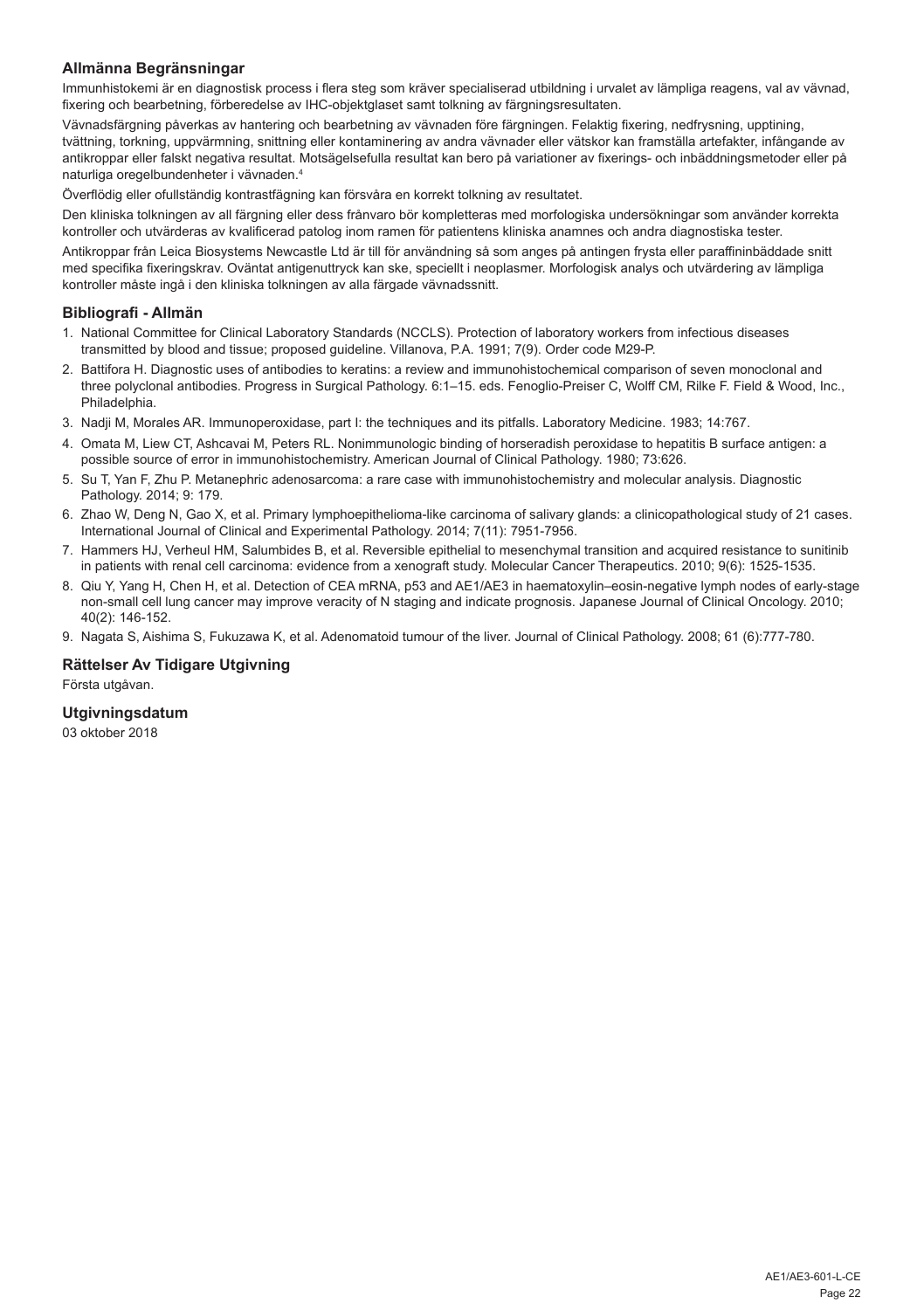# <span id="page-23-0"></span>**Υγρό μονοκλωνικό αντίσωμα ποντικού Novocastra™ Multi-Cytokeratin Κωδικός είδους: NCL-L-AE1/AE3-601**

## **Χρήση Για Την Οποία Προορίζεται**

## *Για in vitro διαγνωστική χρήση*.

Το NCL-L-AE1/AE3-601 προορίζεται για την ποιοτική ταυτοποίηση με μικροσκοπία φωτός των ανθρώπινων κυτταροκερατινών 56,5, 50, 50', 48 και 40 kD της όξινης υπο-οικογένειας και 65 έως 67, 64, 59, 58, 56 και 52 kD της βασικής υπο-οικογένειας σε μονιμοποιημένο σε τομές παραφίνης. Η κλινική ερμηνεία οποιασδήποτε χρώσης ή της απουσίας της θα πρέπει να συμπληρώνεται με μορφολογικές μελέτες που χρησιμοποιούν σωστούς μάρτυρες και θα πρέπει να αξιολογείται στα πλαίσια του κλινικού ιστορικού του ασθενούς και άλλων διαγνωστικών εξετάσεων από ειδικευμένο παθολογοανατόμο.

## **Αρχή Της Διαδικασίας**

Οι τεχνικές ανοσοϊστοχημικής (IHC) χρώσης επιτρέπουν την οπτικοποίηση των αντιγόνων μέσω της διαδοχικής εφαρμογής ενός ειδικού αντισώματος στο αντιγόνο (πρωτοταγές αντίσωμα), ενός δευτεροταγούς αντισώματος στο πρωτοταγές αντίσωμα και ενός ενζυμικού συμπλόκου με χρωμογόνο υπόστρωμα με παρεμβαλλόμενα βήματα πλύσης. Η ενζυμική ενεργοποίηση του χρωμογόνου έχει ως αποτέλεσμα το σχηματισμό ενός ορατού προϊόντος αντίδρασης στη θέση του αντιγόνου. Το δείγμα μπορεί κατόπιν να υποβληθεί σε αντίχρωση και να καλυφθεί με καλυπτρίδα. Τα αποτελέσματα ερμηνεύονται με χρήση μικροσκοπίου φωτός και βοηθούν στη διαφορική διάγνωση παθοφυσιολογικών εξεργασιών, οι οποίες ενδέχεται ή όχι να σχετίζονται με ένα συγκεκριμένο αντιγόνο.

## **Κλώνος**

Μείγμα δύο κλώνων, AE1 και AE3.

## **Ανοσογόνο**

Σκεύασμα ανθρώπινης επιδερμικής κυτταροκερατίνης.

## **Ειδικότητα**

Ο κλώνος AE1 αναγνωρίζει τις ανθρώπινες κυτταροκερατίνες 56,5, 50, 50', 48 και 40 kD της όξινης υπο-οικογένειας. Ο κλώνος AE3 αναγνωρίζει τις ανθρώπινες κυτταροκερατίνες 65 έως 67, 64, 59, 58, 56 και 52 της βασικής υπο-οικογένειας.

## **Σύνθεση Αντιδραστηρίου**

Το NCL-L-AE1/AE3-601 είναι ένα υγρό υπερκείμενο ιστοκαλλιέργειας που περιέχει αζίδιο του νατρίου ως συντηρητικό.

## **Τάξη Ig**

AE1, IgG1. AE3, IgG1.

## **Ολική Συγκέντρωση Πρωτεΐνης Total Protein**

Για την ολική συγκέντρωση πρωτεΐνης που είναι ειδική για την εκάστοτε παρτίδα, ανατρέξτε στην ετικέτα του φιαλιδίου.

## **Συγκέντρωση Αντισώματος**

Μεγαλύτερη ή ίση με 225 mg/L. Για τη συγκέντρωση Ig που είναι ειδική για την εκάστοτε παρτίδα, ανατρέξτε στην ετικέτα του φιαλιδίου.

## **Συστάσεις Για Τη Χρήση**

Ανοσοϊστοχημεία σε παρασκευάσματα παραφίνης.

**Ανάκτηση επιτόπου επαγόμενη με θερμότητα (Heat Induced Epitope Retrieval, HIER):** Ακολουθήστε τις οδηγίες χρήσης του Novocastra Epitope Retrieval Solution pH 6.

**Προτεινόμενη διάλυση:** 1:100 επί 30 λεπτά σε 25 °C. Παρέχεται ως οδηγός και οι χρήστε θα πρέπει να καθορίζουν τις δικές τους διαλύσεις εργασίας.

**Απεικόνιση:** Παρακαλούμε ακολουθήστε τις οδηγίες χρήσης στο Novolink™ Polymer Detection Systems. Για περισσότερες πληροφορίες για το προϊόν ή για υποστήριξη, επικοινωνήστε με τον τοπικό διανομέα ή το περιφερειακό γραφείο της Leica Biosystems ή εναλλακτικά επισκεφθείτε τον ιστότοπο της Leica Biosystems, www.LeicaBiosystems.com

Η απόδοση του συγκεκριμένου αντισώματος θα πρέπει να επικυρωθεί όταν χρησιμοποιηθεί μαζί με άλλα μη αυτόματα συστήματα χρώσης ή αυτοματοποιημένες πλατφόρμες.

## **Φύλαξη Και Σταθερότητα**

Φυλάσσετε στους 2–8 °C. Μην καταψύχετε. Επαναφέρετε στους 2–8 °C αμέσως μετά τη χρήση. Μη χρησιμοποιείτε μετά την ημερομηνία λήξης που αναγράφεται στην ετικέτα του φιαλιδίου. Τυχόν συνθήκες φύλαξης διαφορετικές από εκείνες που καθορίζονται παραπάνω πρέπει να επαληθεύονται από το χρήστη.

## **Παρασκευή Δείγματος**

Το συνιστώμενο μονιμοποιητικό είναι ουδέτερο ρυθμιστικό διάλυμα φορμόλης 10% για τομές ιστού εγκλεισμένες σε παραφίνη.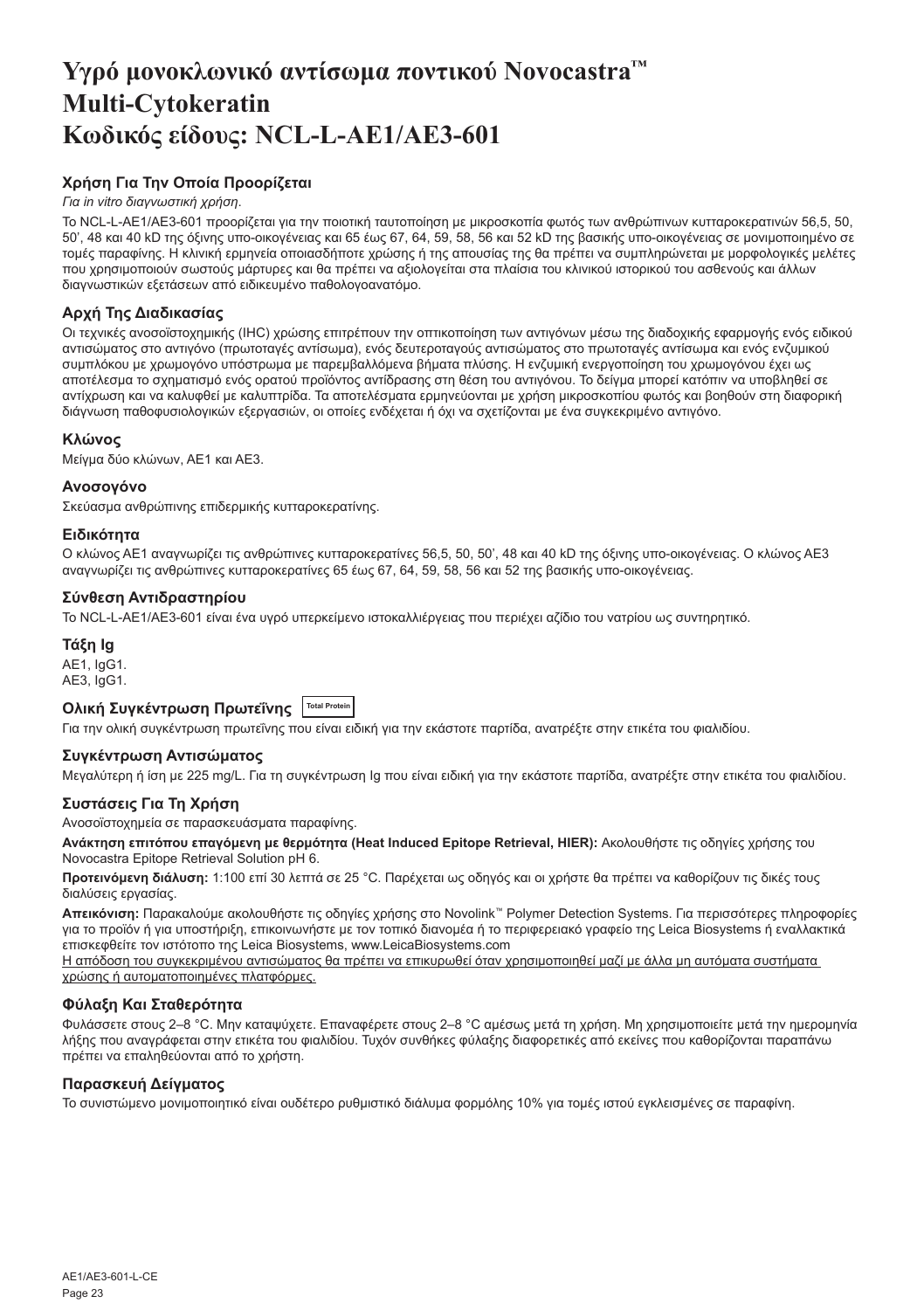## **Προειδοποιήσεις Και Προφυλάξεις**

Το αντιδραστήριο αυτό έχει παρασκευαστεί από το υπερκείμενο κυτταροκαλλιέργειας. Επειδή είναι βιολογικό προϊόν, θα πρέπει να δίνεται εύλογη προσοχή κατά το χειρισμό του.

Αυτό το αντιδραστήριο περιέχει αζίδιο του νατρίου. Δελτίο δεδομένων ασφαλείας υλικού διατίθεται κατόπιν αιτήματος ή από τη διεύθυνση www.LeicaBiosystems.com

Συμβουλευτείτε τους ομοσπονδιακούς, πολιτειακούς ή τοπικούς κανονισμούς για απόρριψη τυχόν δυνητικώς τοξικών συστατικών.

Ο χειρισμός δειγμάτων, πριν και μετά τη μονιμοποίηση, καθώς και όλων των υλικών που έχουν εκτεθεί σε αυτά, θα πρέπει να γίνεται ως εάν ήταν δυνητικά μετάδοσης λοίμωξης και η απόρριψή τους να πραγματοποιείται λαμβάνοντας τις σωστές προφυλάξεις.<sup>1</sup>Μην αναρροφάτε ποτέ με πιπέτα αντιδραστήρια με το στόμα και αποφύγετε την επαφή του δέρματος και των βλεννογόνων με αντιδραστήρια και δείγματα. Εάν τα αντιδραστήρια ή τα δείγματα έλθουν σε επαφή με ευαίσθητες περιοχές, πλύνετε με άφθονες ποσότητες νερού. Ζητήστε τη συμβουλή ιατρού.

Ελαχιστοποιήστε τη μικροβιακή μόλυνση των αντιδραστηρίων, διότι ενδέχεται να συμβεί αύξηση μη ειδικής χρώσης.

Χρόνοι ή θερμοκρασίες επώασης διαφορετικές από εκείνες που καθορίζονται ενδέχεται να δώσουν εσφαλμένα αποτελέσματα. Τυχόν τέτοιες μεταβολές πρέπει να επικυρώνονται από το χρήστη.

## **Ποιοτικός Έλεγχος**

Τυχόν διαφορές στην επεξεργασία των ιστών και τις τεχνικές διαδικασίες στο εργαστήριο του χρήστη ενδέχεται να προκαλέσουν σημαντική μεταβλητότητα στα αποτελέσματα, καθιστώντας αναγκαία την τακτική εκτέλεση εσωτερικών ελέγχων επιπλέον των ακόλουθων διαδικασιών.

Οι μάρτυρες θα πρέπει να είναι φρέσκα δείγματα νεκροψίας/βιοψίας/χειρουργικά δείγματα, τα οποία είναι μονιμοποιημένα σε φορμόλη, επεξεργασμένα και εγκλεισμένα σε κηρό παραφίνης, το συντομότερο δυνατό με τον ίδιο τρόπο με το(α) δείγμα(τα) του ασθενούς.

## **Θετικός Μάρτυρας Ιστού**

Χρησιμοποιείται για να υποδεικνύει σωστά παρασκευασμένους ιστούς και σωστές τεχνικές χρώσης.

Θα πρέπει να περιλαμβάνεται ένας θετικός μάρτυρας ιστού για κάθε σύνολο συνθηκών εξέτασης σε κάθε εκτέλεση χρώσης.

Ένας ιστός με ασθενή θετική χρώση είναι πιο κατάλληλος από έναν ιστό με ισχυρή θετική χρώση για βέλτιστο έλεγχο ποιότητας και για την ανίχνευση πολύ μικρών επιπέδων τυχόν αποδόμησης των αντιδραστηρίων.<sup>2</sup>

Συνιστώμενος ιστός θετικού μάρτυρα είναι ο νεφρός.

Εάν ο θετικός μάρτυρας ιστού δεν παρουσιάζει θετική χρώση, τα αποτελέσματα με τα δείγματα της εξέτασης θα πρέπει να θεωρούνται άκυρα.

#### **Αρνητικός Μάρτυρας Ιστού**

Θα πρέπει να εξετάζεται μετά τον θετικό μάρτυρα ιστού για την επαλήθευση της ειδικότητας της επισήμανσης του αντιγόνου-στόχου από το πρωτοταγές αντίσωμα.

Συνιστώμενος ιστός αρνητικού μάρτυρα είναι οι σκελετικοί μύες.

Εναλλακτικά, η ποικιλία διαφόρων κυτταρικών τύπων που υπάρχουν στις περισσότερες τομές ιστών παρέχει συχνά θέσεις αρνητικού μάρτυρα, αλλά αυτό πρέπει να επαληθεύεται από το χρήστη.

Μη ειδική χρώση, εάν υπάρχει, έχει συνήθως διάχυτη εμφάνιση. Ενδέχεται επίσης να παρατηρηθεί σποραδική χρώση του συνδετικού ιστού σε τομές από ιστούς που έχουν μονιμοποιηθεί με υπερβολική ποσότητα φορμόλης. Χρησιμοποιείτε άθικτα κύτταρα για την ερμηνεία των αποτελεσμάτων της χρώσης. Νεκρωτικά ή εκφυλισμένα κύτταρα παρουσιάζουν συχνά μη ειδική χρώση.<sup>3</sup>Ενδέχεται να παρατηρηθούν ψευδώς θετικά αποτελέσματα λόγω μη ανοσολογικής δέσμευσης των πρωτεϊνών ή των προϊόντων αντίδρασης του υποστρώματος. Ενδέχεται επίσης να προκληθούν από ενδογενή ένζυμα, όπως η ψευδοϋπεροξειδάση (ερυθροκύτταρα), η ενδογενής υπεροξειδάση (κυτόχρωμα C) ή η ενδογενής βιοτίνη (π.χ. ήπαρ, μαστός, εγκέφαλος, νεφρός) ανάλογα με τον τύπο ανοσοχρώσης που χρησιμοποιείται. Για τη διαφοροποίηση της ενδογενούς ενζυμικής δραστικότητας ή της μη ειδικής δέσμευσης των ενζύμων από ειδική ανοσοαντιδραστικότητα, είναι δυνατό να χρωματιστούν αποκλειστικά επιπλέον ιστοί ασθενών με χρωμογόνο υποστρώματος ή ενζυμικά σύμπλοκα (αβιδίνη-βιοτίνη, στρεπταβιδίνη, σημασμένο πολυμερές) και υπόστρωμα-χρωμογόνο, αντίστοιχα. Εάν παρουσιαστεί ειδική χρώση στον αρνητικό μάρτυρα ιστού, τα αποτελέσματα με τα δείγματα ασθενούς θα πρέπει να θεωρούνται άκυρα.

## **Αρνητικός Μάρτυρας Αντιδραστηρίου**

Χρησιμοποιείτε έναν μη ειδικό αρνητικό μάρτυρα αντιδραστηρίου αντί του πρωτοταγούς αντισώματος με μια τομή κάθε δείγματος ασθενούς για την αξιολόγηση μη ειδικής χρώσης και για να επιτρέπεται καλύτερη ερμηνεία της ειδικής χρώσης στη θέση του αντιγόνου.

## **Ιστός Ασθενούς**

Εξετάστε τελευταία τα δείγματα ασθενούς που έχουν χρωματιστεί με το NCL-L-AE1/AE3-601. Η ένταση της θετικής χρώσης θα πρέπει να εκτιμάται στα πλαίσια τυχόν μη ειδικής χρώσης υποβάθρου του αρνητικού μάρτυρα αντιδραστηρίου. Όπως συμβαίνει με οποιαδήποτε ανοσοϊστοχημική εξέταση, ένα αρνητικό αποτέλεσμα σημαίνει ότι το αντιγόνο δεν ανιχνεύτηκε, όχι ότι το αντιγόνο δεν υπήρχε στα κύτταρα/στον ιστό που εξετάστηκε. Εάν είναι απαραίτητο, χρησιμοποιήστε μια σειρά αντισωμάτων για την αναγνώριση ψευδώς αρνητικών αντιδράσεων.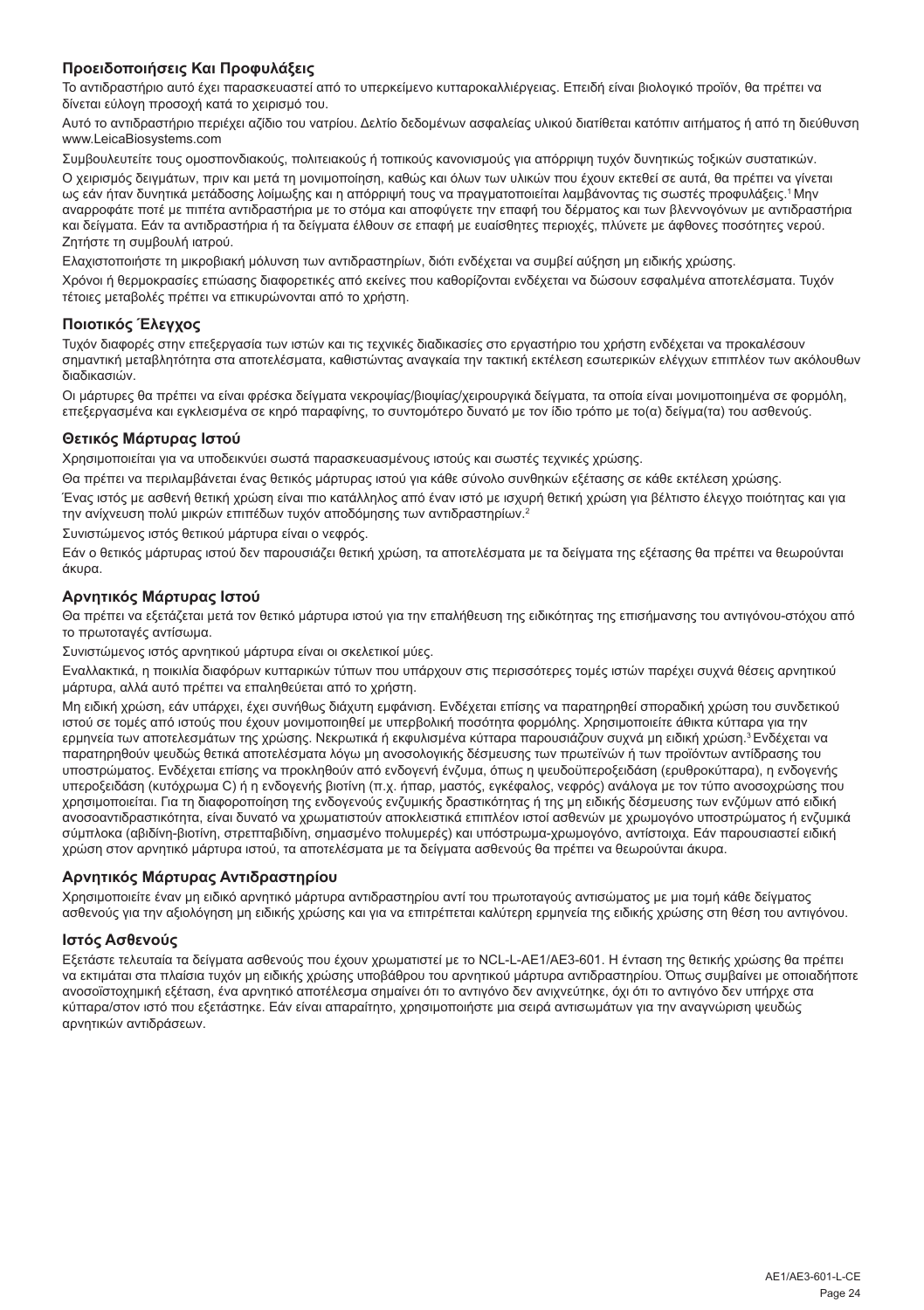## **Αναμενόμενα Αποτελέσματα**

### Φυσιολογικοί ιστοί

Οι κλώνοι AE1/AE3 παρουσιάζουν ευρεία αντιδραστικότητα με τις όξινες και βασικές οικογένειες της κυτταροκερατίνης. Παρατηρήθηκε χρώση στο κυτταρόπλασμα επιθηλιακών κυττάρων από διάφορους ιστούς, συμπεριλαμβανομένου του αδενικού επιθηλίου του προστάτη, του μαστού, του δέρματος, του θυρεοειδούς, του ενδομήτριου, των επινεφριδίων, των όρχεων, του παγκρέατος και των σιελογόνων αδένων, καθώς και το πλακώδες και το κυλινδρικό επιθήλιο του δέρματος, των αμυγδαλών, του τραχήλου της μήτρας, του οισοφάγου, του λάρυγγα, του στομάχου, καθώς και του λεπτού και του παχέος εντέρου. Παρατηρήθηκε επίσης χρώση στις ωοθήκες, στην υπόφυση, το μεσοθήλιο, το ουροθήλιο, τα σωμάτια Hassall και τα δικτυωτά κύτταρα του θύμου, σε κυψελίδες και πνευμονοκύτταρα στον πνεύμονα, σε σωληνάρια και κάψα του Bowman στον νεφρό και στους χοληφόρους πόρους, καθώς και στα ηπατοκύτταρα του ήπατος. (Συνολικός αριθμός φυσιολογικών ιστών που αξιολογήθηκαν = 123).

## Ανώμαλη ιστού

Οι κλώνοι AE1/AE3 προκάλεσαν χρώση σε 71/72 όγκους του μαστού (στους οποίους συμπεριλαμβάνονταν 61/61 διηθητικά πορογενή καρκινώματα, 8/9 μυελοειδή καρκινώματα και 2/2 ινοαδενώματα), 9/9 όγκους του εντέρου (στους οποίους συμπεριλαμβάνονταν 7/7 αδενοκαρκινώματα και 2/2 αδενώματα), 5/5 όγκους του θυρεοειδούς (στους οποίους συμπεριλαμβάνονταν 3/3 αδενώματα, 1/1 θυλακιώδες καρκίνωμα, 1/1 θυλακιώδες θηλώδες αδενοκαρκίνωμα), 5/5 μεταστατικούς όγκους (στους οποίους συμπεριλαμβάνονταν 1/1 μεταστατικό αδενοκαρκίνωμα του κόλου, 1/1 μεταστατικός όγκος από γαστρεντερική εστία, 1/1 μεταστατικό, διηθητικό πορογενές καρκίνωμα του μαστού, 1/1 μεταστατικό καρκίνωμα εν είδη σφραγιστήρος δακτυλίου του κόλου και 1/1 μεταστατικό ακανθοκυτταρικό καρκίνωμα του οισοφάγου), 4/4 ηπατοκυτταρικά καρκινώματα, 4/4 όγκους των πνευμόνων (στους οποίους συμπεριλαμβάνονταν 2/2 ακανθοκυτταρικά καρκινώματα, 1/1 αδενοκαρκίνωμα και 1/1 μικροκυτταρικό καρκίνωμα), 3/3 ακανθοκυτταρικά καρκινώματα του οισοφάγου, 3/3 αδενοκαρκινώματα του στομάχου, 2/4 όγκους του εγκεφάλου (στους οποίους συμπεριλαμβάνονταν 1/3 μηνιγγιώματα και 1/1 αστροκύττωμα), 2/3 όγκους των ωοθηκών (στους οποίους συμπεριλαμβάνονταν 1/1 αδενοκαρκίνωμα, 1/1 ενδομητριοειδές αδενοκαρκίνωμα και 0/1 όγκος κοκκιώδους στιβάδας της ωοθήκης), 2/2 καρκινώματα εκ κυττάρων του μεταβατικού επιθηλίου της ουροδόχου κύστης, 2/2 διαυγοκυτταρικά καρκινώματα των νεφρών, 2/2 όγκους της κεφαλής και του τραχήλου (στους οποίους συμπεριλαμβάνονταν 1/1 αδενοκαρκίνωμα και 1/1 ρινοφαρυγγικό καρκίνωμα), 2/2 αδενοκαρκινώματα του προστάτη, 2/2 όγκους των σιελογόνων αδένων (στους οποίους συμπεριλαμβάνονταν 1/1 πλειομορφικό αδένωμα και 1/1 αδενοκυστικό καρκίνωμα), 2/2 ακανθοκυτταρικά καρκινώματα του τραχήλου της μήτρας, 2/2 αδενοκαρκινώματα του ενδομητρίου, 1/2 όγκους των επινεφριδίων (στους οποίους συμπεριλαμβάνονταν 1/1 φλοιώδες αδένωμα και 0/1 φλοιοεπινεφριδιακό καρκίνωμα), 1/1 ακανθοκυτταρικό καρκίνωμα της γλώσσας, 1/1 αδενοκαρκίνωμα του παγκρέατος, 1/1 προστατική υπερπλασία και 1/1 ακανθοκυτταρικό καρκίνωμα του δέρματος. Δεν ανιχνεύτηκε χρώση σε λεμφώματα (0/3), σεμινώματα (0/2), όγκους των οστών (0/2), ένα μελάνωμα (0/1) και ένα φαιοχρωμοκύττωμα (0/1). (Συνολικός αριθμός μη φυσιολογικών περιστατικών που αξιολογήθηκαν = 141). **Το NCL-L-AE1/AE3-601 συνιστάται για την ανίχνευση κυτταροκερατινών σε φυσιολογικό και νεοπλασματικό ιστό, ως** 

**συμπλήρωμα της συμβατικής ιστοπαθολογίας χρησιμοποιώντας μη ανοσολογικές ιστοχημικές χρώσεις.**

## **Γενικοί Περιορισμοί**

Η ανοσοϊστοχημεία είναι μια διαγνωστική διεργασία πολλαπλών βημάτων, η οποία αποτελείται από ειδικευμένη εκπαίδευση στην επιλογή των κατάλληλων αντιδραστηρίων, επιλογή ιστού, μονιμοποίηση και επεξεργασία, προετοιμασία της πλάκας IHC και ερμηνεία των αποτελεσμάτων της χρώσης.

Η χρώση του ιστού εξαρτάται από το χειρισμό και την επεξεργασία του ιστού πριν από τη χρώση. Τυχόν εσφαλμένη μονιμοποίηση, κατάψυξη, απόψυξη, πλύση, στέγνωμα, θέρμανση, τομή ή μόλυνση με άλλους ιστούς ή υγρά ενδέχεται να παράγει μορφώματα, παγίδευση αντισώματος ή ψευδώς αρνητικά αποτελέσματα. Τυχόν ασυνεπή αποτελέσματα ενδέχεται να οφείλονται σε παραλλαγές των μεθόδων μονιμοποίησης και εγκλεισμού ή σε εγγενείς ανωμαλίες εντός του ιστού.4

Τυχόν υπερβολική ή ατελής αντίχρωση ενδέχεται να διακυβεύσει τη σωστή ερμηνεία των αποτελεσμάτων.

Η κλινική ερμηνεία οποιασδήποτε χρώσης ή της απουσίας της θα πρέπει να συμπληρώνεται με μορφολογικές μελέτες που χρησιμοποιούν σωστούς μάρτυρες και θα πρέπει να αξιολογείται στα πλαίσια του κλινικού ιστορικού του ασθενούς και άλλων διαγνωστικών εξετάσεων από ειδικευμένο παθολογοανατόμο.

Τα αντισώματα που παρέχονται από την Leica Biosystems Newcastle Ltd προορίζονται για χρήση, όπως υποδεικνύεται, είτε σε κατεψυγμένες είτε σε εγκλεισμένες σε παραφίνη τομές, με ειδικές απαιτήσεις μονιμοποίησης. Ενδέχεται να παρουσιαστεί μη αναμενόμενη έκφραση αντιγόνου, ειδικά σε νεοπλάσματα. Η κλινική ερμηνεία οποιασδήποτε χρωματισμένης τομής ιστού πρέπει να περιλαμβάνει μορφολογική ανάλυση και την αξιολόγηση των κατάλληλων μαρτύρων.

## **Βιβλιογραφία - Γενική**

- 1. National Committee for Clinical Laboratory Standards (NCCLS). Protection of laboratory workers from infectious diseases transmitted by blood and tissue; proposed guideline. Villanova, P.A. 1991; 7(9). Order code M29-P.
- 2. Battifora H. Diagnostic uses of antibodies to keratins: a review and immunohistochemical comparison of seven monoclonal and three polyclonal antibodies. Progress in Surgical Pathology. 6:1–15. eds. Fenoglio-Preiser C, Wolff CM, Rilke F. Field & Wood, Inc., Philadelphia.
- 3. Nadji M, Morales AR. Immunoperoxidase, part I: the techniques and pitfalls. Laboratory Medicine. 1983; 14:767.
- 4. Omata M, Liew CT, Ashcavai M, Peters RL. Nonimmunologic binding of horseradish peroxidase to hepatitis B surface antigen: a possible source of error in immunohistochemistry. American Journal of Clinical Pathology. 1980; 73:626.
- 5. Su T, Yan F, Zhu P. Metanephric adenosarcoma: a rare case with immunohistochemistry and molecular analysis. Diagnostic Pathology. 2014; 9: 179.
- 6. Zhao W, Deng N, Gao X, et al. Primary lymphoepithelioma-like carcinoma of salivary glands: a clinicopathological study of 21 cases. International Journal of Clinical and Experimental Pathology. 2014; 7(11): 7951-7956.
- 7. Hammers HJ, Verheul HM, Salumbides B, et al. Reversible epithelial to mesenchymal transition and acquired resistance to sunitinib in patients with renal cell carcinoma: evidence from a xenograft study. Molecular Cancer Therapeutics. 2010; 9(6): 1525-1535.
- 8. Qiu Y, Yang H, Chen H, et al. Detection of CEA mRNA, p53 and AE1/AE3 in haematoxylin–eosin-negative lymph nodes of early-stage non-small cell lung cancer may improve veracity of N staging and indicate prognosis. Japanese Journal of Clinical Oncology. 2010; 40(2): 146-152.
- 9. Nagata S, Aishima S, Fukuzawa K, et al. Adenomatoid tumour of the liver. Journal of Clinical Pathology. 2008; 61 (6):777-780.

## **Τροποποιήσεις Στην Προηγούμενη Έκδοση**

Πρώτη έκδοση.

## **Ημερομηνία Έκδοσης**

03 Οκτωβρίου 2018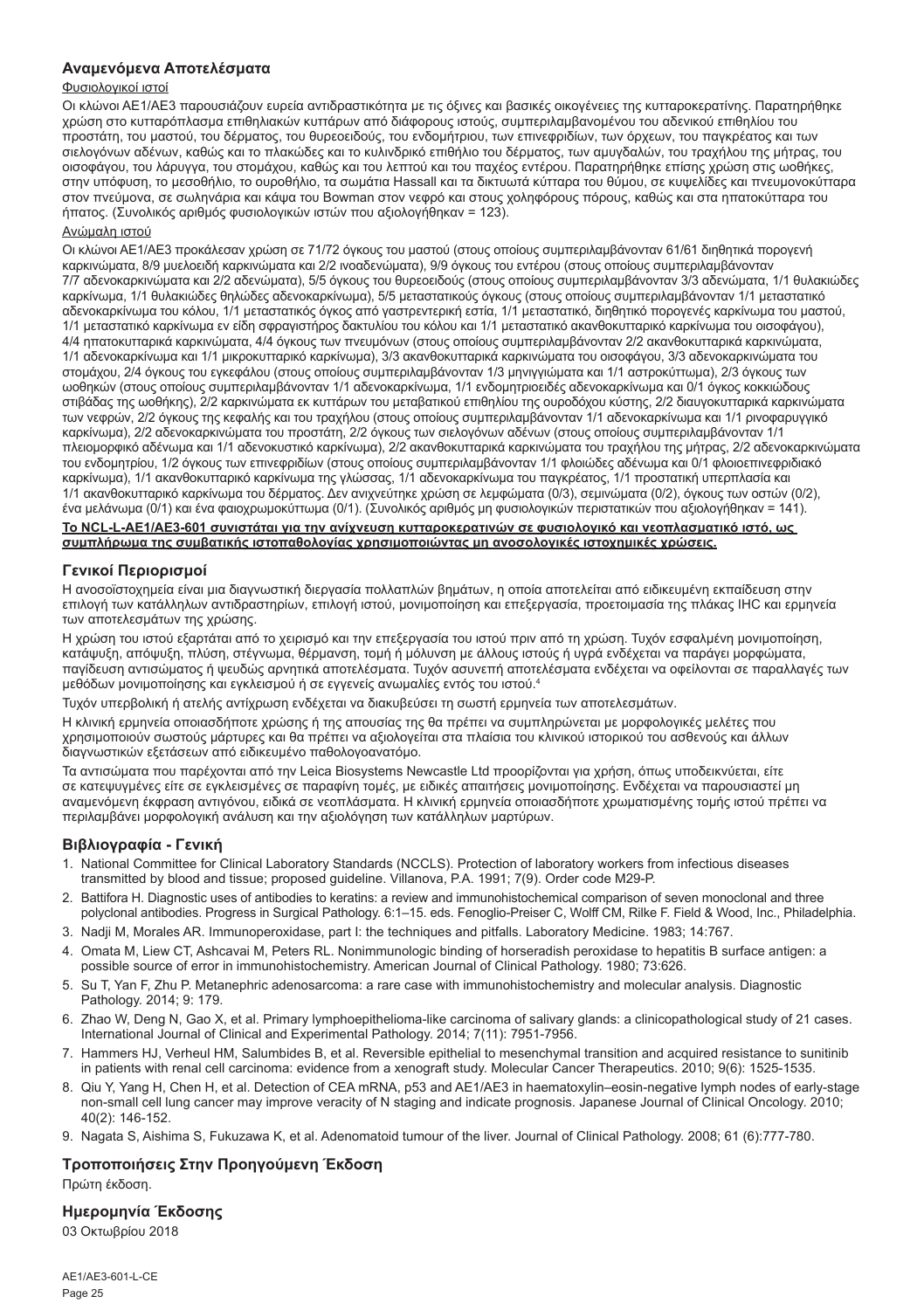# <span id="page-26-0"></span>**Novocastra™ flydende monoklonalt muse-antistof Multi-Cytokeratin Produktkode: NCL-L-AE1/AE3-601**

## **Tilsigtet Anvendelse**

#### *Til in vitro diagnostisk anvendelse*.

NCL-L-AE1/AE3-601 er beregnet til brug til kvalitativ identifikation med lysmikroskopi af humant cytokeratin 56,5, 50, 50', 48 og 40 kD i den sure underfamilie og 65 til 67, 64, 59, 58, 56 og 52 kD i den basiske underfamilie i paraffinsnit. Klinisk fortolkning af farvning eller mangel derpå skal suppleres med morfologiske undersøgelser under anvendelse af passende kontroller og bør evalueres i sammenhæng med patientens kliniske historie og andre diagnostiske tests af en kvalificeret patolog.

## **Procedureprincip**

Immunhistokemiske (IHC) farvningsteknikker muliggør visualisering af antigener via sekventiel tilsætning af et specifikt antistof mod antigenet (primært antistof), et sekundært antistof mod det primære antistof og et enzym kompleksbundet til et kromogent substrat med indskudte vasketrin. Den enzymatiske aktivering af kromogenet resulterer i et synligt reaktionsprodukt på antigenstedet. Prøven kan derefter kontrastfarves og dækkes med et dækglas. Resultaterne fortolkes ved anvendelse af et lysmikroskop og medvirker til differentiel diagnose af patofysiologiske processer, som muligvis kan være associeret med et bestemt antigen.

#### **Klon**

Blanding af to kloner, AE1 og AE3.

#### **Immunogen**

Forberedelse af humant epidermalt cytokeratin.

#### **Specificitet**

Klon AE1 genkender humant cytokeratin 56,5, 50, 50', 48 og 40 kD i den sure underfamilie. Klon AE3 genkender humant cytokeratin 65 til 67, 64, 59, 58, 56 og 52 kD i den basiske underfamilie.

## **Reagenssammensætning**

NCL-L-AE1/AE3-601 er en flydende vævskultursupernatant indeholdende natriumazid som konserveringsmiddel.

#### **Ig-klasse**

AE1, IgG1. AE3, IgG1.

**Totalproteinkoncentration Total Protein**

Se etiketten på hætteflasken for lotspecifik totalproteinkoncentration.

#### **Antistofkoncentration**

Større end eller lig med 225 mg/L. Se etiketten på hætteflasken for lotspecifik Ig-koncentration.

#### **Anbefalinger Vedrørende Anvendelse**

Immunhistokemi på paraffinsnit.

**Varmeinduceret epitopdemaskering (Heat Induced Epitope Retrieval, HIER):** Følg venligst brugsanvisningen til Novocastra Epitope Retrieval Solution pH 6.

**Foreslået fortynding:** 1:100 ved 30 minutter ved 25 °C. Disse retningslinjer er vejledende, og brugeren bør selv bestemme egne optimale brugsopløsninger.

**Visualisering:** Følg venligst vejledningen i Novolink™ Polymer Detection Systems. Yderligere produktinformation og support fås ved henvendelse til lokal forhandler eller Leica Biosystems regionskontor - samt på vores hjemmeside: www.LeicaBiosystems.com Dette antistofs funktion bør valideres, når det anvendes med andre manuelle farvningssystemer eller automatiserede platforme.

## **Opbevaring Og Holdbarhed**

Opbevares ved 2–8 °C. Må ikke fryses. Sættes tilbage til 2–8 °C umiddelbart efter brug. Må ikke anvendes efter udløbsdatoen angivet på hætteflaskens etikette. Andre opbevaringsbetingelser end de ovenfor angivne skal verificeres af brugeren.

## **Prøveklargøring**

Det anbefalede fiksativ er 10% neutralbufferjusteret formalin til paraffinindstøbte vævssnit.

## **Advarsler Og Forholdsregler**

Dette reagens er fremstillet ud fra supernatanten af en cellekultur. Da det er et biologisk produkt, skal der tages fornuftige sikkerhedsforanstaltninger ved dets håndtering.

Denne reagens indeholder natriumazid. Et datablad for materialesikkerhed kan fås efter anmodning eller er tilgængeligt på www.LeicaBiosystems.com

Konsulter landsdækkende og lokale love og regler vedrørende bortskaffelse af alle potentielt toksiske komponenter.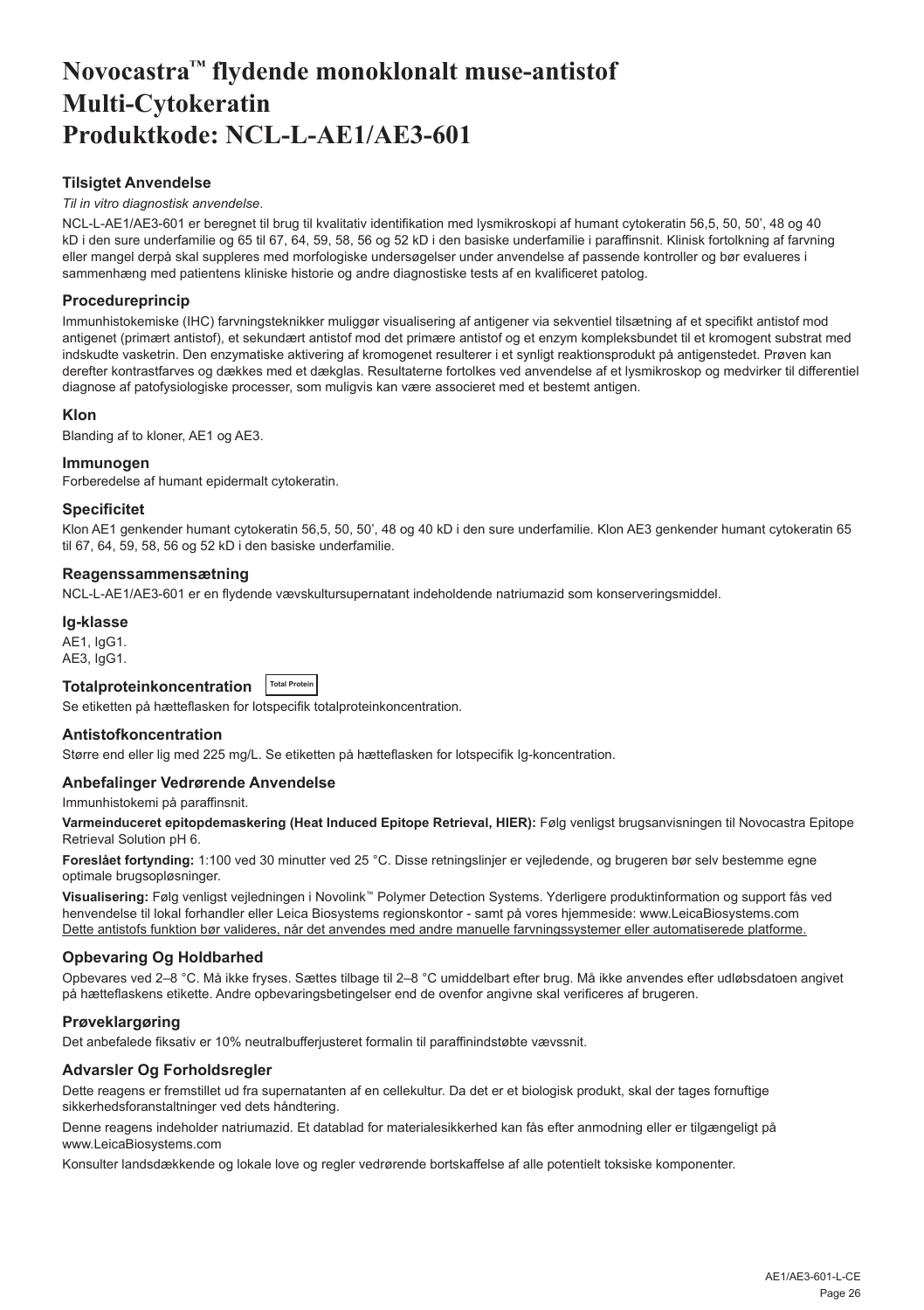Prøver skal før og efter fiksering, lige som alle materialer eksponeret mod prøverne, håndteres som potentielt smittefarlige og bortskaffes under iagttagelse af passende forholdsregler<sup>ı</sup>. Pipetter aldrig reagenser med munden og undgå, at reagenser og prøver kommer i kontakt med huden eller slimhinder. Hvis reagenser eller prøver kommer i kontakt med følsomme områder, skal der skylles efter med rigelige mængder vand. Søg læge.

Minimer mikrobiel kontaminering af reagenserne, da der ellers kan forekomme øget uspecifik farvning.

Inkubationstider eller -temperaturer andre end de specificerede kan give fejlagtige resultater. Alle sådanne ændringer skal valideres af brugeren.

## **Kvalitetskontrol**

Forskelle i behandlingen af væv og forskelle i tekniske procedurer i brugerens laboratorium kan frembringe betydeligt varierende resultater og nødvendiggøre regelmæssig udførelse af kontroller på stedet ud over nedenstående procedurer.

Kontrollerne skal være friske autopsier/biopsier/kirurgiske prøver fikseret i formalin og behandlet og indstøbt i paraffin så hurtigt som muligt på samme måde som patientprøver.

## **Positiv Vævskontrol**

Anvendes til påvisning af, at vævet er fremstillet korrekt, og at der er anvendt korrekte farvningsteknikker.

Der bør inkluderes en positiv vævskontrol for hvert sæt testbetingelser i hver farvekørsel.

Svagt positivt farvet væv er mere egnet end kraftigt positivt farvet væv til optimal kvalitetskontrol og påvisning af små niveauer af reagensnedbrydning.<sup>2</sup>

Anbefalet væv til positiv kontrol er nyre.

Hvis den positive vævskontrol ikke udviser positiv farvning, skal resultater af testprøverne kasseres.

#### **Negativ Vævskontrol**

Skal undersøges efter den positive vævskontrol for at sikre, at det primære antistof mærker målantigenet specifikt.

Anbefalet væv til negativ kontrol er skeletmuskel.

Alternativt frembyder de mange forskellige celletyper, der er til stede i de fleste vævssnit, ofte negative kontrolsteder, men dette skal verificeres af brugeren.

Uspecifik farvning har, hvis til stede, ofte et diffust udseende. Sporadisk farvning af bindevæv kan ligeledes observeres i vævssnit af væv, der er fikseret for kraftigt i formalin. Anvend intakte celler til fortolkning af farvningsresultaterne. Nekrotiske eller degenererede celler farves ofte mere uspecifikt.<sup>3</sup> Der kan eventuelt ses falske positive resultater, der skyldes non-immunologisk binding af proteiner eller substratreaktionsprodukter. Dette kan ligeledes skyldes endogene enzymer, såsom pseudoperoxidase (erytrocytter), endogen peroxidase (cytochrom C) eller endogent biotin (f.eks. lever, bryst, hjerne, nyre) afhængigt af den anvendte type immunfarve. For at differentiere mellem endogen enzymaktivitet eller uspecifik enzymbinding og specifik immunreaktivitet kan yderligere patientvæv eventuelt farves udelukkende med henholdsvis substratkromogen eller enzymkomplekser (avidin-biotin, streptavidin, mærket polymer) og substratkromogen. Hvis der optræder specifik farvning i den negative vævskontrol, skal resultaterne af patientprøverne kasseres.

#### **Negativ Reagenskontrol**

Anvend en uspecifik negativ reagenskontrol i stedet for det primære antistof på et vævssnit af hver patientprøve for at vurdere uspecifik farvning og muliggøre bedre fortolkning af specifik farvning på antigenstedet.

#### **Patientvæv**

Eksaminer patientprøver farvet med NCL-L-AE1/AE3-601 sidst. Intensiteten af positiv farvning bør vurderes i sammenhæng med eventuel uspecifik baggrundsfarvning af den negative reagenskontrol. Som med alle immunhistokemiske tests betyder et negativt resultat, at antigenet ikke blev påvist. Ikke at antigenet var fraværende i de analyserede celler eller det analyserede væv. Om nødvendigt anvendes et panel af antistoffer til identifikation af falske negative reaktioner.

## **Forventede Resultater**

#### Normalt væv

Klon AE1/AE3 udviser en bred reaktivitet med de sure og basiske cytokeratinfamilier. Der blev observeret farvning i cytoplasmaet i epitelceller fra en lang række væv, inklusive glandulært epitel i prostata, bryst, hud, thyroidea, endometrie, binyre, testis, pancreas og spytkirtel, og plade- og cylinderepitel i hud, tonsil, cervix, øsofagus, larynx, mave samt tynd- og tyktarm. Der blev også bemærket farvning i ovarie, hypofyse, mesothelium, urothelium, Hassall-blodlegemer og retikulum i thymus, alveoli og pneumocytter i lunge, tubuler og Bowman-kapsel i nyre og i galdegange og hepatocytter i lever. (Samlet antal normalt væv, der blev evalueret = 123).

#### Abnormt væv

Klon AE1/AE3 farvede 71/72 tumorer i bryst (inklusive 61/61 invasive duktale karcinomer, 8/9 medullære karcinomer og 2/2 fibroadenomer), 9/9 tumorer i tarm (inklusive 7/7 adenokarcinomer og 2/2 adenomer), 5/5 tumorer i thyroidea (inklusive 3/3 adenomer, 1/1 follikulært karcinom og 1/1 follikulært papillært adenokarcinom), 5/5 metastatiske tumorer (inklusive 1/1 metastatisk adenokarcinom i colon, 1/1 metastatisk tumor fra gastrointestinalt sted, 1/1 metastatisk, invasivt, duktalt karcinom i bryst, 1/1 metastatisk pladeringskarcinom i colon og 1/1 metastatisk pladecellekarcinom i øsofagus), 4/4 hepatocellulære karcinomer, 4/4 tumorer i<br>lunge (inklusive 2/2 pladecellekarcinomer, 1/1 adenokarcinom og 1/1 småcellet karcinom), 3/3 plade 3/3 adenokarcinomer i mave, 2/4 tumorer i hjerne (inklusive 1/3 meningiomer og 1/1 astrocytom), 2/3 tumorer i ovarie (inklusive 1/1 adenokarcinom, 1/1 endometrioidt adenokarcinom og 0/1 granulosacelletumor), 2/2 transitionale cellekarcinomer i blære, 2/2 clearcellekarcinomer, 2/2 tumorer på hoved og hals (inklusive 1/1 adenokarcinom og 1/1 næsesvælg-karcinom), 2/2 adenokarcinomer i prostata, 2/2 tumorer i spytkirtel (inklusive 1/1 pleomorfisk adenom og 1/1 adenoidt cystisk karcinom), 2/2 pladecellekarcinomer i cervix, 2/2 adenokarcinomer i endometriet, 1/2 tumorer i binyre (inklusive 1/1 korticalt adenom og 0/1 adrenokorticalt karcinom), 1/1 pladecellekarcinom på tunge, 1/1 adenokarcinom i pancreas, 1/1 hyperplasi i prostata og 1/1 pladecellekarcinom i hud. Der blev ikke påvist farvning i lymfomer (0/3), seminomer (0/2), tumorer i knogle (0/2), melanom (0/1) og fæokromocytom (0/1). (Samlet antal unormale tilfælde, der blev evalueret = 141).

**NCL-L-AE1/AE3-601 anbefales til påvisning af cytokeratiner i normale og neoplastiske væv, som et hjælpemiddel til traditionel histopatologi, der bruger ikke-immunologiske histokemiske farvninger.**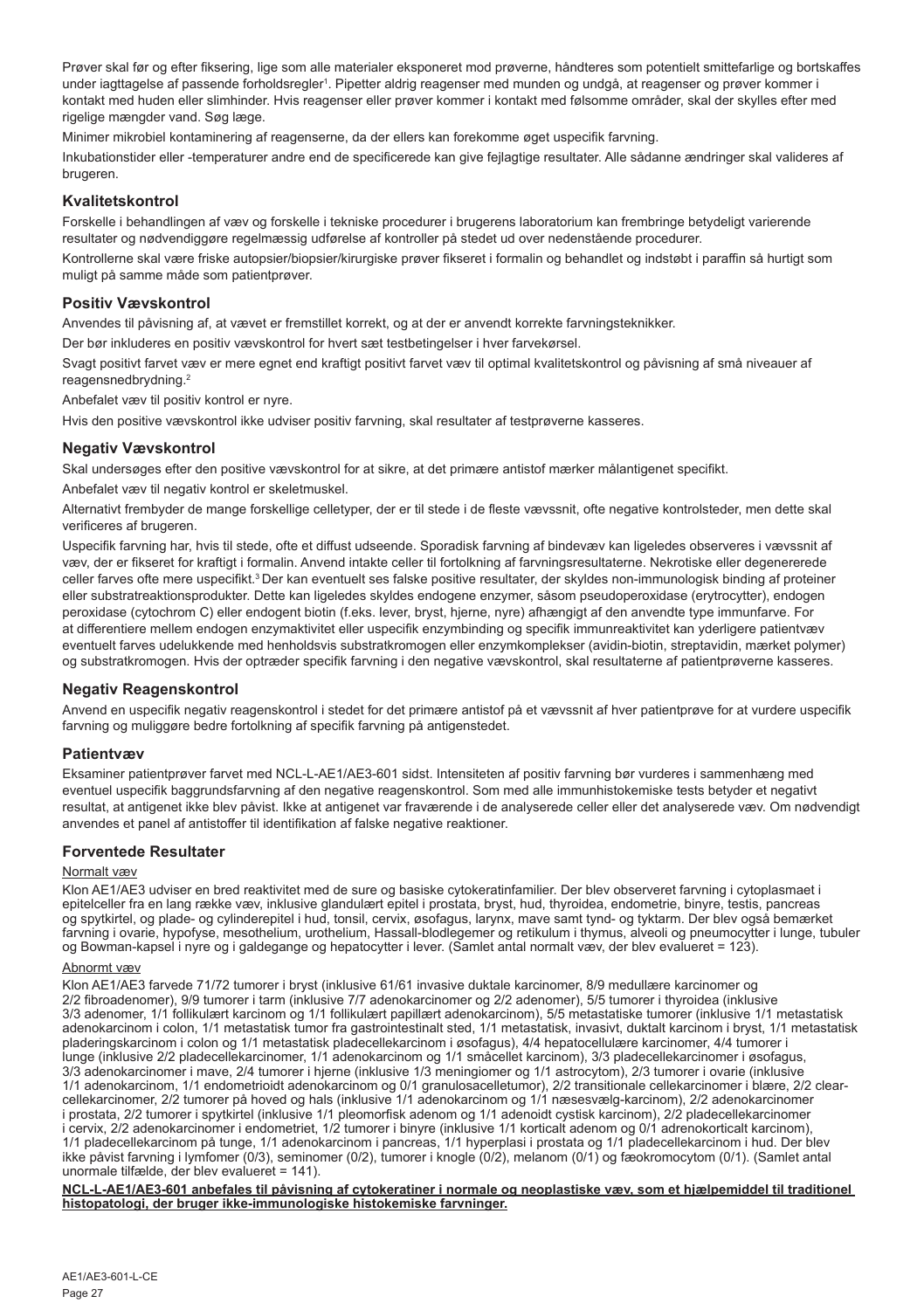## **Generelle Begrænsninger**

Immunhistokemi er en diagnostisk proces bestående af mange trin, der omfatter specialiseret uddannelse i valg af passende reagenser, vævsselektion, -fiksering og -behandling samt fremstilling af IHC-objektglas og fortolkning af farvningsresultaterne.

Vævsfarvning er afhængig af håndteringen og behandlingen af vævet inden farvning. Forkert fiksering, frysning, optøning, vask, tørring, opvarmning, sektionering eller kontaminering med andet væv eller andre væsker kan frembringe artefakter, indfangning af antistof eller falske negative resultater. Inkonsistente resultater kan skyldes variationer i fikserings- og indstøbningsmetoder eller irregulariteter indeholdt i vævet.4

For kraftig eller ukomplet kontrastfarvning kan gøre korrekt fortolkning af resultaterne vanskelig.

Klinisk fortolkning af farvning eller mangel derpå skal suppleres med morfologiske undersøgelser under anvendelse af passende kontroller og bør evalueres i sammenhæng med patientens kliniske historie og andre diagnostiske tests af en kvalificeret patolog.

Antistoffer fra Leica Biosystems Newcastle Ltd er som angivet beregnet til anvendelse på enten frosne eller paraffinindstøbte vævssnit med specifikke krav til fiksering. Der kan forekomme uventet antigenekspression, navnlig i neoplasmer. Den kliniske fortolkning af alle farvede vævssnit skal indbefatte morfologisk analyse og evaluering af passende kontroller.

## **Bibliografi - Generelt**

- 1. National Committee for Clinical Laboratory Standards (NCCLS). Protection of laboratory workers from infectious diseases transmitted by blood and tissue; proposed guideline. Villanova, P.A. 1991;7(9). Order code M29-P.
- 2. Battifora H. Diagnostic uses of antibodies to keratins: a review and immunohistochemical comparison of seven monoclonal and three polyclonal antibodies. Progress in Surgical Pathology. 6:1–15. eds. Fenoglio-Preiser C, Wolff CM, Rilke F. Field & Wood, Inc., Philadelphia.
- 3. Nadji M, Morales AR. Immunoperoxidase, part I: the techniques and pitfalls. Laboratory Medicine. 1983; 14:767.
- 4. Omata M, Liew CT, Ashcavai M, Peters RL. Nonimmunologic binding of horseradish peroxidase to hepatitis B surface antigen: a possible source of error in immunohistochemistry. American Journal of Clinical Pathology. 1980; 73:626.
- 5. Su T, Yan F, Zhu P. Metanephric adenosarcoma: a rare case with immunohistochemistry and molecular analysis. Diagnostic Pathology. 2014; 9: 179.
- 6. Zhao W, Deng N, Gao X, et al. Primary lymphoepithelioma-like carcinoma of salivary glands: a clinicopathological study of 21 cases. International Journal of Clinical and Experimental Pathology. 2014; 7(11): 7951-7956.
- 7. Hammers HJ, Verheul HM, Salumbides B, et al. Reversible epithelial to mesenchymal transition and acquired resistance to sunitinib in patients with renal cell carcinoma: evidence from a xenograft study. Molecular Cancer Therapeutics. 2010; 9(6): 1525-1535.
- 8. Qiu Y, Yang H, Chen H, et al. Detection of CEA mRNA, p53 and AE1/AE3 in haematoxylin–eosin-negative lymph nodes of early-stage non-small cell lung cancer may improve veracity of N staging and indicate prognosis. Japanese Journal of Clinical Oncology. 2010; 40(2): 146-152.
- 9. Nagata S, Aishima S, Fukuzawa K, et al. Adenomatoid tumour of the liver. Journal of Clinical Pathology. 2008; 61 (6):777-780.

## **Rettelser Til Tidligere Udgave**

Første udgave.

## **Udgivelsesdato**

03 oktober 2018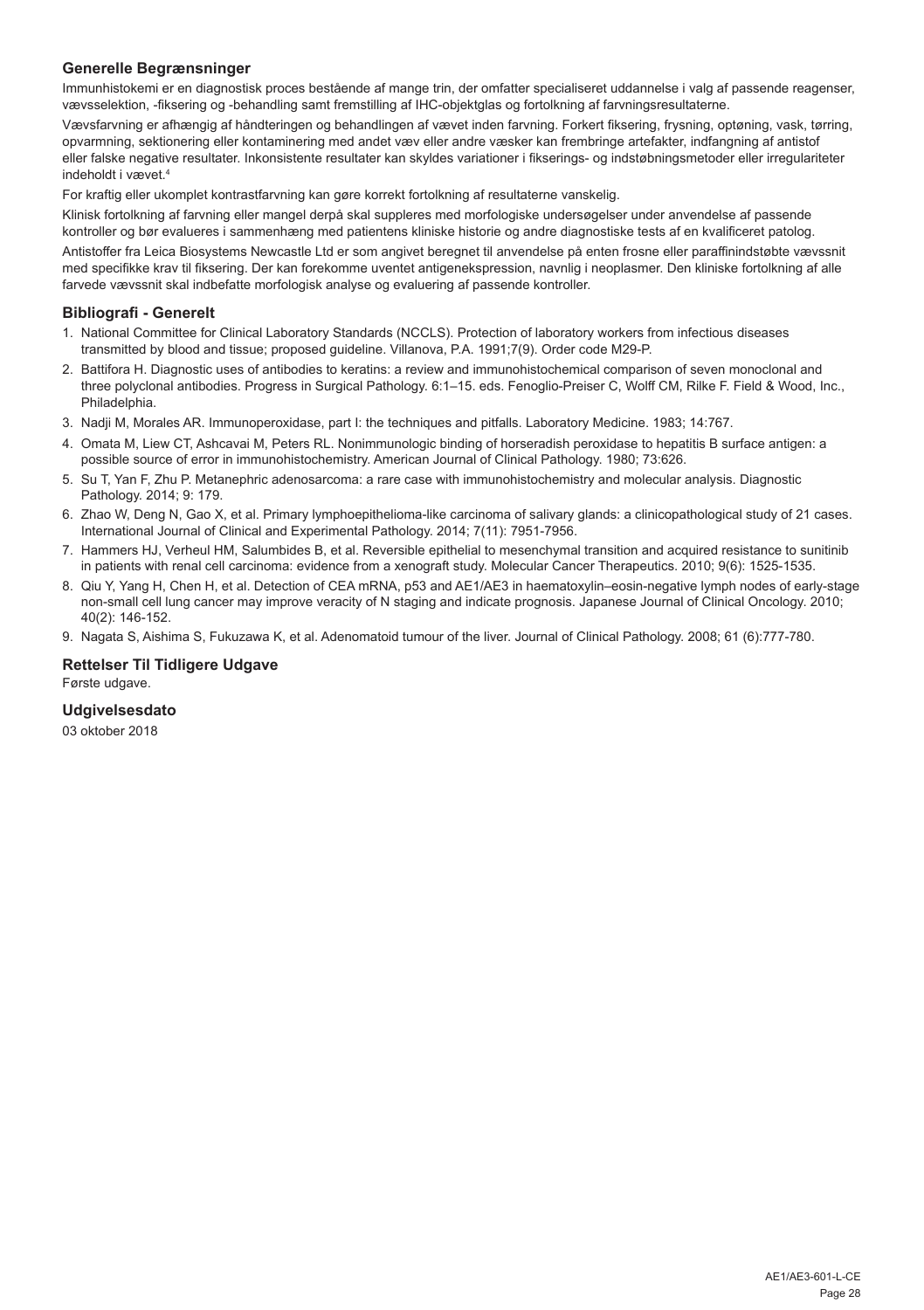# <span id="page-29-0"></span>**Novocastra™ vloeibaar monoklonaal muisantilichaam Multi-Cytokeratin Productcode: NCL-L-AE1/AE3-601**

## **Beoogd Gebruik**

#### *Voor gebruik bij in-vitro-diagnostiek.*

NCL-L-AE1/AE3-601 is bedoeld om te worden gebruikt voor de kwalitatieve identificatie, met behulp van lichtmicroscopie, van humane cytokeratinen 56,5, 50, 50', 48 en 40 kD van de zure subfamilie en 65 tot 67, 64, 59, 58, 56 en 52 kD van de basische subfamilie in paraffinecoupes. De klinische interpretatie van iedere kleuring of de afwezigheid ervan moet worden aangevuld met morfologisch onderzoek en goede controles. De interpretatie moet worden geëvalueerd door een vakkundige patholoog binnen de context van de klinische geschiedenis van de patiënt en eventueel ander diagnostisch onderzoek.

## **Beginsel van de Procedure**

Immunohistochemische (IHC) kleuringstechnieken maken de visualisatie van antigenen mogelijk via de sequentiële toepassing van een specifiek antilichaam naar het antigen (primaire antilichaam), het secundaire antilichaam naar het primaire antilichaam en een enzymcomplex met een chromogeen substraat met ingevoegde wasstappen. De enzymatische activering van de chromogeenresultaten in een zichtbaar reactieproduct op de antigene plaats. De monsters kunnen dan tegengekleurd en afgedekt zijn. De resultaten worden geïnterpreteerd met een lichtmicroscoop en hulpmiddelen in de differentiële diagnose van pathofysiologische processen, die wel of niet met een specifiek antigen geassocieerd kunnen worden.

#### **Kloon**

Cocktail van twee klonen, AE1 en AE3.

#### **Immunogeen**

Humaan epidermaal cytokeratinepreparaat.

### **Specificiteit**

Kloon AE1 herkent de 56,5, 50, 50', 48 en 40 kD humane cytokeratinen van de zure subfamilie. Kloon AE3 herkent de 65 tot 67, 64, 59, 58, 56 en 52 kD humane cytokeratinen van de basische subfamilie.

## **Reagentiasamenstelling**

NCL-L-AE1/AE3-601 is een supernatant van de vloeibare weefselkweek die natriumazide bevat als conserveringsmiddel.

#### **Ig-klasse**

AE1, IgG1. AE3, IgG1.

## **Totale Proteïneconcentratie Total Protein**

Raadpleeg het etiket op de flacon voor de specifieke totale proteïneconcenstratie.

## **Antilichaamconcentratie**

Groter of gelijk aan 225 mg/L. Raadpleeg het etiket op de flacon voor de specifieke lg-concenstratie.

## **Aanbevelingen over het Gebruik**

#### Immunochemisch op paraffine coupes.

**Warmte-geïnduceerd epitoopherstel (Heat Induced Epitope Retrieval, HIER):** Volg de instructies voor het gebruik in Novocastra Epitope Retrieval Solution pH 6.

**Aangeranden verdunning:** 1:100 voor 30 minuten bij 25 °C. Dit wordt gezien als een richtlijn en gebruikers dienen hun eigen optimale werkverdunningen te bepalen.

**Visualisatie:** Volg a.u.b. de gebruiksinstructies in de Novolink™ Polymer Detection Systems. Voor meer productinformatie of ondersteuning dient u contact op te nemen uw lokale distributeur of het regionale kantoor van Leica Biosystems, of de website van Leica Biosystems te bezoeken, www.LeicaBiosystems.com

De prestatie van dit antilichaam dient gevalideerd te worden als het wordt gebruikt met andere handmatige kleuringssystemen of automatische platformen.

#### **Opslag en Stabiliteit**

Opslaan bij temperaturen van 2–8 °C. Niet bevriezen. Laat het systeem direct na gebruik terugkeren naar een temperatuur van 2–8 °C. Gebruik het product niet meer na de expiratiedatum die op de flacon staat. Opslagcondities andere dan degene die hierboven gespecificeerd zijn, dienen door de gebruiker geverifieerd te.

#### **Voorbereiding van Monsters**

De aanbevolen fixeerstof is 10% neutraal gebufferde formaline voor paraffine ingebedde weefselcoupes.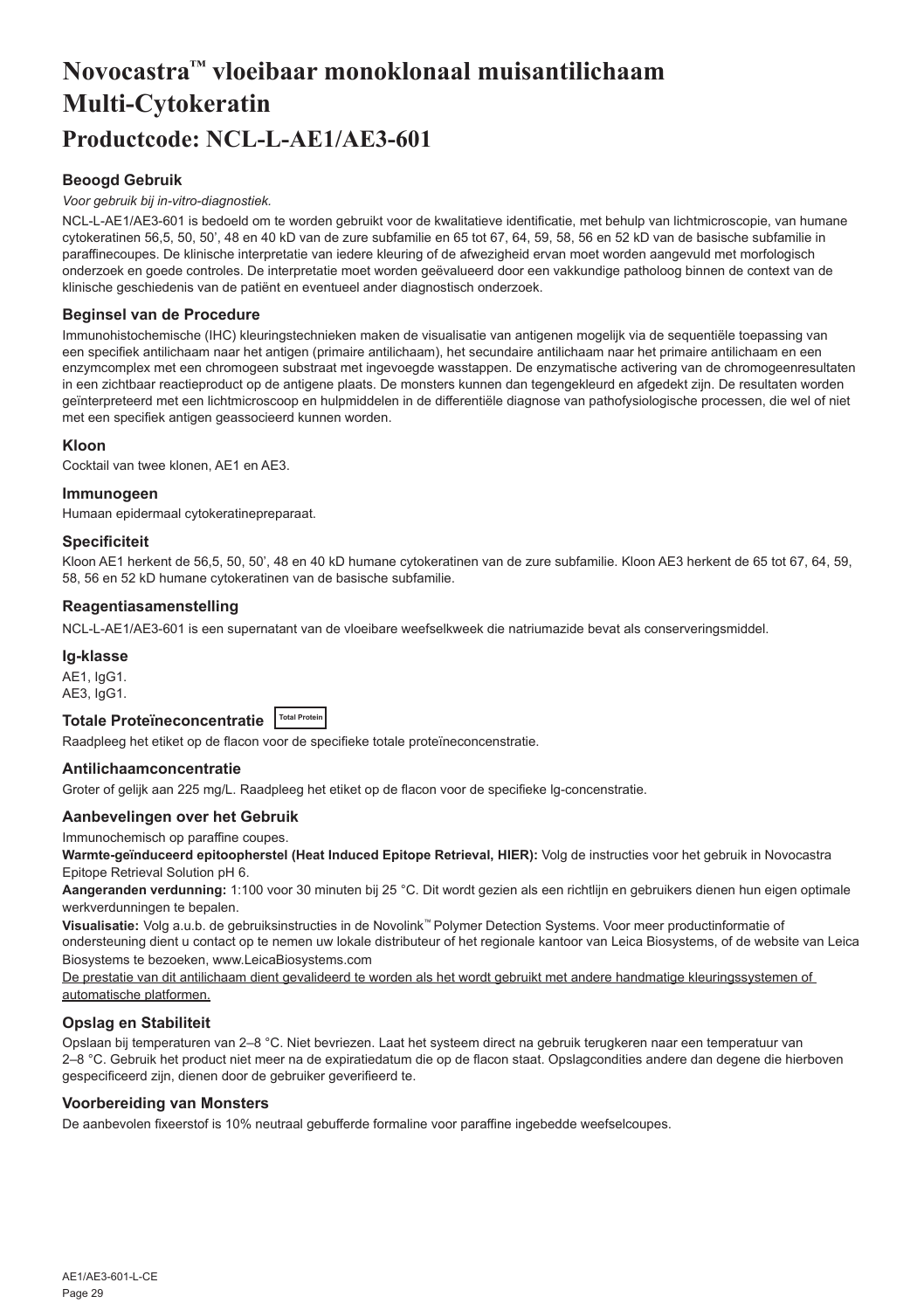## **Waarschuwingen en Voorzorgsmaatregelen**

Deze reagens is voorbereid van het supernatant van de celkweek. Aangezien het biologisch product is, dient u bij het gebruik ervan voorzichtig te werk te gaan.

Deze reagens bevat natriumazide. Een materiaalveiligheidsblad is op verzoek verkrijgbaar bij www.LeicaBiosystems.com

Raadpleeg de richtlijnen van de lokale of nationale overheid voor het afdanken van potentieel giftige componenten.

Monsters moeten voor en na fixatie worden behandeld als potentiële overdragers van infecties en volgens de juiste voorzorgsmaatregelen worden afgedankt. Dit geldt tevens voor alle materialen die aan de monsters zijn blootgesteld.<sup>1</sup>

Reagentia mogen nooit met de mond worden gepipetteerd. Daarnaast moet contact tussen de huid en het slijmvlies met reagentia en monsters worden vermeden.

Als reagentia of monsters in contact komen met gevoelige gebieden, moet u deze gebieden wassen met een ruime hoeveelheid water. Neem contact op met een arts.

Minimaliseer de kans van microbacteriële contaminatie van reagentia. Als u dit niet doet, kan er een toename van niet-specifieke kleuring optreden.

Incubatietijden of temperaturen die afwijken van degenen die gespecificeerd zijn, kunnen tot onjuiste resultaten leiden. Iedere dergelijke verandering moet door de gebruiker gevalideerd worden.

## **Kwaliteitscontrole**

Verschillen in het verwerken van weefsel en technische procedures in het laboratorium van de gebruiker kunnen zorgen voor een aanzienlijke variabiliteit van de resultaten. Dit vereist een regulier gebruik van bedrijfseigen controles naast de volgende procedures. De controles moeten verse autopsie-, biopsie-, of chirurgische monsters omvatten, en zo snel mogelijk formaline gefixeerd en in paraffinewax ingebed worden, op dezelfde manier als de patiëntmonster(s).

## **Positieve Weefselcontrole**

Wordt gebruikt om correct voorbereide weefsels en goede kleuringstechnieken aan te duiden.

Er dient een positieve weefselcontrole opgenomen te worden voor iedere set testcondities in iedere kleuringsrun.

Voor een optimale kwaliteitscontrole en voor het detecteren van geringe niveaus van reagensdegredatie, is weefsel met zwakke positieve kleuring beter geschikt dan weefsel met sterke positieve kleuring.<sup>2</sup>

Aanbevolen positieve weefselcontrole is nier.

Als de positieve weefselcontrole geen positieve kleuring vertoont, moeten de resultaten met de testmonsters als ongeldig worden beschouwd.

#### **Negatieve Weefselcontrole**

Dient onderzocht te worden na de positieve weefselcontrole om de specificiteit te verifiëren van de labeling van het doelantigen door het primaire antilichaam.

Aanbevolen negatieve weefselcontrole is skeletspier.

Daarnaast leveren de verscheidenheid aan celtypen, die in de meeste weefselcoupes aanwezig zijn, regelmatig negatieve controlelocaties op, maar dit dient door de gebruiker geverifieerd te worden. Niet-specifieke kleuring, indien aanwezig, heeft meestal een diffuus uiterlijk.

Daarnaast kan in coupes sporadische kleuring van bindweefsel worden geobserveerd. Dit treedt op als gevolg van overdadig fixeren van weefsel met formaline. Maak voor de interpretatie van kleuringsresultaten gebruik van intacte cellen. Necrotische of gedegenereerde cellen kunnen vaak een niet-specifieke kleuring vertonen.<sup>3</sup>

Er kan sprake zijn van fout-positieven als gevolg van niet-immunologische binding van eiwitten of substraatreactieproducten. Zij kunnen ook veroorzaakt worden door endogene enzymen zoals pseudoperoxidase (erythrocyten), endogene peroxidase (cytochroom C), of endogene biotine (bijv. lever, borst, hersenen, nieren), afhankelijk van het type immunokleuring dat gebruikt wordt.

Om endogene enzymen of niet-specifieke binding van enzymen van specifieke immunoreactiviteit te differentiëren, kan het zijn dat extra patiëntweefsels exclusief gekleurd wordt met substraat chromogeen of enzymcomplexen (avidine-biotine, streptavidine, gelabeld polymeer) en respectievelijk substraat-chromogeen. Indien specifieke kleuring binnen het interne negatieve controleweefsel optreedt, moeten de resultaten die met de patiëntmonsters zijn verkregen als ongeldig worden beschouwd.

#### **Negatieve Reagenscontrole**

Gebruik een niet-specifieke negatieve reagenscontrole in plaats van het primaire antilichaam met een coupe van ieder patiëntmonster, om een niet-specifieke kleuring te evalueren en een betere interpretatie te krijgen van de specifieke kleuring op de antigene plaats.

#### **Patiëntweefsel**

Onderzoek de gekleurde patiëntmonsters met NCL-L-AE1/AE3-601. De positieve kleuringsintensiteit moet worden geëvalueerd binnen de context van iedere niet-specifieke achtergrondkleuring van de negatieve reagenscontrole. Net zoals bij elke immunohistochemische test betekent een negatief resultaat dat het antigeen niet is gedetecteerd. Het betekent dus niet dat het antigeen afwezig was in de geanalyseerde cellen/het geanalyseerde weefsel. Gebruik een panel van antilichamen om de verkeerd-negatieve reacties te identificeren.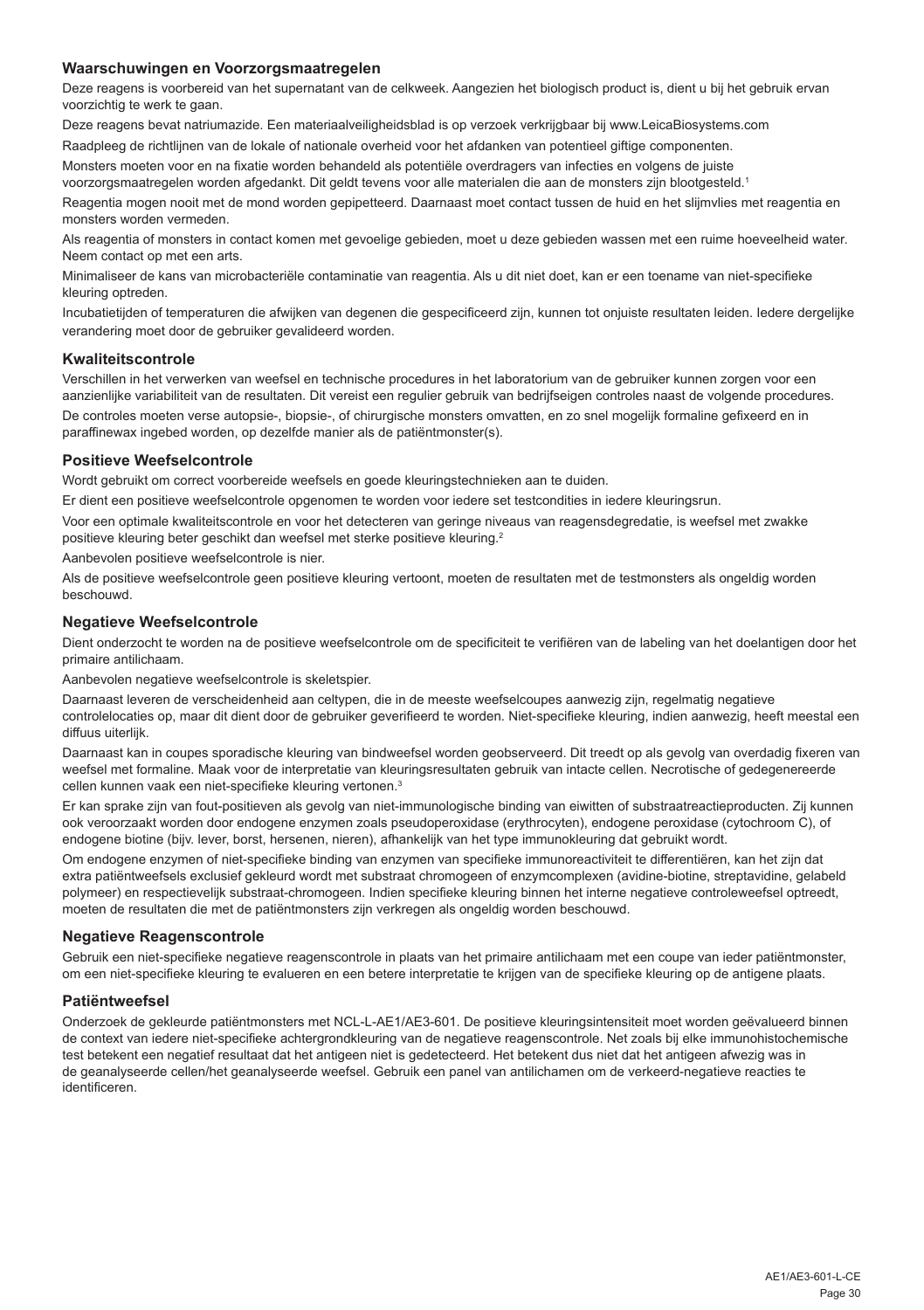## **Verwachte Resultaten**

#### Normale weefsels

Klonen AE1/AE3 vertonen een brede reactiviteit met de zure en basische families van cytokeratine. Kleuring werd waargenomen in het cytoplasma van epitheelcellen van verscheidene weefsels, inclusief klierepitheel van de prostaat, borst, huid, schildklier, het endometrium, de bijnier, testis, pancreas en speekselklieren en het plaveisel- en cilindrisch epitheel van de huid, tonsillen, baarmoederhals, slokdarm, larynx, maag en de dunne en dikke darm. Kleuring werd ook waargenomen in de eierstokken, hypofyse, het mesotheel, urotheel, de Hassall-lichaampjes en het reticulum in de thymus, de alveoli en pneumocyten in de longen, de tubuli en kapsels van Bowman van de nieren en in de galwegen en hepatocyten van de lever. (Totaal aantal normale weefsels dat werd geëvalueerd = 123).

## Abnormale weefsels

Klonen AE1/AE3 kleurden 71/72 borsttumoren (inclusief 61/61 invasieve ductale carcinomen, 8/9 medullaire carcinomen en 2/2 fibroadenomen), 9/9 darmtumoren (inclusief 7/7 adenocarcinomen en 2/2 adenomen), 5/5 schildkliertumoren (inclusief 3/3 adenomen, 1/1 folliculair carcinoom en 1/1 folliculair papillair adenocarcinoom), 5/5 gemetastaseerde tumoren (inclusief 1/1 gemetastaseerd colonadenocarcinoom, 1/1 gemetastaseerde tumor van gastro-intestinale locatie, 1/1 gemetastaseerd invasief ductaal borstcarcinoom, 1/1 gemetastaseerde colon-zegelringcarcinoom en 1/1 gemetastaseerde plaveiselcelcarcinoom van de slokdarm), 4/4 hepatocellulaire carcinomen, 4/4 longtumoren (inclusief 2/2 plaveiselcelcarcinomen, 1/1 adenocarcinoom en 1/1 kleincellig longcarcinoom), 3/3 plaveiselcelcarcinomen van de slokdarm, 3/3 maagadenocarcinomen, 2/4 hersentumoren (inclusief 1/3 meningeomen en 1/1 astrocytoom), 2/3 eierstoktumoren (inclusief 1/1 adenocarcinoom, 1/1 endometrioïde-adenocarcinoom en 0/1 granulosaceltumor), 2/2 overgangscelcarcinomen van de blaas, 2/2 'clear cell'-niercarcinomen, 2/2 hoofd- en halstumoren (inclusief 1/1 adenocarcinoom en 1/1 nasofaryngeale carcinomen), 2/2 prostaatadenocarcinomen, 2/2 speekselkliertumoren (inclusief 1/1 pleomorf adenoom en 1/1 adenoïdcystisch carcinoom), 2/2 plaveiselcelcarcinomen van de baarmoederhals, 2/2 endometriumadenocarcinomen, 1/2 bijniertumoren (inclusief 1/1 corticaal adenoom en 0/1 bijnierschorscarcinoom), 1/1 plaveiselcelcarcinoom van de tong, 1/1 pancreasadenocarcinoom, 1/1 prostaathyperplasie en 1/1 plaveiselcelcarcinoom van de huid. Er werd geen kleuring gedetecteerd in lymfomen (0/3), seminomen (0/2), bottumoren (0/2), een melanoom (0/1) en een feochromocytoom (0/1). (Totaal aantal afwijkende gevallen dat werd geëvalueerd = 141.)

#### **NCL-L-AE1/AE3-601 wordt aanbevolen voor het detecteren van cytokeratinen in normale en neoplastische weefsels, als aanvulling op conventionele histopathologie waarbij niet-immunologische histochemische kleuringen worden gebruikt.**

#### **Algemene Beperkingen**

Immunohistochemie is een diagnoseproces van meerdere stappen dat uit een gespecialiseerde training bestaat in het selecteren van de desbetreffende reagentia; weefselselectie, fixatie en verwerking; voorbereiding van de IHC-objectglaasjes; en de interpretatie van de kleuringsresultaten. Weefselkleuring is afhankelijk van het gebruik en de verwerking van het weefsel vóór het aanbrengen van de kleuring. Een onjuiste manier van fixeren, invriezen, ontdooien, wassen, drogen, verwarmen en opdelen of contaminatie met andere weefsels of vloeistoffen kunnen leiden tot artefacten, het vastzitten van antilichamen of fout-negatieven. Inconsistente resultaten kunnen het gevolg zijn variaties in de methoden die voor het fixeren en inbedden worden gebruikt of van inherente onregelmatigheden binnen het weefsel.<sup>4</sup>

Overmatige of onvolledige tegenkleuring kan een correcte interpretatie van de resultaten in te weg zitten.

De klinische interpretatie van iedere kleuring of de afwezigheid ervan moet worden aangevuld met morfologisch onderzoek en goede controles. De interpretatie moet worden geëvalueerd door een vakkundige patholoog binnen de context van de klinische geschiedenis van de patiënt en eventueel ander diagnostisch onderzoek.

Antilichamen van Leica Biosystems Newcastle Ltd zijn bedoeld voor gebruik, zoals aangegeven, op bevroren of paraffine ingebedde coupes met specifieke fixatie-eisen. Er kan een onverwachte antigenexpressie optreden, met name in neoplasma's. De klinische interpretatie van ieder gekleurde weefselcoupe moet morfologische analyses bevatten en de evaluatie van de juiste controles.

## **Algemene Literatuurlijst**

- 1. National Committee for Clinical Laboratory Standards (NCCLS). Protection of laboratory workers from infectious diseases transmitted by blood and tissue; proposed guideline. Villanova, P.A. 1991; 7(9). Order code M29-P.
- 2. Battifora H. Diagnostic uses of antibodies to keratins: a review and immunohistochemical comparison of seven monoclonal and three polyclonal antibodies. Progress in Surgical Pathology. 6:1–15. eds. Fenoglio-Preiser C, Wolff CM, Rilke F. Field & Wood, Inc., Philadelphia.
- 3. Nadji M, Morales AR. Immunoperoxidase, part I: the techniques and pitfalls. Laboratory Medicine. 1983; 14:767.
- 4. Omata M, Liew CT, Ashcavai M, Peters RL. Nonimmunologic binding of horseradish peroxidase to hepatitis B surface antigen: a possible source of error in immunohistochemistry. American Journal of Clinical Pathology. 1980; 73:626.
- 5. Su T, Yan F, Zhu P. Metanephric adenosarcoma: a rare case with immunohistochemistry and molecular analysis. Diagnostic Pathology. 2014; 9: 179.
- 6. Zhao W, Deng N, Gao X, et al. Primary lymphoepithelioma-like carcinoma of salivary glands: a clinicopathological study of 21 cases. International Journal of Clinical and Experimental Pathology. 2014; 7(11): 7951-7956.
- 7. Hammers HJ, Verheul HM, Salumbides B, et al. Reversible epithelial to mesenchymal transition and acquired resistance to sunitinib in patients with renal cell carcinoma: evidence from a xenograft study. Molecular Cancer Therapeutics. 2010; 9(6): 1525-1535.
- 8. Qiu Y, Yang H, Chen H, et al. Detection of CEA mRNA, p53 and AE1/AE3 in haematoxylin–eosin-negative lymph nodes of early-stage non-small cell lung cancer may improve veracity of N staging and indicate prognosis. Japanese Journal of Clinical Oncology. 2010; 40(2): 146-152.
- 9. Nagata S, Aishima S, Fukuzawa K, et al. Adenomatoid tumour of the liver. Journal of Clinical Pathology. 2008; 61 (6):777-780.

#### **Aanpassingen ten opzichte van Vorige Editie**

Eerste editie.

## **Publicatiedatum**

03 oktober 2018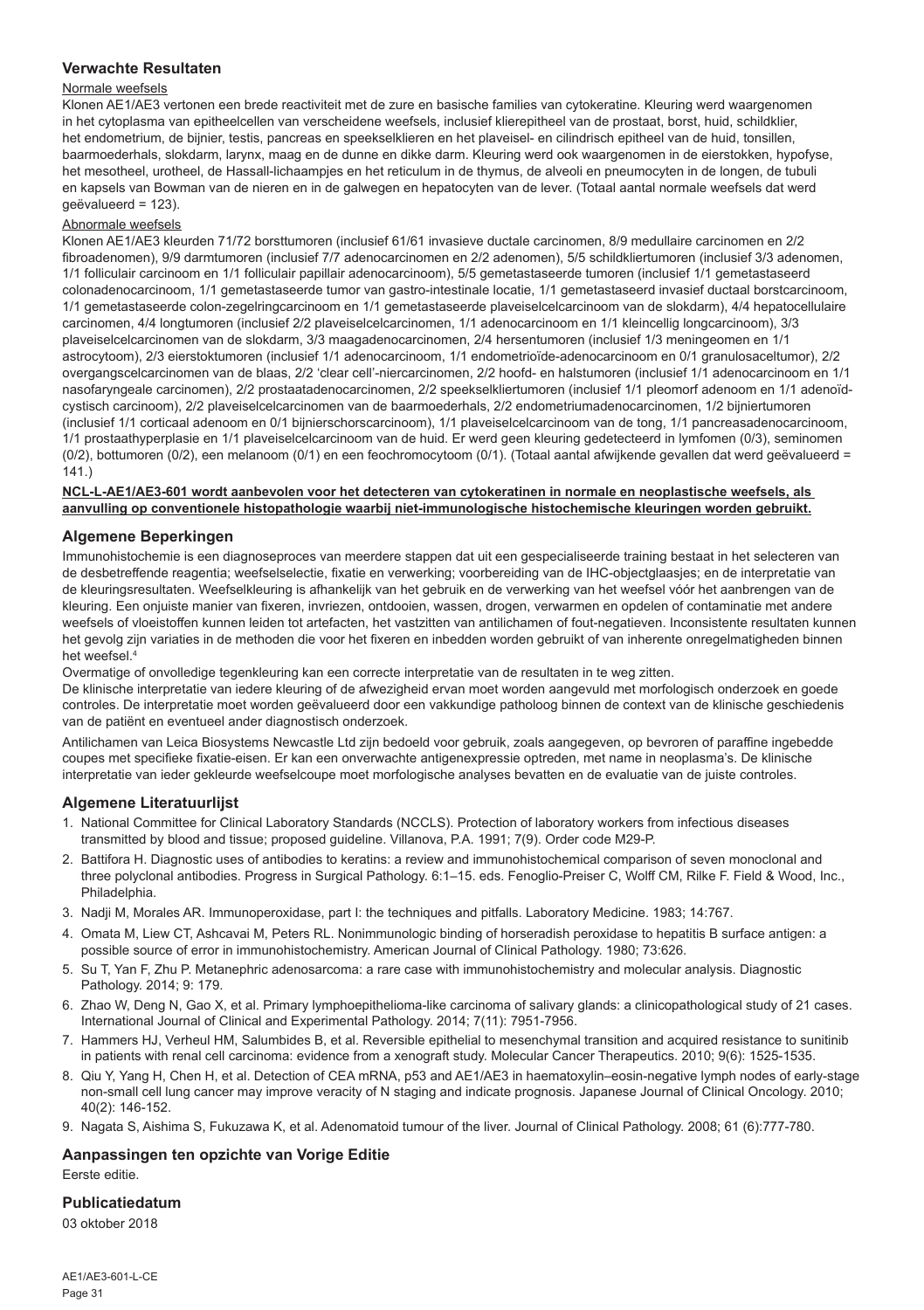# <span id="page-32-0"></span>**Novocastra™ flytende monoklonalt antistoff fra mus Multi-Cytokeratin Produktkode: NCL-L-AE1/AE3-601**

## **Tiltenkt bruk**

#### *Til in vitro-diagnostisk bruk.*

NCL-L-AE1/AE3-601 skal brukes til kvalitativ identifisering med lysmikroskopi av humane cytokeratiner 56,5, 50, 50', 48 og 40 kD av syreunderfamilien og 65 til 67, 64, 59, 58, 56 og 52 kD av baseunderfamilien i parafinsnitt. Den kliniske tolkningen av farge eller manglende farge skal suppleres med morfologiske undersøkelser og bruk av egnede kontroller, og bør evalueres av en kvalifisert patolog i lys av pasientens kliniske historie og eventuelle andre diagnostiske tester.

#### **Prosedyreprinsipp**

Immunhistokjemiske (IHC) fargingsteknikker gjør det mulig å se antigener via en sekvensiell tilsetning av et bestemt antistoff mot antigenet (primært antistoff), et sekundært antistoff mot det primære antistoffet og et enzymkompleks med et kromogent substrat med innskutte vasketrinn. Den enzymatiske aktiveringen av kromogenet gir et synlig reaksjonsprodukt på antigenstedet. Prøven kan deretter kontrastfarges og dekkes med et dekkglass. Resultatene fortolkes ved hjelp av et lysmikroskop og medvirker til differensialdiagnose av patofysiologiske prosesser som muligens kan være assosiert med et bestemt antigen.

#### **Klon**

Cocktail av to kloner, AE1 og AE3.

### **Immunogen**

Humant epidermalt cytokeratinpreparat.

#### **Spesifisitet**

Clone AE1 gjenkjenner 56,5, 50, 50', 48 og 40 kD humane cytokeratiner av syreunderfamilien. Clone AE3 gjenkjenner 65 til 67, 64, 59, 58, 56 og 52 kD humane cytokeratiner av baseunderfamilien.

## **Reagenssammensetning**

NCL-L-AE1/AE3-601 er en flytende vevskultursupernatant som inneholder natriumazid som konserveringsmiddel.

#### **Ig-klasse**

AE1, IgG1. AE3, IgG1.

| Totalproteinkonsentrasion | <b>Total Protein</b> |
|---------------------------|----------------------|
|                           |                      |

Se etiketten på hetteglasset for lotspesifikk totalproteinkonsentrasjon.

#### **Antistoffkonsentrasjon**

Større enn eller tilsvarende 225 mg/l. Se etiketten på hetteglasset for lotspesifikk Ig-konsentrasjon.

## **Anbefalinger for Bruk**

Immunhistokjemi på parafinsnitt.

**Varmeindusert epitopgjenfinning (Heat Induced Epitope Retrieval, HIER):** Følg bruksanvisningen for Novocastra Epitope Retrieval Solution pH 6.

**Foreslått fortynning:** 1:100 i 30 minutter ved 25 °C. Disse retningslinjene er veiledende, og brukeren bør selv bestemme egne optimale bruksfortynninger.

**Visualisering:** Følg bruksanvisningen for Novolink™ Polymer Detection Systems. Ønsker du ytterligere produktinformasjon eller -støtte, kan du ta kontakt med den lokale forhandleren eller regionkontoret til Leica Biosystems, eller på nettsidene til Leica Biosystems, www.LeicaBiosystems.com

Ytelsen til dette antistoffet bør valideres ved bruk av andre manuelle fargingssystemer eller automatiske systemer.

## **Oppbevaring og Stabilitet**

Oppbevares ved 2–8 °C. Må ikke fryses. Returneres til 2–8 °C umiddelbart etter bruk. Må ikke brukes etter utløpsdatoen angitt på produktetiketten. Andre oppbevaringsbetingelser må valideres av brukeren.

## **Klargjøring av Prøver**

Anbefalt fiksativ er 10 % nøytralbufret formalin for parafinlagrede vevssnitt.

## **Advarsler og Forholdsregler**

Denne reagensen er laget av supernatanten fra en cellekultur. Dette er et biologisk produkt som må behandles deretter.

Denne reagensen inneholder natriumazid. Dataark om materialsikkerhet (MSDS) er tilgjengelig på forespørsel eller kan lastes ned fra www.LeicaBiosystems.com

Følg nasjonale og lokale forskrifter for avhending av komponenter som kan være giftige.

Prøver (før og etter fiksering) og alt materiale som eksponeres for dem, skal behandles som potensielt smittefarlig og kasseres i samsvar med gjeldende forholdsregler.<sup>1</sup>

Hold aldri pipetter med reagens i munnen, og unngå at hud og slimhinner kommer i kontakt med reagenser og prøver.

Hvis reagenser eller prøver kommer i kontakt med følsomme områder, skal de skylles med rikelig vann. Kontakt lege.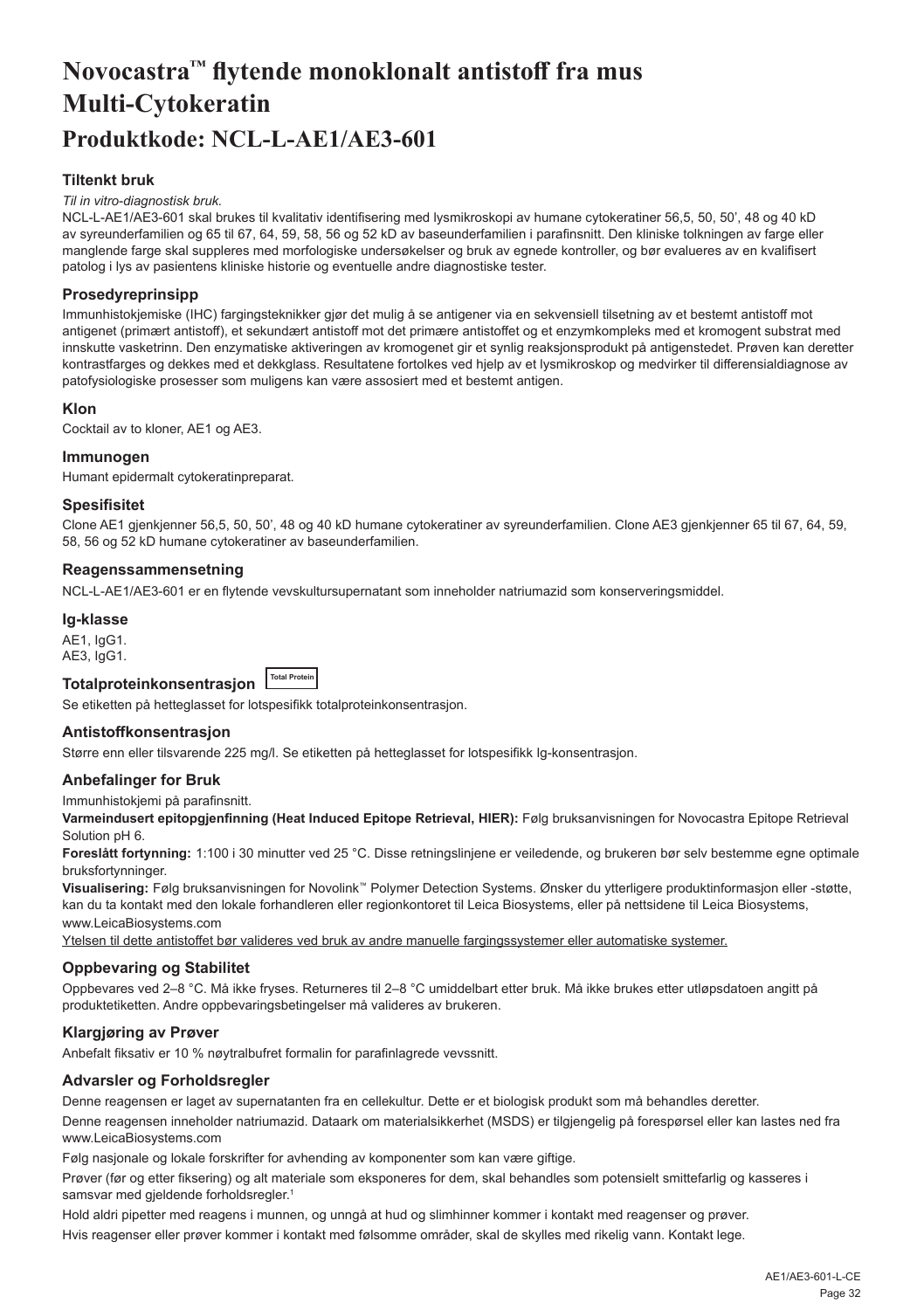Reduser mikrobiell kontaminering av reagensene til et minimum, ellers kan det forekomme økt uspesifisert farging.

Inkubasjonstider eller temperaturer som er annerledes enn det som er angitt, kan gi unøyaktige resultater. Slike endringer må valideres av brukeren.

#### **Kvalitetskontroll**

Forskjeller i behandlingen av vev og forskjeller i tekniske prosedyrer i brukerens laboratorium kan gi signifikant varierte resultater, og det kan være nødvendig å foreta kontroller på stedet i tillegg til prosedyrene angitt nedenfor.

Kontrollene skal være nye autopsi-/biopsi-/kirurgiske prøver, formalinfikserte, behandlede og parafinlagrede så snart som mulig, på samme måte som pasientprøver.

## **Positiv Vevskontroll**

Brukes for å påvise korrekt vevspreparering og fargeteknikker.

Én positiv vevskontroll bør inkluderes for hvert sett med testbetingelser i hver fargerunde.

Svakt positivt farget vev er mer egnet enn kraftig positivt farget vev til optimal kvalitetskontroll og påvisning av små nivåer reagensnedbrytning.<sup>2</sup>

Anbefalt positivt kontrollvev er nyre.

Hvis den positive vevskontrollen ikke viser positiv farging, skal resultatene til testprøvene anses som ugyldige.

#### **Negativ Vevskontroll**

Skal undersøkes etter den positive vevskontrollen for å sikre at det primære antistoffet merker målantigenet spesifikt.

Anbefalt negativt kontrollvev er skjelettmuskulatur.

Alternativt har de mange ulike celletypene som finnes i de fleste vevssnittene ofte negative kontrollsteder, men dette må verifiseres av brukeren. Uspesifikk farging, hvis dette er aktuelt, har ofte et diffust utseende.

Sporadisk farging av bindevev kan på samme måte observeres i snitt fra vev som er fiksert for kraftig i formalin. Bruk intakte celler for å tolke fargeresultatene. Nekrotiske eller degenererte celler kan ofte farges uspesifikt.<sup>3</sup>

Falske positive resultater kan skyldes ikke-immunologisk binding av proteiner eller substratreaksjonsprodukter. Dette kan også skyldes endogene enzymer som pseudoperoksidase (erytrocytter), endogen peroksidase (cytokrom C) eller endogent biotin (f.eks. lever, bryst, hjerne, nyre), avhengig av anvendt type immunfarge.

For å differensiere endogen enzymaktivitet eller uspesifikk enzymbinding og spesifikk immunreaktivitet kan ytterligere pasientvev eventuelt farges kun med henholdsvis substratkromogen eller enzymkomplekser (avidin-biotin, streptavidin, merket polymer) og substratkromogen. Hvis det skjer spesifikk farging i den negative vevskontrollen, må resultatene for pasientprøvene anses som ugyldige.

#### **Negativ reagenskontroll**

Bruk en uspesifikk negativ reagenskontroll i stedet for det primære antistoffet på et snitt av hver pasientprøve for å vurdere uspesifikk farging og for å muliggjøre bedre fortolkning av spesifikk farging på antigenstedet.

## **Pasientvev**

Undersøk pasientprøver farget med NCL-L-AE1/AE3-601 sist. Intensiteten av positiv farging bør vurderes i sammenheng med eventuell uspesifikk bakgrunnsfarging av den negative reagenskontrollen. Som med alle immunhistokjemiske tester, betyr et negativt resultat at antigenet ikke ble påvist, ikke at antigenet var fraværende i de analyserte cellene/vevet. Om nødvendig kan man bruke et panel av antistoffer for å identifisere falske negative reaksjoner.

#### **Forventede Resultater**

#### Normalt Vev

Clone AE1/AE3 viser bred reaktivitet med syre- og baseunderfamilien av cytokeratiner. Farging ble observert i cytoplasmaet til epitelceller fra en rekke vev, inkludert kjerteepitel i prostata, bryst, hud, skjoldbruskkjertel, endometrium, binyre, testikkel, bukspyttkjertel og spyttkjertel samt plate- og søyleepitel i hud, mandel, livmorhals, spiserør, strupehode, magesekk og tynntarm og tykktarm. Farging ble også observert i eggstokk, hypofyse, mesotelium, urotelium, Hassalls legemer og retikulum i tymus, alveoler og pneumocytter i lunge, tubuler og Bowmans kapsel i nyre og i galleganger og hepatocytter i lever. (Totalt antall normale vev evaluert = 123.)

## Abnormalt Vev

Clone AE1/AE3 farget 71/72 brysttumorer (inkludert 61/61 invasive duktale karsinomer, 8/9 medullære karsinomer og 2/2 fibroadenomer), 9/9 tarmtumorer (inkludert 7/7 adenokarsinomer og 2/2 adenomer), 5/5 skjoldbruskkjerteltumorer (inkludert 3/3 adenomer, 1/1 follikulært karsinom og 1/1 follikulært papillært adenokarsinom), 5/5 metastatiske tumorer (inkludert 1/1 metastatisk tykktarmadenokarsinom, 1/1 metastatisk tumor fra gastrointestinalt sted, 1/1 metastatisk invasivt duktalt brystkarsinom, 1/1 metastatisk signetringcellekarsinom i tykktarm og 1/1 metastatisk plateepitelkarsinom i spiserør), 4/4 hepatocellulære karsinomer, 4/4 lungetumorer (inkludert 2/2 plateepitelkarsinomer, 1/1 adenokarsinom og 1/1 småcellet karsinom), 3/3 plateepitelkarsinomer i spiserør, 3/3 mageadenokarsinomer, 2/4 hjernetumorer (inkludert 1/3 meningiomer og 1/1 astrocytom), 2/3 ovarietumorer (inkludert 1/1 adenokarsinom, 1/1 endometrioid adenokarsinom og 0/1 granulosacelletumor), 2/2 overgangscellekarsinomer i blære, 2/2 klarcellekarsinomer i nyre, 2/2 hode- og halstumorer (inkludert 1/1 adenokarsinom og 1/1 nasofaryngealt karsinom), 2/2 prostataadenokarsinomer, 2/2 spyttkjerteltumorer (inkludert 1/1 pleomorfisk adenom og 1/1 adenoid cystisk karsinom), 2/2 plateepitelkarsinomer i livmorhals, 2/2 adenokarsinomer i endometrium, 1/2 binyretumorer (inkludert 1/1 kortikalt adenom og 0/1 adrenokortikalt karsinom), 1/1 plateepitelkarsinom på tunge, 1/1 adenokarsinom i bukspyttkjertel, 1/1 prostatahyperplasi og 1/1 plateepitelkarsinom på hud. Ingen farging ble detektert i lymfomer (0/3), seminomer (0/2), bentumorer (0/2), et melanom (0/1) og et feokromocytom (0/1). (Totalt antall unormale tilfeller evaluert = 141.)

**NCL-L-AE1/AE3-601 anbefales for deteksjon av cytokeratiner i normale og neoplastiske vev, og som tillegg til konvensjonell histopatologi med bruk av ikke-immunologiske histokjemiske farger.**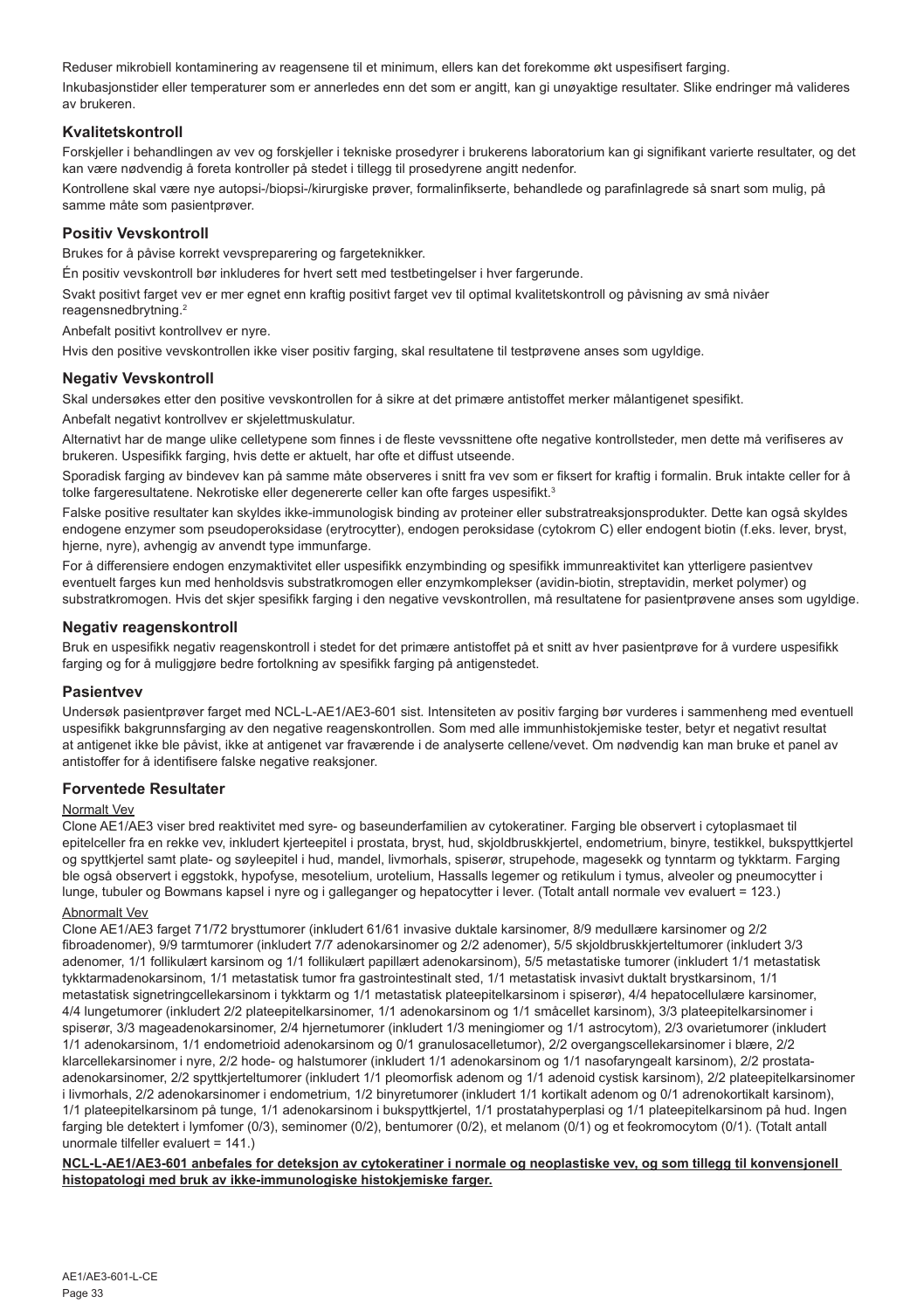## **Generelle Begrensninger**

Immunhistokjemi er en diagnostisk prosess i flere trinn som omfatter spesialutdanning i valg av egnede reagenser, vevsseleksjon, -fiksering og -behandling samt preparering av IHC-objektglass og tolking av fargeresultater.Vevsfarging avhenger av håndteringen og behandlingen av vevet før fargingen. Feil fiksering, frysing, tining, vasking, tørking, oppvarming, snitting eller kontaminering med annet vev eller væsker kan gi artefakter, innfanging av antistoffer eller falske negative resultater. Inkonsekvente resultater kan skyldes variasjoner ved fiksering eller innstøpningsmetoder eller iboende uregelmessigheter i vevet.4

Overdreven eller ufullstendig motfarging kan også gjøre det vanskelig å tolke resultatene riktig.

Den kliniske tolkningen av farge eller manglende farge skal suppleres med morfologiske undersøkelser og bruk av egnede kontroller, og bør evalueres av en kvalifisert patolog i lys av pasientens kliniske historie og eventuelle andre diagnostiske tester.

Antistoffer fra Leica Biosystems Newcastle Ltd skal brukes, som angitt, på enten frosne eller parafinlagrede snitt med spesifikke krav til fiksering. Uventet antigenekspresjon kan forekomme, spesielt i neoplasma. Den kliniske tolkningen av fargede vevssnitt må omfatte morfologiske analyser og evaluering av egnede kontroller.

#### **Bibliografi – Generelt**

- 1. National Committee for Clinical Laboratory Standards (NCCLS). Protection of laboratory workers from infectious diseases transmitted by blood and tissue; proposed guideline. Villanova, P.A. 1991; 7(9). Order code M29-P.
- 2. Battifora H. Diagnostic uses of antibodies to keratins: a review and immunohistochemical comparison of seven monoclonal and three polyclonal antibodies. Progress in Surgical Pathology. 6:1–15. eds. Fenoglio-Preiser C, Wolff CM, Rilke F. Field & Wood, Inc., Philadelphia.
- 3. Nadji M, Morales AR. Immunoperoxidase, part I: the techniques and pitfalls. Laboratory Medicine. 1983; 14:767.
- 4. Omata M, Liew CT, Ashcavai M, Peters RL. Nonimmunologic binding of horseradish peroxidase to hepatitis B surface antigen: a possible source of error in immunohistochemistry. American Journal of Clinical Pathology. 1980; 73:626.
- 5. Su T, Yan F, Zhu P. Metanephric adenosarcoma: a rare case with immunohistochemistry and molecular analysis. Diagnostic Pathology. 2014; 9: 179.
- 6. Zhao W, Deng N, Gao X, et al. Primary lymphoepithelioma-like carcinoma of salivary glands: a clinicopathological study of 21 cases. International Journal of Clinical and Experimental Pathology. 2014; 7(11): 7951-7956.
- 7. Hammers HJ, Verheul HM, Salumbides B, et al. Reversible epithelial to mesenchymal transition and acquired resistance to sunitinib in patients with renal cell carcinoma: evidence from a xenograft study. Molecular Cancer Therapeutics. 2010; 9(6): 1525-1535.
- 8. Qiu Y, Yang H, Chen H, et al. Detection of CEA mRNA, p53 and AE1/AE3 in haematoxylin–eosin-negative lymph nodes of early-stage non-small cell lung cancer may improve veracity of N staging and indicate prognosis. Japanese Journal of Clinical Oncology. 2010; 40(2): 146-152.
- 9. Nagata S, Aishima S, Fukuzawa K, et al. Adenomatoid tumour of the liver. Journal of Clinical Pathology. 2008; 61 (6):777-780.

#### **Endringer i forhold til Forrige Utgave**

Første utgave.

#### **Utgivelsesdato**

03 oktober 2018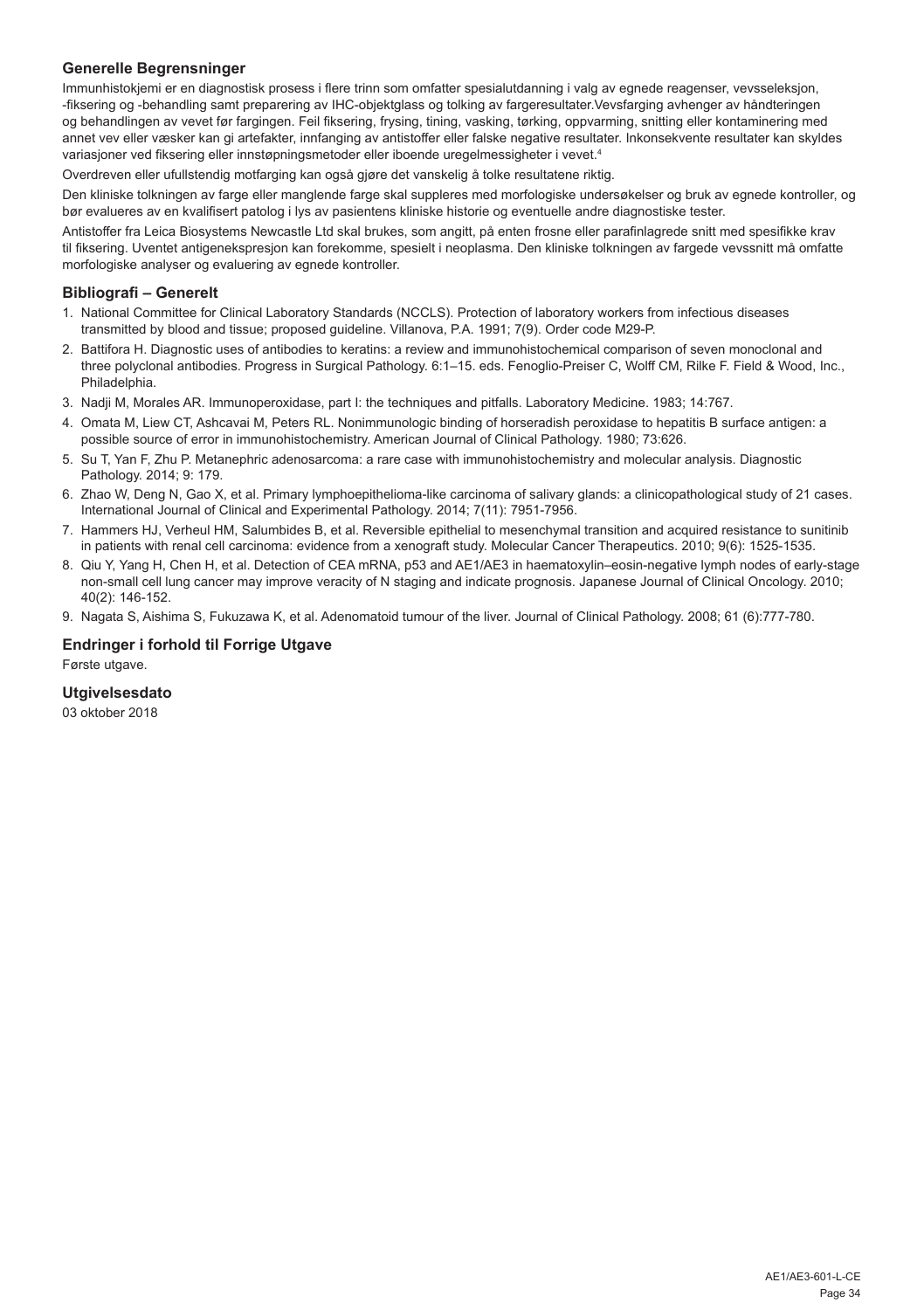# <span id="page-35-0"></span>**Novocastra™ Sıvı Fare Monoklonal Antikoru Multi-Cytokeratin Ürün Kodu: NCL-L-AE1/AE3-601**

## **Kullanım Amacı**

#### *In vitro diagnostik kullanımı için.*

NCL-L-AE1/AE3-601'in parafin kesitlerde asidik alt seriden 56,5, 50, 50', 48 ve 40 kD ve bazik alt seriden 65 - 67, 64, 59, 58, 56 ve 52 kD insan sitokeratinlerinin ışık mikroskopisinde nitel belirlenmesi için kullanılması amaçlanmıştır. Herhangi bir boyamanın mevcut olması veya olmaması ile ilgili klinik yorumlama, uygun kontroller kullanılarak morfolojik çalışmalarla tamamlanmalıdır ve hastanın klinik geçmişi ve diğer diagnostik testler kapsamında kalifiye bir patolojist tarafından değerlendirilmelidir.

## **Prosedür Prensibi**

İmmünohistokimyasal (IHC) boyama teknikleri, spesifik bir antikorun antijene (primer antikor), ikincil bir antikorun primer antikora ve bir enzim kompleksinin kromojenik bir substrat ile arada yıkama adımları olacak şekilde sekansiyel olarak uygulanmasıyla antijenlerin görselleştirilmesini sağlar. Kromojenin enzimatik aktivasyonu, antijen bölgede görünür bir reaksiyon prodüktü ile sonuçlanır. Numune bu durumda karşıt boyanabilir ve lamellenebilir. Sonuçlar, bir ışık mikroskopu kullanılarak yorumlanır ve özel bir antijenle birleştirilebilen veya birleştirilemeyen patofizyolojik işlemlerin ayırıcı tanısına yardımcı olur.

#### **Clone**

İki klonun (AE1 ve AE3) kokteyli.

#### **İmmünojen**

İnsan epidermal sitokeratin preparatı.

#### **Spesifite**

Klon AE1 asidik alt seriden 56,5, 50, 50', 48 ve 40 kD insan sitokeratinlerini tanır. Klon AE3 bazik alt seriden 65 - 67, 64, 59, 58, 56 ve 52 kD insan sitokeratinlerini tanır.

## **Reagent Kompozisyonu**

NCL-L-AE1/AE3-601, prezervatif olarak sodyum azit içeren supernatant bir likit doku kültürüdür.

#### **Ig Sınıfı**

AE1, IgG1. AE3, IgG1.

## **Toplam Protein Konsantrasyonu Total Protein**

Lota özel toplam protein konsantrasyonu için viyal etiketine başvurun.

#### **Antikor Konsantrasyonu**

225 mg/L'ye eşit veya bu değerden yüksek. Lota özel lg konsantrasyonu için viyal etiketine başvurun.

## **Kullanım Tavsiyeleri**

Parafin seksiyonlarında immünohistokimya.

**Isı Etkisiyle Epitop Geri Kazanımı (Heat Induced Epitope Retrieval, HIER):** Lütfen, Novocastra Epitope Retrieval Solution pH 6 için kullanma talimatını izleyin.

**Önerilen dilüsyon:** 1:100 25 °C'de 30 dakika için. Bu bir kılavuz olarak verilmiştir; kullanıcılar, kendilerine özel optimal çalışma dilüsyonlarını belirlemelidirler.

**Görselleştirme:** Novolink™ Polymer Detection System kullanım talimatlarına uyun. Ürünle ilgili daha fazla bilgi veya destek için yerel distribütörünüze veya bölgesel Leica Biosystems ofisine başvurun veya alternatif olarak www.LeicaBiosystems.com Leica Biosystems internet sitesini ziyaret edin.

Bu antikorun performansı, diğer manuel boyama sistemleri veya otomatik platformlarla kullanıldığında doğrulanmalıdır.

#### **Saklama ve Dayanıklılık**

2–8 °C'de saklayın. Dondurmayın. Kullanımdan hemen sonra 2–8 °C'ye dönün. Viyal etiketinin üzerinde belirtilen son kullanım tarihinden sonra kullanmayın. Yukarıda belirtilenlerin dışındaki saklama koşullarının, kullanıcı tarafından kontrol edilmesi gerekir.

#### **Numune Hazırlığı**

Önerilen fiksatif, parafine gömülmüş doku seksiyonları için %10 nötr tamponlu formalindir.

## **Uyarılar ve Önlemler**

Bu reagent, hücre kültürünün supernatantından hazırlanmıştır. Bu bir biyolojik ürün olduğundan işlem yaparken özel dikkat gerektirir.

Bu reagent, sodyum azit içerir. Talep üzerine veya www.LeicaBiosystems.com 'dan bir Material Safety Data Sheet (Malzeme Güvenlik Veri Sayfası) elde edilebilir

Potansiyel tüm toksik komponentlerin imhası için federal, ulusal veya lokal düzenlemelere başvurun.

Fikse etme işleminden önce ve sonra numuneler ve bunlara maruz kalan tüm materyaller, enfeksiyon yayabilecek gibi ele alınmalı ve doğru önlemler alınarak atığa çıkartılmalıdır.<sup>1</sup>

Reagent'lar asla ağızla pipetlenmemeli ve cildin ve muköz membranların reagent ve numunelerle temasından kaçınılmalıdır.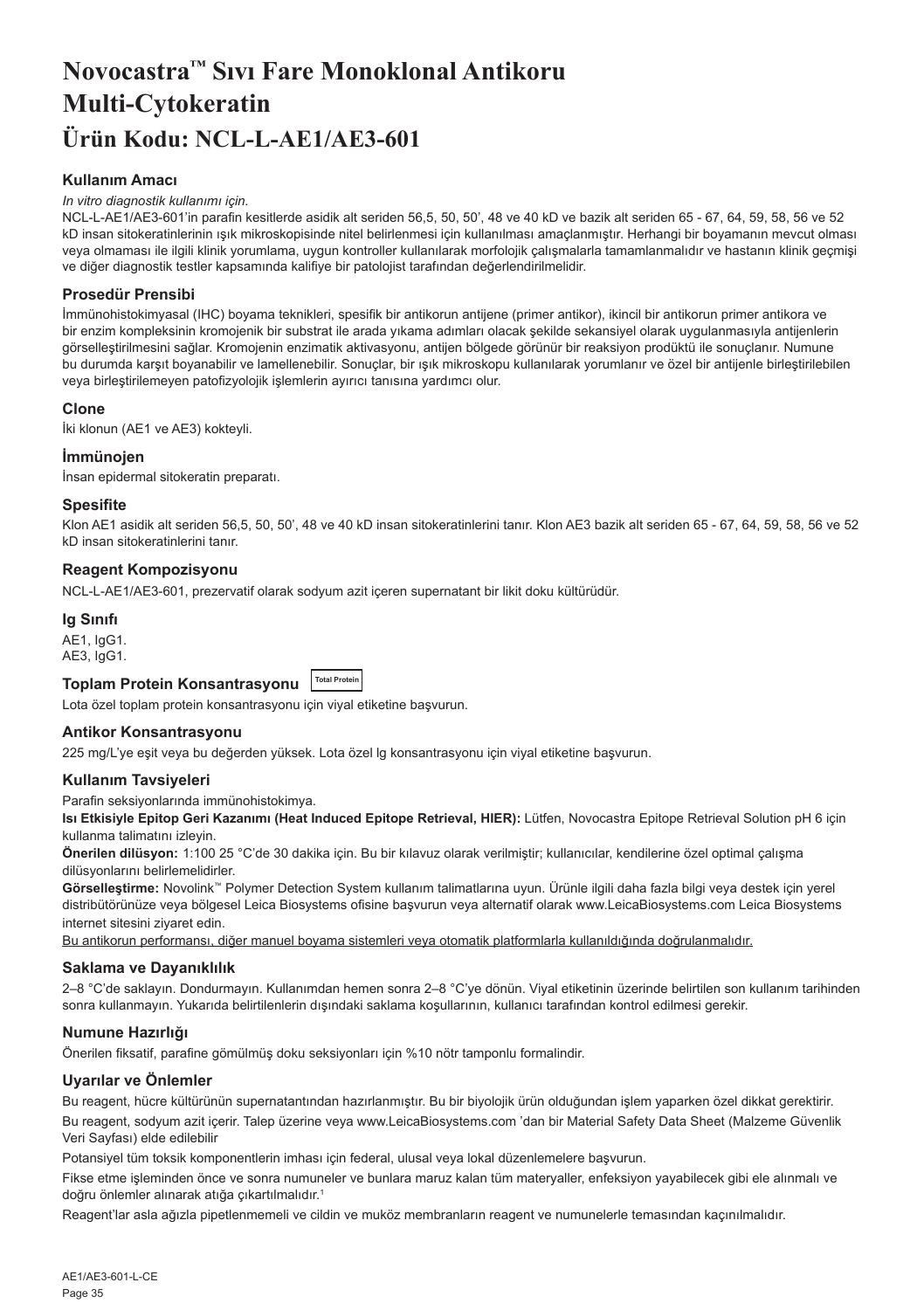Reagent veya numunelerin hassas alanlarla temas etmesi durumunda bu alanları bol su ile yıkayın. Doktora başvurun.

Reagent'ların mikrobiyal kontaminasyonunu minimize edin, aksi durumda nonspesifik boyamada bir artış ortaya çıkabilir.

Belirtilenlerin dışında inkübasyon süreleri veya sıcaklıkları, hatalı sonuçlara neden olabilir. Tüm değişiklikler, kullanıcı tarafından doğrulanmalıdır.

## **Kalite Kontrol**

Kullanıcının laboratuvarındaki doku işleme ve teknik prosedürlerdeki değişiklikler, sonuçlarda önemli farklılıklara neden olabilir ve aşağıdaki prosedürlere ek olarak dahili kontrollerin düzenli şekilde yapılmasını gerektirir.

Kontroller, mümkün olan en kısa sürede ve hasta örneği (örnekleri) ile aynı şekilde formalinle fikse edilmiş, işlenmiş ve parafin mumuna gömülmüş taze otopsi/biyopsi/cerrahi numune olmalıdır.

## **Pozitif Doku Kontrolü**

Doğru hazırlanmış dokuları ve düzgün boyama tekniklerini belirtmek için kullanılır.

Bir pozitif doku kontrolü, her boyama çalıştırmasında test koşullarının her seti için dahil edilmelidir.

Optimal kalite kontrol için ve reagent degradasyonunun minör düzeylerini tespit etmek için zayıf pozitif boyamaya sahip bir doku, güçlü pozitif boyamaya sahip bir dokudan daha uygundur.<sup>2</sup>

Önerilen pozitif kontrol dokusu böbrektir.

Pozitif doku kontrolü, pozitif boyamayı göstermezse test numuneleri ile elde edilen sonuçlar geçersiz olarak ele alınmalıdır.

## **Negatif Doku Kontrolü**

Pozitif doku kontrolünden sonra hedef antijenin etiketleme spesifitesini primer antikorla kontrol etmek için gerçekleştirilmelidir. Önerilen negatif kontrol dokusu iskelet kasıdır.

Pek çok doku seksiyonunda bulunan farklı hücre tiplerinin çeşitliliği, genelde negatif kontrol bölgeleri sağlar ancak bu, kullanıcı tarafından kontrol edilmelidir. Nonspesifik boyama, mevcutsa genelde difüz bir görünüme sahiptir.

Bağ dokusu sporadik boyama, aşırı formalinle fikse edilmiş dokulardan seksiyonlarda da gözlemlenebilir. Boyama sonuçlarının yorumlanması için intakt hücreler kullanın. Nekrotik veya dejenere hücreler, genelde belirsiz şekilde boyanabilir.<sup>3</sup>

Yanlış pozitif sonuçlar, substrat reaksiyon ürünleri veya proteinlerin immünolojik olmayan protein bağlanması nedeniyle görülebilir. Bunlar, kullanılan immüno boyamanın tipine bağlı olarak psödoperoksidaz (eritrositler), endojen peroksidaz (sitokrom C) veya endojen biotin (örn. karaciğer, meme, beyin, böbrek) gibi endojen enzimler nedeniyle de ortaya çıkabilir.

Endojen enzim aktivitesini veya enzimlerin nonspesifik bağlanmasını, spesifik immünreaktiviteden ayırt etmek için ilave hasta dokuları, sadece sırasıyla substrat kromojen veya enzim kompleksleriyle (avidin biotin, streptavidin, etiketli polimer) ve substrat kromojen ile boyanabilir. Spesifik boyamanın, negatif doku kontrolünde ortaya çıkması durumunda hasta numuneleri ile elde edilen sonuçlar geçersiz olarak ele alınmalıdır.

## **Negatif Reagent Kontrolü**

Antijen bölgede nonspesifik boyamanın değerlendirilmesi ve spesifik boyamanın daha iyi yorumlanmasını sağlamak amacıyla her hasta numunesinin bir seksiyonu ile primer antikorun yerine bir nonspesifik negatif reagent kontrolü kullanın.

## **Hasta Dokusu**

NCL-L-AE1/AE3-601 ile boyanan son hasta numunelerini inceleyin. Pozitif boyama intensitesi, negatif reagent kontrolünün herhangi bir nonspesifik arka plan boyamasının kapsamında değerlendirilmelidir. Herhangi bir immünohistokimyasal test ile negatif bir sonuç, antijenin tespit edilmediği anlamına gelir; antijenin test edilen hücrelerde/dokuda mevcut olmadığı anlamına gelmez. Gerekiyorsa yanlış negatif reaksiyonları belirlemek için bir antikor paneli kullanın.

## **Öngörülen Sonuçlar**

#### Normal Dokular

Klon AE1/AE3 sitokeratinin asidik ve bazik serileriyle geniş bir reaktivite gösterir. Prostat, meme, cilt, tiroid, endometriyum, adrenal bez, testis, pankreas ve tükürük bezinin glandüler epiteli ve cilt, tonsil, serviks, özofagus, larinks, mide ve ince ve kalın bağırsağın skuamöz ve kolumnar epiteli dahil çeşitli dokulardan epitelyal hücrelerin stoplazmasında boyanma gözlenmiştir. Ayrıca over, hipofiz bezi, mezotel, ürotel, serebellum moleküler tabakası, Hassall korpüskülleri ve timus retikulumu, akciğerde alveoller ve pnömositler, böbrekte tübüller ve Bowman kapsülü ve karaciğerde safra kanalları ve hepatositlerde boyanma görülmüştür. (Değerlendirilen toplam normal doku sayısı = 123).

## Abnormal Dokular

Klon AE1/AE3, 71/72 meme tümörü (61/61 invaziv duktal karsinom, 8/9 medüller karsinom ve 2/2 fibroadenom dahil), 9/9 bağırsak tümörü (7/7 adenokarsinom ve 2/2 adenom dahil), 5/5 tiroid tümörü (3/3 adenom, 1/1 foliküler karsinom ve 1/1 foliküler papiller adenokarsinom dahil), 5/5 metastatik tümör (1/1 metastatik kolon adenokarsinomu, 1/1 gastrointestinal bölgeden metastatik tümör, 1/1 metastatik meme invaziv duktal karsinomu, 1/1 metastatik kolon taşlı yüzük karsinomu ve 1/1 metastatik özofageal skuamöz hücreli karsinom dahil), 4/4 hepatoselüler karsinom, 4/4 akciğer tümörü (2/2 skuamöz hücreli karsinom, 1/1 adenokarsinom ve 1/1 küçük hücreli karsinom dahil), 3/3 özofagusun skuamöz hücreli karsinomu, 3/3 mide adenokarsinomu, 2/4 beyin tümörleri (1/3 menenjiyom ve 1/1 astrositom dahil), 2/3 over tümörü (1/1 adenokarsinom, 1/1 endometrioid adenokarsinom ve 0/1 granulosa hücreli tümör dahil), 2/2 mesanenin transisyonel hücreli karsinomu, 2/2 renal berrak hücreli karsinom, 2/2 baş ve boyun tümörleri (1/1 adenokarsinom ve 1/1 nazofarinks karsinomu dahil), 2/2 prostat adenokarsinomu, 2/2 tükürük bezi tümörü (1/1 pleomorfik adenom ve 1/1 adenoid kistik karsinom dahil), 2/2 serviksin skuamöz hücreli karsinomu, 2/2 endometriyum adenokarsinomu, 1/2 adrenal bez tümörü (1/1 kortikal adenom ve 0/1 adrenokortikal karsinom dahil), 1/1 dilin skuamöz hücreli karsinomu, 1/1 pankreas adenokarsinomu, 1/1 prostat hiperplazisi ve 1/1 cildin skuamöz hücreli karsinomunu boyamıştır. Lenfomalar (0/3), seminomlar (0/2), kemik tümörleri (0/2), bir melanom (0/1) ve bir feokromositomada (0/1) boyanma saptanmamıştır. (Değerlendirilen toplam anormal olgu sayısı = 141).

**NCL-L-AE1/AE3-601 immünolojik olmayan histokimyasal boyamalar kullanılarak yapılan geleneksel histopatolojiye ek olarak normal ve neoplastik dokularda sitokeratinlerin saptanması için önerilir.**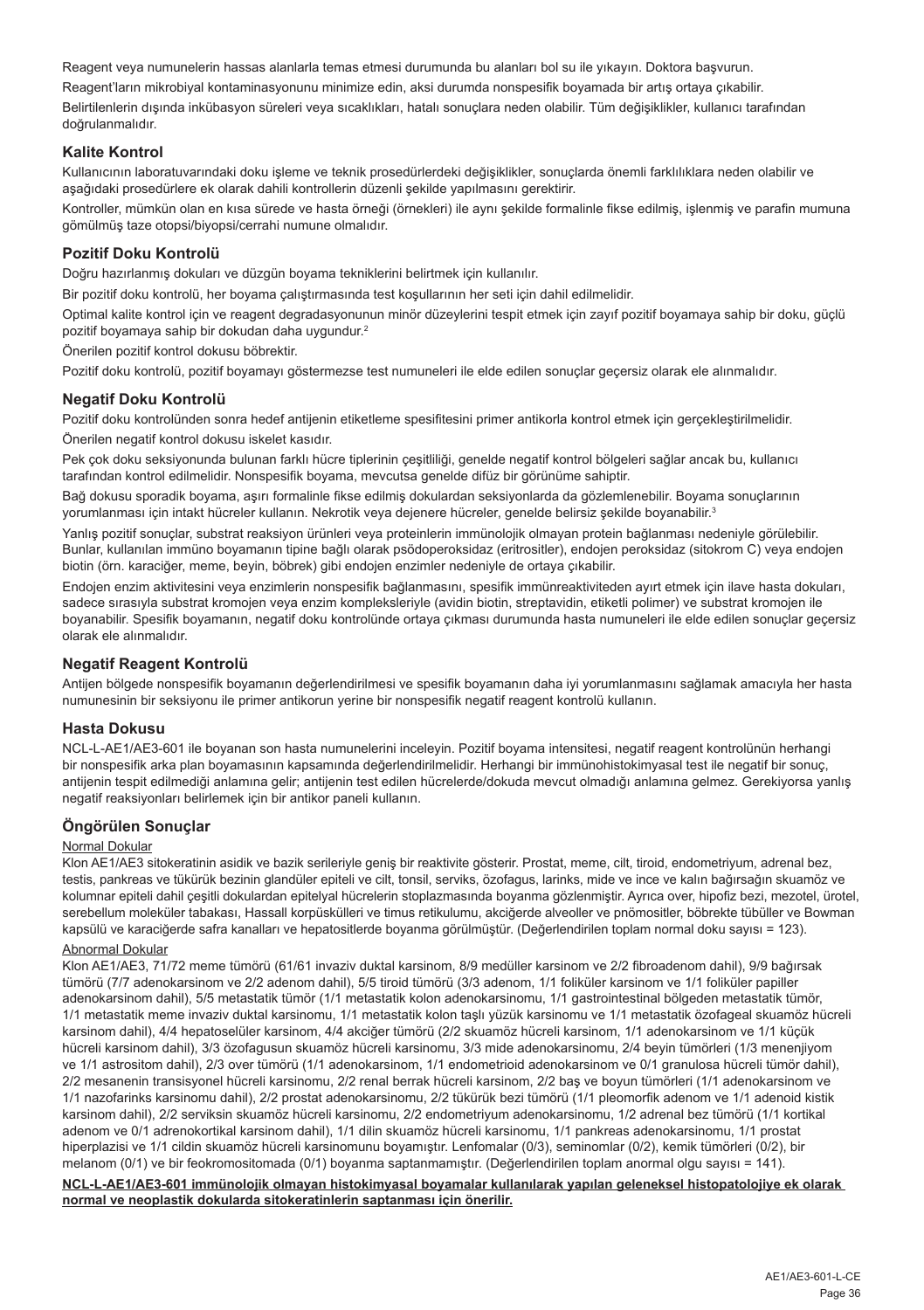## **Genel Sınırlamalar**

İmmünohistokimya uygun reagent'ların seçilmesinde; dokunun seçilmesi, fikse edilmesi ve işlenmesinde; IHC lamının hazırlanmasında ve boyama sonuçlarının yorumlanmasında uzmanlık eğitimi gerektiren çok adımlı bir diagnostik işlemidir. Doku boyama, boyamadan önce dokunun ele alınması ve işlenmesine bağlıdır. Diğer dokularla veya akışkanlarla hatalı fikse etme, dondurma, eritme, yıkama, kurutma, ısıtma, seksiyonlama veya kontaminasyon artefakt, antikor trapping veya yanlış negatif sonuçlar oluşturabilir. Doku içerisinde fikse etme ve gömme yöntemleri veya inherent aksaklıklar nedeniyle tutarsız sonuçlar ortaya çıkabilir. 4

Aşırı veya inkomplet karşıt boya, sonuçların doğru yorumlanmasına engel olabilir.

Herhangi bir boyamanın mevcut olması veya olmaması ile ilgili klinik yorumlama, uygun kontroller kullanılarak morfolojik çalışmalarla tamamlanmalıdır ve hastanın klinik geçmişi ve diğer diagnostik testler kapsamında kalifiye bir patolojist tarafından değerlendirilmelidir.

Leica Biosystems Newcastle Ltd antikorları, belirtildiği gibi spesifik fikse etme işlemleri gerektiren dondurulmuş veya parafine gömülmüş seksiyonlarda kullanılmak içindir. Özellikle neoplazmalarda beklenmedik antijen ekspresyonu ortaya çıkabilir. Boyanan doku seksiyonunun klinik yorumu, morfolojik analiz ve uygun kontrollerin değerlendirmesini içermelidir.

## **Kaynakça - Genel**

- 1. National Committee for Clinical Laboratory Standards (NCCLS). Protection of laboratory workers from infectious diseases transmitted by blood and tissue; proposed guideline. Villanova, P.A. 1991; 7(9). Order code M29-P.
- 2. Battifora H. Diagnostic uses of antibodies to keratins: a review and immunohistochemical comparison of seven monoclonal and three polyclonal antibodies. Progress in Surgical Pathology. 6:1–15. eds. Fenoglio-Preiser C, Wolff CM, Rilke F. Field & Wood, Inc., Philadelphia.
- 3. Nadji M, Morales AR. Immunoperoxidase, part I: the techniques and pitfalls. Laboratory Medicine. 1983; 14:767.
- 4. Omata M, Liew CT, Ashcavai M, Peters RL. Nonimmunologic binding of horseradish peroxidase to hepatitis B surface antigen: a possible source of error in immunohistochemistry. American Journal of Clinical Pathology. 1980; 73:626.
- 5. Su T, Yan F, Zhu P. Metanephric adenosarcoma: a rare case with immunohistochemistry and molecular analysis. Diagnostic Pathology. 2014; 9: 179.
- 6. Zhao W, Deng N, Gao X, et al. Primary lymphoepithelioma-like carcinoma of salivary glands: a clinicopathological study of 21 cases. International Journal of Clinical and Experimental Pathology. 2014; 7(11): 7951-7956.
- 7. Hammers HJ, Verheul HM, Salumbides B, et al. Reversible epithelial to mesenchymal transition and acquired resistance to sunitinib in patients with renal cell carcinoma: evidence from a xenograft study. Molecular Cancer Therapeutics. 2010; 9(6): 1525-1535.
- 8. Qiu Y, Yang H, Chen H, et al. Detection of CEA mRNA, p53 and AE1/AE3 in haematoxylin–eosin-negative lymph nodes of early-stage non-small cell lung cancer may improve veracity of N staging and indicate prognosis. Japanese Journal of Clinical Oncology. 2010; 40(2): 146-152.
- 9. Nagata S, Aishima S, Fukuzawa K, et al. Adenomatoid tumour of the liver. Journal of Clinical Pathology. 2008; 61 (6):777-780.

## **Önceki Baskıya Göre Değişiklikler**

İlk sayı.

#### **Yayım tarihi**

03 Ekim 2018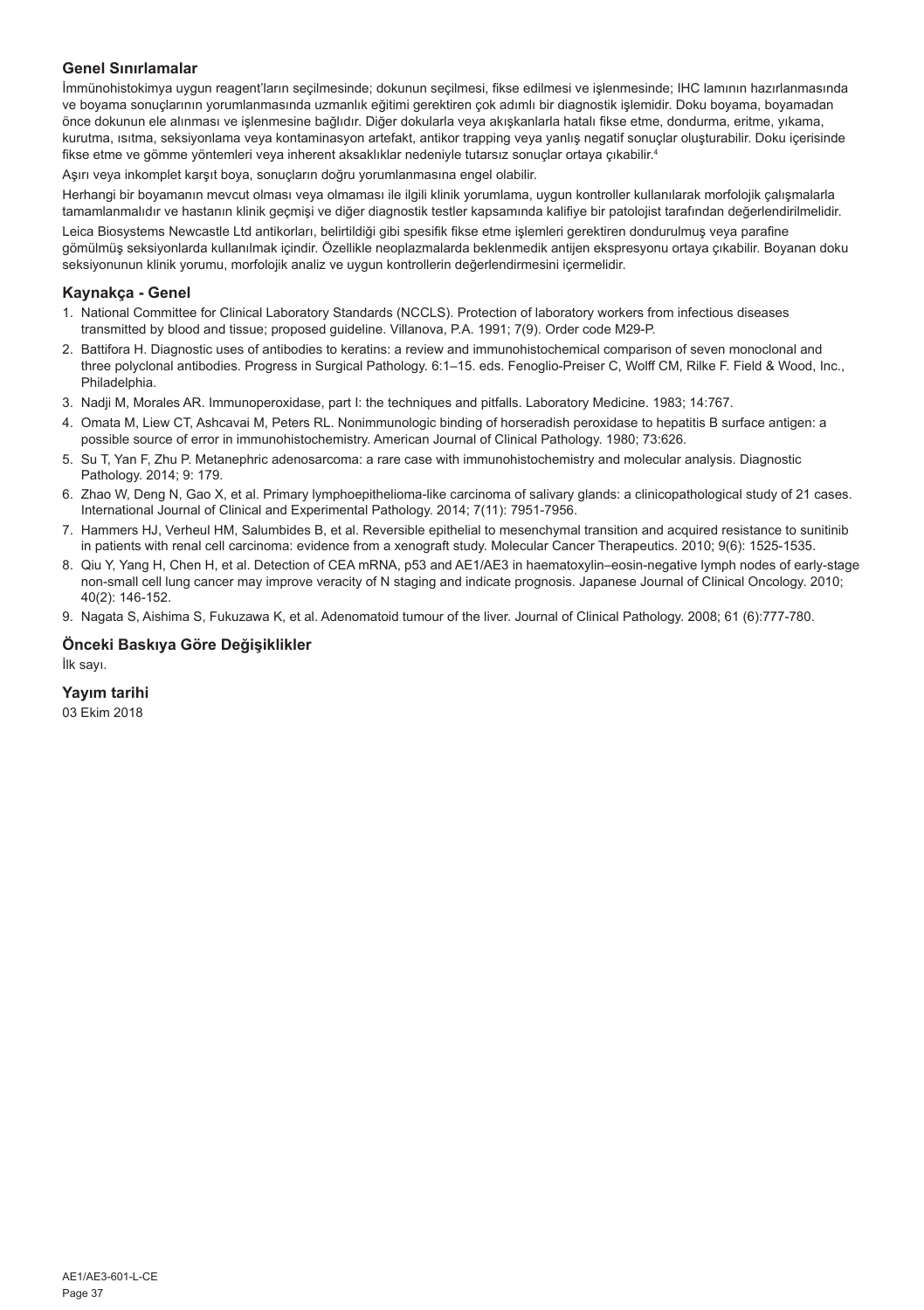# <span id="page-38-0"></span>**Течно мише моноклонално антитяло Novocastra™ Multi-Cytokeratin Код на продукта: NCL-L-AE1/AE3-601**

## **Предназначение**

#### *За употреба при in vitro диагностика.*

Продуктът NCL-L-AE1/AE3-601 е предназначен за качествената идентификация чрез оптична микроскопия на човешки цитокератини 56.5, 50, 50', 48 и 40 kD от киселинното подсемейство и 65 до 67, 64, 59, 58, 56 и 52 kD от основното подсемейство в парафинови срези. Клиничната интерпретация на всяко оцветяване или неговата липса следва да бъде допълнена от морфологични проучвания с помощта на подходящи контроли и трябва да се оценява в контекста на клиничната история на пациента и други диагностични изследвания от квалифициран патолог.

#### **Принцип на процедурата**

Техниките на имунохистохимично (IHC) оцветяване позволяват визуализация на антигени чрез последователно приложение на специфично антитяло на антигена (първично антитяло), вторично антитяло на първичното антитяло и ензимен комплекс с хромогенен субстрат, с междинни стъпки на промиване. Ензимното активиране на хромогена води до видим реакционен продукт на мястото на антигена. След това може да се направи контраоцветяване на спесимена и да се постави покривно стъкло. Резултатите се интерпретират с използване на оптичен микроскоп и са в помощ при диференциалната диагностика на патофизиологични процеси, които може да са или да не са свързани с определен антиген.

#### **Клонинг**

Коктейл от два клонинга, AE1 и AE3.

#### **Имуноген**

Проба от човешки епидермален цитокератин.

## **Специфичност**

Клонинг AE1 разпознава 56,5, 50, 50', 48 и 40 kD човешки цитокератини от киселинното подсемейство. Клонинг AE3 разпознава 65 до 67, 64, 59, 58, 56 и 52 kD човешки цитокератини от основното подсемейство.

#### **Състав на реагента**

NCL-L-AE1/AE3-601 е течен супернатант от тъканна култура, съдържащ натриев азид като консервант.

#### **Имуноглобулинов клас**

AE1, IgG1. AE3, IgG1.

#### **Обща концентрация на протеин Total Protein**

Вижте етикета на флакона относно специфичната за партидата концентрация на общ протеин.

#### **Концентрация на антитела**

По-голяма или равна на 225 mg/L. Вижте етикета на флакона за специфичната за партидата концентрация на имуноглобулин.

## **Препоръки за употреба**

Имунохистохимия върху парафинови срези.

**Термично индуцирано извличане на епитоп (Heat Induced Epitope Retrieval, HIER):** Моля, спазвайте инструкциите за употреба, включени в опаковката на Novocastra Epitope Retrieval Solution pH 6.

**Предложение за разреждане:** 1:100 за 30 минути при 25°C. Това е дадено като указание, като потребителите трябва сами да определят техни собствени оптимални работни разреждания.

**Визуализация:** Спазвайте инструкциите за употреба, приложени към Novolink™ Polymer Detection Systems. За допълнителна информация за продукта или помощ се свържете с вашия местен дистрибутор или с регионалния офис на Leica Biosystems, а също така може да посетите уебсайта на Leica Biosystems www.LeicaBiosystems.com

Действието на това антитяло трябва да бъде валидирано при употреба с други мануални системи за оцветяване или автоматизирани платформи.

#### **Съхранение и стабилност**

Да се съхранява при температура 2 – 8°C. Да не се замразява. Да се върне на температура 2 – 8°C веднага след употреба. Да не се използва след срока на годност, отбелязан върху етикета на флакона. Други условия на съхранение, освен посочените по-горе, трябва да бъдат проверени от потребителя.

#### **Подготовка на спесимени**

Препоръчителният фиксиращ разтвор е неутрален буфериран формалин 10% за тъканни срези, вградени в парафин.

#### **Предупреждения и предпазни мерки**

Този реагент е приготвен от супернатант от клетъчна култура. Тъй като е биологичен продукт, необходимо е повишено внимание при работа с него.

Този реагент съдържа натриев азид. Информационният лист за безопасност на материалите е наличен при запитване или от www.LeicaBiosystems.com.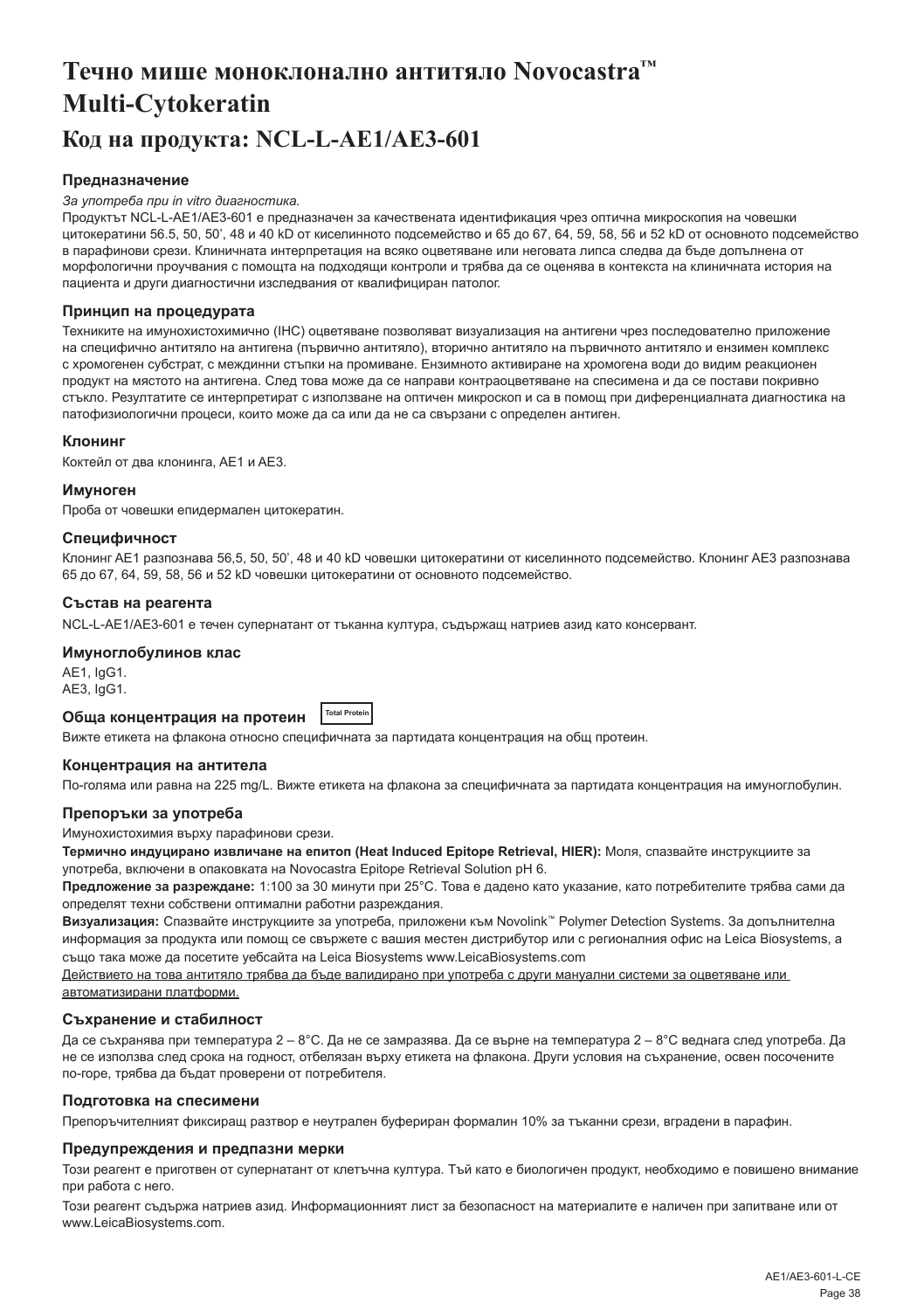Консултирайте се с федералните, държавните или местните регламенти относно изхвърлянето на потенциално токсични компоненти.

Всички спесимени преди и след фиксация, както и всички материали, изложени на тях, трябва да се третират като възможни преносители на инфекция и да се изхвърлят, като се вземат правилни предпазни мерки.<sup>1</sup> Никога не пипетирайте реагенти с уста и избягвайте контакт на кожата и лигавиците с реагенти и спесимени. При контакт на реагенти или спесимени с чувствителни зони измийте зоните с обилно количество вода. Потърсете медицинска помощ.

Свеждайте до минимум микробната контаминация на реагентите, в противен случай може да се появи увеличаване на неспецифичното оцветяване.

Инкубационни времена или температури, различни от посочените, могат да доведат до грешни резултати. Всички подобни промени трябва да бъдат валидирани от потребителя.

#### **Качествен контрол**

Различията в обработката на тъканите и техническите процедури в лабораторията на потребителя могат да доведат до значително вариране на резултатите, налагащо редовно извършване на вътрешен контрол в допълнение към следните процедури.

Контролите трябва да са свежи спесимени, взети по време на аутопсия/биопсия/операция, фиксирани във формалин, обработени и вградени в парафинов восък, възможно най-бързо, по същия начин като проба(та) на пациента(ите).

#### **Позитивна тъканна контрола**

Използва се, за да се покажат правилно приготвени тъкани и правилни техники на оцветяване.

Една позитивна тъканна контрола трябва да бъде включена за всеки сет с тестови условия при всяка серия проби за оцветяване.

Тъкан със слабо позитивно оцветяване е по-подходяща от тъкан със силно позитивно оцветяване за оптимален качествен контрол и за откриване на по-малки нива на деградация на реагента.<sup>2</sup>

Препоръчителната тъкан за позитивна контрола е бъбрек.

Ако позитивната тъканна контрола не показва позитивно оцветяване, резултатите от спесимените, включени в теста, трябва да се считат за невалидни.

#### **Негативна тъканна контрола**

Трябва да се изследва след позитивната тъканна контрола, за да се провери специфичността на белязването на таргетния антиген от първичното антитяло.

Препоръчителната тъкан за негативна контрола e скелетен мускул.

Алтернативно, разнообразието от различни видове клетки, присъстващи в повечето тъканни срези, често предлага места за негативна контрола, но това трябва да се провери от потребителя.

Неспецифичното оцветяване, ако присъства, обикновено е дифузно на вид. Спорадично оцветяване на съединителна тъкан може да се наблюдава и в части от прекомерно фиксирани във формалин тъкани. Използвайте интактни клетки за интерпретация на резултатите от оцветяването. Некротичните или дегенериралите клетки често се оцветяват неспецифично.<sup>3</sup> Може да се видят неверни позитивни резултати поради неимунологично свързване на протеини или реакционни продукти на субстрата. Те може да са причинени и от ендогенни ензими, като например псевдопероксидаза (еритроцити), ендогенна пероксидаза (цитохром C) или ендогенен биотин (напр. черен дроб, гърда, мозък, бъбрек) в зависимост от типа на използваното имунно оцветяване. За диференциране на ендогенна ензимна активност или неспецифично ензимно свързване от специфична имунна реактивност ексклузивно може да се оцветят допълнителни тъкани от пациента, съответно със субстрат-хромоген или с ензимни комплекси (авидин-биотин, стрептавидин, маркиран полимер) и субстрат-хромоген. Ако се появи специфично оцветяване в негативната тъканна контрола, резултатите от спесимените на пациентите трябва да се считат за невалидни.

#### **Негативна контрола на реагента**

Използвайте неспецифична негативна контрола на реагента, вместо първичното антитяло, със срез от всеки спесимен на пациента, за да се направи оценка на неспецифичното оцветяване и да се даде по-добра интерпретация на специфичното оцветяване на мястото на антигена.

#### **Тъкан от пациента**

Спесимените на пациенти, оцветени с NCL-L-AE1/AE3-601, трябва да се изследват последни. Наситеността на положителното оцветяване трябва да бъде оценена в контекста и на фона на някакво неспецифично оцветяване на отрицателната контрола на реагента. Както при всеки имунохистохимичен тест, един отрицателен резултат означава, че антигенът не е открит, а не че антигенът отсъства в анализираните клетки/тъкан. Ако се налага, използвайте панел от антитела за идентифициране на фалшиво отрицателни реакции.

#### **Очаквани резултати**

#### Нормални тъкани

Клонингите AE1/AE3 демонстрират широка реактивност с киселинните и основните семейства на цитокератина. Оцветяването се наблюдава в цитоплазмата на епителни клетки от редица тъкани, включително гландуларен епител от простата, гърда, кожа, щитовидна жлеза, ендометриум, надбъбречна жлеза, тестис, панкреас и слюнчеста жлеза, както и сквамозен и колумнарен епител от кожа, сливица, маточна шийка, хранопровод, ларинкс, стомах и тънко и дебело черво. Оцветяването се наблюдава и в яйчника, хипофизната жлеза, мезотелиома, уротелиума, Хасалевите телца и ретикулума на тимуса, както и алвеолите и пневмоцитите в белите дробове, тубулите и капсулата на Боуман в бъбреците, жлъчните канали и хепатоцитите в черния дроб. (Общ брой на оценените нормални тъкани = 123).

#### Абнормни тъкани

Клонингите AE1/AE3 оцветяват 71/72 тумора на гърдата (включително 61/61 инвазивни дуктални карцинома, 8/9 медуларни карцинома и 2/2 фиброаденома), 9/9 тумора на червата (включ. 7/7 аденокарцинома и 2/2 аденома), 5/5 тумора на щитовидната жлеза (включ. 3/3 аденома, 1/1 фоликуларен карцином и 1/1 фоликуларен папиларен аденокарцином), 5/5 метастатични тумора (включ. 1/1 метастатичен аденокарцином на червата, 1/1 метастатичен тумор от стомашно-чревна локация, 1/1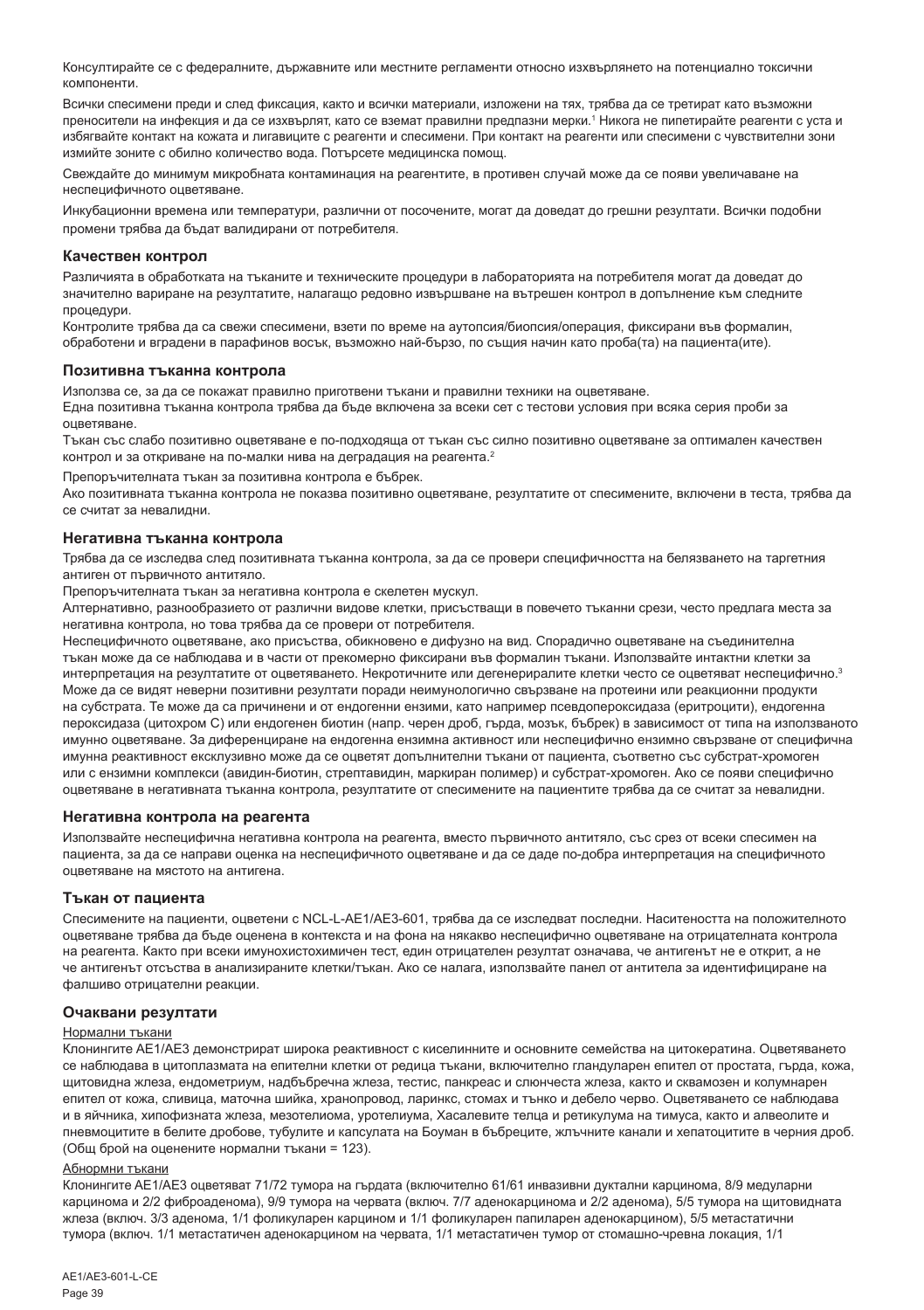метастатичен дуктален карцином, навлязъл в гърдата, 1/1 метастатичен карцином на дебелото черво тип "пръстен с камък" и 1/1 метастатичен езофагиален сквамозноклетъчен карцином), 4/4 хепатоцелуларни карцинома, 4/4 белодробни тумора (включ. 2/2 сквамозноклетъчни карцинома, 1/1 аденокарцином и 1/1 дребноклетъчен карцином), 3/3 плоскоклетъчни карцинома на хранопровода, 3/3 стомашни аденокарцинома, 2/4 мозъчни тумора (включително 1/3 менингиома и 1/1 астроцитом), 2/3 тумора на яйчниците (включително 1/1 аденокарцином, 1/1 ендометриоиден аденокарцином и 0/1 гранулозноклетъчен тумор), 2/2 преходноклетъчни карцинома на пикочния мехур, 2/2 бъбречни карцинома на светлите клетки, 2/2 тумора на главата и шията (включ. 1/1 аденокарцином и 1/1 назофарингеален карцином), 2/2 аденокарцинома на простатата, 2/2 тумора на слюнчената жлеза (включ. 1/1 плеоморфен аденом и 1/1 аденоидно-кистичен карцином), 2/2 сквамозноклетъчни карцинома на маточната шийка, 2/2 аденокарцинома на ендометриума, 1/2 тумора на надбъбречната жлеза (включ. 1/1 кортикален аденом и 0/1 адренокортикален карцином), 1/1 сквамозноклетъчен карцином на езика, 1/1 панкреатичен аденокарцином, 1/1 хиперплазия на простатата и 1/1 сквамозноклетъчен карцином на кожата. Не е открито оцветяване при лимфоми (0/3), семиноми (0/2), тумори на костите (0/2), меланом (0/1) и феохромоцитом (0/1). (Общ брой на оценените абнормни случаи = 141).

**Продуктът NCL-L-AE1/AE3-601 се препоръчва за откриване на цитокератини в нормални и неопластични тъкани като допълнение към конвенционалната хистопатология с използване на неимунологични хистохимични оцветявания**.

#### **Общи ограничения**

Имунохистохимията е многостъпков диагностичен процес, който се състои от специализирано обучение за избор на подходящи реагенти, избор на тъкани, фиксация и обработка, подготовка на IHC предметно стъкло и интерпретация на резултатите от оцветяването.

Тъканното оцветяване зависи от боравенето с тъканта и нейната обработка преди оцветяването. Неправилната фиксация, замразяване, размразяване, промиване, изсушаване, затопляне, срязване или контаминацията с други тъкани или течности може да причини поява на артефакти, блокиране на антителата или фалшиво отрицателни резултати. Несъответстващите резултати може да се дължат на вариации в методите на фиксация и вграждане или на присъща нерегулярност в тъканта.4 Прекомерното или непълно контраоцветяване може да попречи на правилната интерпретация на резултатите.

Клиничната интерпретация на всяко оцветяване или неговата липса следва да бъде допълнена от морфологични проучвания с помощта на подходящи контроли и трябва да се оценява в контекста на клиничната история на пациента и други диагностични изследвания от квалифициран патолог.

Антителата от Leica Biosystems Newcastle Ltd са предназначени за употреба, както е указано, върху замразени или вградени в парафин срези със специфични изисквания за фиксация. Възможно е да настъпи неочаквана антигенна експресия, особено при неоплазми. Клиничната интерпретация на всеки оцветен тъканен срез трябва да включва морфологичен анализ и оценката на подходящи контроли.

#### **Библиография – основна**

- 1. National Committee for Clinical Laboratory Standards (NCCLS). Protection of laboratory workers from infectious diseases transmitted by blood and tissue; proposed guideline. Villanova, P.A. 1991; 7(9). Order code M29-P.
- 2. Battifora H. Diagnostic uses of antibodies to keratins: a review and immunohistochemical comparison of seven monoclonal and three polyclonal antibodies. Progress in Surgical Pathology. 6:1–15. eds. Fenoglio-Preiser C, Wolff CM, Rilke F. Field & Wood, Inc., Philadelphia.
- 3. Nadji M, Morales AR. Immunoperoxidase, part I: the techniques and pitfalls. Laboratory Medicine. 1983; 14:767.
- 4. Omata M, Liew CT, Ashcavai M, Peters RL. Nonimmunologic binding of horseradish peroxidase to hepatitis B surface antigen: a possible source of error in immunohistochemistry. American Journal of Clinical Pathology. 1980; 73:626.
- 5. Su T, Yan F, Zhu P. Metanephric adenosarcoma: a rare case with immunohistochemistry and molecular analysis. Diagnostic Pathology. 2014; 9: 179.
- 6. Zhao W, Deng N, Gao X, et al. Primary lymphoepithelioma-like carcinoma of salivary glands: a clinicopathological study of 21 cases. International Journal of Clinical and Experimental Pathology. 2014; 7(11): 7951-7956.
- 7. Hammers HJ, Verheul HM, Salumbides B, et al. Reversible epithelial to mesenchymal transition and acquired resistance to sunitinib in patients with renal cell carcinoma: evidence from a xenograft study. Molecular Cancer Therapeutics. 2010; 9(6): 1525-1535.
- 8. Qiu Y, Yang H, Chen H, et al. Detection of CEA mRNA, p53 and AE1/AE3 in haematoxylin–eosin-negative lymph nodes of early-stage non-small cell lung cancer may improve veracity of N staging and indicate prognosis. Japanese Journal of Clinical Oncology. 2010; 40(2): 146-152.
- 9. Nagata S, Aishima S, Fukuzawa K, et al. Adenomatoid tumour of the liver. Journal of Clinical Pathology. 2008; 61 (6):777-780.

#### **Изменения на предишно издание**

Първа тъкан.

#### **Дата на издаване**

03 октомври 2018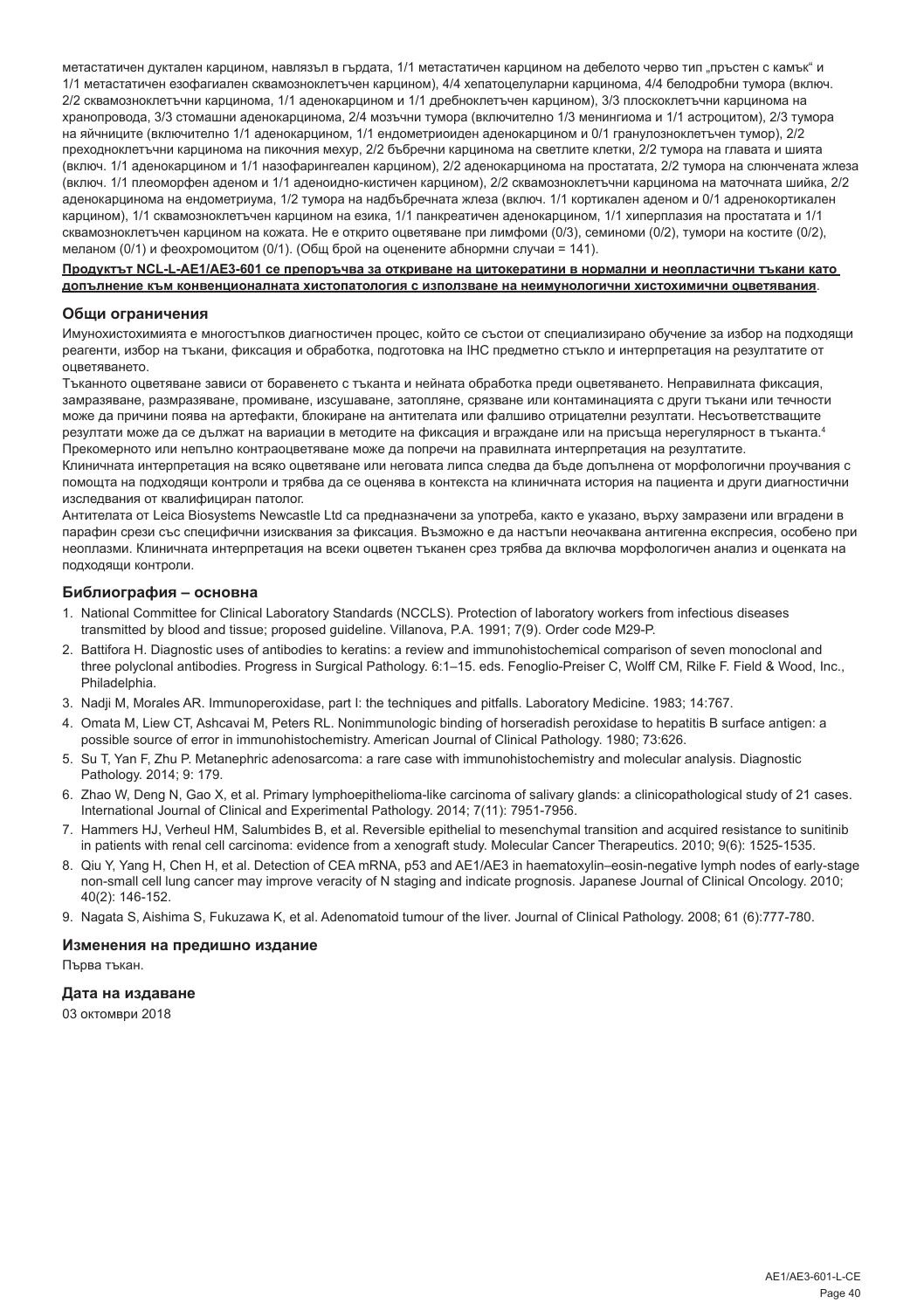# <span id="page-41-0"></span>**Novocastra™ folyékony egér monoklonális antitest Multi-Cytokeratin Termékkód: NCL-L-AE1/AE3-601**

## **Alkalmazási terület**

#### *In vitro diagnosztikai használatra.*

Az NCL-L-AE1/AE3-601 a humán citokeratin savas alcsaládjába tartozó 56,5, 50, 50', 48 és 40 kD-os klónok, valamint a lúgos alcsaládba tartozó 65–67, 64, 59, 58, 56 és 52 kD-os klónok fénymikroszkóppal történő kvalitatív azonosítására szolgál paraffinos metszetekben. Minden festődés meglétének vagy hiányának klinikai értelmezését morfológiai vizsgálatokkal és megfelelő kontrollokkal kell kiegészíteni, valamint az értékelést a beteg klinikai kórtörténete és egyéb diagnosztikai vizsgálatok figyelembevételével, képzett patológusnak kell elvégeznie.

## **Az eljárás elve**

Az immunhisztokémiai (immunohistochemical, IHC) megfestési technikák az antigén elleni specifikus antitest (elsődleges antitest), az elsődleges antitest elleni másodlagos antitest és egy enzim kromogén szubsztráttal alkotott komplexének egymás után következő alkalmazásán keresztül, közbeiktatott mosási lépések mellett lehetővé teszik az antigének megjelenítését. A kromogén enzimaktiválása látható reakcióterméket eredményez az antigén helyén. Ezután a minta kontrasztfesthető és lefedhető. Az eredmények fénymikroszkóp használatával értelmezhetők, majd segítségül használhatók a patofiziológiás folyamatok differenciáldiagnózisa során, amely folyamatok az esetek egy részében konkrét antigénhez kapcsolódnak.

## **Klón**

Két klónból, az AE1-ből és AE3-ból álló koktél.

## **Immunogén**

Humán epidermális citokeratin készítmény.

#### **Specificitás**

Az AE1 klón a savas alcsaládba tartozó 56,5, 50, 50', 48 és 40 kD-os humán citokeratinokat ismeri fel. Az AE3 klón a lúgos alcsaládba tartozó 65–67, 64, 59, 58, 56 és 52 kD-os humán citokeratinokat ismeri fel.

#### **A reagens összetétele**

Az NCL-L-AE1/AE3-601 egy tartósítószerként nátrium-azidot tartalmazó folyékony szövetkultúra felülúszó.

## **Ig-osztály**

AE1, IgG1. AE3, IgG1.

## **Összfehérje-koncentráció Total Protein**

A sarzsspecifikus összfehérje-koncentrációt lásd az üveg címkéjén.

## **Antitest-koncentráció**

Legalább 225 mg/l. A sarzsspecifikus Ig-koncentrációt lásd az üveg címkéjén.

## **Felhasználási javaslatok**

Immunhisztokémia paraffinos metszeteken.

**Hőindukált epitópfeltárás (heat induced epitope retrieval, HIER):** Kövesse a Novocastra Epitope Retrieval Solution pH 6 termék használati útmutatóját.

**Javasolt hígítás:** 1:100, 30 percen át, 25 °C-on. Az adatok csak útmutatásul szolgálnak, a felhasználóknak kell meghatározniuk saját optimális munkaoldataikat.

**Megjelenítés:** Kövesse a Novolink™ Polymer Detection Systems rendszerek használati útmutatóját. Ha további termékinformációkra vagy támogatásra van szüksége, forduljon a Leica Biosystems helyi forgalmazójához vagy regionális irodájához, vagy keresse fel a Leica Biosystems weboldalát a www.LeicaBiosystems.com címen.

Más manuális festési rendszerekkel vagy automata platformokkal való használat esetén validálni kell az antitest teljesítményét.

## **Tárolás és stabilitás**

2–8 °C-on tárolandó. Tilos lefagyasztani. Felhasználás után azonnal tegye vissza 2–8 °C közötti hőmérsékletre. Ne használja az üveg címkéjén feltüntetett lejárati dátum után. A fentiekben előírtaktól eltérő tárolási feltételeket a felhasználónak ellenőriznie kell.

## **A minták előkészítése**

A javasolt fixálószer a paraffinba ágyazott szövetmetszeteknél 10%-os, semleges pufferolású formalin.

#### **Figyelmeztetések és óvintézkedések**

Ez a reagens a sejtkultúra felülúszójából készült. Mivel biológiai termék, kezelésekor észszerű körültekintéssel kell eljárni.

Ez a reagens nátrium-azidot tartalmaz. Az anyagbiztonsági adatlapot igény esetén rendelkezésre bocsátjuk, illetve elérhető a www. LeicaBiosystems.com weboldalon is.

Minden potenciálisan toxikus összetevő ártalmatlanításával kapcsolatban kövesse a szövetségi, állami és helyi előírásokat.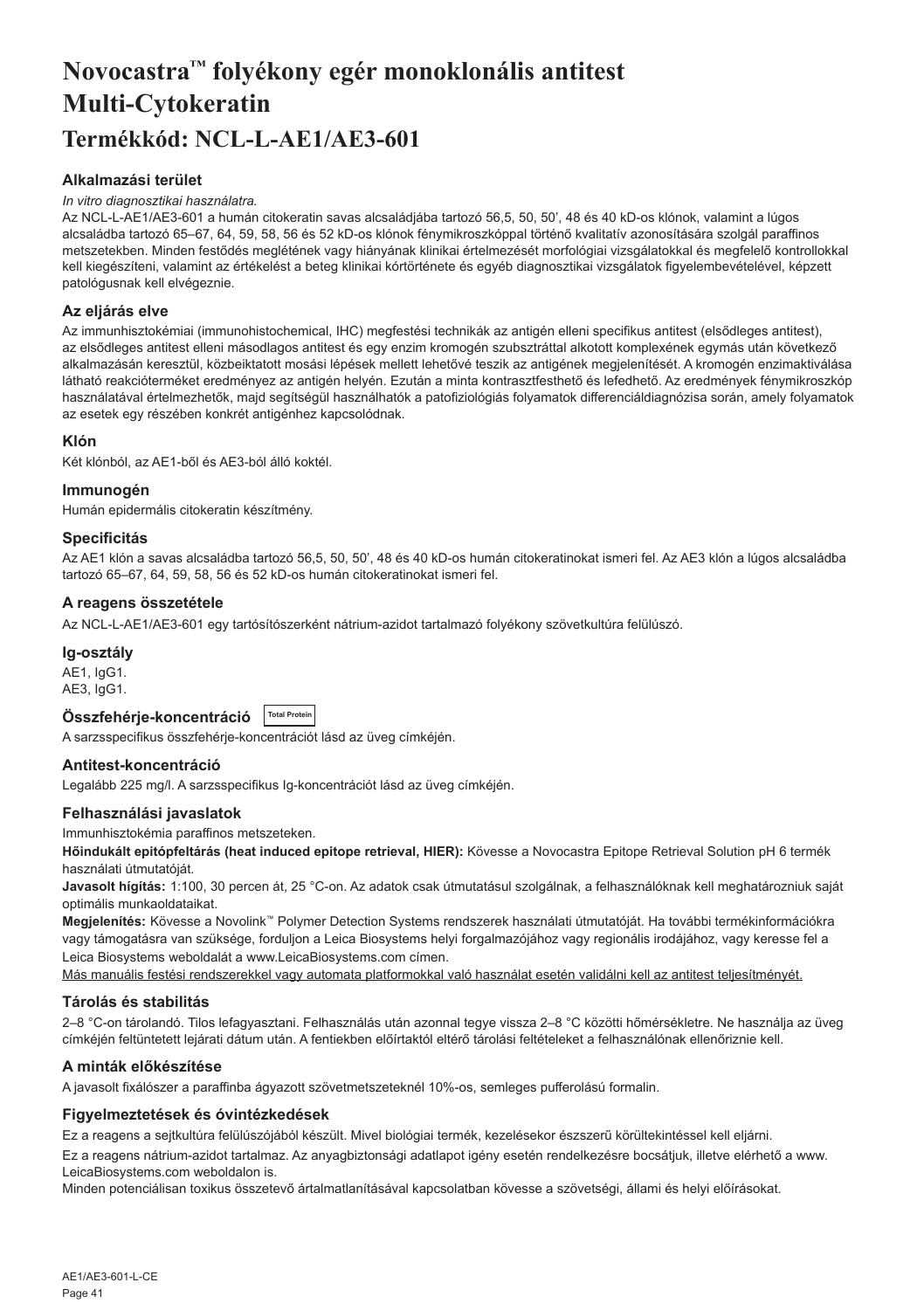A mintákat fixálás előtt és után, valamint a velük érintkező összes anyagot fertőzések terjesztésére képes anyagként kell kezelni, és megfelelő körültekintéssel kell ártalmatlanítani.' Soha ne pipettázza szájjal a reagenseket, továbbá kerülje a bőr és a nyálkahártyák érintkezését a reagensekkel és a mintákkal. Ha a reagensek vagy minták érzékeny területtel érintkeznek, bő vízzel mossa le az érintett területet. Forduljon orvoshoz.

Minimálisra kell csökkenteni a reagensek mikrobiális szennyeződését, különben megnövekedhet a nem specifikus festődés. A megadottaktól eltérő inkubációs idők és hőmérsékletek hibás eredményekhez vezethetnek. A felhasználónak minden ilyen jellegű

változtatást validálnia kell.

## **Minőség-ellenőrzés**

A felhasználó laboratóriumában alkalmazott szövetfeldolgozási és technikai eljárások eltérései jelentős különbséget okozhatnak az eredményekben, ami az alábbi eljárásokon túl belső kontrollok rendszeres futtatását teszi szükségessé.

Kontrollként friss boncolási/biopsziás/sebészeti mintákat kell használni, amelyeket a lehető leghamarabb a betegmintákkal megegyező módon kell formalinban fixálni, feldolgozni és paraffinviaszba ágyazni.

## **Pozitív szövetkontroll**

A megfelelő szövet-előkészítés és festési technikák ellenőrzésére használatos.

Minden tesztelési körülményegyüttes esetében és minden megfestési sorozatban kell alkalmazni egy pozitív szövetkontrollt. A gyengén pozitív festődésű szövet alkalmasabb az erősebben pozitív festődésű szövetnél az optimális minőség-ellenőrzéshez, valamint a kismértékű reagensbomlás észleléséhez.<sup>2</sup>

A javasolt pozitív kontrollszövet a vese.

Ha a pozitív szövetkontroll nem mutat pozitív festődést, a vizsgált minták eredményeit érvénytelennek kell tekinteni.

#### **Negatív szövetkontroll**

A pozitív szövetkontroll után azért kell megvizsgálni, hogy a vizsgált antigén elsődleges antitest segítségével történő jelölésének specificitását ellenőrizni lehessen.

A javasolt negatív kontrollszövet a vázizom.

Ezenkívül a legtöbb szövetmetszetben jelen lévő különböző sejttípusok gyakran használhatók negatív kontrollként, de ezeket a felhasználónak kell ellenőriznie.

Ha van nem specifikus festődés, az rendszerint diffúz megjelenésű. A formalinban túlfixált szövetekből származó metszeteknél a kötőszövet szórványos festődése is megfigyelhető. A festési eredmények értelmezésére ép sejteket használjon. A nekrotizált vagy degenerálódott sejtek gyakran nem specifikusan festődnek meg.<sup>3</sup> A fehérjék vagy a szubsztrát reakciótermékeinek nem immunológiai kötődése miatt álpozitív eredmények jelentkezhetnek. Okozhatják ezt olyan endogén enzimek is, mint a pszeudoperoxidáz (eritrociták), endogén peroxidáz (citokróm C), illetve endogén biotin (pl. máj, mell, agy, vese), az alkalmazott immunmegfestés típusától függően. Az endogén enzim aktivitásának vagy az enzimek nem specifikus kötődésének a specifikus immunreakciótól való megkülönböztetésére további betegszövetek festhetők kizárólag szubsztrát–kromogén oldattal vagy enzimkomplexekkel (avidin-biotin, sztreptavidin, jelölt polimer) és szubsztrát–kromogénnel. Ha a negatív szövetkontroll specifikus festődést mutat, a betegminták eredményeit érvénytelennek kell tekinteni.

## **Negatív reagenskontroll**

A nem specifikus festődés kiértékeléséhez és az antigén helyén létrejövő specifikus festődés jobb értelmezéséhez minden betegminta esetén egy metszeten alkalmazzon az elsődleges antitest helyett nem specifikus negatív reagenskontrollt.

#### **Betegszövet**

Az NCL-L-AE1/AE3-601 reagenssel festett betegmintákat vizsgálja meg utolsóként. A pozitív festődés intenzitását a negatív reagenskontroll esetleges nem specifikus háttérfestődésének viszonylatában értékelje. Mint minden immunhisztokémiai vizsgálatnál, a negatív eredmény azt jelenti, hogy az antigén nem volt kimutatható, nem pedig azt, hogy az antigén nem volt jelen a vizsgált sejtekben/ szövetben. Szükség esetén az álnegatív reakciók azonosítására használjon antitestpanelt.

## **Várható eredmények**

#### Normál szövetek

Az AE1/AE3 klónok széles körben reagálnak a citokeratin savas és lúgos családjával. Festődés volt megfigyelhető különböző szövetek hámsejtjeinek citoplazmájában, így a prosztata, emlő, bőr, pajzsmirigy, endometrium, mellékvese, here, hasnyálmirigy és nyálmirigy mirigyhámjában, illetve a bőr, tonsilla, méhnyak, nyelőcső, gége, gyomor, valamint a vékony- és vastagbél laphámsejtjeiben és hengerhámsejtjeiben. Festődés volt észlelhető továbbá a következőkben: petefészek, hipofízis, mezotélium, urotélium, a csecsemőmirigy Hassall-testjei és retikuluma, a tüdő alveolusai és pneumocitái, a vese tubulusai és a Bowman-tok, valamint a máj epevezetékei és hepatocitái. (Vizsgált normál szövetek összesített száma = 123).

#### Kóros szövetek

Az AE1/AE3 klónok az alábbiakat festették meg: 71/72 emlődaganat (részletezve: 61/61 invazív duktális karcinóma, 8/9 medulláris karcinóma és 2/2 fibroadenóma), 9/9 béldaganat (részletezve: 7/7 adenokarcinóma és 2/2 adenóma), 5/5 pajzsmirigydaganat (részletezve: 3/3 adenóma, 1/1 follikuláris karcinóma és 1/1 follikuláris papilláris adenokarcinóma), 5/5 áttétes daganat (részletezve: 1/1 áttétes vastagbél-adenokarcinóma, 1/1 a gyomor-bélhuzamból származó áttétes tumor, 1/1 áttétes invazív duktális emlőkarcinóma, 1/1 áttétes pecsétgyűrűsejtes vastagbél-karcinóma és 1/1 áttétes laphámsejtes nyelőcső-karcinóma), 4/4 hepatocelluláris karcinóma, 4/4 tüdődaganat (részletezve: 2/2 laphámsejtes karcinóma, 1/1 adenokarcinóma és 1/1 kissejtes karcinóma), 3/3 laphámsejtes nyelőcsőkarcinóma, 3/3 gyomor-adenokarcinóma 2/4 agydaganat (részletezve: 1/3 meningeóma és 1/1 asztrocitóma), 2/3 petefészek-daganat (részletezve: 1/1 adenokarcinóma, 1/1 endometrioid adenokarcinóma és 0/1 granulosasejtes daganat), 2/2 átmeneti sejtes húgyhólyagkarcinóma, 2/2 világossejtes vesekarcinóma, 2/2 fej-nyaktumor (részletezve: 1/1 adenokarcinóma és 1/1 nazofaringeális karcinóma), 2/2 prosztata-adenokarcinóma, 2/2 nyálmirigy-daganat (részletezve: 1/1 pleiomorf adenóma és 1/1 adenoid cisztikus karcinóma), 2/2 laphámsejtes méhnyak-karcinóma, 2/2 endometrium-adenokarcinóma, 1/2 mellékvese-daganat (részletezve: 1/1 kortikális adenóma és 0/1 adrenokortikális karcinóma), 1/1 laphámsejtes nyelvkarcinóma, 1/1 hasnyálmirigy-adenokarcinóma, 1/1 prosztata-hiperplázia és 1/1 laphámsejtes bőrkarcinóma. Nem volt festődés észlelhető limfóma (0/3), szeminóma (0/2), csontdaganat (0/2), melanóma (0/1) és feokromocitóma (0/1) esetén. (Vizsgált kóros esetek összesített száma = 141).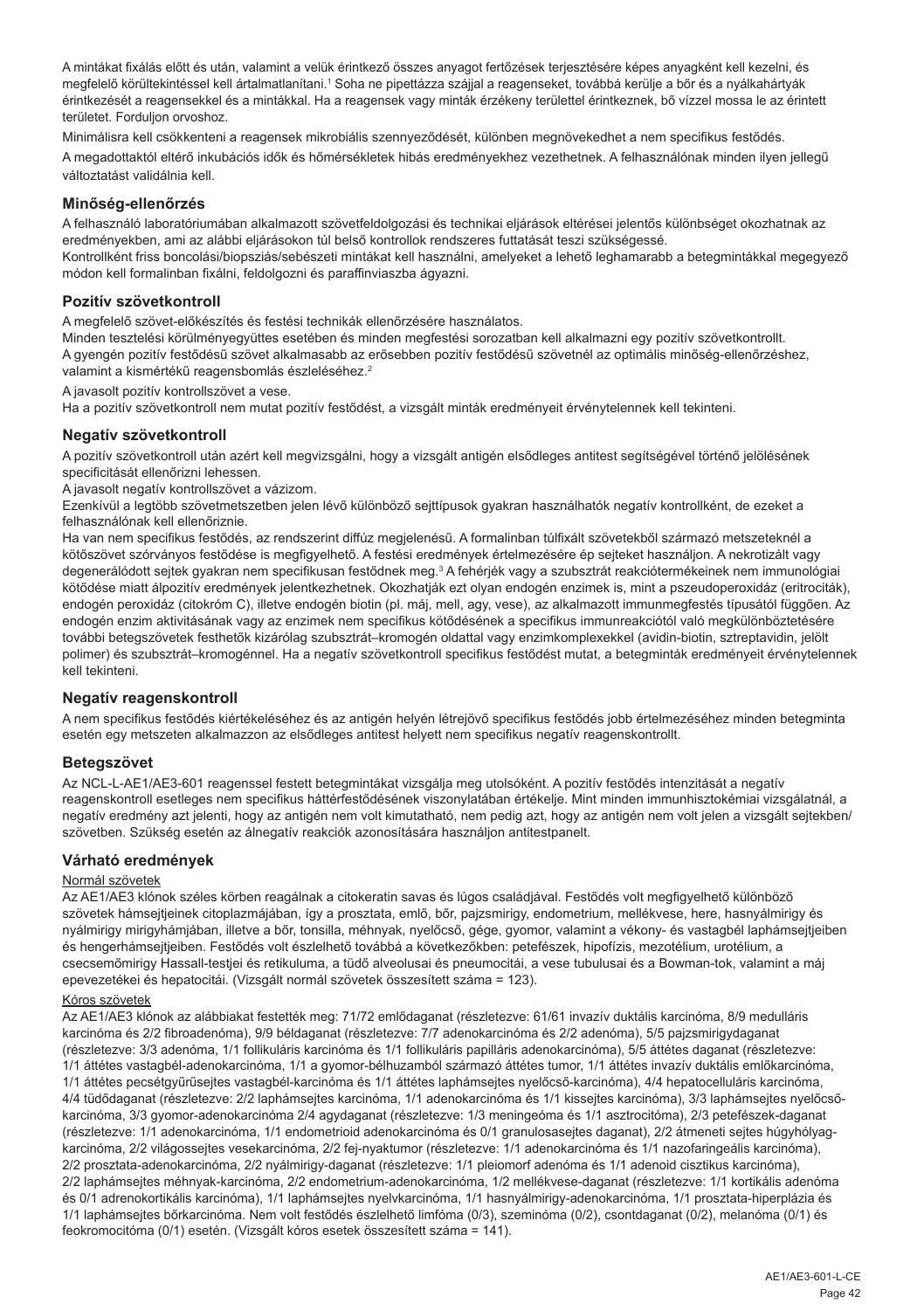#### **Az NCL-L-AE1/AE3-601 a citokeratinok detektálására ajánlott normál és daganatos szövetekben, a nem immunológiai hisztokémiai festést használó hagyományos kórszövettani eljárások kiegészítéseként.**

## **Általános korlátozások**

Az immunhisztokémia több lépésből álló diagnosztikai folyamat, amely a következőket foglalja magában: speciális képzés alapján a megfelelő reagensek kiválasztása; a szövetek kiválasztása, fixálása és feldolgozása; az IHC tárgylemez előkészítése; és a festési eredmények értelmezése.

A szövet festődése függ a szövet festés előtti kezelésétől és feldolgozásától. A nem megfelelő fixálás, a fagyasztás, olvasztás, mosás, szárítás, melegítés, metszetkészítés, illetve a más szövetekkel vagy folyadékokkal történő szennyezés műtermékeket, az antitestek befogását, illetve álnegatív eredményeket okozhat. Ellentmondó eredményekhez vezethetnek a fixálási vagy beágyazási módszerek eltérései, illetve a szövet eredendő rendellenességei.4

A túlzott vagy hiányos kontrasztfestés ronthatja az eredmények megfelelő értelmezését.

Minden festődés meglétének vagy hiányának klinikai értelmezését morfológiai vizsgálatokkal és megfelelő kontrollokkal kell kiegészíteni, valamint az értékelést a beteg klinikai kórtörténete és egyéb diagnosztikai vizsgálatok figyelembevételével, képzett patológusnak kell elvégeznie.

A Leica Biosystems Newcastle Ltd által biztosított antitestek specifikus fixálási követelmények mellett, az utasításoknak megfelelően fagyasztott vagy paraffinba ágyazott metszeteken történő felhasználásra szolgálnak. Időnként váratlan antigén-expresszió fordulhat elő, különösen daganatok esetében. Bármely festett szövetmetszet klinikai értelmezéséhez morfológiai elemzést is kell végezni, és ki kell értékelni a megfelelő kontrollokat.

## **Bibliográfia – általános**

- 1. National Committee for Clinical Laboratory Standards (NCCLS). Protection of laboratory workers from infectious diseases transmitted by blood and tissue; proposed guideline. Villanova, P.A. 1991; 7(9). Order code M29-P.
- 2. Battifora H. Diagnostic uses of antibodies to keratins: a review and immunohistochemical comparison of seven monoclonal and three polyclonal antibodies. Progress in Surgical Pathology. 6:1–15. eds. Fenoglio-Preiser C, Wolff CM, Rilke F. Field & Wood, Inc., Philadelphia.
- 3. Nadji M, Morales AR. Immunoperoxidase, part I: the techniques and pitfalls. Laboratory Medicine. 1983; 14:767.
- 4. Omata M, Liew CT, Ashcavai M, Peters RL. Nonimmunologic binding of horseradish peroxidase to hepatitis B surface antigen: a possible source of error in immunohistochemistry. American Journal of Clinical Pathology. 1980; 73:626.
- 5. Su T, Yan F, Zhu P. Metanephric adenosarcoma: a rare case with immunohistochemistry and molecular analysis. Diagnostic Pathology. 2014; 9: 179.
- 6. Zhao W, Deng N, Gao X, et al. Primary lymphoepithelioma-like carcinoma of salivary glands: a clinicopathological study of 21 cases. International Journal of Clinical and Experimental Pathology. 2014; 7(11): 7951-7956.
- 7. Hammers HJ, Verheul HM, Salumbides B, et al. Reversible epithelial to mesenchymal transition and acquired resistance to sunitinib in patients with renal cell carcinoma: evidence from a xenograft study. Molecular Cancer Therapeutics. 2010; 9(6): 1525-1535.
- 8. Qiu Y, Yang H, Chen H, et al. Detection of CEA mRNA, p53 and AE1/AE3 in haematoxylin–eosin-negative lymph nodes of early-stage non-small cell lung cancer may improve veracity of N staging and indicate prognosis. Japanese Journal of Clinical Oncology. 2010; 40(2): 146-152.
- 9. Nagata S, Aishima S, Fukuzawa K, et al. Adenomatoid tumour of the liver. Journal of Clinical Pathology. 2008; 61 (6):777-780.

## **Módosítások az előző változathoz képest**

Első kiadás.

### **Kiadás dátuma**

03 október 2018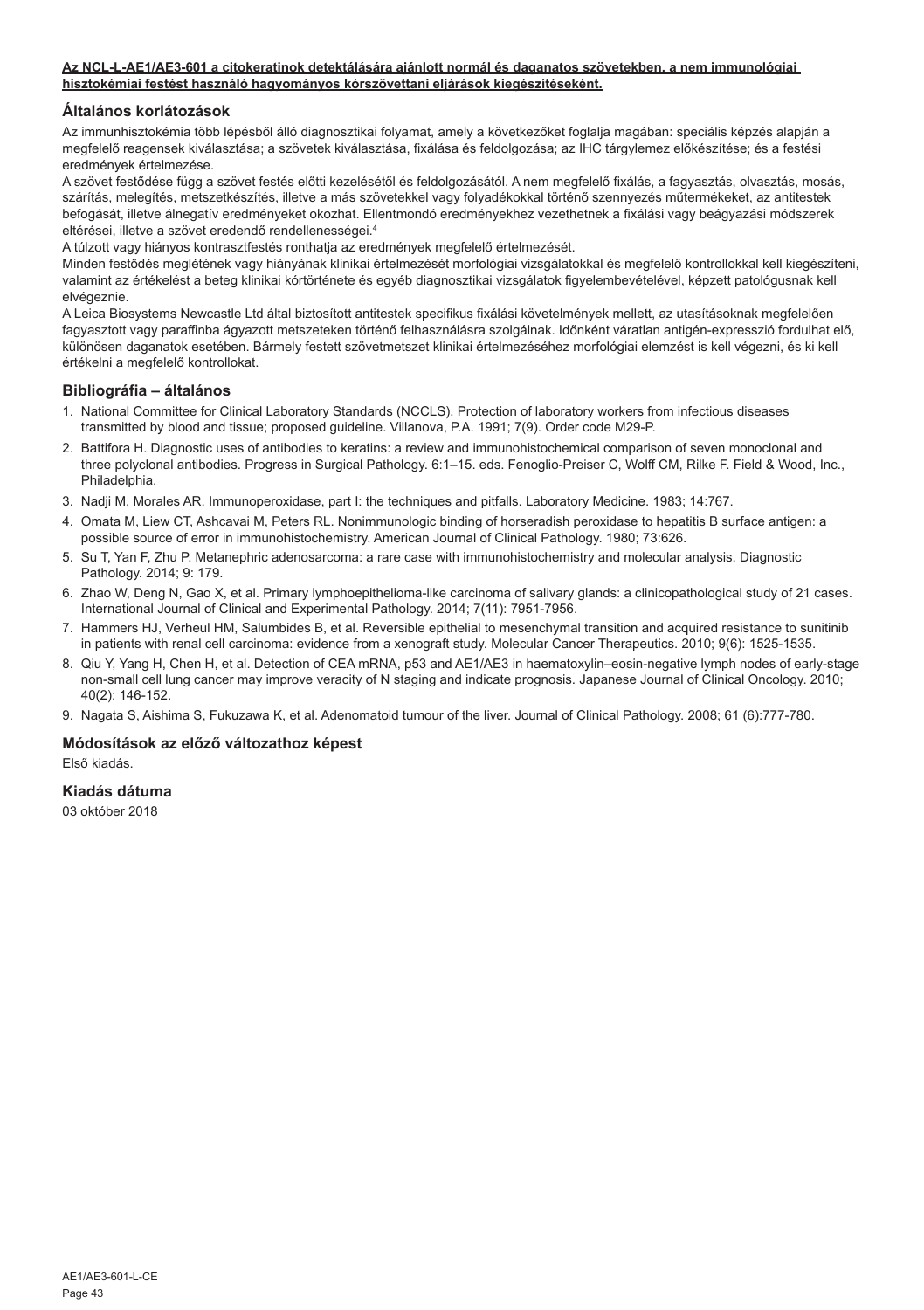# <span id="page-44-0"></span>**NovocastraTM Anticorp monoclonal lichid de șoarece Multi-Cytokeratin Cod produs: NCL-L-AE1/AE3-601**

## **Utilizare prevăzută**

#### *Pentru diagnosticare in vitro.*

NCL-L-AE1/AE3-601 este destinat utilizării pentru identificarea calitativă prin microscopie optică a citokeratinelor umane 56,5, 50, 50', 48 și 40 kD din sub-familia acidă și 65 - 67, 64, 59, 58, 56 și 52 kD din sub-familia bazică în secțiunile de parafină. Interpretarea clinică a oricărei colorări sau a absenței acesteia trebuie completată cu studii morfologice utilizând controale adecvate și trebuie evaluată în contextul antecedentelor clinice ale pacientului, precum și al altor teste de diagnosticare efectuate de către un patolog calificat.

#### **Principiul de procedură**

Tehnicile de colorare imunohistochimică (IHC) permit vizualizarea antigenilor prin aplicarea secvențială a unui anumit anticorp pe antigen (anticorp primar), a unui anticorp secundar pe anticorpul primar și a unui complex enzimatic cu un substrat cromogen, cu etape de spălare intercalate. Activarea enzimatică a cromogenului duce la un produs de reacție vizibil la locul aplicării antigenului. Specimenul poate fi apoi contracolorat și acoperit cu lamelă. Rezultatele sunt interpretate folosind un microscop optic și ajută la diagnosticul diferențial al proceselor patofiziologice, care pot sau nu să fie asociate cu un anumit antigen.

#### **Clonă**

Cocktail de două clone, AE1 și AE3.

## **Imunogen**

Preparat de citokeratină epidermică umană.

#### **Specificitate**

Clona AE1 recunoaște citokeratinele umane 56.5, 50, 50', 48 și 40 kD din subfamilia acidă. Clona AE3 recunoaște citokeratinele umane 65 - 67, 64, 59, 58, 56 și 52 kD din subfamilia bazică.

## **Compoziția reactivului**

NCL-L-AE1/AE3-601 este un supernatant de cultură tisulară lichid care conține azidă de sodiu drept conservant.

#### **Clasa Ig**

AE1, IgG1. AE3, IgG1.

## **Concentrație proteină totală Total Protein**

Consultați eticheta flaconului pentru concentrația proteinelor totale specifică lotului.

#### **Concentrație anticorpi**

Mai mare decât sau egală cu 225 mg/l. Consultați eticheta flaconului pentru concentrația Ig specifică lotului.

#### **Recomandări privind utilizarea**

Imunohistochimie pe secțiuni de parafină.

**Recuperarea indusă de căldură a epitopilor (HIER):** Urmați instrucțiunile de utilizare din Novocastra Epitope Retrieval Solution pH 6. **Diluție sugerată:** 1:100 timp de 30 de minute la 25 °C. Aceste informații sunt furnizate cu rol de îndrumare, iar utilizatorii trebuie să-și stabilească singuri propriile diluții de lucru optime.

**Vizualizare:** Respectați instrucțiunile de utilizare din Novolink™ Polymer Detection Systems. Pentru informații suplimentare despre produs sau asistență, luați legătura cu distribuitorul dvs. local sau cu biroul regional al Leica Biosystems sau, ca alternativă, vizitați siteul web al Leica Biosystems, www.LeicaBiosystems.com

Performanța acestui anticorp trebuie validată atunci când este utilizat cu alte sisteme de colorare manuală sau alte platforme automatizate.

## **Depozitare și stabilitate**

A se depozita la 2–8 °C. A nu se congela. A se returna la 2–8 °C imediat după utilizare. A nu se utiliza după data expirării indicată pe eticheta flaconului. Alte condiții de depozitare decât cele specificate mai sus trebuie verificate de către utilizator.

#### **Pregătirea specimenului**

Mediul de fixare recomandat este formalină tamponată neutru 10% pentru secțiunile de țesut încorporate în parafină.

#### **Avertismente și precauții**

Acest reactiv a fost pregătit din supernatantul culturii celulare. Întrucât este un produs biologic, trebuie să se actioneze cu prudentă rezonabilă la manipularea sa.

Acest reactiv conține azidă de sodiu. O Fișă tehnică de securitate a materialului este disponibilă la cerere sau pe site-ul www.LeicaBiosystems.com

Consultați reglementările naționale sau locale pentru informații privind eliminarea tuturor componentelor potențial toxice.

Specimenele, înainte și după fixare, precum și toate materialele expuse la acestea, trebuie manevrate ca și când ar avea potențialul de a transmite infecții și trebuie eliminate luând măsurile de precauție adecvate.<sup>1</sup> Nu pipetați niciodată reactivii pe gură și evitați contactul reactivilor și specimenelor cu pielea și mucoasele. Dacă reactivii sau probele vin în contact cu suprafețele sensibile, spălați cu apă din abundență. Solicitați asistență medicală.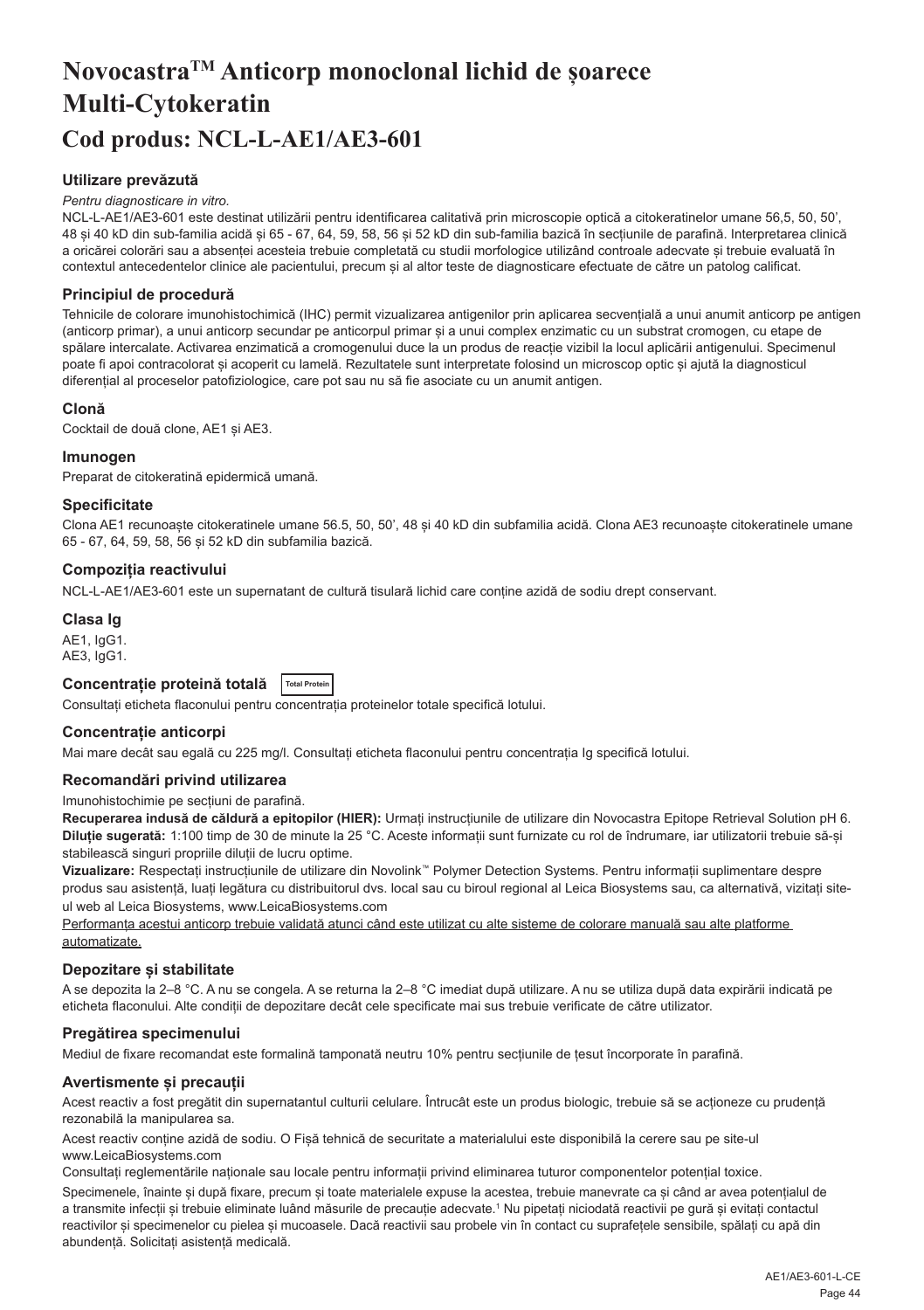Reduceți la minimum contaminarea microbiană a reactivilor, în caz contrar poate apărea o creștere a colorării nespecifice. Timpii sau temperaturile de incubație care diferă de valorile specificate pot genera rezultate eronate. Orice astfel de modificări trebuie validate de către utilizator.

## **Controlul calității**

Diferentele în ceea ce privește procesarea tesutului și procedurile tehnice în laboratorul utilizatorului pot cauza o variabilitate semnificativă a rezultatelor, necesitând efectuarea cu regularitate de controale interne, în plus față de următoarele proceduri. Probele de control trebuie să fie probe proaspete de autopsie/biopsie/chirurgicale, fixate în formalină, procesate și încorporate în ceară de parafină cât mai curând posibil și în aceeași manieră ca și probele pacientului.

## **Țesutul de control pozitiv**

Folosit pentru a indica țesuturile pregătite corect și tehnicile de colorare adecvate.

O probă de țesut de control pozitiv trebuie să fie inclusă pentru fiecare set de condiții de testare în fiecare etapă de colorare. Un țesut cu colorare pozitivă slabă este mai adecvat decât un țesut cu colorare pozitivă puternică în vederea unui control optim al calității și pentru a detecta nivelurile minore de degradare a reactivului.<sup>2</sup>

Țesutul de control pozitiv recomandat este cel renal.

Dacă țesutul de control pozitiv nu demonstrează colorația pozitivă, rezultatele obținute cu acele probe de testare trebuie considerate nevalide.

## **Țesutul de control negativ**

Trebuie examinat după țesutul de control pozitiv pentru a verifica specificitatea informațiilor de etichetare ale antigenului țintă în funcție de anticorpul primar.

Țesutul de control negativ recomandat este mușchiul scheletic.

Ca alternativă, varietatea de tipuri diferite de celule prezente în majoritatea secțiunilor tisulare oferă frecvent locuri de control negativ, dar acest lucru trebuie verificat de către utilizator.

Colorația nespecifică, dacă este prezentă, are, de obicei, un aspect difuz. Colorația sporadică a țesutului conjunctiv poate fi observată. de asemenea, în secțiuni de țesuturi fixate în mod excesiv în formalină. Folosiți celule intacte pentru interpretarea rezultatelor de colorare. Celulele necrotice sau degenerate se colorează deseori într-un mod nespecific.<sup>3</sup> Se pot observa rezultate fals pozitive ca urmare a legării non-imunologice a proteinelor sau produșilor de reacție ai substratului. Acestea pot fi cauzate, de asemenea, de enzimele endogene precum pseudoperoxidaza (eritrocite), peroxidaza endogenă (citocromul C) sau biotina endogenă (de exemplu, ficat, sân, creier, rinichi), în funcție de tipul de imunocolorație folosit. Pentru a diferenția activitatea enzimelor endogene sau legarea nespecifică a enzimelor de imunoreactivitatea specifică, pot fi colorate tesuturi suplimentare de la pacient numai cu substrat-cromogen sau, respectiv, complexe enzimatice (avidină-biotină, streptavidină, polimer etichetat) și substrat-cromogen. În cazul în care colorația specifică are loc în țesutul de control negativ, rezultatele obținute pe probele pacientului trebuie să fie considerate nevalide.

## **Reactivul de control negativ**

Folosiți un reactiv de control negativ non-specific în locul anticorpului primar cu o secțiune din fiecare specimen al pacientului pentru a evalua

colorația nespecifică și a permite o mai bună interpretare a colorării specifice la situl antigenului.

## **Țesutul pacientului**

Examinați specimenele pacientului colorate cu NCL-L-AE1/AE3-601 ultimele. Intensitatea colorării pozitive trebuie evaluată în contextul oricărei colorații de fond nespecifice a reactivului de control negativ. La fel ca în cazul oricărui test imunohistochimic, un rezultat negativ înseamnă că antigenul nu a fost detectat, și nu că antigenul a fost absent în celulele/țesuturile analizate. Dacă este necesar, folosiți un panel pentru anticorpi pentru identificarea reacțiilor fals negative.

## **Rezultate așteptate**

## Țesuturi normale

Clonele AE1/AE3 prezintă o reactivitate largă cu familiile acide și bazice de citokeratină. S-a observat colorare în citoplasma celulelor epiteliale de la o varietate de țesuturi, care includ epiteliul glandular al prostatei, sân, piele, tiroidă, endometru, glandele suprarenale, testicule, pancreas și glandele salivare și epiteliul scuamos și columnar al pielii, amigdale, col uterin, esofag, laringe, stomac și intestinul subțire și gros. S-a observat de asemenea colorare în ovare, glanda pituitară, mezoteliu, uroteliu, corpusculii lui Hassall și reticul în timus, alveole și pneumocite la nivelul plămânilor, tubuli și capsulele lui Bowman la nivelul rinichilor și în canalele biliare și hepatocite la nivelul ficatului. (Numărul total de țesuturi normale evaluate = 123).

## Țesuturi anormale

Clonele AE1/AE3 au colorat 71/72 tumori mamare (incluzând 61/61 carcinoame ductale invazive, 8/9 carcinoame medulare și 2/2 fibroadenoame), 9/9 tumori intestinale (incluzând 7/7 adenocarcinoame și 2/2 adenoame), 5/5 tumori tiroidiene (incluzând 3/3 adenoame, 1/1 carcinom folicular și 1/1 adenocarcinom papilar folicular), 5/5 tumori metastatice (incluzând 1/1 adenocarcinom metastatic de colon, 1/1 tumoare metastatică de la situl gastrointestinal, 1/1 carcinom ductal invaziv mamar metastatic, 1/1 carcinom de colon metastatic cu celule inel sigiliu și 1/1 carcinom metastatic cu celule scuamoase esofagiene), 4/4 carcinoame hepatocelulare, 4/4 tumori pulmonare (incluzând 2/2 carcinoame cu celule scuamoase, 1/1 adenocarcinom și 1/1 carcinom cu celule mici), 3/3 carcinoame cu celule scuamoase ale esofagului, 3/3 adenocarcinoame gastrice, 2/4 tumori cerebrale (incluzând 1/3 meningioame și 1/1 astrocitom), 2/3 tumori ovariene (incluzând 1/1 adenocarcinom, 1/1 adenocarcinom endometrioid și 0/1 tumoare cu celule granuloase), 2/2 carcinoame cu celule tranziționale ale vezicii urinare, 2/2 carcinoame renale cu celule clare, 2/2 tumori ale capului și gâtului (incluzând 1/1 adenocarcinom și 1/1 carcinom nasofaringian), 2/2 adenocarcinoame prostatice, 2/2 tumori ale glandei salivare (incluzând 1/1 adenom pleomorfic și 1/1 carcinom cistic adenoid), 2/2 carcinoame cu celule scuamoase ale colului uterin, 2/2 adenocarcinoame ale endometrului, 1/2 tumori ale glandei suprarenale (incluzând 1/1 adenom cortical și 0/1 carcinom adrenocortical), 1/1 carcinom cu celule scuamoase ale limbii, 1/1 adenocarcinom pancreatic, 1/1 hiperplazie prostatică și 1/1 carcinom cu celule scuamoase ale pielii. Nu a fost detectată vreo colorare în limfoame (0/3), seminoame (0/2), tumori osoase (0/2), un melanom (0/1) și un feocromocitom (0/1). (Numărul total al cazurilor anormale  $evaluate = 141$ ).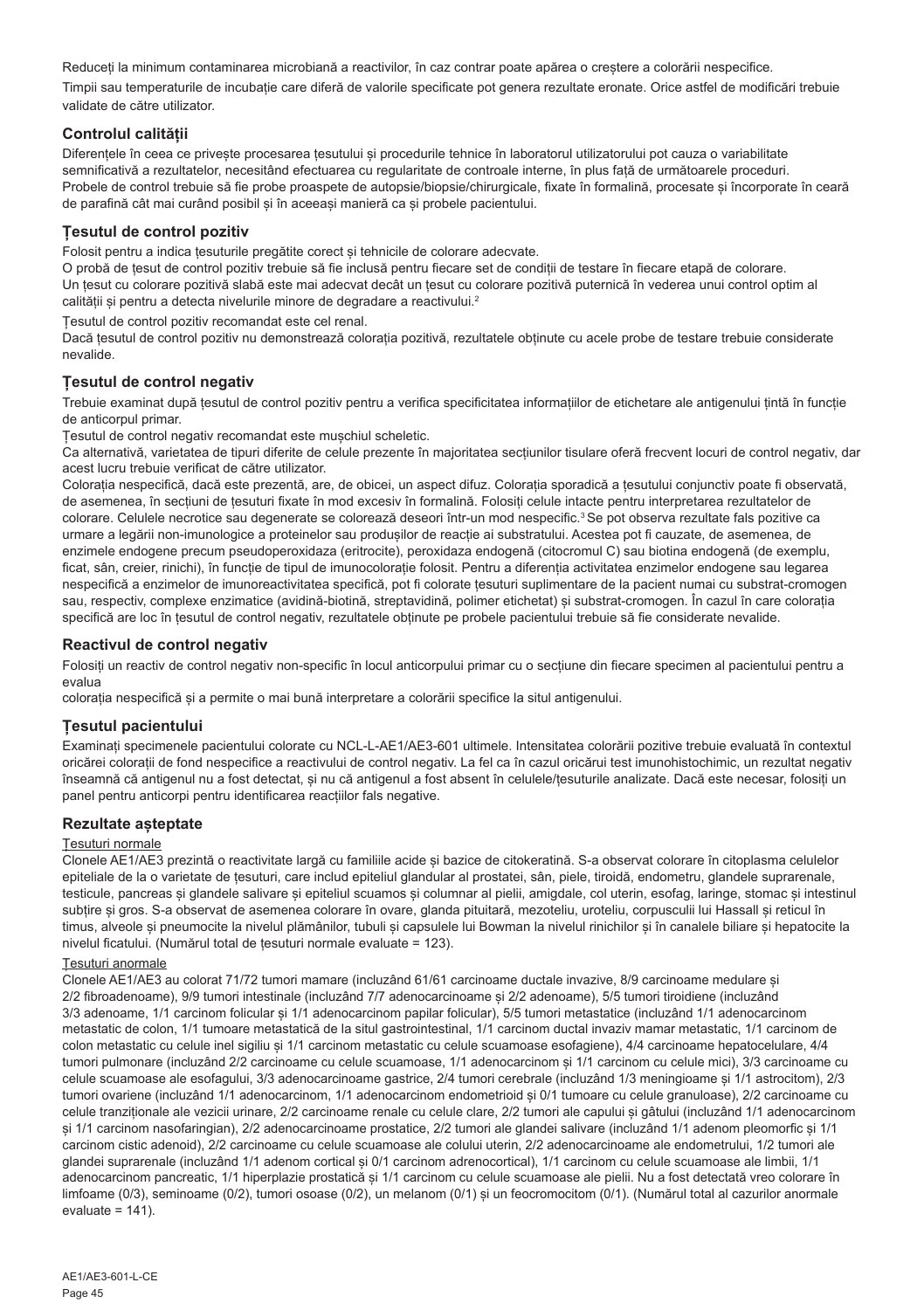#### **NCL-L-AE1/AE3-601 este recomandat pentru detectarea citokeratinelor în țesuturile normale și neoplazice, ca adjuvant al histopatologiei convenționale, utilizând coloranți histochimici non-imunologici.**

## **Limitări generale**

Imunohistochimia este un proces de diagnostic cu mai multe etape, care constă din instruirea specializată în ceea ce privește alegerea reactivilor adecvați; alegerea, fixarea și procesarea țesutului; prepararea lamei IHC; și interpretarea rezultatelor de colorare. Colorarea tisulară depinde de manipularea și procesarea țesutului înainte de colorare. Fixarea, congelarea, dezghețarea, spălarea, uscarea, încălzirea, secționarea necorespunzătoare sau contaminarea cu alte țesuturi ori fluide pot cauza artefacte, captura anticorpilor sau rezultate fals negative. Rezultatele inconsecvente pot fi atribuite diferențelor în ceea ce privește metodele de fixare și încorporare, ori neregularităților inerente ale țesutului.4

Contracolorația excesivă sau incompletă poate compromite interpretarea adecvată a rezultatelor.

Interpretarea clinică a oricărei colorări sau a absenței acesteia trebuie completată cu studii morfologice utilizând controale adecvate și trebuie evaluată în contextul antecedentelor clinice ale pacientului, precum și al altor teste de diagnosticare efectuate de către un patolog calificat.

Anticorpii de la Leica Biosystems Newcastle Ltd sunt destinați utilizării, conform indicațiilor, fie pe secțiuni congelate, fie pe secțiuni încorporate în parafină cu cerințe de fixare specifice. Poate apărea exprimarea neașteptată a antigenului, în special în neoplasme. Interpretarea clinică a oricărei secțiuni tisulare colorate trebuie să includă analiza morfologică și evaluarea probelor de control adecvate.

#### **Bibliografie - General**

- 1. National Committee for Clinical Laboratory Standards (NCCLS). Protection of laboratory workers from infectious diseases transmitted by blood and tissue; proposed guideline. Villanova, P.A. 1991; 7(9). Order code M29-P.
- 2. Battifora H. Diagnostic uses of antibodies to keratins: a review and immunohistochemical comparison of seven monoclonal and three polyclonal antibodies. Progress in Surgical Pathology. 6:1–15. eds. Fenoglio-Preiser C, Wolff CM, Rilke F. Field & Wood, Inc., Philadelphia
- 3. Nadji M, Morales AR. Immunoperoxidase, part I: the techniques and pitfalls. Laboratory Medicine. 1983; 14:767.
- 4. Omata M, Liew CT, Ashcavai M, Peters RL. Nonimmunologic binding of horseradish peroxidase to hepatitis B surface antigen: a possible source of error in immunohistochemistry. American Journal of Clinical Pathology. 1980; 73:626.
- 5. Su T, Yan F, Zhu P. Metanephric adenosarcoma: a rare case with immunohistochemistry and molecular analysis. Diagnostic Pathology. 2014; 9: 179.
- 6. Zhao W, Deng N, Gao X, et al. Primary lymphoepithelioma-like carcinoma of salivary glands: a clinicopathological study of 21 cases. International Journal of Clinical and Experimental Pathology. 2014; 7(11): 7951-7956.
- 7. Hammers HJ, Verheul HM, Salumbides B, et al. Reversible epithelial to mesenchymal transition and acquired resistance to sunitinib in patients with renal cell carcinoma: evidence from a xenograft study. Molecular Cancer Therapeutics. 2010; 9(6): 1525-1535.
- 8. Qiu Y, Yang H, Chen H, et al. Detection of CEA mRNA, p53 and AE1/AE3 in haematoxylin–eosin-negative lymph nodes of early-stage non-small cell lung cancer may improve veracity of N staging and indicate prognosis. Japanese Journal of Clinical Oncology. 2010; 40(2): 146-152.
- 9. Nagata S, Aishima S, Fukuzawa K, et al. Adenomatoid tumour of the liver. Journal of Clinical Pathology. 2008; 61 (6):777-780.

## **Amendamente la ediția anterioară**

Prima ediție.

## **Data publicării**

03 octombrie 2018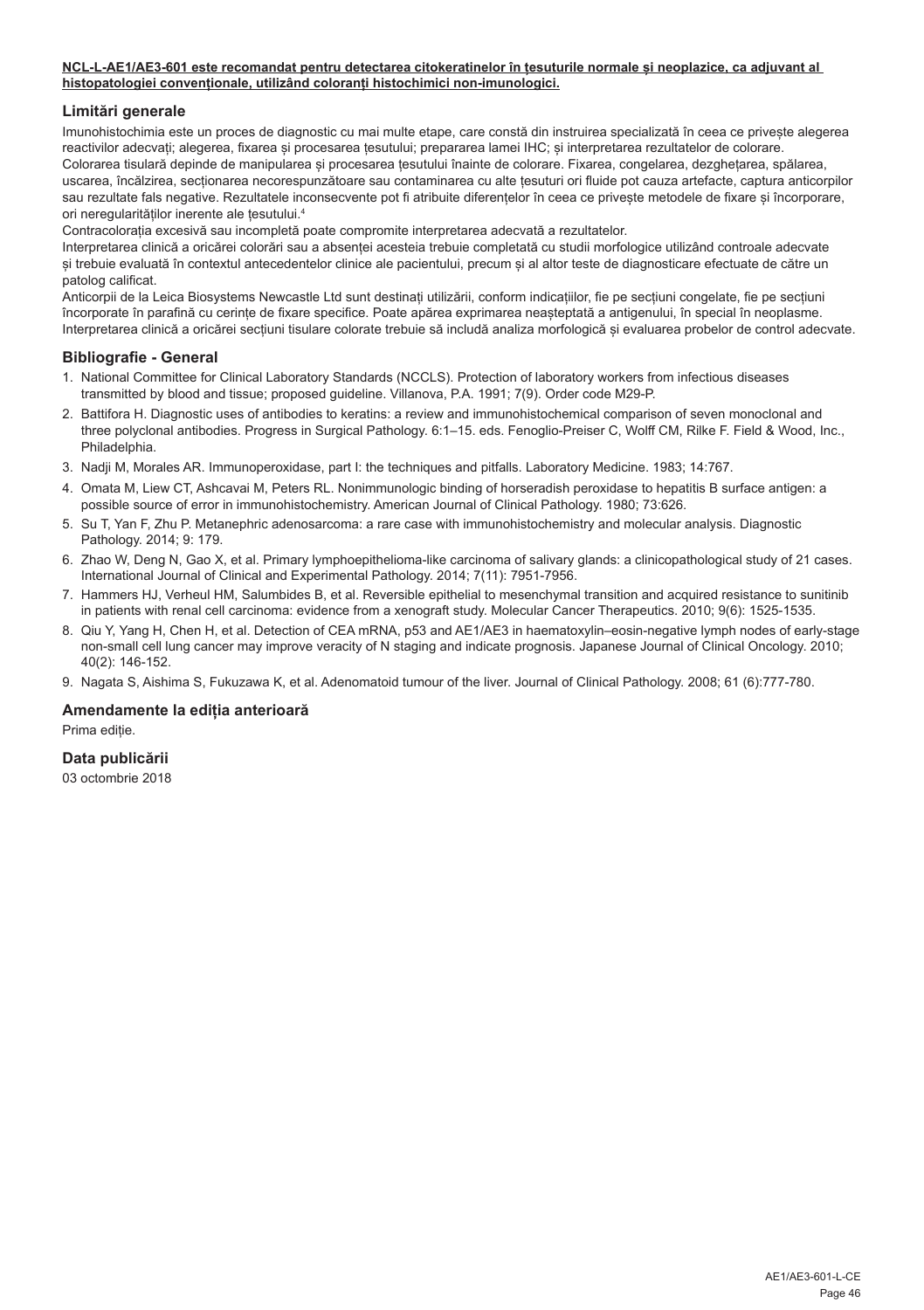# <span id="page-47-0"></span>**Жидкая форма моноклональных антител мыши NovocastraTM Multi-Cytokeratin Код продукта: NCL-L-AE1/AE3-601**

## **Назначение**

#### *Для диагностики in vitro*

Антитело NCL-L-AE1/AE3-601 предназначено для применения в ходе качественной идентификации методом световой микроскопии человеческих цитокератинов массой 56,5, 50, 50', 48 и 40 кДа кислотного подсемейства и массой 65–67, 64, 59, 58, 56 и 52 кДа основного подсемейства в парафиновых срезах. Клиническая интерпретация любого окрашивания или его отсутствия должна быть дополнена морфологическими исследованиями с надлежащими контролями и должна быть оценена квалифицированным патологом с учетом анамнеза пациента и других диагностических тестов.

#### **Принцип метода**

Иммуногистохимические (ИГХ) методы окрашивания позволяют визуализировать антигены путем последовательного связывания специфического антитела с антигеном (первичное антитело), вторичного антитела с первичным антителом и ферментного комплекса с хромогенным субстратом. Между этими этапами выполняется промежуточная промывка. Ферментная активация хромогена приводит к образованию видимого продукта реакции в месте расположения антигена. После этого образцы можно подвергать контрастному окрашиванию и заключить под покровную пленку. Интерпретацию результатов выполняют под световым микроскопом и используют для дифференциальной диагностики патофизиологических процессов, которые могут быть связаны или не связаны с конкретным антигеном.

#### **Клон**

Смесь, состоящая из двух клонов — AE1 и AE3 (Cocktail of two clones, AE1 and AE3).

#### **Иммуноген**

Подготовка цитокератина эпидермальных клеток человека (Human epidermal cytokeratin preparation).

#### **Специфичность**

Клон AE1 распознает цитокератины человека, имеющие молекулярную массу 56,5; 50; 50'; 48 и 40 кД, и относящиеся к кислому (с точки зрения изоэлектрической точки) белковому подсемейству. Клон AE3 распознает цитокератины человека, имеющие молекулярную массу от 65 до 67 кД; а также 64, 59, 58, 56 и 52 кД, и относящиеся к основному (с точки зрения изоэлектрической точки) белковому подсемейству.

## **Состав реактива**

NCL-L-AE1/AE3-601 является супернатантом жидкой культуры тканей, содержащим азид натрия в качестве консерванта.

## **Класс иммуноглобулинов**

Клон AE1, иммуноглобулин подкласса G1 (IgG1). Клон AE3, иммуноглобулин подкласса G1 (IgG1).

## **Общая концентрация белка Total Protein**

Общая концентрация белка в каждой партии указана на этикетке флакона.

#### **Концентрация антитела**

Концентрация выше или эквивалентна 225 мг/л. Общая концентрация иммуноглобулина в каждой партии указана на этикетке флакона.

#### **Рекомендации по применению**

Иммуногистохимическое окрашивание парафиновых срезов.

**Тепловая демаскировка эпитопа (Heat Induced Epitope Retrieval, HIER):** выполняйте инструкцию по применению,

прилагаемую к препарату Novocastra Epitope Retrieval Solution pH 6.

**Рекомендуемое разведение:** 1:100 в течение 30 минут при температуре 25 °C. Данная информация носит рекомендательный характер, и пользователям следует самостоятельно определять оптимальные рабочие разведения.

**Визуализация:** Следуйте инструкциям по применению, которые прилагаются к системам визуализации Novolink™ Polymer Detection Systems. Для получения дополнительной информации о продукции и технической поддержки обратитесь к местному дистрибьютору или в региональный офис компании Leica Biosystems либо, в качестве альтернативы, посетите веб-сайт компании Leica Biosystems, www.LeicaBiosystems.com

В случае применения этого антитела с другими ручными системами окрашивания или автоматизированными платформами следует выполнять валидацию его рабочих параметров.

#### **Хранение и стабильность**

Хранить при температуре 2–8 °C. Не замораживать. После использования незамедлительно вернуть на хранение при температуре 2–8 °C. Не использовать после указанной на этикетке флакона даты истечения срока годности. Условия хранения, отличающиеся от указанных выше, должны быть проверены пользователем.

## **Подготовка образцов**

Для приготовления залитых в парафин срезов тканей рекомендуется фиксация в 10 % нейтральном забуференном формалине.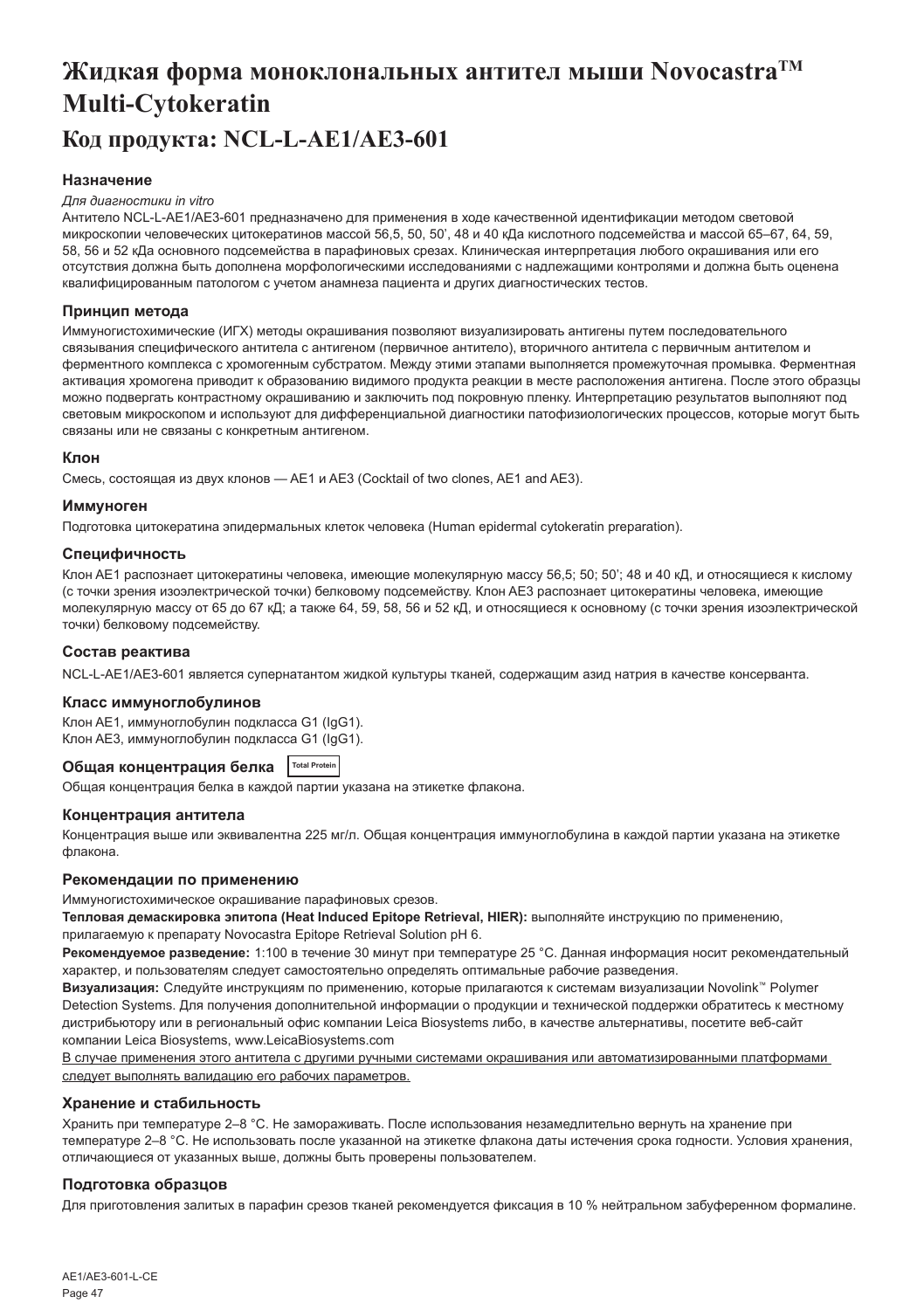#### **Предупреждения и меры предосторожности**

Этот реактив был изготовлен из супернатанта культуры клеток. При обращении с этим продуктом, как и с другими биологическими продуктами, следует соблюдать разумную осторожность.

Этот реактив содержит азид натрия. Паспорт безопасности химической продукции предоставляется по запросу или доступен на сайте www.LeicaBiosystems.com

В отношении утилизации любых потенциально опасных компонентов следуйте требованиям федеральных, региональных и местных нормативных документов.

С образцами (до и после фиксации) и всеми материалами, которые находятся под их воздействием, следует обращаться как со способными к передаче инфекции и утилизировать, соблюдая соответствующие меры предосторожности.' Никогда не набирайте реактивы в пипетку ртом и не допускайте контакта реактивов и образцов с кожей и слизистыми оболочками. В случае контакта реактивов или образцов с чувствительными зонами промойте их большим количеством воды. Обратитесь за медицинской помощью.

Сводите к минимуму микробное загрязнение реактивов во избежание усиления неспецифического окрашивания.

Инкубация при сроках и температурах, отличных от указанных в инструкции, может дать ошибочные результаты. Любые подобные изменения должны быть валидированы пользователем.

#### **Контроль качества**

Различия в методах обработки тканей и технических процедурах, выполняемых в лаборатории пользователя, могут привести к существенной вариабельности результатов, в связи с чем требуется регулярное выполнение внутрилабораторных контролей в дополнение к указанным ниже процедурам.

В качестве контролей следует использовать свежие образцы, полученные при аутопсии, биопсии или хирургических процедурах, фиксированные в формалине, обработанные и как можно скорее залитые в парафин так же, как были обработаны полученные у пациентов образцы.

#### **Положительный контроль ткани**

Применяется для проверки правильности подготовки тканей и методов окрашивания.

В каждый набор условий теста при каждом цикле окрашивания следует включать один срез ткани для положительного контроля. Для оптимального контроля качества и обнаружения незначительных уровней деградации реактива более подходит ткань со слабым положительным окрашиванием, чем ткань с сильным положительным окрашиванием.<sup>2</sup>

В качестве положительного контроля рекомендуется использовать ткани почек.

При отсутствии положительного окрашивания ткани, использующейся в качестве положительного контроля, результаты, полученные с исследуемыми образцами, считаются недействительными.

#### **Отрицательный контроль ткани**

Этот тест необходимо выполнять после положительного контроля ткани для проверки специфичности мечения целевого антигена первичным антителом.

В качестве отрицательного контроля рекомендуется использовать ткани скелетных мышц.

Кроме того, разнообразные типы клеток для отрицательного контроля можно часто найти в большинстве срезов тканей, однако такие препараты должны быть проверены пользователем.

Неспецифическое окрашивание, если оно присутствует, обычно выглядит диффузным. В срезах тканей, избыточно фиксированных формалином, можно также иногда увидеть окрашивание соединительной ткани. Для интерпретации результатов окрашивания используйте интактные клетки. Некротизированные или разрушенные клетки часто окрашиваются неспецифически.<sup>з</sup> Неиммунное связывание белков или продуктов реакции с субстратом может привести к ложноположительным результатам. Такие же результаты могут быть связаны с эндогенными ферментами, например псевдопероксидазой (в эритроцитах), эндогенной пероксидазой (цитохром C) или эндогенным биотином (например, в печени, молочной железе, головном мозге или почке) в зависимости от типа использованного иммунного окрашивания. Чтобы отличить активность эндогенных ферментов или неспецифическое связывание ферментов от специфической иммунореактивности, можно выполнить окрашивание дополнительных тканей пациента исключительно хромогенным субстратом или ферментными комплексами (авидин-биотин, стрептавидин, меченый полимер) и хромогенным субстратом соответственно. При наличии специфического окрашивания в отрицательном контроле ткани результаты исследования полученных у пациентов образцов считаются недействительными.

#### **Отрицательный контроль реактива**

Для оценки неспецифического окрашивания и лучшей интерпретации специфического окрашивания в области связывания антигена, исследуя срезы каждого образца, взятого у пациента, вместо первичных антител используйте реактив, служащий в качестве неспецифического отрицательного контроля.

#### **Ткань, полученная у пациента**

Исследуйте образцы взятой у пациента ткани, которые окрашены с помощью NCL-L-AE1/AE3-601, в последнюю очередь. Интенсивность положительного окрашивания следует оценивать с учетом любого неспецифического фонового окрашивания отрицательного контроля реактива. Как и при любом иммуногистохимическом исследовании, отрицательный результат означает необнаружение антигена, но не его отсутствие в исследованных клетках или ткани. При необходимости следует использовать панель антител для выявления ложноотрицательных реакций.

#### **Ожидаемые результаты**

#### Нормальные ткани

Клоны AE1/AE3 демонстрируют выраженную реакционную способность по отношению к кислым и основным семействам цитокератинов. Наблюдалось окрашивание цитоплазмы эпителиальных клеток различных типов тканей, включая железистый эпителий предстательной железы, молочной железы, кожи, эндометрия, надпочечников, яичек, поджелудочной железы и слюнных желез, а также клеток многослойного плоского и цилиндрического эпителия кожи, миндалин, шейки матки, гортани, пищевода, желудка, тонкого и толстого кишечника. Окрашивание также отмечалось в тканях яичников, гипофиза, мезотелии, уротелии, в тельцах Гассаля и ретикулуме вилочковой железы, в альвеолах и пневмоцитах легких, в трубочках и капсуле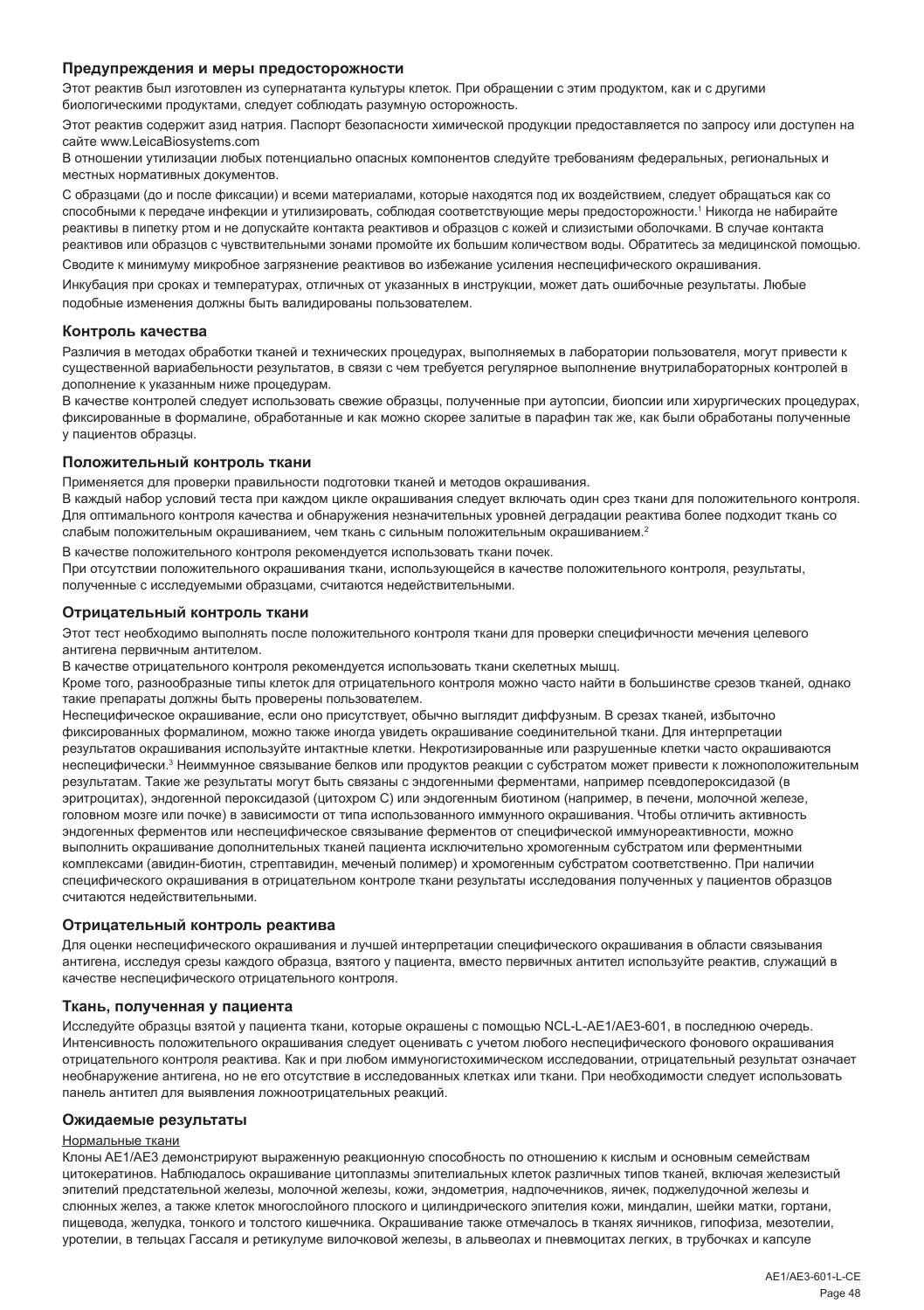Боумена почек, а также в желчных путях и в печеночных гепатоцитах. (Общее число образцов исследованных нормальных тканей = 123).

#### Патологически измененные ткани

Клоны AE1/AE3 окрашивали 71/72 случаев опухолей молочной железы (включая 61/61 случаев карциномы протоков, 8/9 случаев медуллярной карциномы и 2/2 случаев фиброаденом), 9/9 случаев опухолей кишечника (в том числе 7/7 случаев аденокарцином и 2/2 случаев аденом), 5/5 случаев опухолей щитовидной железы (в том числе 3/3 случаев аденомы, 1/1 случая фолликулярной карциномы и 1/1 случая фолликулярной папиллярной аденокарциномы), 5/5 случаев метастатических опухолей (включая 1/1 случая метастатической аденокарциномы прямой кишки, 1/1 случая метастатической опухоли из участка ЖКТ, 1/1 случая метастатической инвазивной карциномы протоков молочной железы, 1/1 случая метастатической карциномы перстневидных клеток толстой кишки и 1/1 случая метастатической плоскоклеточной карциномы пищевода), 4/4 случаев гепатоцеллюлярной карциномы, 4/4 случаев опухоли легких (в том числе 2/2 случаев плоскоклеточной карциномы, 1/1 случая аденокарциномы и 1/1 мелкоклеточной карциномы), 3/3 случаев плоскоклеточной карциномы пищевода, 3/3 случаев аденокарциномы желудка, 2/4 случаев опухоли мозга (включая 1/3 случая менингиомы и 1/1 случая астроцитомы), 2/3 случаев опухолей яичников (в том числе 1/1 случая аденокарциномы, 1/1 случая эндометриоидной аденокарциномы, 0/1 случая опухолей гранулезных клеток), 2/2 случаев карцином переходных клеток мочевого пузыря, 2/2 случаев светлоклеточных почечных карцином, 2/2 случаев опухолей головы и шеи (в том числе 1/1 случая аденокарциномы и 1/1 случая назофарингеальной карциномы), 2/2 случаев аденокарцином простаты, 2/2 случаев опухолей слюнной железы (в том числе 1/1 случая плеоморфной аденомы и 1/1 случая аденокистозной карциномы), 2/2 случаев плоскоклеточных карцином шейки матки, 2/2 случаев аденокарцином эндометрия, 1/2 случаев опухолей надпочечников (в том числе 1/1 случая кортикальной аденомы и 0/1 случая адренокортикальных аденом), 1/1 случая плоскоклеточной карциномы языка, 1/1 случая панкреатической аденокарциномы, 1/1 случая гиперплазии простаты и 1/1 случая плоскоклеточной карциномы кожи. Окрашивание не было обнаружено в случае лимфом (0/3), семином (0/2), опухолей костей (0/2), меланомы (0/1) и феохромоцитомы (0/1). (Общее число исследованных патологически измененных образцов = 141).

### **NCL-L-AE1/AE3-601 рекомендуется использовать для обнаружения цитокератинов в здоровых и пораженных опухолью тканях в качестве дополнения к обычным гистопатологическим исследованиям с неиммунологическим гистохимическим окрашиванием.**

#### **Общие ограничения**

Иммуногистохимическое исследование является многостадийным диагностическим процессом, требующим специальных навыков в выборе надлежащих реактивов; выборе, фиксации и обработке тканей; приготовлении среза с ИГХ препаратом; интерпретации результатов окрашивания.

Окрашивание тканей зависит от обращения с тканями и их обработкой перед окрашиванием. Неправильные процедуры фиксации, замораживания, оттаивания, промывки, сушки, нагрева, приготовления срезов, а также загрязнение другими тканями или жидкостями могут приводить к артефактам, захвату антител или ложноотрицательным результатам. Противоречивые результаты могут быть обусловлены различиями методов фиксации и заливки препарата или присущей тканям внутренней неравномерностью структуры.4

Чрезмерное или неполное контрастирование может негативно отразиться на точности интерпретации результатов. Клиническая интерпретация любого окрашивания или его отсутствия должна быть дополнена морфологическими исследованиями с надлежащими контролями и должна быть оценена квалифицированным патологом с учетом анамнеза пациента и других диагностических тестов.

Изготовленные компанией Leica Biosystems Newcastle Ltd антитела предназначены, как указано выше, для применения на замороженных или залитых в парафин срезах и требуют выполнения конкретных требований по фиксации. Возможна непредвиденная экспрессия антигена, особенно в опухолях. Клиническая интерпретация любого окрашенного среза ткани должна включать морфологический анализ и оценку соответствующих контролей.

#### **Литература — общая**

- 1. National Committee for Clinical Laboratory Standards (NCCLS). Protection of laboratory workers from infectious diseases transmitted by blood and tissue; proposed guideline. Villanova, P.A. 1991; 7(9). Order code M29-P.
- 2. Battifora H. Diagnostic uses of antibodies to keratins: a review and immunohistochemical comparison of seven monoclonal and three polyclonal antibodies. Progress in Surgical Pathology. 6:1–15. eds. Fenoglio-Preiser C, Wolff CM, Rilke F. Field & Wood, Inc., Philadelphia.
- 3. Nadji M, Morales AR. Immunoperoxidase, part I: the techniques and pitfalls. Laboratory Medicine. 1983; 14:767.
- 4. Omata M, Liew CT, Ashcavai M, Peters RL. Nonimmunologic binding of horseradish peroxidase to hepatitis B surface antigen: a possible source of error in immunohistochemistry. American Journal of Clinical Pathology. 1980; 73:626.
- 5. Su T, Yan F, Zhu P. Metanephric adenosarcoma: a rare case with immunohistochemistry and molecular analysis. Diagnostic Pathology. 2014; 9: 179.
- 6. Zhao W, Deng N, Gao X, et al. Primary lymphoepithelioma-like carcinoma of salivary glands: a clinicopathological study of 21 cases. International Journal of Clinical and Experimental Pathology. 2014; 7(11): 7951-7956.
- 7. Hammers HJ, Verheul HM, Salumbides B, et al. Reversible epithelial to mesenchymal transition and acquired resistance to sunitinib in patients with renal cell carcinoma: evidence from a xenograft study. Molecular Cancer Therapeutics. 2010; 9(6): 1525-1535.
- 8. Qiu Y, Yang H, Chen H, et al. Detection of CEA mRNA, p53 and AE1/AE3 in haematoxylin–eosin-negative lymph nodes of early-stage non-small cell lung cancer may improve veracity of N staging and indicate prognosis. Japanese Journal of Clinical Oncology. 2010; 40(2): 146-152.
- 9. Nagata S, Aishima S, Fukuzawa K, et al. Adenomatoid tumour of the liver. Journal of Clinical Pathology. 2008; 61 (6):777-780.

### **Дополнения к предыдущему выпуску**

Первой издание.

## **Дата выпуска**

03 октября 2018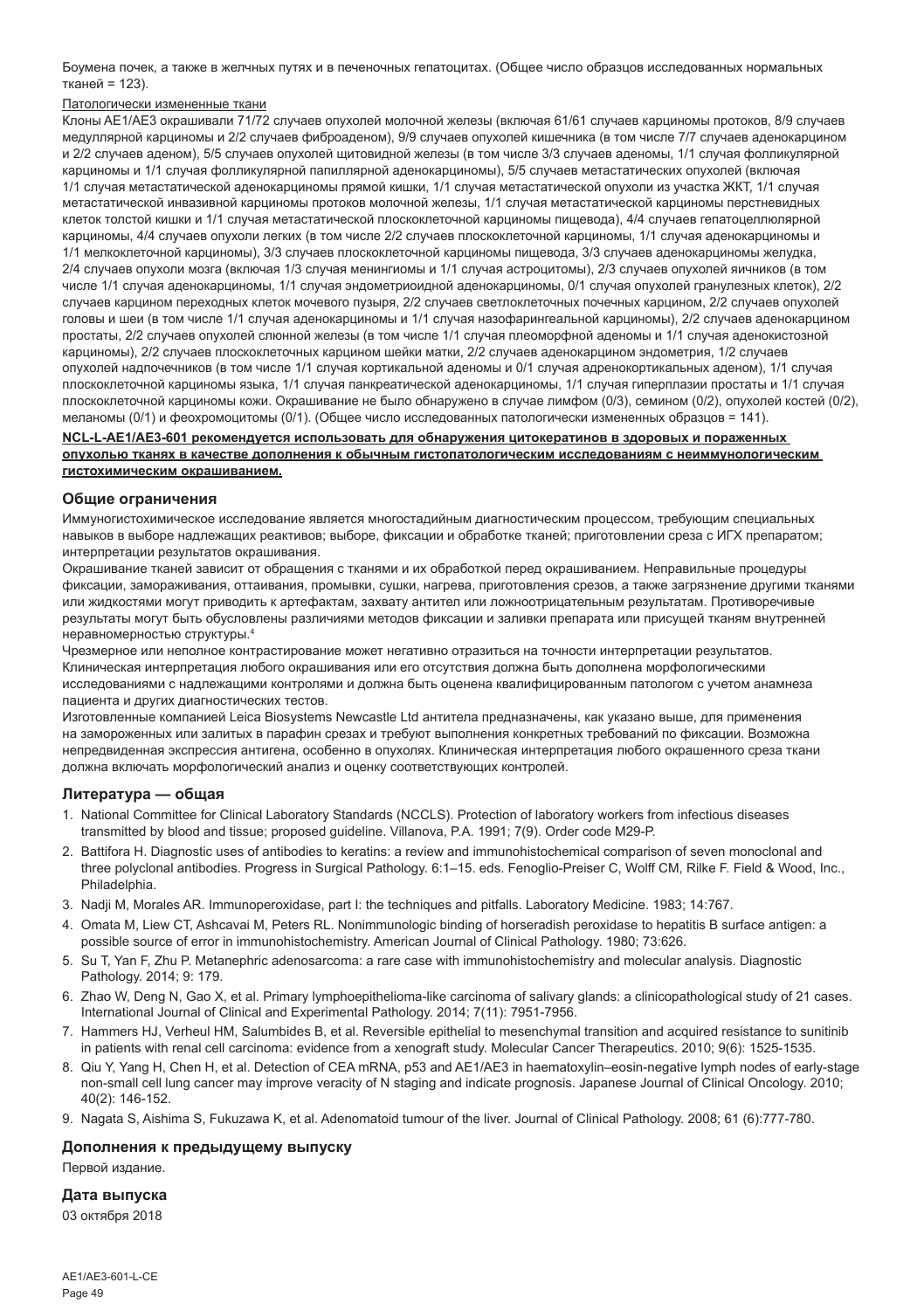# <span id="page-50-0"></span>**Płynne mysie przeciwciało monoklonalne Novocastra™ Multi-Cytokeratin Kod produktu: NCL-L-AE1/AE3-601**

## **Przeznaczenie**

#### *Do diagnostyki in vitro.*

Przeciwciało NCL-L-AE1/AE3-601 jest przeznaczone do jakościowej identyfikacji za pomocą mikroskopii świetlnej ludzkich cytokeratyn 56.5, 50, 50', 48 i 40 kD z podrodziny kwasowej i 65 do 67, 64, 59, 58, 56 i 52 kD podrodziny zasadowej w skrawkach parafinowych. Kliniczną interpretację barwienia lub jego braku należy uzupełnić badaniami morfologicznymi oraz odpowiednimi kontrolami. Ocenę powinien przeprowadzić wykwalifikowany patolog w kontekście historii choroby pacjenta oraz innych badań diagnostycznych.

## **Zasady postepowania**

Metody barwienia immunohistochemicznego (IHC) umożliwiają wizualizację antygenów dzięki zastosowaniu – po kolei – swoistego przeciwciała przeciwko antygenowi (przeciwciała pierwszorzędowego), przeciwciała drugorzędowego przeciwko przeciwciału pierwszorzędowemu i kompleksu enzymu z substratem chromogennym z etapami przemywania. Aktywacja enzymatyczna chromogenu prowadzi do wytworzenia widocznego produktu reakcji w miejscu antygenu. Następnie można wykonać barwienie kontrastowe próbki i zakryć ją szkiełkiem nakrywkowym. Wyniki są interpretowane przy użyciu mikroskopu świetlnego i pomagają w diagnostyce różnicowej procesów patofizjologicznych, które mogą mieć związek z określonym antygenem.

## **Klon**

Mieszanka dwóch klonów: AE1 i AE3.

#### **Immunogen**

Preparat ludzkich cytokeratyn epidermalnych.

#### **Swoistość**

Klon AE1 rozpoznaje ludzkie cytokeratyny 56.5, 50, 50', 48 i 40 kD z podrodziny kwaśnej. Klon AE3 rozpoznaje ludzkie cytokeratyny 65 do 67, 64, 59, 58, 56 i 52 kD z podrodziny zasadowej.

#### **Skład odczynnika**

NCL-L-AE1/AE3-601 jest płynnym supernatantem hodowli tkankowej zakonserwowanym azydkiem sodu.

#### **Klasa Ig**

AE1, IgG1. AE3, IgG1.

## **Całkowite stężenia białka Total Protein**

Całkowite stężenie białka w danej serii podano na etykiecie fiolki.

## **Stężenie przeciwciał**

Większe lub równe 225 mg/l. Stężenie lg w danej serii podano na etykiecie fiolki.

## **Zalecenia dotyczące stosowania**

Badanie immunohistochemiczne skrawków zatopionych w parafinie.

**Cieplne odmaskowywanie epitopu (HIER):** Należy postępować zgodnie z instrukcją stosowania załączoną do roztworu Novocastra Epitope Retrieval Solution pH 6.

**Sugerowane rozcieńczenie:** 1:100 przez 30 minut w temperaturze 25°C. Są to jedynie wskazówki i użytkownicy powinni sami określić swoje optymalne rozcieńczenie robocze.

**Wizualizacja:** Należy postępować zgodnie z instrukcją stosowania podaną w produktach Novolink™ Polymer Detection Systems. Aby uzyskać dalsze informacje o produkcie lub wsparcie, należy skontaktować się z lokalnym dystrybutorem lub regionalnym biurem Leica Biosystems, albo też odwiedzić stronę internetową Leica Biosystems, www.LeicaBiosystems.com

Jeżeli przeciwciało jest używane jednocześnie z innymi ręcznymi metodami barwienia lub platformami automatycznymi, należy zweryfikować jego działanie.

#### **Przechowywanie i trwałość**

Przechowywać w temperaturze 2-8 °C. Nie zamrażać. Niezwłocznie po użyciu ponownie umieścić w temperaturze 2-8 °C. Nie używać po upływie daty ważności podanej na etykiecie fiolki. Przechowywanie w warunkach innych od wskazanych powyżej wymaga weryfikacji użytkownika.

## **Przygotowanie próbek**

Zalecanym utrwalaczem jest 10-procentowa obojetna buforowana formalina do zatopionych w parafinie skrawków tkankowych.

## **Ostrzeżenia i środki ostrożności**

Odczynnik został przygotowany z supernatantu hodowli tkankowej. Ponieważ jest to produkt biologiczny, podczas jego używania należy zachować odpowiednie środki ostrożności.

Ten odczynnik zawiera azydek sodu. Karta charakterystyki jest dostępna na żądanie lub dostępna na stronie www.LeicaBiosystems.com Wszelkie potencjalnie toksyczne składniki należy utylizować zgodnie z krajowymi lub lokalnymi przepisami.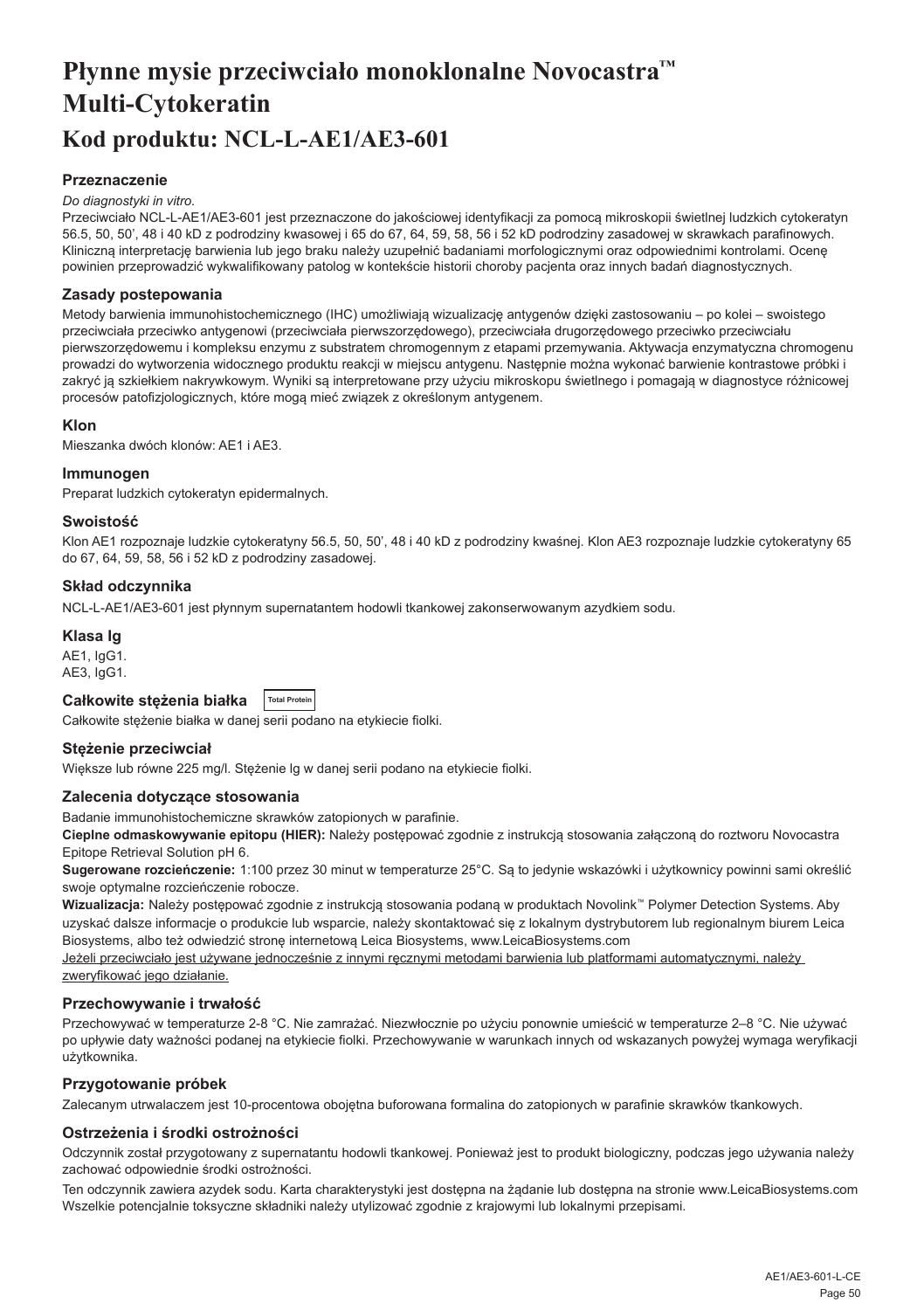Próbki, przed i po utrwaleniu oraz wszystkie materiały mające z nimi kontakt należy traktować jako potencjalnie zakaźne i usuwać przy zachowaniu odpowiednich środków ostrożności.' Nigdy nie zasysać odczynników ustami podczas pobierania pipetą oraz unikać kontaktu odczynników i próbek badanych ze skórą i błonami śluzowymi. W razie kontaktu odczynników lub próbek ze szczególnie narażonymi miejscami przemyć miejsce kontaktu dużą ilością wody. Należy zasięgnąć porady lekarza.

Chronić odczynniki przed skażeniem drobnoustrojami, ponieważ może ono doprowadzić do zwiększonego barwienia niespecyficznego. Zastosowanie okresów inkubacji i temperatur innych niż podano w instrukcji może spowodować błędne wyniki. Wszelkie zmiany tego typu muszą zostać zweryfikowane przez użytkownika.

## **Kontrola jakości**

Różnice w przetwarzaniu tkanek i procedurach technicznych w laboratorium użytkownika mogą doprowadzić do znacznej zmienności wyników, co oznacza konieczność dodatkowego przeprowadzania regularnych kontroli wewnętrznych.

Kontrole należy przeprowadzać jak najszybciej na świeżych próbkach z autopsji/biopsji/operacji chirurgicznej utrwalonych, przetworzonych i zatopionych w parafinie, taką samą metodą, jaką badane są pobrane tkanki.

## **Tkankowa kontrola pozytywna**

Stosowana w celu wskazania prawidłowo przygotowanych tkanek i prawidłowych technik barwienia.

W każdej serii barwienia każdy zestaw warunków testowych powinien uwzględniać jedną tkankową kontrolę pozytywną. Do optymalnej kontroli jakości i do wykrywania niewielkich poziomów degradacji odczynników bardziej nadaje się tkanka o słabym barwieniu pozytywnym niż tkanka o silnym barwieniu pozytywnym.<sup>2</sup>

Tkankowa kontrola pozytywna powinna obejmować nerkę.

Jeśli tkankowa kontrola pozytywna nie wykaże odpowiedniego barwienia pozytywnego, wyniki testu przeprowadzonego na próbkach pobranych od pacjenta należy uznać za nieważne.

## **Tkankowa kontrola negatywna**

Należy ja wykonać po tkankowej kontroli pozytywnej, aby sprawdzić swoistość znakowania docelowego antygenu przez przeciwciało pierwszorzędowe.

Tkankowa kontrola negatywna powinna obejmować mięśnie szkieletowe.

Ewentualnie tkankowa kontrola negatywna może obejmować różne typy komórek obecne w większości skrawków tkankowych, jednak powinno to zostać zweryfikowane przez użytkownika.

Barwienie niespecyficzne, jeżeli jest obecne, zwykle ma charakter rozproszony. Na skrawkach wykonanych z materiału tkankowego nadmiernie utrwalonego w formalinie można również zaobserwować sporadyczne barwienie tkanki łącznej. Do interpretacji wyników barwienia należy używać nieuszkodzonych komórek. Komórki martwicze lub zdegenerowane często powodują barwienie niespecyficzne.<sup>3</sup>Wyniki fałszywie pozytywne mogą pojawić się w następstwie nieimmunologicznego wiązania białek lub występowania produktów reakcji substratów. Mogą być również spowodowane przez endogenne enzymy, takie jak pseudoperoksydaza (erytrocyty), endogenna peroksydaza (cytochrom C) lub endogenna biotyna (np. wątroba, piersi, mózg, nerki), w zależności od zastosowanego barwnika immunohistochemicznego. Aby odróżnić endogenną aktywność enzymatyczną lub niespecyficzne wiązanie enzymów od swoistej immunoreaktywności, dodatkowe tkanki pacjenta mogą być barwione wyłącznie substratem chromogenem lub kompleksem enzymatycznym (awidyna-biotyna, streptawidyna, znakowany polimer) i substratem-chromogenem. Jeśli w trakcie tkankowej kontroli negatywnej nastąpi barwienie specyficzne, wyniki testu przeprowadzonego na próbkach pobranych od pacjenta należy uznać za nieważne.

## **Negatywna kontrola odczynnika**

Aby przeprowadzić ocenę barwienia niespecyficznego oraz umożliwić lepszą interpretację barwienia specyficznego na każdym skrawku z próbki pobranej od pacjenta należy przeprowadzić niespecyficzną kontrolę negatywną odczynnika w miejscu wiązania przeciwciała pierwszorzędowego.

## **Tkanka pacjenta**

Próbki pacjenta wybarwione testem NCL-L-AE1/AE3-601 należy badać jako ostatnie. Intensywność barwienia pozytywnego należy oceniać w kontekście ewentualnego niespecyficznego barwienia tła podczas negatywnej kontroli odczynnika. Tak jak we wszystkich innych badaniach immunohistochemicznych wynik ujemny oznacza, że antygen nie został wykryty, co jednak nie oznacza, że jest on nieobecny w badanych komórkach/tkankach. W razie konieczności do identyfikacji reakcji fałszywie negatywnych należy wykorzystać panel przeciwciał.

## **Oczekiwane wyniki**

#### Tkanki prawidłowe

Klony AE1/AE3 wykazują wysoką reaktywność z kwaśnymi i zasadowymi rodzinami cytokeratyn. Barwienie obserwowano w cytoplazmie komórek nabłonkowych z różnych tkanek, w tym gruczołowego nabłonka gruczołu krokowego, sutka, skóry, tarczycy, endometrium, gruczołu nadnercza, jądra, trzustki i gruczołu ślinowego oraz nabłonka płaskiego i walcowatego skory, migdałków, szyjki macicy, przełyku, krtani, żołądka oraz jelita cienkiego i grubego. Stwierdzono również barwienie w jajniku, przysadce mózgowej, mezotelium, urotelium, ciałkach Hassalla i retikulum w grasicy, pęcherzykach płucnych i pneumocytach w płucach, kanalikach i torebce Bowmana w nerkach oraz w drogach żółciowych i hepatocytach wątroby. (Łączna liczba ocenionych prawidłowych tkanek = 123).

#### Tkanki nieprawidłowe

Klony AE1/AE3 wybarwiły 71/72 raki sutka (w tym 61/61 inwazyjne raki przewodowe, 8/9 raków rdzeniastych i 2/2 gruczolakowłókniaka), 9/9 guzów jelit (w tym 7/7 gruczolakoraków i 2/2 gruczolaki), 5/5 guzów tarczycy (w tym 3/3 gruczolaki, 1/1 raka pęcherzykowego i 1/1 grudkowego gruczolakoraka pęcherzykowego), 5/5 guzów przerzutowych (w tym 1/1 przerzutowego gruczolakoraka okrężnicy, 1/1 guza przerzutowego z okolicy przewodu pokarmowego, 1/1 przerzutowego inwazyjnego przewodowego raka sutka, 1/1 przerzutowego raka okrężnicy z komórek sygnetowatych i 1/1 przerzutowego raka płaskonabłonkowego przełyku), 4/4 raki wątrobowokomórkowe, 4/4 guzy płuc (w tym 2/2 raki płaskonabłonkowe, 1/1 gruczolakoraka i 1/1 raka drobnokomórkowego), 3/3 raki płaskonabłonkowe przełyku, 3/3 gruczolakoraki żołądka, 2/4 guzy mózgu (w tym 1/3 oponiaki i 1/1 gwiaździaka), 2/3 guzy jajnika (w tym 1/1 gruczolakoraka, 1/1 gruczolakoraka endometrioidalnego i 0/1 ziarniczaków), 2/2 raki przejściowokomórkowe pęcherza moczowego, 2/2 raki jasnokomórkowe nerki, 2/2 guzy głowy i szyi (w tym 1/1 gruczolakoraka i 1/1 raka nosogardzieli), 2/2 gruczolakoraki gruczołu krokowego, 2/2 guzy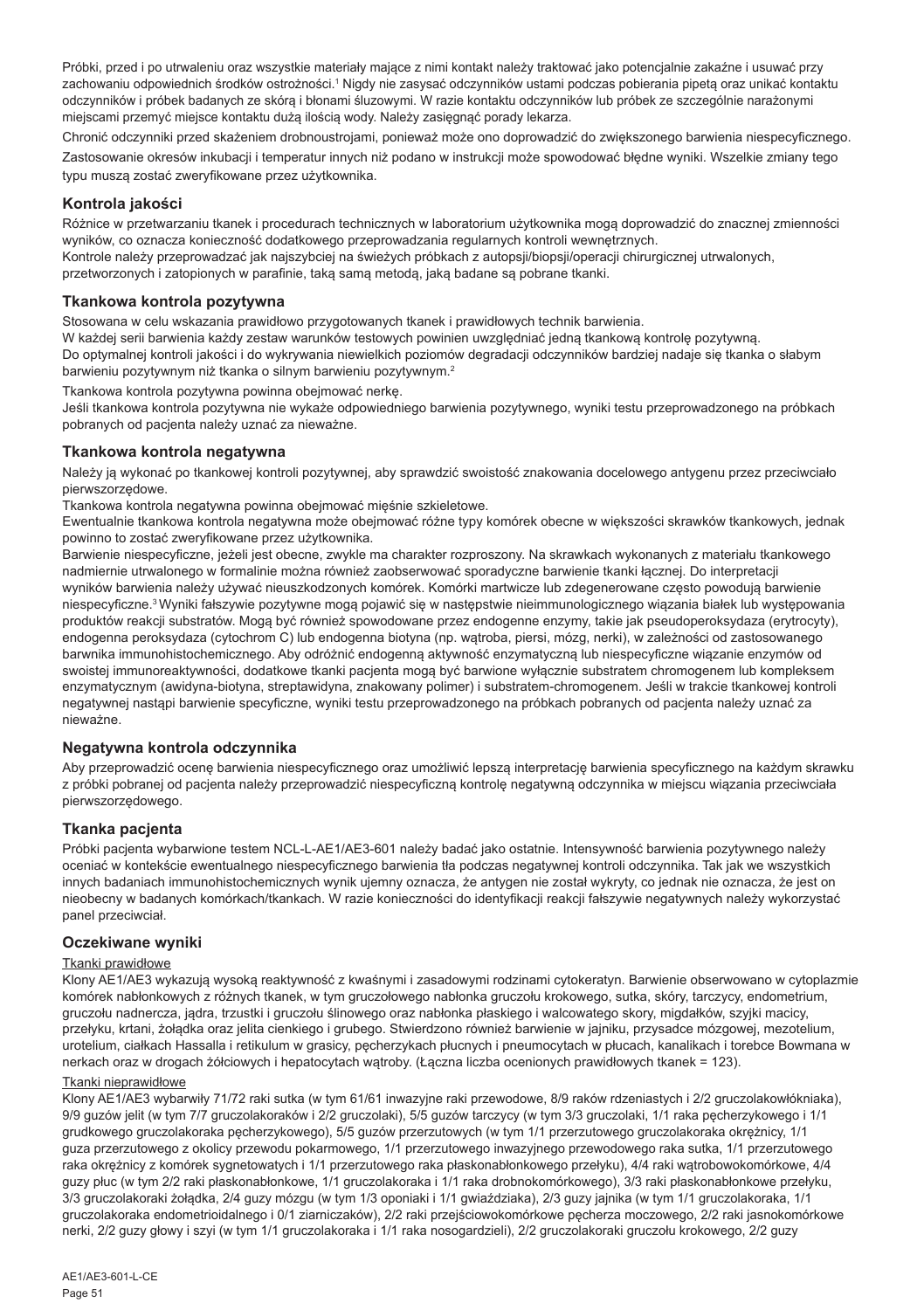ślinianek (w tym 1/1 gruczolaka wielopostaciowego i 1/1 raka gruczołowato-torbielowatego), 2/2 raki płaskonabłonkowe szyjki macicy, 2/2 gruczolakoraki śluzówki macicy, 1/2 guza nadnerczy (w tym 1/1 gruczolaka kory nadnerczy i 0/1 raków nadnercza), 1/1 raka płaskokomórkowego języka, 1/1 gruczolakoraka trzustki, 1/1 rozrost gruczołu krokowego i 1/1 raka płaskonabłonkowego skóry. Nie stwierdzono barwienia w przypadku chłoniaków (0/3), nasieniaków (0/2), guzów kości (0/2), czerniaka (0/1) ani guza chromochłonnego (0/1). (Łączna liczba ocenionych nieprawidłowych przypadków = 141).

## **Zaleca się stosowanie NCL-L-AE1/AE3-601) do wykrywania cytokeratyn w tkankach zdrowych i nowotworowych, jako uzupełnienie konwencjonalnego badania histopatologicznego opartego na nieimmunologicznym barwieniu histologicznym.**

## **Ograniczenia ogólne**

Badanie immunohistochemiczne to wieloetapowy proces diagnostyczny, który wymaga specjalistycznego szkolenia w zakresie doboru odpowiednich odczynników i tkanek, utrwalania i przetwarzania tkanek, przygotowywania preparatów immunohistochemicznych oraz interpretacji wyników barwienia.

Barwienie tkanek zależy od postępowania z tkanką i jej przetwarzania przed barwieniem. Nieprawidłowe utrwalanie, zamrażanie, rozmrażanie, przemywanie, suszenie, podgrzewanie, ścinanie skrawków lub skażenie innymi tkankami lub płynami może powodować artefakty, zatrzymywanie przeciwciał lub wyniki fałszywie negatywne. Niespójne wyniki mogą wynikać z różnic w metodach utrwalania i zatapiania lub nieprawidłowości związanej z tkanką.4

Nadmierne lub niepełne barwienie kontrastowe może negatywnie wpływać na właściwą interpretację wyników.

Kliniczną interpretację barwienia lub jego braku należy uzupełnić badaniami morfologicznymi oraz odpowiednimi kontrolami. Ocenę powinien przeprowadzić wykwalifikowany patolog w kontekście historii choroby pacjenta oraz innych badań diagnostycznych. Przeciwciała firmy Leica Biosystems Newcastle Ltd są przeznaczone do badania skrawków zamrożonych lub zatopionych w parafinie, które utrwalono zgodnie z określonymi wymogami. Może wystąpić nieoczekiwana ekspresja antygenu, szczególnie w przypadku nowotworów. Interpretacja kliniczna wybarwionych skrawków musi obejmować analizę morfologiczną oraz ocenę przeprowadzoną w ramach odpowiednich kontroli.

## **Piśmiennictwo - ogólne.**

- 1. National Committee for Clinical Laboratory Standards (NCCLS). Protection of laboratory workers from infectious diseases transmitted by blood and tissue; proposed guideline. Villanova, P.A. 1991; 7(9). Order code M29-P.
- 2. Battifora H. Diagnostic uses of antibodies to keratins: a review and immunohistochemical comparison of seven monoclonal and three polyclonal antibodies. Progress in Surgical Pathology. 6:1–15. eds. Fenoglio-Preiser C, Wolff CM, Rilke F. Field & Wood, Inc., Philadelphia.
- 3. Nadji M, Morales AR. Immunoperoxidase, part I: the techniques and pitfalls. Laboratory Medicine. 1983; 14:767.
- 4. Omata M, Liew CT, Ashcavai M, Peters RL. Nonimmunologic binding of horseradish peroxidase to hepatitis B surface antigen: a possible source of error in immunohistochemistry. American Journal of Clinical Pathology. 1980; 73:626.
- 5. Su T, Yan F, Zhu P. Metanephric adenosarcoma: a rare case with immunohistochemistry and molecular analysis. Diagnostic Pathology. 2014; 9: 179.
- 6. Zhao W, Deng N, Gao X, et al. Primary lymphoepithelioma-like carcinoma of salivary glands: a clinicopathological study of 21 cases. International Journal of Clinical and Experimental Pathology. 2014; 7(11): 7951-7956.
- 7. Hammers HJ, Verheul HM, Salumbides B, et al. Reversible epithelial to mesenchymal transition and acquired resistance to sunitinib in patients with renal cell carcinoma: evidence from a xenograft study. Molecular Cancer Therapeutics. 2010; 9(6): 1525-1535.
- 8. Qiu Y, Yang H, Chen H, et al. Detection of CEA mRNA, p53 and AE1/AE3 in haematoxylin–eosin-negative lymph nodes of early-stage non-small cell lung cancer may improve veracity of N staging and indicate prognosis. Japanese Journal of Clinical Oncology. 2010; 40(2): 146-152.
- 9. Nagata S, Aishima S, Fukuzawa K, et al. Adenomatoid tumour of the liver. Journal of Clinical Pathology. 2008; 61 (6):777-780.

## **Zmiany wprowadzone do poprzedniego wydania**

Pierwsza publikacja.

## **Data publikacji**

03 października 2018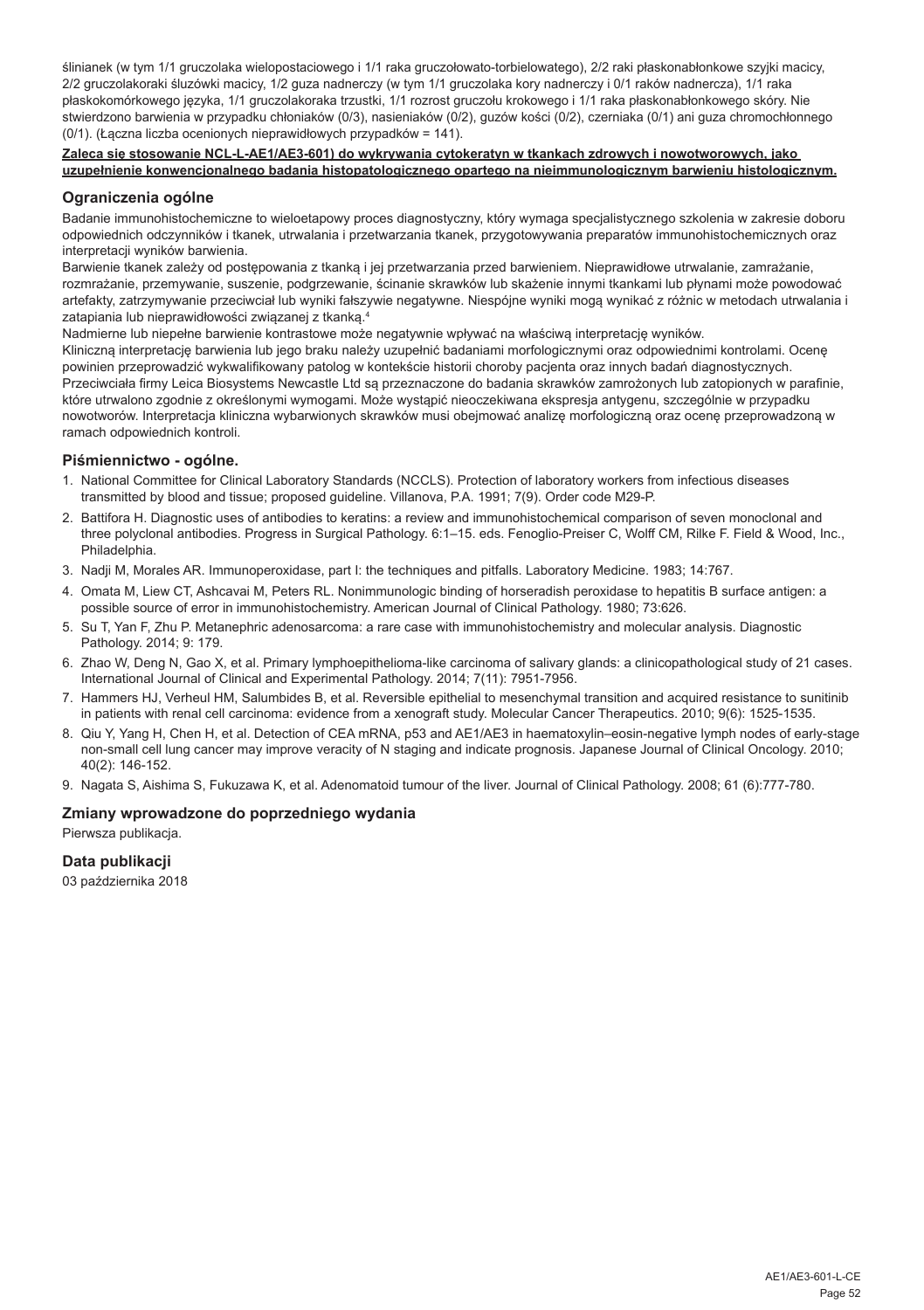## <span id="page-53-0"></span>**Tekočinsko monoklonsko protitelo Novocastra™ iz miši Multi-Cytokeratin Koda izdelka: NCL-L-AE1/AE3-601**

## **Predvidena uporaba**

#### *Za diagnostično uporabo in vitro.*

Izdelek NCL-L-AE1/AE3-601 je namenjen uporabi za svetlobno-mikroskopsko kvalitativno identifikacijo človeških citokeratinov z molsko maso 56,5, 50, 50', 48 in 40 kD iz kisle poddružine ter 65 do 67, 64, 59, 58, 56 in 52 kD iz bazične poddružine v parafinskih rezinah. Klinično razlago obarvanja ali odsotnosti le-tega morajo dopolnjevati morfološke študije ustreznih kontrolnih vzorcev, ki jih v okviru klinične anamneze bolnika in drugih diagnostičnih testov oceni usposobljen patolog.

## **Načelo postopka**

Imunohistokemijske (IHC) tehnike barvanja omogočajo vizualizacijo antigenov z izvajanjem zaporednega nanosa - z vmesnimi koraki izpiranja - specifičnega protitelesa na antigen (primarno protitelo), sekundarnega protitelesa na primarno protitelo in encimskega kompleksa s kromogenim substratom. Encimska aktivacija kromogena povzroči vidno reakcijo izdelka na mestu antigena. Tak vzorec lahko nato nasprotno barvamo in pokrijemo s krovnim stekelcem. Rezultate nato obdelamo s pomočjo svetlobnega mikroskopa in jih uporabimo pri diferencialni diagnozi patološko-fizioloških procesov, ki so morda povezani z določenim antigenom ali pa tudi ne.

#### **Klon**

Koktajl dveh klonov, AE1 in AE3.

## **Imunogen**

Priprava človeškega epidermalnega citokeratina.

## **Specifičnost**

Klon AE1 prepozna človeške citokeratine kisle poddružine z molsko maso 56,5, 50, 50', 48 in 40 kD. Klon AE3 prepozna človeške citokeratine bazične poddružine z molsko maso 65 do 67, 64, 59, 58, 56 in 52 kD.

## **Sestava reagenta**

NCL-L-AE1/AE3-601 je tekočinski supernatant kulture tkiva in vsebuje natrijev azid kot konzervans.

#### **Razred Ig**

AE1, IgG1. AE3, IgG1.

## **Skupna koncentracija beljakovin Total Protein**

Skupna koncentracija beljakovin v določeni seriji je navedena na oznaki na viali.

## **Koncentracija protiteles**

Višja ali enaka 225 mg/l. Glejte oznako na viali za koncentracijo Ig določene serije.

## **Priporočila za uporabo**

Imunohistokemija parafinskih rezin.

**Toplotno pridobivanje epitopa (HIER):** Upoštevajte navodila za uporabo raztopine za pridobivanje epitopov Novocastra Epitope Retrieval Solution pH 6.

**Predlagano redčenje:** 1:100 za 30 minut pri 25 °C. To je samo vodilo; uporabniki naj poiščejo svoje lastne najbolj učinkovite delovne razredčine.

**Vizualizacija:** Sledite navodilom za uporabo sistemov za zaznavanje polimerov Novolink™ Polymer Detection Systems. Za več podatkov o izdelku ali podporo se obrnite na svojega lokalnega distributerja ali regionalno pisarno podjetja Leica Biosystems, lahko pa tudi obiščete spletno mesto podjetja Leica Biosystems na www.LeicaBiosystems.com.

Učinkovitost tega protitelesa je treba validirati, kadar ga uporabljate z drugimi sistemi za ročno barvanje ali avtomatiziranimi okolji.

#### **Shranjevanje in stabilnost**

Hraniti pri temperaturi 2–8 °C. Ne zamrzujte. Takoj po uporabi ohladite na temperaturo 2–8 °C. Ne uporabljajte po datumu izteka roka uporabnosti, ki je naveden na oznaki na viali. Uporabnik naj preveri pogoje shranjevanja, ki se razlikujejo od zgoraj navedenih.

#### **Priprava vzorcev**

Priporočena fiksirna raztopina je 10-% formalin v nevtralnem pufru za tkivne rezine, vstavljene v parafin.

#### **Opozorila in previdnostni ukrepi**

Vir priprave tega reagenta je supernatant celične kulture. Ker je to biološki izdelek, je treba z njim ravnati z ustrezno skrbnostjo.

Ta reagent vsebuje natrijev azid. Varnostni list je na voljo na zahtevo ali na naslovu www.LeicaBiosystems.com. Upoštevajte zvezne, državne ali lokalne predpise za odstranjevanje morebitnih strupenih sestavin.

Z vzorci, pred fiksiranjem in po njem, in vsemi materiali, s katerimi so prišli v stik, morate rokovati, kot da bi lahko prenašali okužbe, in pri njihovem odstranjevanju slediti ustreznim previdnostnim ukrepom.1 Nikoli ne pipetirajte reagentov skozi usta; pazite, da reagenti in vzorci ne pridejo v stik s kožo in sluznicami. Če reagenti ali vzorci pridejo v stik z občutljivimi deli, jih izperite z obilo vode. Poiščite zdravniško pomoč.

Pazite, da ne pride do mikrobne okužbe reagentov, saj lahko povzroči nespecifično barvanje.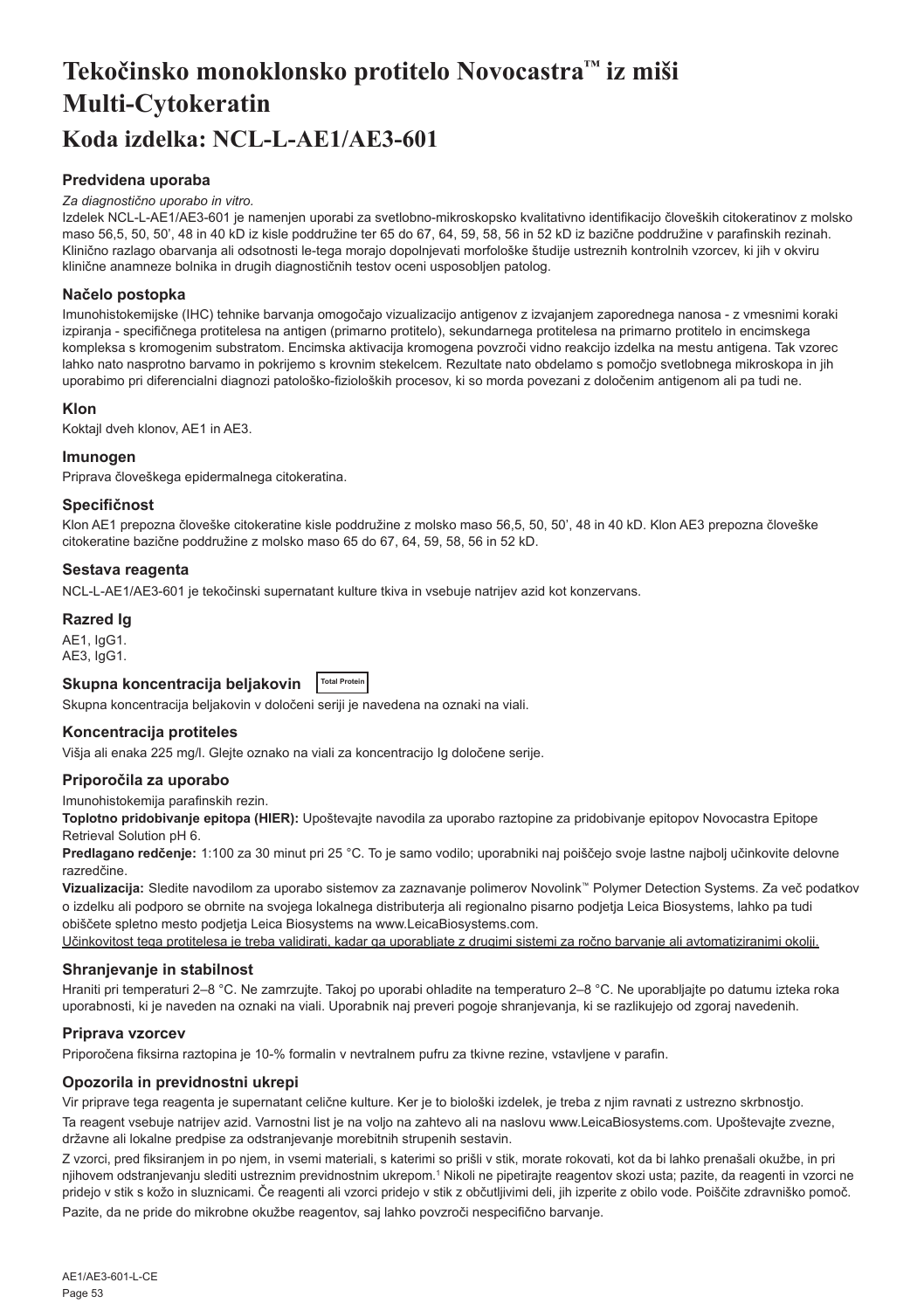Če uporabite čas ali temperature inkubacije, ki se razlikujejo od navedenih, lahko pridobite napačne rezultate. Uporabnik mora validirati morebitne spremembe.

## **Kontrola kakovosti**

Razlike pri obdelavi tkiva in tehničnih postopkih v laboratoriju uporabnika lahko vodijo do precejšnje variabilnosti rezultatov, kar zahteva redne interne kontrole učinkovitosti poleg spodaj navedenih postopkov.

Kontrolni vzorci morajo biti sveži vzorci, pridobljeni z obdukcijo/biopsijo/kirurškim posegom, fiksirani s formalinom, obdelani in shranjeni v parafinskem vosku kakor hitro je mogoče ter na isti način, kot vzorci bolnikov.

## **Pozitivni kontrolni vzorci tkiva**

Uporabite jih za opredelitev pravilno pripravljenih tkiv in ustreznih tehnik barvanja.

Pri vsakem postopku barvanja morate vsakemu sklopu preizkusnih pogojev dodati en pozitiven kontrolni vzorec tkiva. Za kar najboljšo kontrolo kakovosti in boljše zaznavanje manjših stopenj razkroja reagenta je bolj primerno uporabiti tkivo s šibkim

pozitivnim obarvanjem kot tkivo z močnim pozitivnim obarvanjem.<sup>2</sup>

Za pozitivni kontrolni vzorec tkiva priporočamo tkivo ledvic.

Če pozitivni kontrolni vzorci tkiva ne pokažejo pozitivnega obarvanja, morate rezultate preizkusnih vzorcev zavreči kot neveljavne.

## **Negativni kontrolni vzorci tkiva**

Pregledati jih morate po pregledu pozitivnih kontrolnih vzorcev tkiva, da preverite specifičnost oznake ciljnega antigena glede na primarno protitelo.

Za negativno kontrolo tkiva priporočamo tkivo skeletnih mišic.

Drugače pa se kot negativni kontrolni vzorci pogosto uporablja vrsta različnih celic, ki so prisotne v večini rezin tkiv, vendar pa mora tako uporabo preveriti uporabnik.

Nespecifično barvanje, če je prisotno, je običajno razpršeno. Opazite lahko tudi posamično obarvanje vezivnega tkiva v rezinah tkiv, kot posledica premočnega fiksiranja s formalinom. Za razlago rezultatov obarvanja uporabite nespremenjene celice. Obarvanje nekrotičnih ali degeneriranih celic je pogosto nespecifično.<sup>3</sup> Lažno pozitivni rezultati se lahko pojavijo zaradi ne-imunološke vezave proteinov ali produktov reakcije substrata. Povzročijo jih lahko tudi endogeni encimi, kot so psevdoperoksidaza (eritrociti), endogena peroksidaza (citokromni C) ali endogeni biotin (npr. jetra, dojke, možgani, ledvice), odvisno od vrste uporabljenega imunskega barvila. Za razlikovanje med endogensko aktivnostjo encimov ali nespecifično vezavo encimov zaradi specifične imunske reaktivnosti, lahko barvate dodatna tkiva bolnika izključno ali s kromogenskim substratom ali encimskimi kompleksi (avidin-biotin, streptavidin, označeni polimer) in kromogenskim substratom. Če pride do specifičnega obarvanja negativnih kontrolnih vzorcev tkiva, morate rezultate vzorcev bolnika zavreči kot neveljavne.

## **Negativni kontrolni reagent**

Za oceno nespecifičnega barvanja in boljšo razlago specifičnega obarvanja na antigenskem mestu uporabite nespecifični negativni kontrolni reagent namesto primarnega protitelesa z eno rezino vsakega vzorca bolnika.

## **Bolnikovo tkivo**

Nazadnje preglejte bolnikove vzorce, obarvane z izdelkom NCL-L-AE1/AE3-601. Intenzivnost pozitivnega obarvanja ocenite v okviru morebitnega nespecifičnega obarvanja ozadja z negativnim kontrolnim reagentom. Tako kot pri vseh imunohistokemijskih preizkusih negativen rezultat pomeni, da antigen ni bil zaznan, ne pa odsotnosti antigena v testiranih celicah/tkivih. Po potrebi uporabite nabor protiteles za opredelitev napačnih negativnih reakcij.

## **Pričakovani rezultati**

#### Normalna tkiva

Klona AE1/AE3 kažeta široko reaktivnost s kislimi in bazičnimi družinami citokeratinov. Opazili so obarvanje v citoplazmi epitelijskih celic različnih tkiv, vključno z žleznim epitelijem prostate, dojke, kože, ščitnice, endometrija, nadledvične žleze, testisa, trebušne slinavke in slinavke, ter ploščatega in cilindričnega epitelija kože, tonzil, materničnega vratu, požiralnika, grla, želodca ter tankega in debelega črevesa. Obarvanje so opazili tudi v jajčniku, hipofizi, mezoteliomu, uroepiteliju, Hassallovih telescih in retikulumu v priželjcu, alveolah in pnevmocitih v pljučih, tubulih in Bowmanovi kapsuli v ledvicah ter v žolčevodih in hepatocitih jeter. (Skupno število ocenjenih normalnih tkiv =  $123$ ).

## Nenormalna tkiva

Klona AE1/AE3 sta obarvala 71/72 tumorjev dojke (vključno z 61/61 invazivnih karcinomov kanalov dojke, 8/9 medularnih karcinomov in 2/2 fibroadenomov), 9/9 tumorjev črevesa (vključno s 7/7 adenokarcinomov in 2/2 adenomov), 5/5 tumorjev ščitnice (vključno s 3/3 adenomov, 1/1 folikularnega karcinoma in 1/1 folikularnega papilarnega adenokarcinoma), 5/5 metastatskih tumorjev (vključno z 1/1 metastatskega adenokarcinoma kolona, 1/1 metastatskega tumorja v prebavilih, 1/1 metastatskega invazivnega karcinoma kanalov dojke, 1/1 metastatskega karcinoma celic pečatnega prstana in 1/1 metastatskega karcinoma skvamoznih celic požiralnika), 4/4 hepatocelularnih karcinomov, 4/4 tumorjev pljuč (vključno z 2/2 karcinomov skvamoznih celic, 1/1 adenokarcinoma in 1/1 drobnoceličnega karcinoma), 3/3 karcinomov skvamoznih celic požiralnika, 3/3 adenokarcinomov želodca, 2/4 možganskih tumorjev (vključno z 1/3 meningiomov in 1/1 astrocitoma), 2/3 tumorjev na jajčnikih (vključno z 1/1 adenokarcinoma, 1/1 endometrioidnega adenokarcinoma in 0/1 tumorja granuoznih celic), 2/2 karcinomov prehodnih celic sečnega mehurja, 2/2 svetloceličnih karcinomov ledvic, 2/2 tumorjev glave in vratu (vključno z 1/1 adenokarcinoma in 1/1 nazofaringealnega karcinoma), 2/2 adenokarcinomov prostate, 2/2 tumorjev slinavke (vključno z 1/1 pleomorfnega adenoma in 1/1 adenoidnega cističnega karcinoma), 2/2 karcinomov skvamoznih celic materničnega vratu, 2/2 adenokarcinomov endometrija, 1/2 tumorjev nadledvične žleze (vključno z 1/1 kortikalnega adenoma in 0/1 adrenokortikalnega karcinoma), 1/1 karcinoma skvamoznih celic jezika, 1/1 adenokarcinoma trebušne slinavke, 1/1 hiperplazije prostate in 1/1 karcinoma skvamoznih celic kože. Obarvanja niso opazili pri limfomih (0/3), seminomih (0/2), kostnih tumorjih (0/2), melanomu (0/1) in feokromocitomu (0/1). (Skupno število ocenjenih anomalnih primerov = 141).

**Izdelek NCL-L-AE1/AE3-601 se priporoča za zaznavanje citokeratinov v normalnih in neoplastičnih tkivih kot dodatna analiza konvencionalni histopatologiji z uporabo neimunoloških histokemijskih barvil.**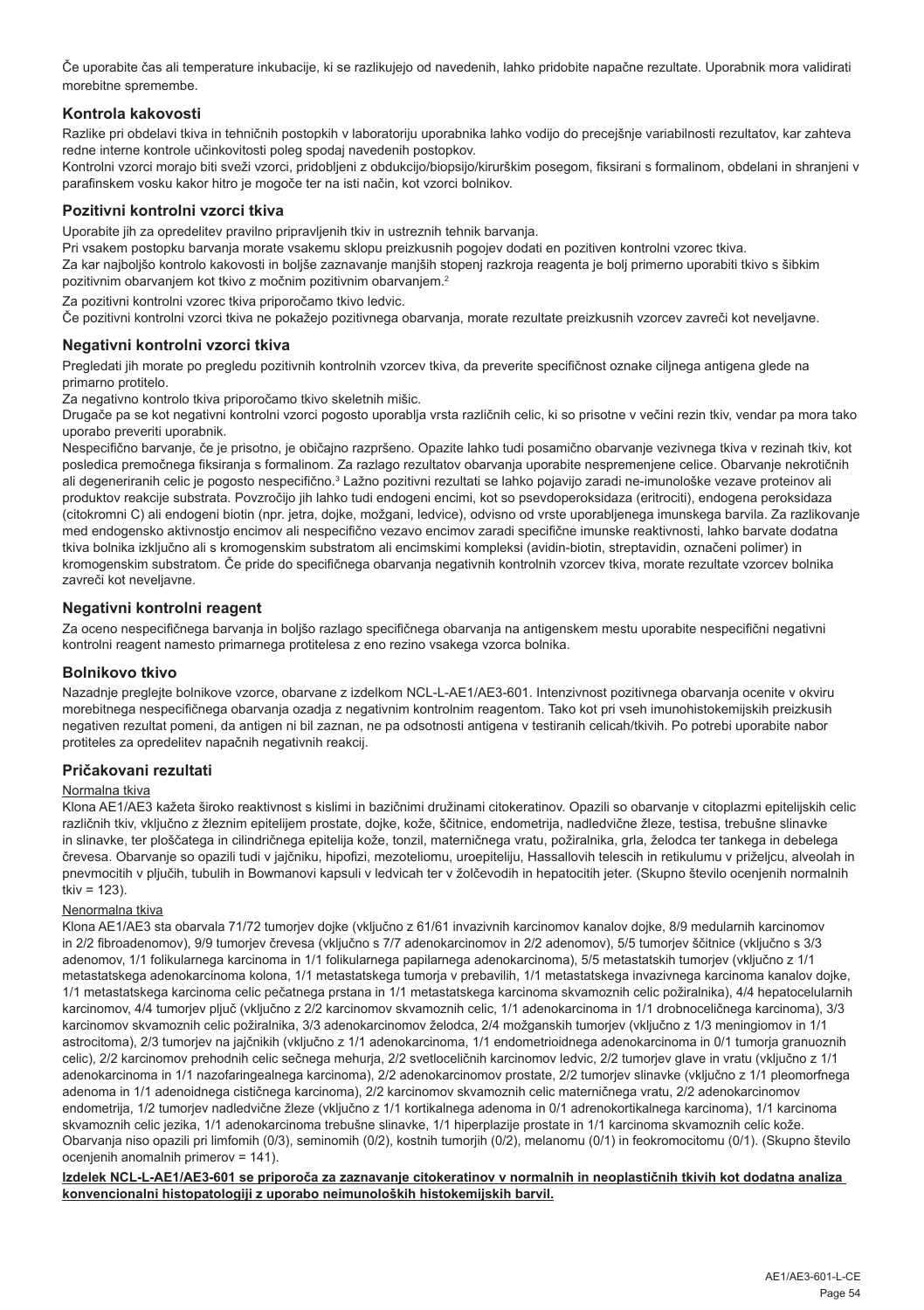## **Splošne omejitve**

Imunohistokemija je diagnostični postopek z več koraki, ki zahteva specializirano usposabljanje za izbiro ustreznih reagentov, izbiro, fiksiranje in obdelavo tkiv, pripravo IHC preparata in razlago rezultatov obarvanja.

Obarvanje tkiva je odvisno od rokovanja s tkivom in njegovo obdelavo pred barvanjem. Nepravilno fiksiranje, zamrzovanje, odtajanje, izpiranje, sušenje, segrevanje, rezanje ali okužba z drugimi tkivi ali tekočinami lahko povzroči nastanek artefaktov, lovljenje protitelesa ali lažne negativne rezultate. Nedosledni rezultati so lahko posledica razlik pri metodah fiksiranja in priprave ali pa so del nepravilnosti tkiva samega.4 Prekomerno ali nepopolno nasprotno barvanje lahko neugodno vpliva na pravilno tolmačenje rezultatov.

Klinično razlago obarvanja ali odsotnosti le-tega morajo dopolnjevati morfološke študije ustreznih kontrolnih vzorcev, ki jih v okviru klinične anamneze bolnika in drugih diagnostičnih testov oceni usposobljen patolog.

Protitelesa družbe Leica Biosystems Newcastle Ltd so namenjena uporabi, kot je navedeno, na zamrznjenih ali v parafin vstavljenih rezinah z določenimi zahtevami za fiksiranje. Lahko pride do nepričakovanega izražanja antigena, zlasti pri neoplazmah. Pri klinični razlagi obarvane rezine tkiva morate upoštevati morfološko analizo in oceno ustreznih kontrol.

## **Splošna literatura**

- 1. National Committee for Clinical Laboratory Standards (NCCLS). Protection of laboratory workers from infectious diseases transmitted by blood and tissue; proposed guideline. Villanova, P.A. 1991; 7(9). Order code M29-P.
- 2. Battifora H. Diagnostic uses of antibodies to keratins: a review and immunohistochemical comparison of seven monoclonal and three polyclonal antibodies. Progress in Surgical Pathology. 6:1–15. eds. Fenoglio-Preiser C, Wolff CM, Rilke F. Field & Wood, Inc., Philadelphia.
- 3. Nadji M, Morales AR. Immunoperoxidase, part I: the techniques and pitfalls. Laboratory Medicine. 1983; 14:767.
- 4. Omata M, Liew CT, Ashcavai M, Peters RL. Nonimmunologic binding of horseradish peroxidase to hepatitis B surface antigen: a possible source of error in immunohistochemistry. American Journal of Clinical Pathology. 1980; 73:626.
- 5. Su T, Yan F, Zhu P. Metanephric adenosarcoma: a rare case with immunohistochemistry and molecular analysis. Diagnostic Pathology. 2014; 9: 179.
- 6. Zhao W, Deng N, Gao X, et al. Primary lymphoepithelioma-like carcinoma of salivary glands: a clinicopathological study of 21 cases. International Journal of Clinical and Experimental Pathology. 2014; 7(11): 7951-7956.
- 7. Hammers HJ, Verheul HM, Salumbides B, et al. Reversible epithelial to mesenchymal transition and acquired resistance to sunitinib in patients with renal cell carcinoma: evidence from a xenograft study. Molecular Cancer Therapeutics. 2010; 9(6): 1525-1535.
- 8. Qiu Y, Yang H, Chen H, et al. Detection of CEA mRNA, p53 and AE1/AE3 in haematoxylin–eosin-negative lymph nodes of early-stage non-small cell lung cancer may improve veracity of N staging and indicate prognosis. Japanese Journal of Clinical Oncology. 2010; 40(2): 146-152.
- 9. Nagata S, Aishima S, Fukuzawa K, et al. Adenomatoid tumour of the liver. Journal of Clinical Pathology. 2008; 61 (6):777-780.

## **Dodatki in spremembe k prejšnji izdaji** Prva izdaja.

## **Datum izdaje**

03 oktober 2018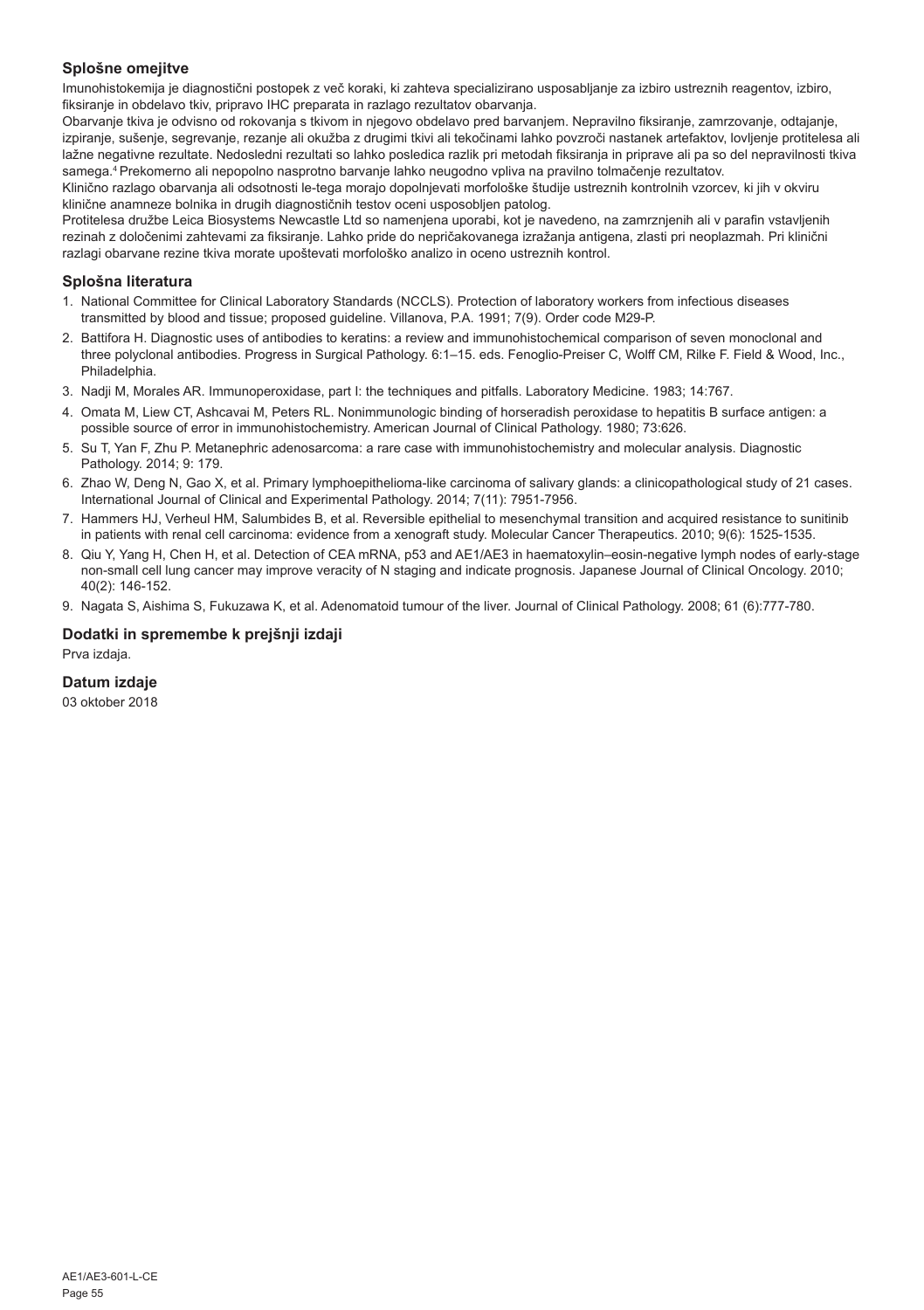# <span id="page-56-0"></span>**Novocastra™ Tekutá myší monoklonální protilátka Multi-Cytokeratin Kód výrobku: NCL-L-AE1/AE3-601**

## **Zamýšlené použití**

#### *Pro diagnostické použití in vitro.*

NCL-L-AE1/AE3-601 je určena k použití při kvalitativním stanovení cytokeratinů 56,5, 50, 50', 48 a 40 kD kyselé podrodiny a 65 až 67, 64, 59, 58, 56 a 52 kD zásadité podrodiny světelnou mikroskopií v parafinových řezech. Klinickou interpretaci jakéhokoliv barvení nebo jeho nepřítomnosti je nutné doplnit morfologickým vyšetřením s použitím správných kontrol a zhodnotit je musí kvalifikovaný patolog v kontextu s klinickou anamnézou pacienta a jinými diagnostickými testy.

## **Princip metody**

Imunohistochemické (IHC) barvicí techniky umožňují vizualizaci antigenů pomocí sekvenční aplikace specifické protilátky proti antigenu (primární protilátka), sekundární protilátky proti primární protilátce a enzymového komplexu s chromogenním substrátem s interponovanými omývacími kroky. Enzymatická aktivace chromogenu má za následek viditelnou reakci produktu v místě antigenu. Vzorek pak může být kontrastně nabarven a překryt krycím sklíčkem. Výsledky se interpretují ve světelném mikroskopu; jsou pomůckou v diferenciální diagnostice patofyziologických procesů, které mohou, ale nemusí, souviset s příslušným antigenem.

#### **Klon**

Koktejl dvou klonů, AE1 a AE3.

## **Imunogen**

Příprava lidského epidermálního cytokeratinu.

## **Specificita**

Kolon AE1 rozpoznává lidské cytokeratiny 56.5, 50, 50', 48 a 40 kD kyselé podrodiny. Kolon AE3 rozpoznává lidské cytokeratiny 65 až 67, 64, 59, 58, 56 a 52 kD zásadité podrodiny.

#### **Složení reagencie**

NCL-L-AE1/AE3-601 je tekutý supernatant z tkáňové kultury obsahující jako konzervační prostředek azid sodný.

#### **Třída Ig**

AE1, IgG1. AE3, IgG1.

## **Koncentrace celkového proteinu Total Protein**

Koncentrace celkového proteinu specifická pro šarži je uvedena na štítku na lahvičce.

#### **Koncentrace protilátek**

225 mg/l nebo vyšší. Koncentrace imunoglobulinu (Ig) specifická pro šarži je uvedena na štítku na lahvičce.

## **Doporučení k použití**

Imunohistochemické vyšetření na parafínových řezech.

**Teplem indukované odmaskování epitopu (Heat Induced Epitope Retrieval, HIER):** Postupujte podle pokynů k použití k roztoku Novocastra Epitope Retrieval Solution pH 6.

**Doporučené ředění:** 1:100 po dobu 30 minut při 25 °C. Toto doporučení je uvedeno jako vodítko; uživatelé musí stanovit vlastní optimální pracovní ředění.

**Vizualizace:** Postupujte podle návodu k použití k systémům pro detekci polymerů Novolink™ Polymer Detection Systems. Další informace o produktu nebo podporu si vyžádejte od místního distributora nebo regionální kanceláře společnosti Leica Biosystems, nebo navštivte web Leica Biosystems, www.LeicaBiosystems.com.

Výkon této protilátky je třeba validovat, pokud se používá s jinými systémy pro ruční barvení nebo na automatických platformách

## **Skladování a stabilita**

Skladujte při teplotě 2–8 °C. Nezmrazujte. Okamžitě po použití vraťte do teploty 2–8 °C. Nepoužívejte po uplynutí data exspirace uvedeného na štítku na lahvičce. Podmínky skladování jiné než výše uvedené musí uživatel validovat.

#### **Příprava vzorku**

Fixační roztok doporučený pro řezy tkáně zalité v parafinu je 10% formalín pufrovaný na neutrální pH.

## **Varování a bezpečnostní opatření**

Tato reagencie byla připravena ze supernatantu z buněčné kultury. Protože jde o biologický produkt, je nutno manipulaci s ní věnovat náležitou pozornost.

Tato reagencie obsahuje azid sodný. Bezpečnostní list materiálu je k dispozici na požádání nebo je dostupný na webu www. LeicaBiosystems.com

Údaje o likvidaci jakýchkoli potenciálně toxických komponent prostudujte ve federálních, státních nebo místních nařízeních.

Se vzorky před fixací i po fixaci a se všemi materiály jim vystavenými je nutno zacházet, jako by mohly způsobit přenos infekce, a likvidovat je s náležitými bezpečnostními opatřeními.1 Reagencie nikdy nepipetujte ústy a zabraňte styku reagencií a vzorků s kůží a sliznicemi. Pokud se reagencie nebo vzorky dostanou do kontaktu s citlivými oblastmi, omyjte je velkým množstvím vody. Vyhledejte lékařskou pomoc.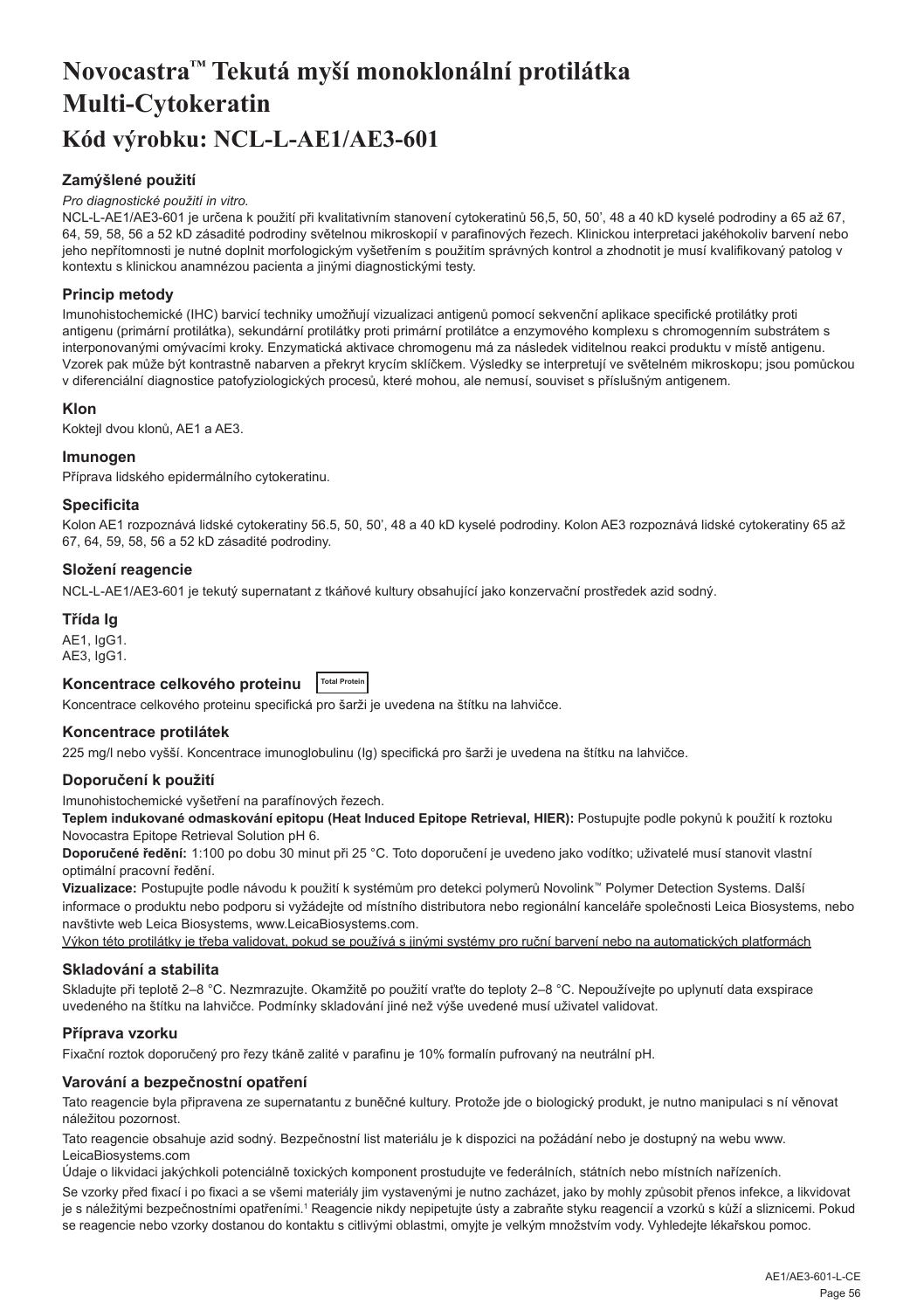Minimalizujte mikrobiální kontaminaci reagencií, mohlo by dojít ke zvýšení výskytu nespecifického barvení.

Inkubační doby nebo teploty jiné než předepsané mohou vést k chybným výsledkům. Všechny takové změny musí být uživatelem validovány.

## **Kontrola jakosti**

Rozdíly ve zpracování tkání a v technických postupech v laboratoři uživatele mohou způsobit významnou variabilitu výsledků, což vyžaduje kromě níže uvedených postupů i pravidelné provádění kontrol v laboratoři.

Kontroly musí být čerstvé pitevní/bioptické/operační vzorky co nejdříve fixované formalínem, zpracované a zalité do parafínového vosku, stejným způsobem jako vzorek/vzorky pacienta.

## **Pozitivní tkáňová kontrola**

Používá se k průkazu správně připravených tkání a správných barvicích technik.

V každém barvicím cyklu musí být použita jedna pozitivní tkáňová kontrola pro každý soubor testovacích podmínek.

Pro optimální kontrolu jakosti a k detekci menšího stupně degradace reagencie je vhodnější tkáň se slabým pozitivním barvením než tkáň se silným pozitivním barvením.<sup>2</sup>

Doporučená pozitivní tkáňová kontrola je ledvina.

Pokud pozitivní tkáňová kontrola nevykazuje pozitivní barvení, musí být výsledky testovaných vzorků považovány za neplatné.

#### **Negativní tkáňová kontrola**

Musí být vyšetřena po pozitivní tkáňové kontrole k ověření specificity označení cílového antigenu primární protilátkou. Doporučená negativní tkáňová kontrola je kosterní sval.

Alternativně často představuje místa negativní kontroly řada různých typů buněk přítomných ve většině tkáňových řezů, to ale musí uživatel validovat.

Nespecifické barvení, je-li přítomno, má obvykle difúzní vzhled. V řezech ze tkání nadměrně fixovaných formalínem může být také zjištěno sporadické barvení pojivové tkáně. K interpretaci výsledků barvení použijte neporušené buňky. Nekrotické nebo degenerované buňky se často barví nespecificky.<sup>3</sup>Falešně pozitivní výsledky mohou být důsledkem neimunologické vazby proteinů nebo produktů reakčního substrátu. Mohou být také způsobeny endogenními enzymy, jako je např. pseudoperoxidáza (erytrocyty), endogenní peroxidáza (cytochrom C) nebo endogenní biotin (např. játra, prs, mozek, ledviny), podle typu použitého imunobarviva. K odlišení aktivity endogenních enzymů či nespecifické vazby enzymů od specifické imunoreaktivity mohou být barveny další tkáně pacienta výlučně chromogenním substrátem, případně enzymovými komplexy (avidin-biotin, streptavidin, značený polymer) a chromogenním substrátem. Pokud dojde v negativní tkáňové kontrole ke specifickému barvení, musí být výsledky vzorků pacienta považovány za neplatné.

#### **Negativní reagenční kontrola**

K vyhodnocení nespecifického barvení a umožnění lepší interpretace specifického barvení v místě antigenu použijte na řezu z každého vzorku pacienta nespecifickou negativní reagenční kontrolu místo primární protilátky.

#### **Tkáň pacienta**

Nakonec vyšetřete vzorky pacienta barvené pomocí NCL-L-AE1/AE3-601. Intenzita pozitivního barvení musí být zhodnocena v kontextu se vším nespecifickým barvením pozadí u negativní reagenční kontroly. Jako u každého imunohistochemického vyšetření, negativní výsledek znamená, že antigen nebyl zjištěn, nikoli, že antigen není ve vyšetřovaných buňkách/tkáních přítomen. V případě potřeby použijte k identifikaci falešně negativních reakcí panel protilátek.

#### **Očekávané výsledky**

#### Normální tkáně

Klony AE1/AE3 manifestují širokou reaktivitu s kyselými a zásaditými rodinami cytokeratinu. Barvení bylo pozorováno u cytoplazmy epiteliálních buněk z různých tkání, včetně glandulárního epitelu prostaty, prsu, kůže, štítné žlázy, endometria, nadledviny, varlete, pankreatu a slinné žlázy a skvamózního a sloupcového epitelu kůže, tonzily, cervixu, jícnu, hrtanu, žaludku a tenkého a tlustého střeva. Barvení bylo rovněž potvrzeno u ovarií, hypofýzy, mezotelu, urotelu, Hassalových tělísek a v retikulu v thymu, alveolách a pneumocytech u plic, tubulech a Bowmanově pouzdru u ledvin a ve žlučovodech a u hepatocytů jater. (Celkový počet vyšetřených normálních tkání  $= 123$ ).

#### Abnormální tkáně

Klony AE1/AE3 barvily 71/72 nádorů prsu (včetně 61/61 invazivních duktálních karcinomů, 8/9 medulárních karcinomů a 2/2 fibroadenomů), 9/9 nádorů střev (včetně 7/7 adenokarcinomů a 2/2 adenomů), 5/5 nádorů štítné žlázy (včetně 3/3 adenomů, 1/1 folikulárního karcinomu a 1/1 folikulárního papilárního adenokarcinomu), 5/5 metastatických nádorů (včetně 1/1 metastatického adenokarcinomu tlustého střeva, 1/1 metastatického nádoru z gastrointestinálního traktu, 1/1 metastatického invazivního duktálního karcinomu prsu, 1/1 metastatického karcinomu z prstencových buněk tlustého střeva a 1/1 metastatického spinocelulárního karcinomu buněk jícnu), 4/4 hepatocelulárních karcinomů, 4/4 nádorů plic (včetně 2/2 spinocelulárních karcinomů, 1/1 adenokarcinomu a 1/1 malobuněčného karcinomu), 3/3 spinocelulárních karcinomů jícnu, 3/3 adenokarcinomů žaludku, 2/4 nádorů mozku (včetně 1/3 meningiomů a 1/1 astrocytomu), 2/3 nádorů ovárií (včetně 1/1 adenokarcinomu, 1/1 endometrioidního adenokarcinomu a 0/1 nádoru z granulárních buněk), 2/2 karcinomů přechodných buněk močového měchýře, 2/2 karcinomů z jasných buněk ledvin, 2/2 nádorů hlavy a krku (včetně 1/1 adenokarcinomu a 1/1 nazofaryngeálního karcinomu), 2/2 adenokarcinomů prostaty, 2/2 nádorů slinných žláz (včetně 1/1 pleomorfického adenomu 1/1 adenoidních cystických karcinomů), 2/2 spinocelulárních karcinomů buněk děložního hrdla , 2/2 adenokarcinomů endometria, 1/2 nádorů nadledvin (včetně 1/1 kortikálního adenomu 0/1 adrenokortikálního karcinomu), 1/1 spinocelulárního karcinomu buněk jazyka, 1/1 adenokarcinomu pankreatu, 1/1 hyperplázie prostaty a 1/1 spinocelulárního karcinomu kůže. Barvení nebylo zjištěno u lymfomů (0/3), seminomů (0/2), nádorů kostí (0/2), melanomu (0/1) a feochromocytomu (0/1). (Celkový počet vyšetřených abnormálních tkání = 141). **NCL-L-AE1/AE3-601 se doporučuje k detekci cytokeratinů v normálních a neoplastických tkáních jako doplněk ke konvenční** 

**histopatologii s použitím neimunologických histochemických nátěrů.**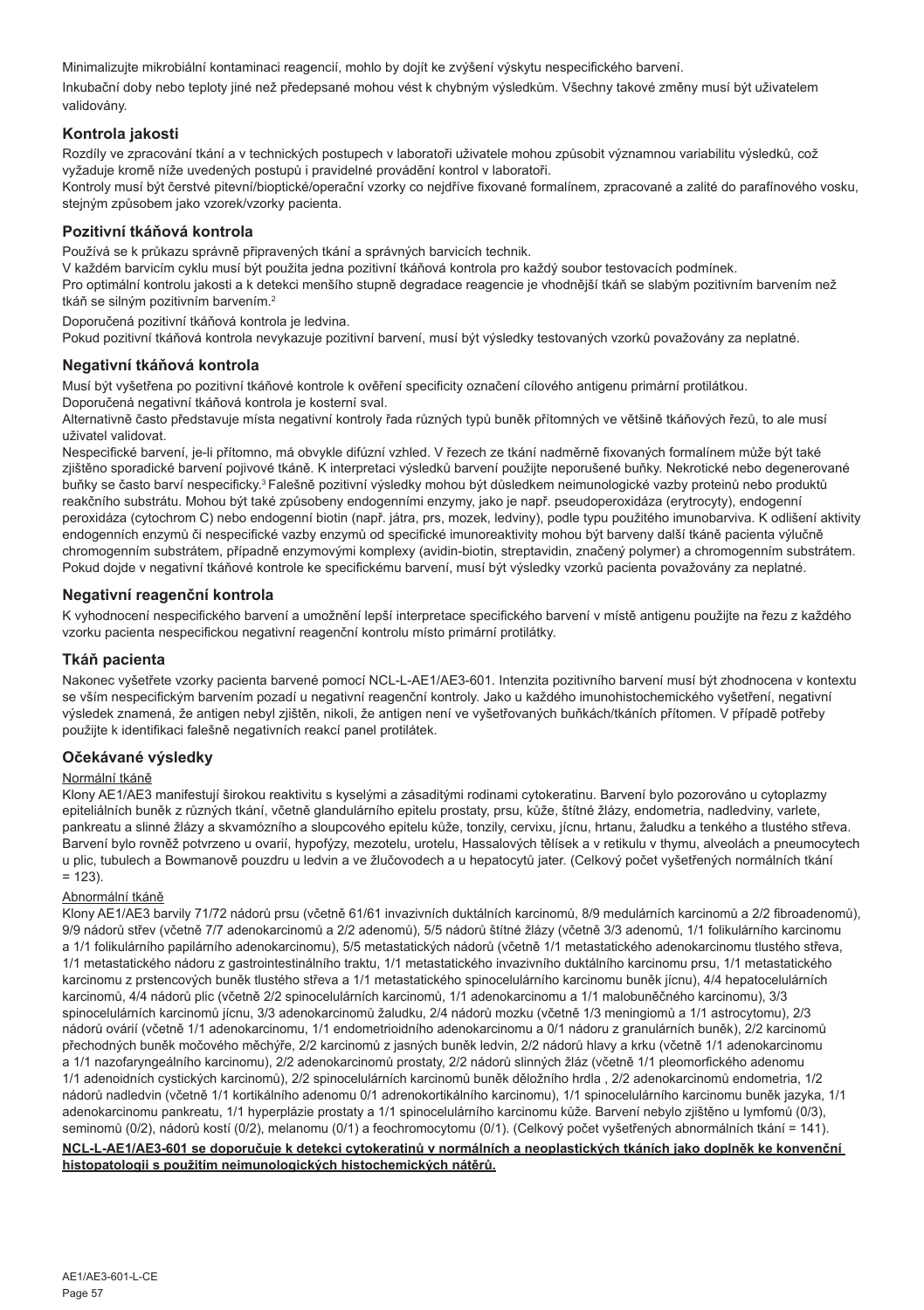## **Obecná omezení**

Imunohistochemické vyšetření je vícekrokový diagnostický proces, který spočívá ve specializovaném školení ve výběru vhodných reagencií; výběru, fixaci a zpracování tkání; přípravě imunohistochemickího sklíčka; a v interpretaci výsledků barvení. Barvení tkáně závisí na manipulaci s tkání a jejím zpracování před barvením. Nesprávným postupem při fixaci, zmrazení, rozmrazení, omývání, sušení, zahřívání, krájení řezů nebo kontaminací jinými tkáněmi či tekutinami mohou vzniknout artefakty, může dojít k vychytávání protilátek nebo k falešně negativním výsledkům. Nekonzistentní výsledky mohou být důsledkem odchylek ve fixačních metodách a metodách zalití v konzervačním médiu nebo přirozených odchylek ve tkáni.4

Nadměrné nebo nedostatečné kontrastní barvení může narušit správnou interpretaci výsledků.

Klinickou interpretaci jakéhokoliv barvení nebo jeho nepřítomnosti je nutné doplnit morfologickým vyšetřením s použitím správných kontrol a zhodnotit je musí kvalifikovaný patolog v kontextu s klinickou anamnézou pacienta a jinými diagnostickými testy. Protilátky společnosti Leica Biosystems Newcastle Ltd se používají, jak bylo uvedeno, u zmrazených nebo u parafínových řezů se specifickými požadavky na fixaci. Může dojít k expresi neočekávaných antigenů, zejména u nádorů. Klinická interpretace jakéhokoli barveného tkáňového řezu musí zahrnovat morfologickou analýzu a zhodnocení příslušných kontrol.

#### **Literatura - všeobecná**

- 1. National Committee for Clinical Laboratory Standards (NCCLS). Protection of laboratory workers from infectious diseases transmitted by blood and tissue; proposed guideline. Villanova, P.A. 1991; 7(9). Order code M29-P.
- 2. Battifora H. Diagnostic uses of antibodies to keratins: a review and immunohistochemical comparison of seven monoclonal and three polyclonal antibodies. Progress in Surgical Pathology. 6:1–15. eds. Fenoglio-Preiser C, Wolff CM, Rilke F. Field & Wood, Inc., Philadelphia.
- 3. Nadji M, Morales AR. Immunoperoxidase, part I: the techniques and pitfalls. Laboratory Medicine. 1983; 14:767.
- 4. Omata M, Liew CT, Ashcavai M, Peters RL. Nonimmunologic binding of horseradish peroxidase to hepatitis B surface antigen: a possible source of error in immunohistochemistry. American Journal of Clinical Pathology. 1980; 73:626.
- 5. Su T, Yan F, Zhu P. Metanephric adenosarcoma: a rare case with immunohistochemistry and molecular analysis. Diagnostic Pathology. 2014; 9: 179.
- 6. Zhao W, Deng N, Gao X, et al. Primary lymphoepithelioma-like carcinoma of salivary glands: a clinicopathological study of 21 cases. International Journal of Clinical and Experimental Pathology. 2014; 7(11): 7951-7956.
- 7. Hammers HJ, Verheul HM, Salumbides B, et al. Reversible epithelial to mesenchymal transition and acquired resistance to sunitinib in patients with renal cell carcinoma: evidence from a xenograft study. Molecular Cancer Therapeutics. 2010; 9(6): 1525-1535.
- 8. Qiu Y, Yang H, Chen H, et al. Detection of CEA mRNA, p53 and AE1/AE3 in haematoxylin–eosin-negative lymph nodes of early-stage non-small cell lung cancer may improve veracity of N staging and indicate prognosis. Japanese Journal of Clinical Oncology. 2010; 40(2): 146-152.
- 9. Nagata S, Aishima S, Fukuzawa K, et al. Adenomatoid tumour of the liver. Journal of Clinical Pathology. 2008; 61 (6):777-780.

#### **Opravy předchozího vydání**

První vydání.

## **Datum vydání**

03 října 2018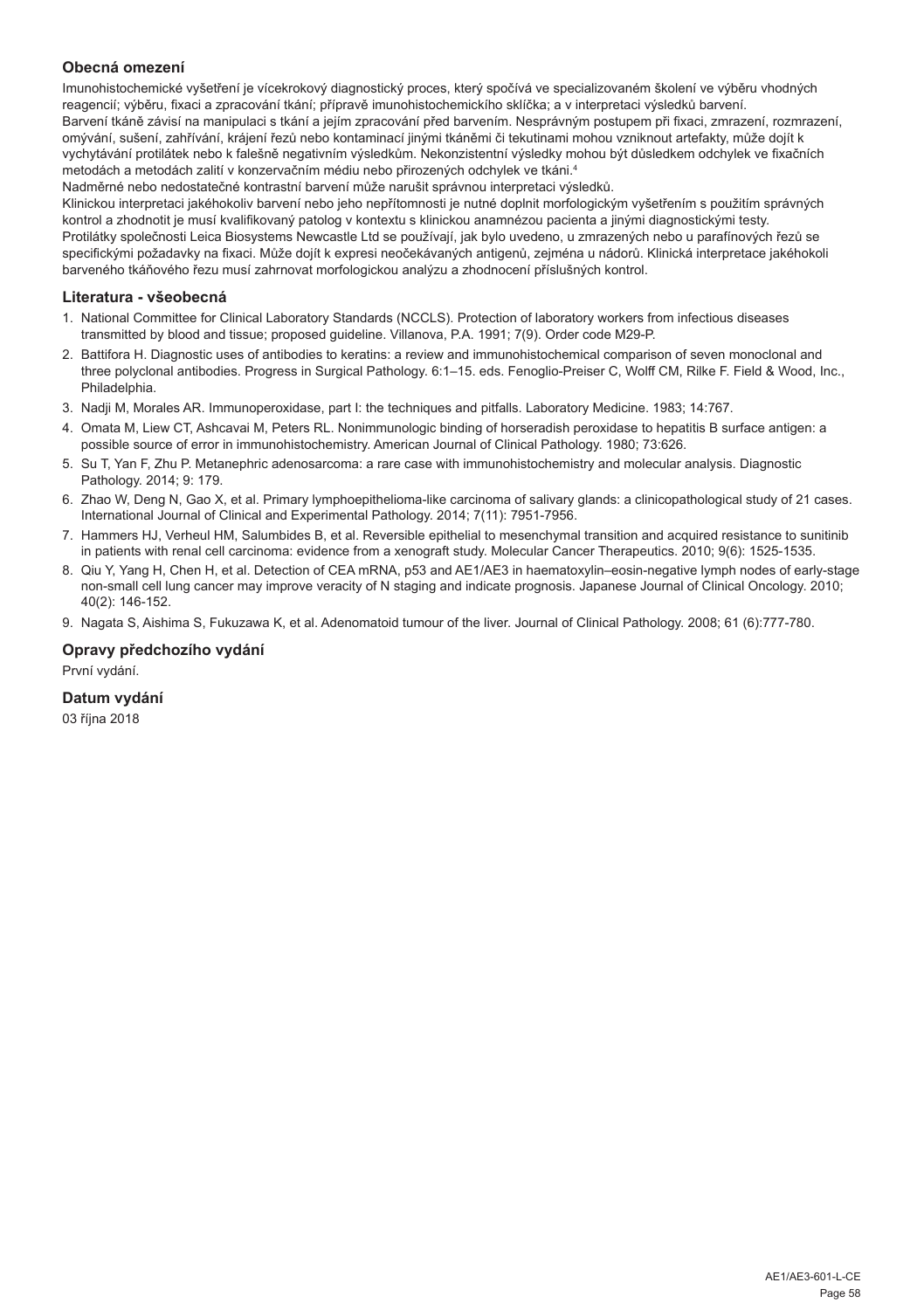# <span id="page-59-0"></span>**Tekutá myšia monoklonálna protilátka Novocastra™ Multi-Cytokeratin Kód produktu: NCL-L-AE1/AE3-601**

## **Zamýšľané použitie**

## *Na diagnostické použitie in vitro.*

NCL-L-AE1/AE3-601 je určená na kvalitatívnu identifikáciu ľudských cytokeratínov 56,5, 50, 50', 48 a 40 kD z podskupiny kyselín a 65 až 67, 64, 59, 58, 56 a 52 kD z podskupiny zásad v parafínových rezoch pomocou svetelnej mikroskopie. Klinická interpretácia akéhokoľvek farbenia alebo jeho absencie musí byť kombinovaná s morfologickými vyšetreniami za použitia zodpovedajúcich kontrol. Výsledky je nutné vyhodnotiť v kontexte klinickej anamnézy pacienta a iných diagnostických testov vedených kvalifikovaným patológom.

## **Princíp postupu**

Techniky imunohistochemického (IHC) zafarbenia umožňujú vizualizáciu antigénov sekvenčnou aplikáciou špecifickej protilátky proti antigénu (primárna protilátka), sekundárnej protilátky proti primárnej protilátke a enzymatického komplexu s chromogénnym substrátom. Medzi jednotlivými krokmi prebieha premývanie. Enzymatická aktivácia chromogénu vytvára v mieste antigénu viditeľné produkty reakcie. Môžete doplniť kontrastné zafarbenie vzorky a zakryť ju krycím sklíčkom. Výsledky sa interpretujú pomocou svetelného mikroskopu a napomáhajú pri diferenciálnej diagnostike patofyziologických procesov, ktoré môžu, ale nemusia byť spojené s určitým antigénom.

## **Klon**

Kokteil dvoch klonov AE1 a AE3.

## **Imunogén**

Preparát z ľudského epidermálneho cytokeratínu.

## **Špecificita**

Klon AE1 rozoznáva ľudské cytokeratíny 56,5, 50, 50', 48 a 40 kD z podskupiny kyselín. Klon AE3 rozoznáva ľudské cytokeratíny 65 až 67, 64, 59, 58, 56 a 52 kD z podskupiny zásad.

## **Zloženie činidla**

NCL-L-AE1/AE3-601 je tekutý supernatant na tkanivovú kultiváciu obsahujúci azid sodný ako konzervačnú látku.

## **Trieda Ig**

AE1, IgG1. AE3, IgG1.

#### **Celková koncentrácia proteínov Total Protein**

Celkovú koncentráciu proteínov špecifickú pre šaržu nájdete na štítku fľaštičky.

## **Koncentrácia protilátok**

Väčšia alebo rovná 225 mg/l. Koncentráciu Ig špecifickú pre šaržu nájdete na štítku fľaštičky.

## **Odporúčania na použitie**

#### Imunohistochémia parafínových rezov.

**Záchyt epitopov s tepelnou indukciou (HIER):** Postupujte podľa návodu na použitie systému Novocastra Epitope Retrieval Solution pH 6.

**Odporúčané riedenie:** 1 : 100 po dobu 30 minút pri teplote 25 °C. Táto hodnota je orientačná, používatelia si musia stanoviť svoje vlastné optimálne pracovné riedenia.

**Vizualizácia:** Postupujte podľa návodu na použitie systémov Novolink™ Polymer Detection Systems. Ďalšie informácie o produkte alebo podporu vám poskytne váš miestny distribútor alebo lokálne zastúpenie spoločnosti Leica Biosystems. Takisto môžete navštíviť internetové stránky spoločnosti Leica Biosystems: www.LeicaBiosystems.com

Funkčnosť tejto protilátky je nutné validovať pri použití s inými manuálnymi systémami farbenia alebo automatizovanými platformami.

## **Uskladnenie a stabilita**

Skladujte pri teplote 2 – 8 °C. Nezmrazujte. Okamžite po použití vráťte do teploty 2 – 8 °C. Nepoužívajte po uplynutí dátumu exspirácie uvedeného na štítku fľaštičky. Iné než vyššie uvedené podmienky skladovania si vyžadujú validáciu používateľom.

## **Príprava vzorky**

Odporúčaný fixačný prípravok je 10 % neutrálny pufrovaný formalín pre bločky tkaniva zaliate do parafínu.

## **Varovania a bezpečnostné opatrenia**

Toto činidlo bolo pripravené zo supernatantu bunkovej kultúry. Keďže ide o biologický produkt, pri manipulácii je nutné vynaložiť zodpovedajúcu starostlivosť.

Toto činidlo obsahuje azid sodný. Materiálový bezpečnostný list je k dispozícii na požiadanie alebo na stránkach www.LeicaBiosystems.com. Likvidáciu prípadných potenciálne toxických súčastí definujú federálne, štátne alebo miestne predpisy.

So vzorkami pred fixáciou a po nej a všetkými materiálmi, ktoré s nimi prišli do kontaktu, je nutné manipulovať ako s potenciálne infekčnými a zlikvidovať ich pri dodržaní zodpovedajúcich bezpečnostných opatrní.1 Činidlá nikdy nepipetujte ústami a zabráňte kontaktu činidiel a vzoriek s kožou a sliznicami. Ak sa činidlá alebo vzorky dostanú do kontaktu s citlivými oblasťami, umyte ich veľkým množstvom vody. Vyhľadajte lekársku pomoc.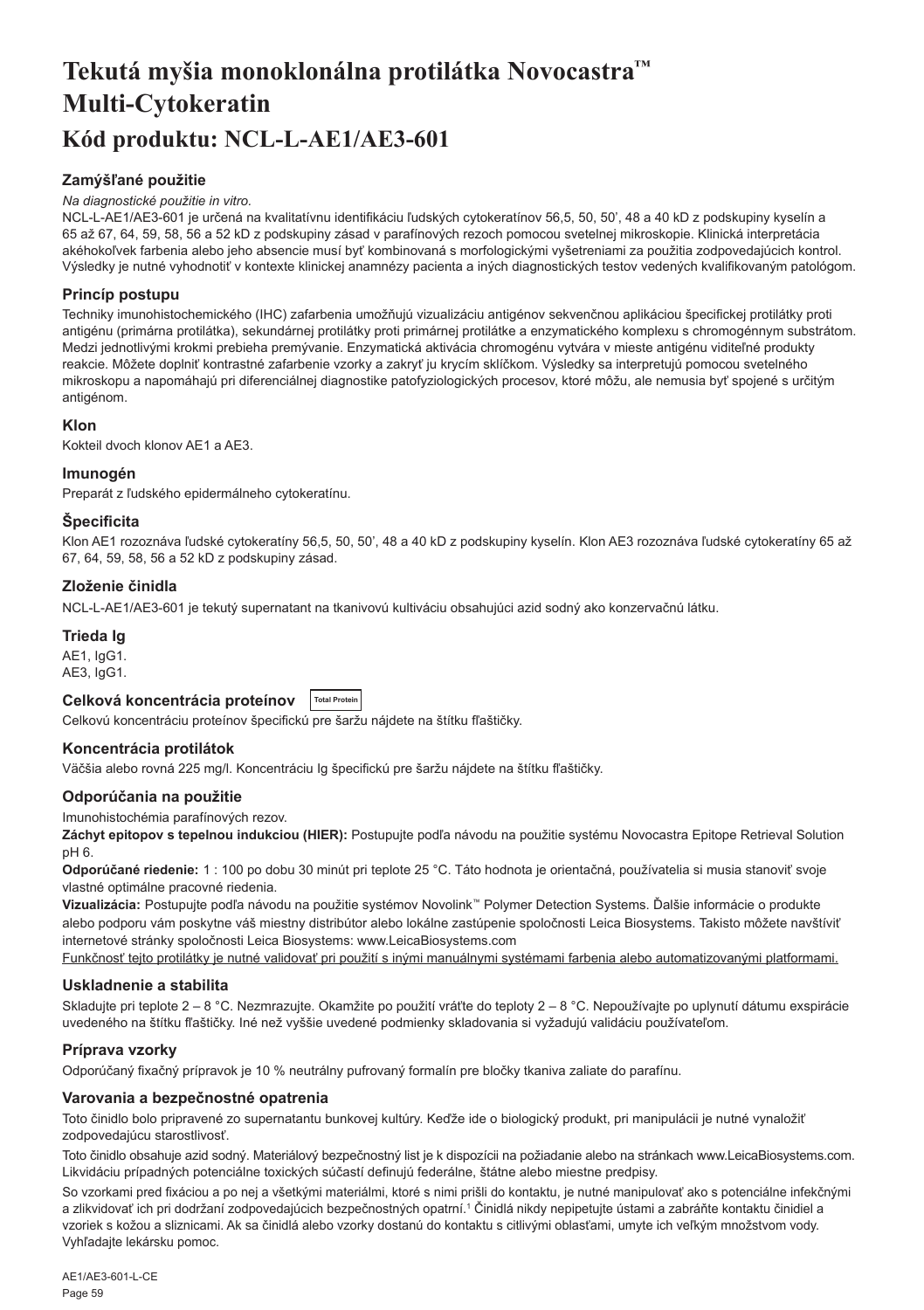Minimalizujte mikrobiálnu kontamináciu činidiel. V opačnom prípade môže dôjsť k zvýšeniu nešpecifického zafarbenia.

Nedodržanie predpísaných inkubačných dôb alebo teplôt môže viesť k nesprávnym výsledkom. Všetky takéto zmeny si vyžadujú validáciu používateľom.

#### **Kontrola kvality**

Rozdiely v spracovaní tkaniva a technických postupoch v laboratóriu používateľa môžu viesť k významnému kolísaniu výsledkov, čo si vyžaduje, okrem nasledujúcich postupov, aj pravidelné interné kontroly.

Kontroly by mali byť čerstvé pitevné/bioptické/chirurgické vzorky fixované čo najskôr formalínom a spracované zaliatím do parafínu rovnakým spôsobom ako vzorky pacienta.

#### **Pozitívna kontrola tkanivom**

Identifikuje správne pripravené tkanivá a správne techniky zafarbenia.

Každá súprava testových podmienok v každom cykle zafarbenia musí obsahovať jednu pozitívnu kontrolu tkanivom. Tkanivo so slabým pozitívnym farbením je pre optimálnu kontrolu kvality a na detekciu slabšej degradácie činidla vhodnejšie než tkanivo so silným pozitívnym farbením.<sup>2</sup>

Odporúčané tkanivo na pozitívnu kontrolu je oblička.

Ak pozitívna kontrola tkanivom nebude vykazovať pozitívne zafarbenie, výsledky testovaných vzoriek je nutné považovať za neplatné.

#### **Negatívna kontrola tkanivom**

Nutné vyšetriť po pozitívnej kontrole tkanivom s cieľom overiť špecificitu značenia cieľového antigénu primárnou protilátkou. Odporúčané tkanivo na negatívnu kontrolu je kostrový sval.

Ako negatívnu kontrolu je možné použiť aj rôzne typy buniek prítomné vo väčšine tkanivových rezov, takýto postup si však vyžaduje validáciu používateľom.

Prípadné nešpecifické farbenie má obvykle difúzny vzhľad. V rezoch tkanív silne fixovaných formalínom môže byť pozorované sporadické farbenie spojiva. Na interpretáciu výsledkov farbenia používajte intaktné bunky. Nekrotické alebo degenerované bunky sa často farbia nešpecificky.<sup>3</sup> Falošne pozitívne výsledky môžu byť pozorované v dôsledku neimunologickej väzby proteínov alebo produktov reakcie substrátu. Môžu byť spôsobené aj endogénnymi enzýmami, ako napr. pseudoperoxidázou (erytrocyty), endogénnou peroxidázou (cytochróm C) alebo endogénnym biotínom (napr. pečeň, prsník, mozog, oblička) v závislosti od typu imunologického farbenia. S cieľom diferencovať endogénnu enzymatickú aktivitu alebo nešpecifickú väzbu enzýmov od špecifickej imunoreaktivity môžete nafarbiť ďalšie vzorky tkanív pacienta výhradne substrátovým chromogénom alebo enzymatickými komplexmi (avidín-biotín, streptavidín, značený polymér), resp. substrátovým chromogénom. V prípade špecifického farbenia v negatívnej kontrole tkanivom je nutné výsledky vzoriek pacienta považovať za neplatné.

#### **Negatívna kontrola činidlom**

Na vyhodnotenie nešpecifického zafarbenia použite nešpecifickú negatívnu kontrolu činidlom miesto primárnej protilátky s rezom jednotlivých vzoriek pacienta, čo umožní lepšiu interpretáciu špecifického farbenia na mieste antigénu.

#### **Tkanivo pacienta**

Pacientske vzorky zafarbené prípravkom NCL-L-AE1/AE3-601 preskúmajte ako posledné. Intenzitu pozitívneho farbenia je nutné vyhodnotiť v kontexte prípadného nešpecifického zafarbenia negatívnej kontroly činidlom na pozadí. Podobne ako pri všetkých imunohistochemických testov znamená negatívny výsledok, že antigén nebol detegovaný. Nepotvrdzuje jeho absenciu v testovaných bunkách/tkanivách. V prípade potreby identifikujte falošne negatívne reakcie pomocou panelu protilátok.

#### **Očakávané výsledky**

#### Normálne tkanivá

Klony AE1/AE3 vykazujú širokú reaktivitu so skupinami kyselín a zásad cytokeratínu. Farbenie bolo pozorované v cytoplazme epitelových buniek z rôznych tkanív vrátane žľazového epitelu prostaty, prsníka, kože, štítnej žľazy, endometria, nadobličky, semenníka, pankreasu a slinnej žľazy a skvamózneho a kolumnárneho epitelu kože, tonzily, krčka, pažeráka, hrtanu, žalúdka, tenkého a hrubého čreva. Farbenie bolo zaznamenané aj vo vaječníkoch, v hypofýze, mezoteliu, uroteliu, Hassallových telieskach a retikule v týmuse, alveolách a pneumocytoch v pľúcach, kanálikoch a Bowmanovom puzdre obličiek a v žlčovodoch a hepatocytoch pečene. (Celkový počet normálnych vyšetrených tkanív = 123).

#### Abnormálne tkanivá

Klony AE1/AE3 zafarbili 71/72 nádorov prsníka (vrátane 61/61 invazívnych duktálnych karcinómov, 8/9 medulárnych karcinómov a 2/2 fibroadenómov), 9/9 nádorov čriev (vrátane 7/7 adenokarcinómov a 2/2 adenómov), 5/5 nádorov štítnej žľazy (vrátane 3/3 adenómov, 1/1 folikulárneho karcinómu a 1/1 folikulárneho papilárneho adenokarcinómu), 5/5 metastatických nádorov (vrátane 1/1 metastatického adenokarcinómu hrubého čreva, 1/1 metastatického nádoru z gastrointestinálneho miesta, 1/1 invazívneho duktálneho metastatického karcinómu prsníka, 1/1 metastatického karcinómu hrubého čreva z buniek tvaru pečatného prsteňa a 1/1 metastatického skvamocelulárneho karcinómu pažeráka), 4/4 hepatocelulárnych karcinómov, 4/4 nádorov pľúc (vrátane 2/2 skvamocelulárnych karcinómov, 1/1 adenokarcinómu a 1/1 malobunkového karcinómu), 3/3 skvamocelulárnych karcinómov pažeráka, 3/3 adenokarcinómov žalúdka, 2/4 nádorov mozgu (vrátane 1/3 meningiómov a 1/1 astrocytómu), 2/3 nádorov vaječníkov (vrátane 1/1 adenokarcinómu, 1/1 endometriálneho adenokarcinómu a 0/1 nádoru granulóznych buniek), 2/2 karcinómov prechodných buniek močového mechúra, 2/2 renálnych karcinómov zo svetlých buniek, 2/2 nádorov hlavy a krku (vrátane 1/1 adenokarcinómu a 1/1 nazofaryngálneho karcinómu), 2/2 prostatických adenokarcinómov, 2/2 nádorov slinných žliaz (vrátane 1/1 pleomorfného adenómu a 1/1 adenoidného cystického karcinómu), 2/2 skvamocelulárnych karcinómov krčka maternice, 2/2 adenokarcinómov endometria, 1/2 nádorov nadobličiek (vrátane 1/1 kortikálneho adenómu a 0/1 adrenokortikálného karcinómu), 1/1 skvamocelulárneho karcinómu jazyka, 1/1 pankreatického adenokarcinómu, 1/1 hyperplázie prostaty a 1/1 skvamocelulárneho karcinómu kože. V prípade lymfómov (0/3), seminómov (0/2), kostných nádorov (0/2), melanómu (0/1) a feochromocytómu (0/1) nebolo zistené žiadne zafarbenie. (Celkový počet abnormálnych vyšetrených prípadov = 141).

**NCL-L-AE1/AE3-601 sa odporúča na detekciu cytokeratínov v normálnych a neoplastických tkanivách ako doplnok konvenčnej histopatológie pri použití neimunologických histochemických zafarbení.**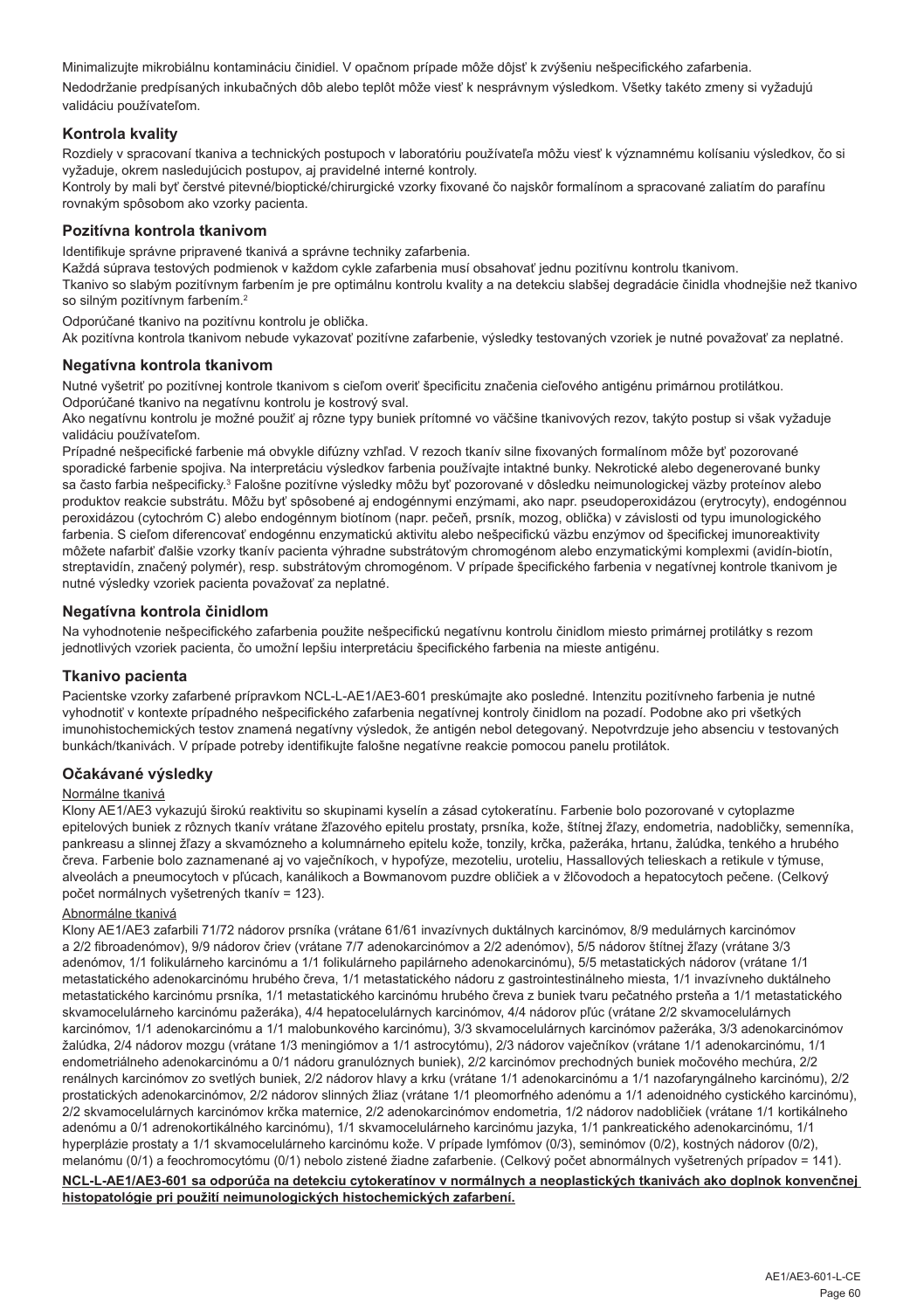## **Všeobecné limitácie**

Imunohistochémia je diagnostický postup pozostávajúci z viacerých krokov, ktorý si vyžaduje špecializované zaškolenie vo výbere zodpovedajúcich činidiel, výbere tkanív, fixácie a spracovania, príprave IHC sklíčka a interpretácii výsledkov farbenia. Farbenie tkaniva závisí od manipulácie s tkanivom a od jeho spracovania pred farbením. Nesprávna fixácia,

zmrazovanie,rozmrazovanie, premývanie, sušenie, ohrievanie, rezanie alebo kontaminácia inými tkanivami či tekutinami môžu viesť k vzniku artefaktov, záchytu protilátok alebo falošne negatívnym výsledkom. Inkonzistentné výsledky môžu byť spôsobené zmenami metód fixácie a montáže preparátov alebo inherentnými nepravidelnosťami v tkanive.4

Nadmerné alebo neúplné kontrastné farbenie môže narušiť správnosť interpretácie výsledkov.

Klinická interpretácia akéhokoľvek farbenia alebo jeho absencie musí byť kombinovaná s morfologickými vyšetreniami za použitia zodpovedajúcich kontrol. Výsledky je nutné vyhodnotiť v kontexte klinickej anamnézy pacienta a iných diagnostických testov vedených kvalifikovaným patológom.

Protilátky spoločnosti Leica Biosystems Newcastle Ltd sú určené na použitie na zmrazených rezoch alebo rezoch zaliatych parafínom so špecifickými požiadavkami na fixáciu, ako uvádza tento dokument. Najmä pri neopláziách môže dôjsť k nečakanej expresii antigénov. Klinická interpretácia akýchkoľvek farbených tkanivových rezov musí zahŕňať morfologickú analýzu a vyhodnotenie zodpovedajúcich kontrol.

## **Bibliografia – všeobecne**

- 1. National Committee for Clinical Laboratory Standards (NCCLS). Protection of laboratory workers from infectious diseases transmitted by blood and tissue; proposed guideline. Villanova, P.A. 1991; 7(9). Order code M29-P.
- 2. Battifora H. Diagnostic uses of antibodies to keratins: a review and immunohistochemical comparison of seven monoclonal and three polyclonal antibodies. Progress in Surgical Pathology. 6:1–15. eds. Fenoglio-Preiser C, Wolff CM, Rilke F. Field & Wood, Inc., Philadelphia.
- 3. Nadji M, Morales AR. Immunoperoxidase, part I: the techniques and pitfalls. Laboratory Medicine. 1983; 14:767.
- 4. Omata M, Liew CT, Ashcavai M, Peters RL. Nonimmunologic binding of horseradish peroxidase to hepatitis B surface antigen: a possible source of error in immunohistochemistry. American Journal of Clinical Pathology. 1980; 73:626.
- 5. Su T, Yan F, Zhu P. Metanephric adenosarcoma: a rare case with immunohistochemistry and molecular analysis. Diagnostic Pathology. 2014; 9: 179.
- 6. Zhao W, Deng N, Gao X, et al. Primary lymphoepithelioma-like carcinoma of salivary glands: a clinicopathological study of 21 cases. International Journal of Clinical and Experimental Pathology. 2014; 7(11): 7951-7956.
- 7. Hammers HJ, Verheul HM, Salumbides B, et al. Reversible epithelial to mesenchymal transition and acquired resistance to sunitinib in patients with renal cell carcinoma: evidence from a xenograft study. Molecular Cancer Therapeutics. 2010; 9(6): 1525-1535.
- 8. Qiu Y, Yang H, Chen H, et al. Detection of CEA mRNA, p53 and AE1/AE3 in haematoxylin–eosin-negative lymph nodes of early-stage non-small cell lung cancer may improve veracity of N staging and indicate prognosis. Japanese Journal of Clinical Oncology. 2010; 40(2): 146-152.
- 9. Nagata S, Aishima S, Fukuzawa K, et al. Adenomatoid tumour of the liver. Journal of Clinical Pathology. 2008; 61 (6):777-780.

## **Úpravy predchádzajúceho vydania** Prvé vydanie.

## **Dátum vydania**

03 októbra 2018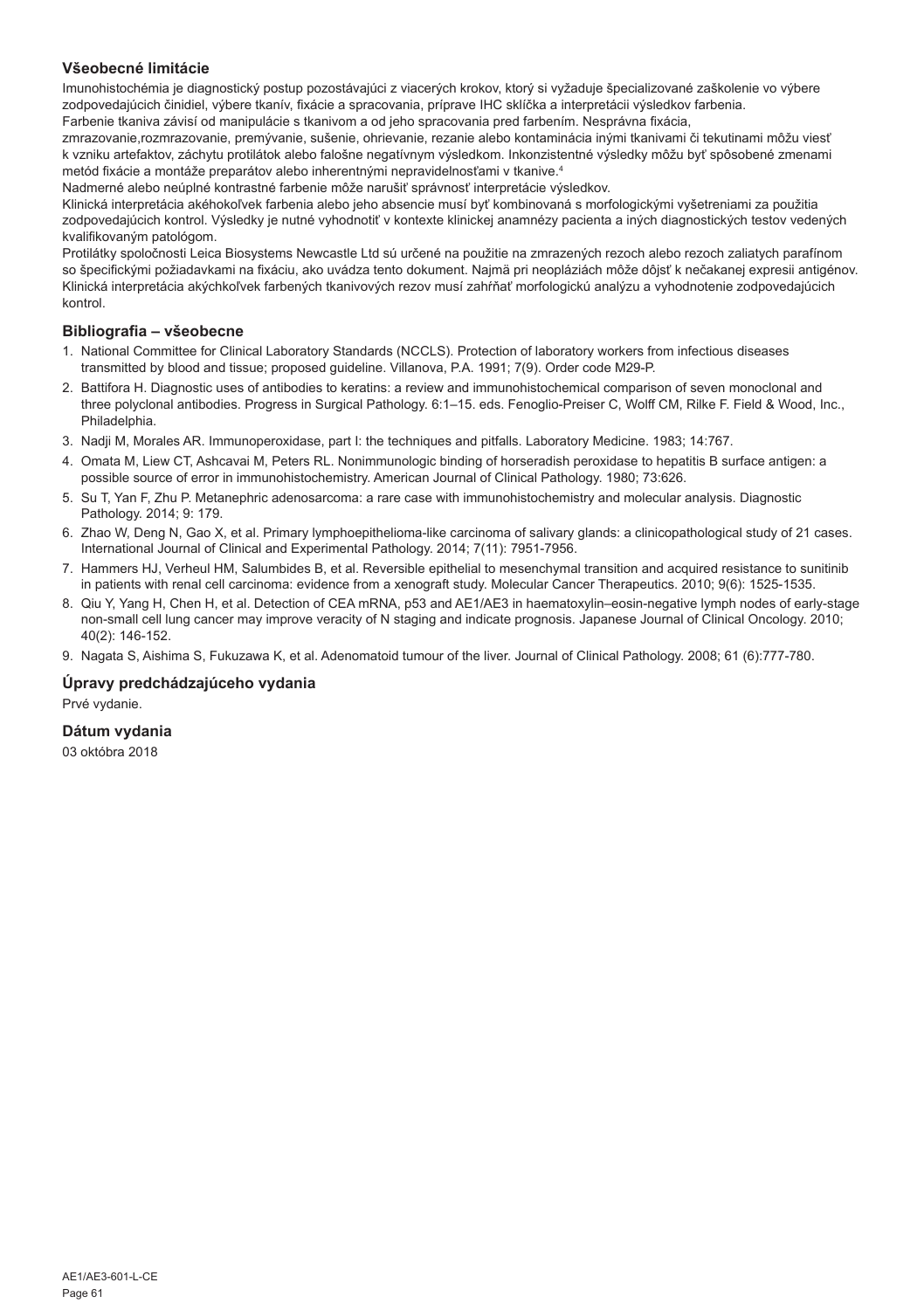AE1/AE3-601-L-CE Page 62